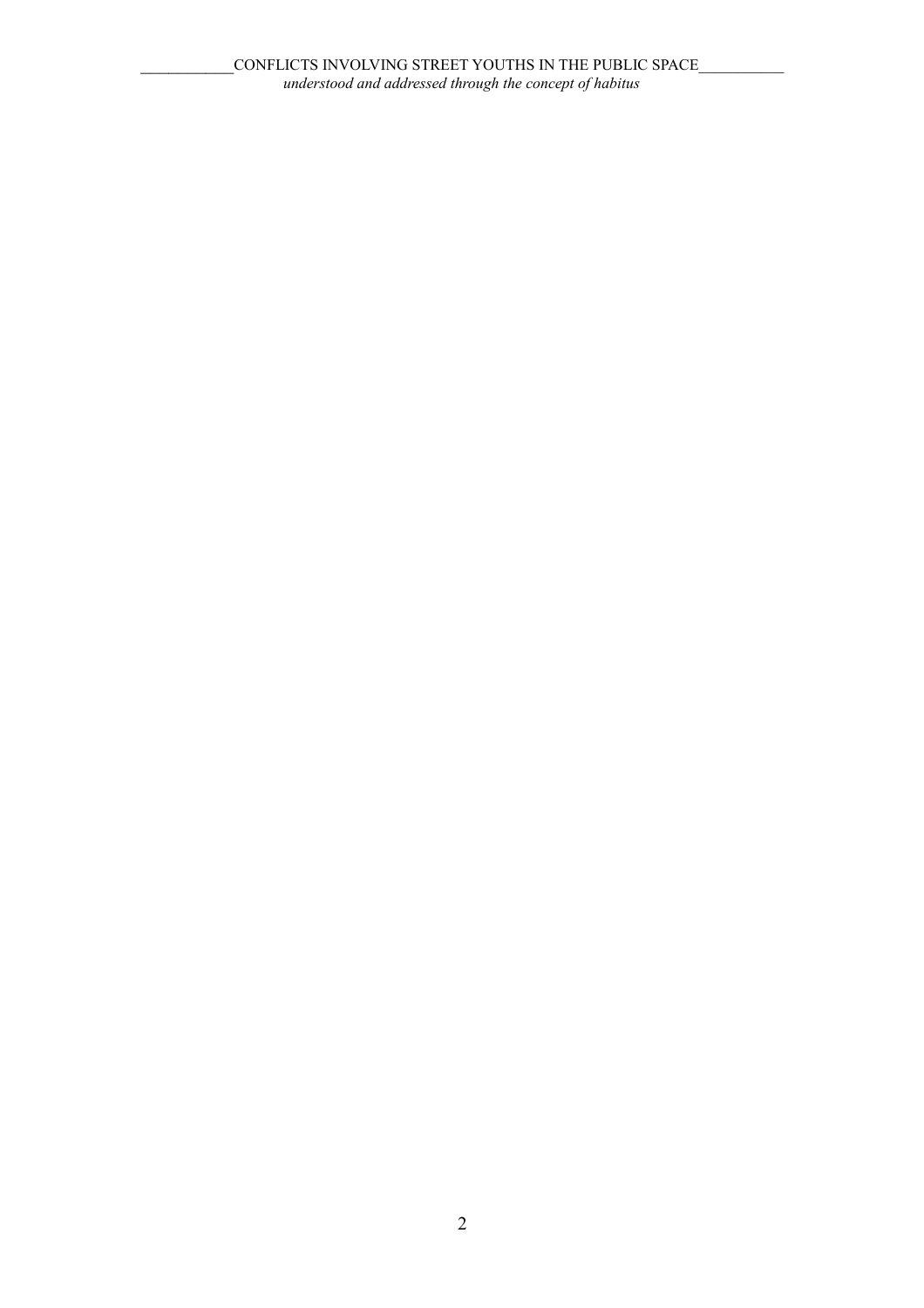Title page image derived from: [http://picasaweb.google.com/lh/photo/qr7Vl-twVpmKHgKSy\\_XpCg](http://picasaweb.google.com/lh/photo/qr7Vl-twVpmKHgKSy_XpCg) ©M.C. Escher, Encounter, 1944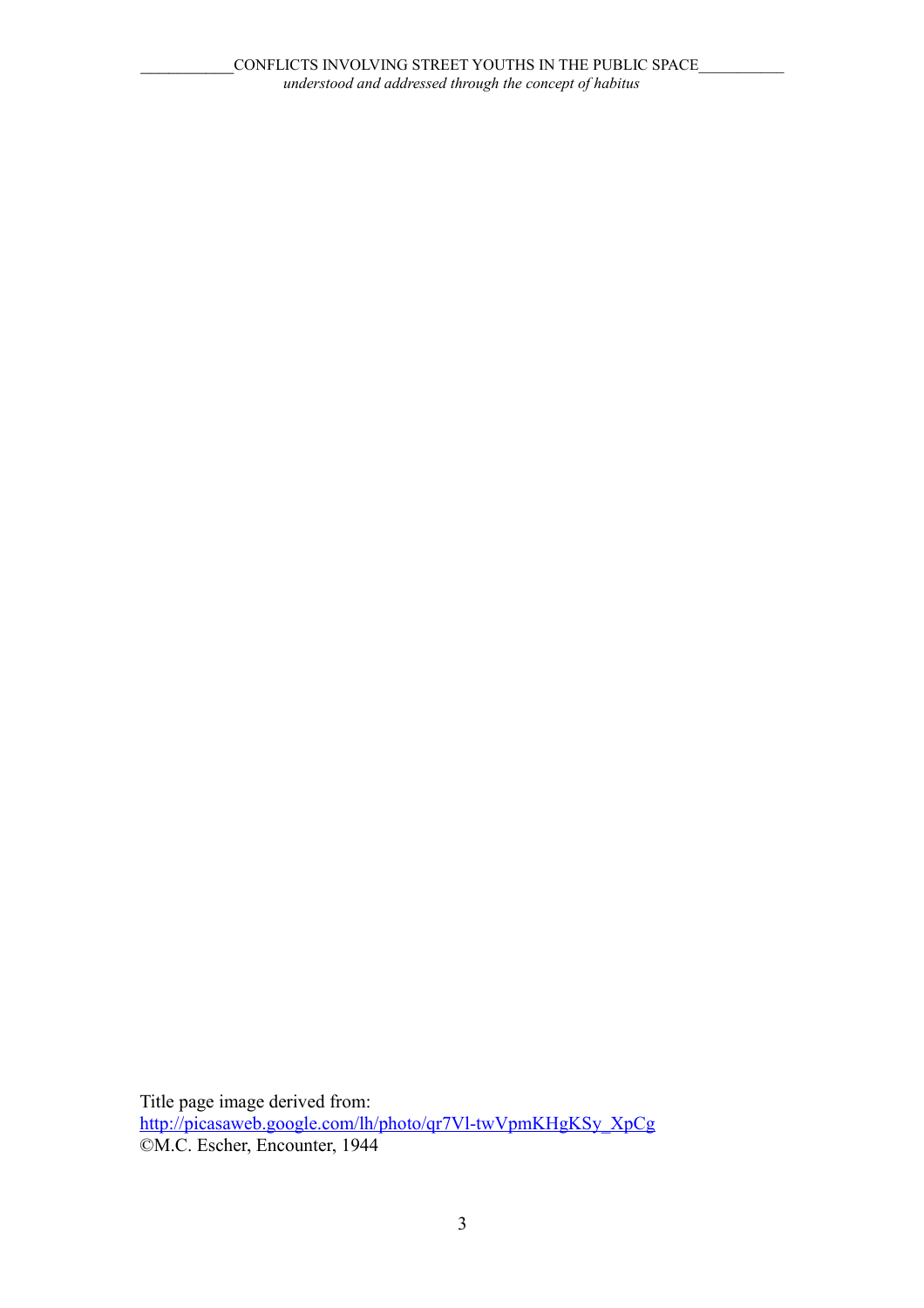# <span id="page-3-0"></span>**Table of content**

|                | 10  |
|----------------|-----|
|                | .13 |
|                |     |
|                |     |
|                |     |
|                |     |
|                | 27  |
|                | .28 |
|                | .29 |
|                | 29  |
|                |     |
|                |     |
|                | 40  |
|                | 44  |
|                |     |
|                |     |
|                |     |
|                | 60  |
| R <sub>5</sub> | 62  |
|                | 66  |
|                | .69 |
|                |     |
|                |     |
|                | 80  |
|                | 85  |
|                |     |
|                | 89  |
|                |     |
|                |     |
|                | 95  |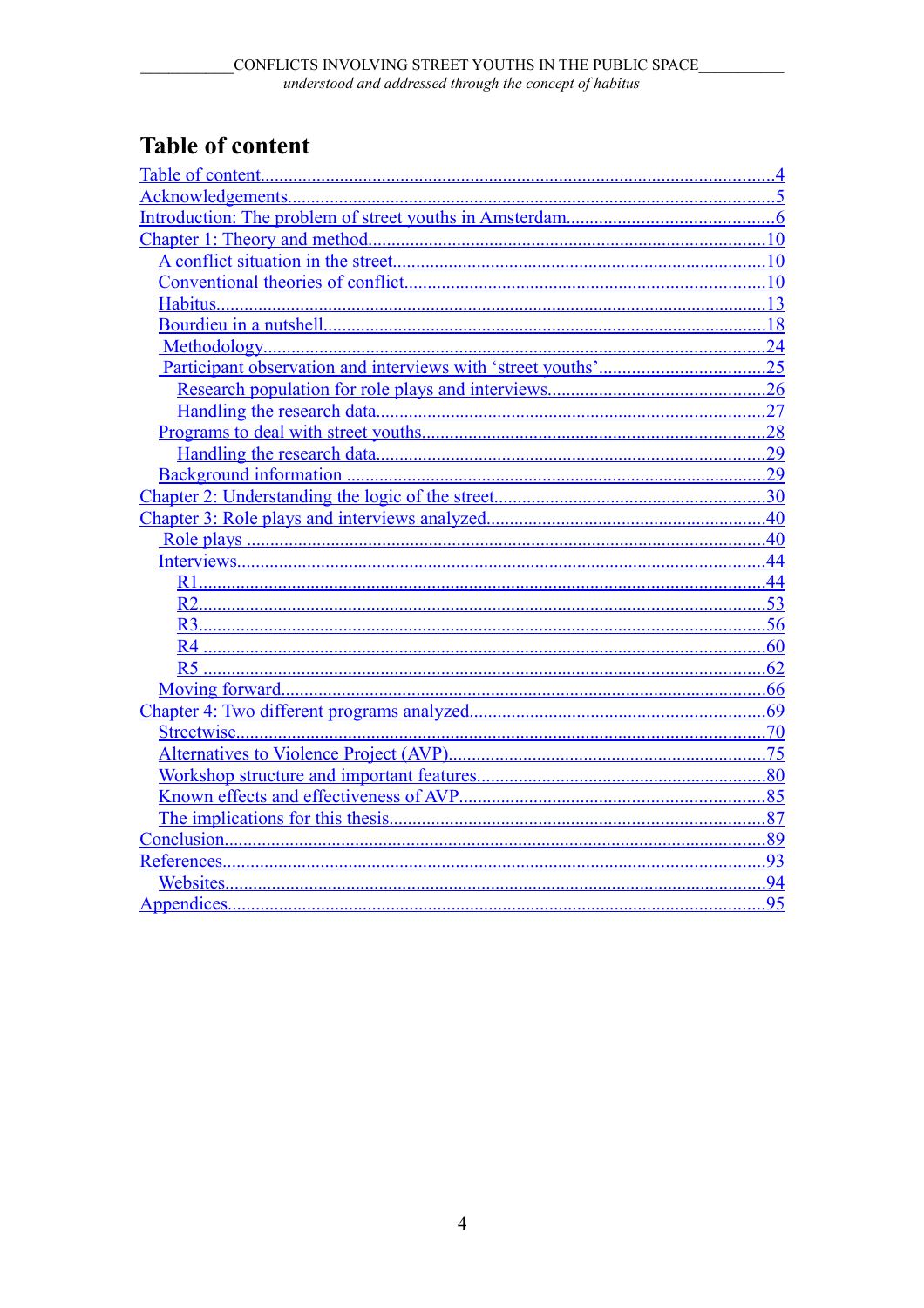# <span id="page-4-0"></span>**Acknowledgements**

After half a year of hard work, I finally finished my thesis. I worked hard and am glad to have been able to complete it. I could not have done this without the help of a lot of people however, who all deserve credit for their effort. First, I would like to thank my two supervisors for their useful feedback and for putting me in the right direction. I would like to give a special thanks to Ouarda, Jeroen and the rest of ROC ASA, for allowing me and helping me do research at their school, it was a wonderful experience. Next I would like to thank Hans Kaldenbach, for letting me attend and analyze his workshop. Léon from Divesrity Joy also receives special thanks for allowing me to participate in the workshops (at short notice). The rest of the Diversity Joy group, and the people from AVP that I met also deserve credit for their openness.

For assisting me with the transcription of the interviews I would like to thank Mindy. Of course I would also like to thank my girlfriend Lotte for her support in general, and more specifically her help with the design of the Title page. Last but not least, I would like to thank my parents, because I would never have been in a position to write this thesis without their encouragement and support.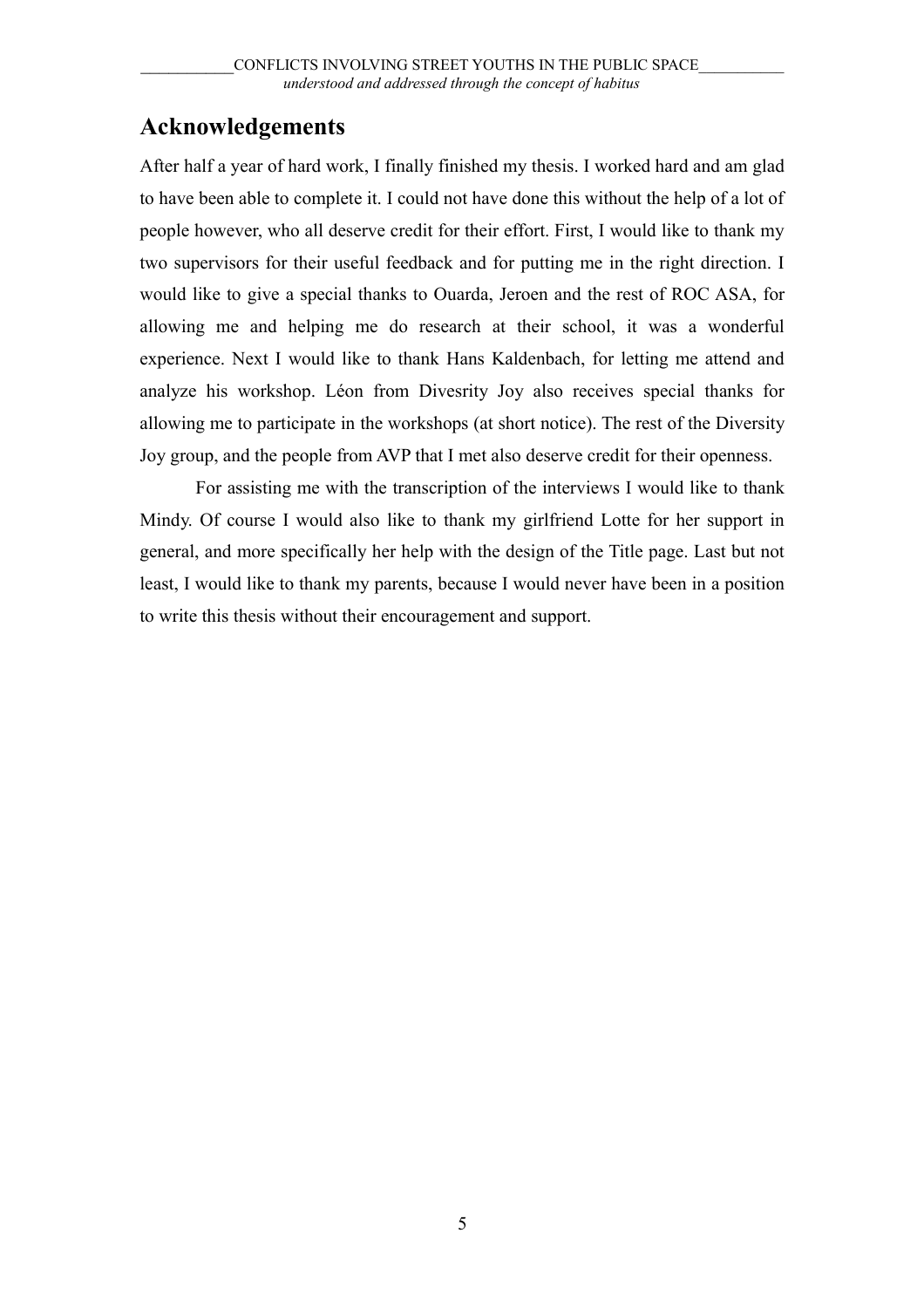## <span id="page-5-0"></span>**Introduction: The problem of street youths in Amsterdam**

What would it mean if the public space in the city of Amsterdam and the rest of the Netherlands would not be safe? People would lose their sense of security and it would affect everybody's daily life. Fortunately, the public space in the Netherlands can be considered safe enough for people to be part of on a daily basis. The safety of the public space is threatened however, by a number of phenomena. The most important threat to people's sense of security are 'street youths' (*hangjongeren*), who are the number one cause of disturbance of the public space in the Netherlands (CBS Website).<sup>[1](#page-5-1)</sup> According to the Central Bureau for Statistics in the Netherlands, fifteen per cent of the people in the Netherlands reported to have felt unsafe because of street youths in 2008 (ibid). Ten per cent of the people in the Netherlands report to "often be bothered" by street youths. In the city of Amsterdam, this is even 16,3 per cent (ibid). Although the majority of people do not feel threatened, this problem is very important because it has such a large impact on people's sense of security. Moreover, it is important that the problems associated with street youths do not get any worse, because they are likely to affect a lot of people; public space has to stay a safe space.

The problems associated with street youths have not gone unnoticed by politicians. The mayor of Amsterdam is practicing discourse of toughness on street gangs, delinquent youths and high school drop-outs since 2004 (Hajer & Uitermark, 2008). In fact, youths that are causing disturbance have the highest priority in Amsterdam's city districts, the city government, the police, and the District Attorney *(Openbaar Ministerie)* since 2007 (The city of Amsterdam website). There are many actors related to the issue of street youths: parents, people living in the neighborhood, schools, youth workers, the city government, police, HALT, the District Attorney , and the housing corporations (De Vroege, 2008). In addition to these general actors, the city of Amsterdam has some specific actors assigned to the street youths as part of their policy. Among the actors who try to address the problems associated with street youths are: Foundation for Tackling Disturbance Amsterdam (*Stichting Aanpak Overlas Amsterdam)*; Street Coaches who are permanently present in the street and address street youths immediately; Family Visitors who make parents share the responsibility for their children's behavior; Mediation Amsterdam *(Bemiddeling*

<span id="page-5-1"></span>Other categories were, Being harrassed in the street, Neighbors, Drunk people in the street, and Drug users and dealers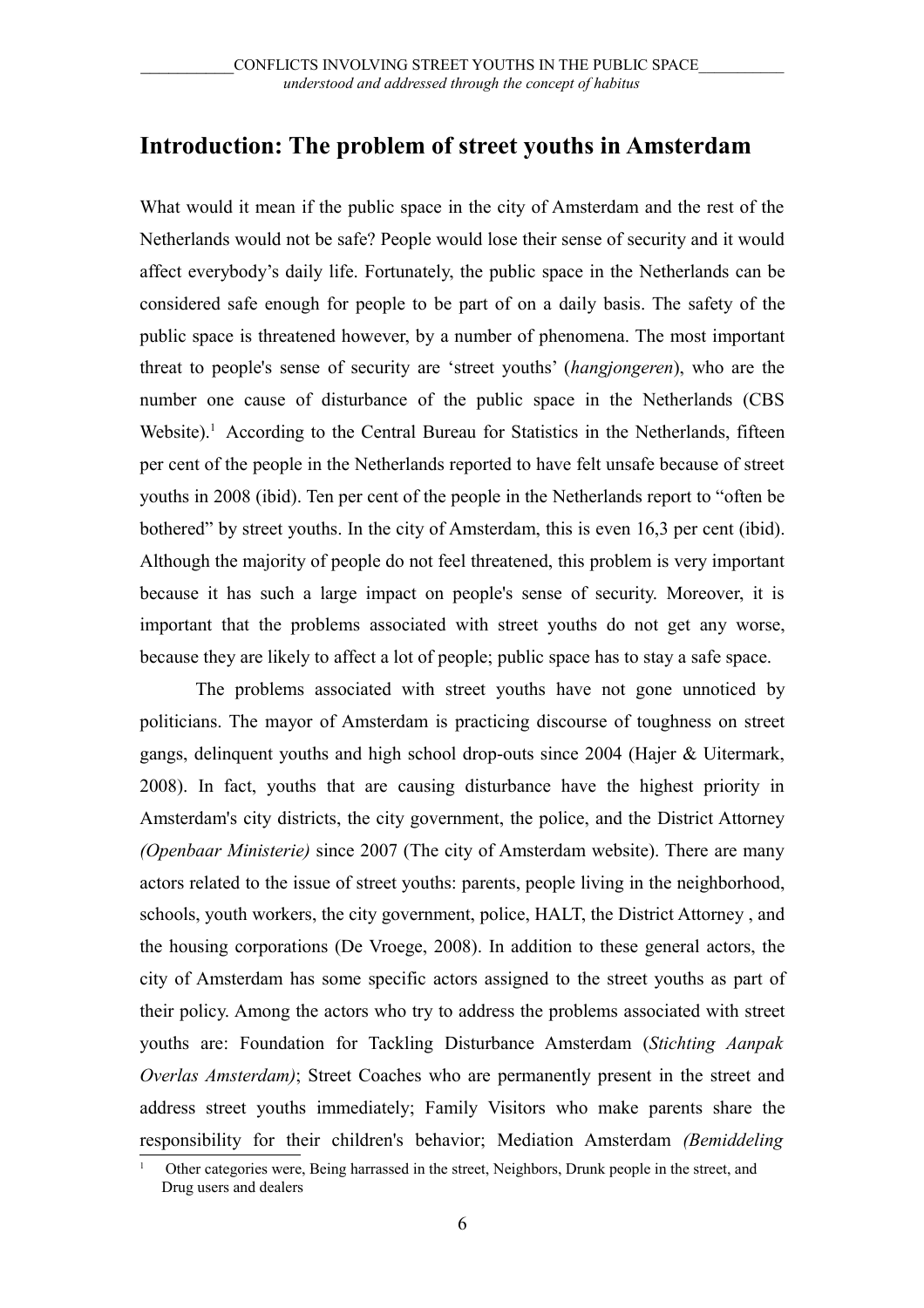*Amsterdam)*, that can mediate in conflicts with street youths (City of Amsterdam website). Box 1 provides a list of all the types of actions that are taken by the city to address issues concerning street youths:

Box 1. (City of Amsterdam website, 2)

| Actions in relation to disturbance ( <i>overlast</i> ) of (specific) people: |
|------------------------------------------------------------------------------|
| - Perpetrator/victim talks                                                   |
| - Mediation                                                                  |
| - Civil Law restraining order (straat- of contactverbod)                     |
| - Tackling the parents; eviction                                             |
| - Putting under surveillance/replacement from home                           |
|                                                                              |
| Actions in relation to disturbance in the public space in general:           |
| - Prohibition to come together                                               |
| - Order to move                                                              |
| - Prohibition to use or trade drugs                                          |
| - Prohibition of knives                                                      |
| - Prohibition of alcohol or marihuana consumption                            |
| - Prohibition of troublesome behavior in or near buildings                   |
| - Rights of the Mayor                                                        |
| - Personal prohibition to a street or square                                 |
| - Camera observation                                                         |
| - Emergency orders                                                           |
| - Suspension of temporary imprisonment                                       |
| - Criminal law restraining order                                             |
| - Co-committing criminal offences                                            |
| - Taking part in a criminal organizations                                    |
| - Court order to keeping the public order                                    |
| - Patserproject                                                              |
| - Flat- Swimming pool prohibition                                            |
| - Public service                                                             |
| - Intervention team $18-18+$                                                 |
| - Linking program for Moroccan youths with behavioral problems               |
|                                                                              |

Unfortunately, the problems associated with street youths are very persistent; while the city of Amsterdam has made the problems with street youths their priority, the percentage of people who were bothered by street youths has not changed since 2005 (CBS Website). Obviously, this does not mean all of the actions and actors mentioned above are unhelpful; it could very well be that the problem would be even bigger if it had not received all of the attention that it did. It does however raise the question why the problems associated with street youths seem to be of such persistent nature. In this thesis, I will try to address this problem by focusing on the conflicts that involve street youths in the public space.

The main research question in this thesis is: how can the conflicts in public space that involve street youths be understood thoroughly, and what are the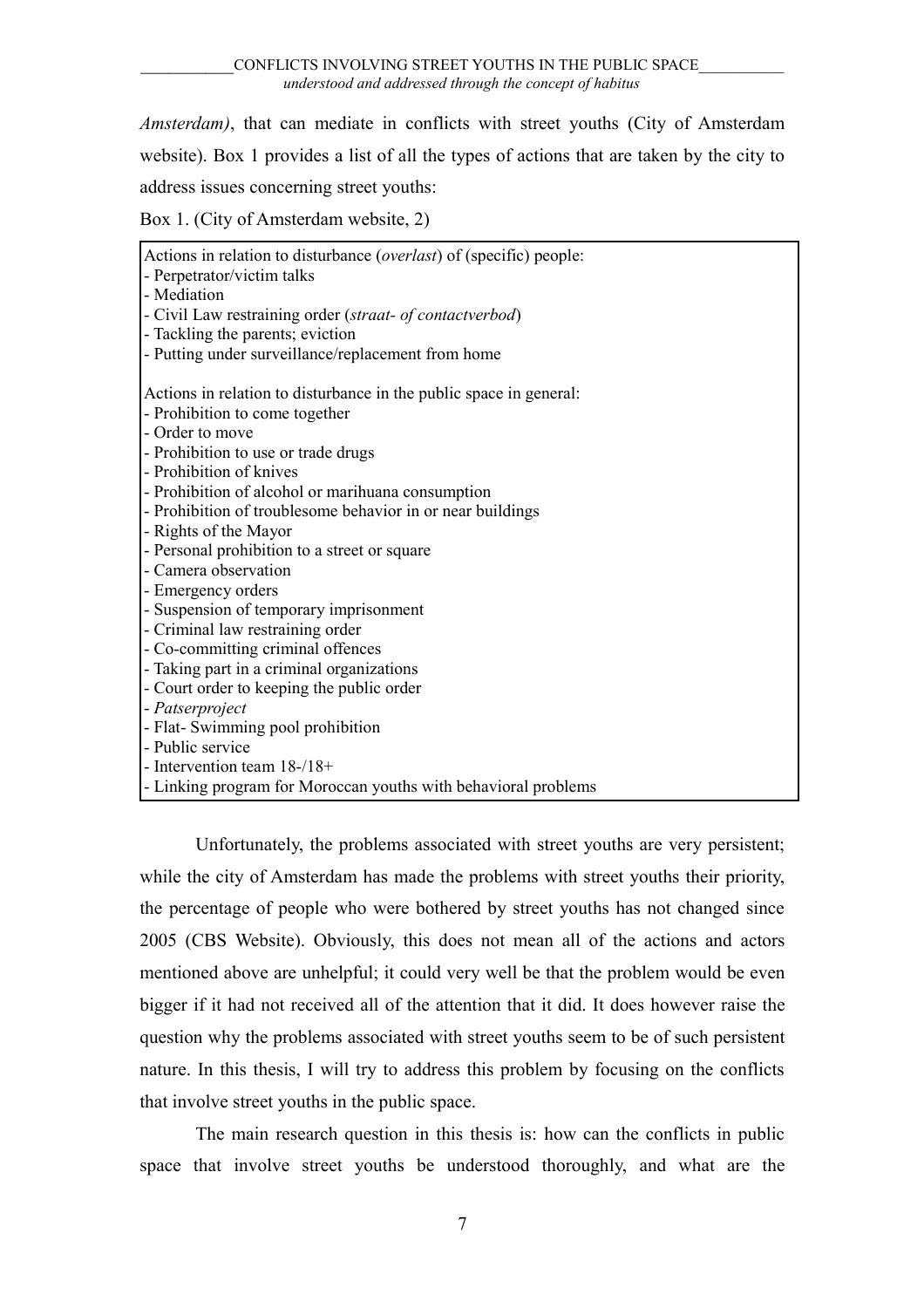implications of this understanding for possible interventions? This questioned will be answered through the course of four chapters that address different aspects of the main research question.

The first chapter will address the question of how to understand the conflicts that involve street youths. This will provide the theoretical approach of this thesis. This chapter will show why it is difficult to bring the conventional conflict resolution theory into practice through Bourdieu's concept of habitus. The concept of habitus is useful to illustrate why it is difficult to change the behavior of the street youths. In the last section of the first chapter, I will discuss the implications of my theoretical approach for my research methodology. The methodology will consist of in-depth interviews, observations of behavioral simulations, and participant observations. These qualitative approaches are necessary to get a rich data set that is essential to make full use of the concept of habitus.

The second chapter will relate Bourdieu's concepts to the work of De Jong (2007), who has described "street culture" through an ethnographic study in the city of Amsterdam. One of the virtues of the concept of habitus, is its ability to bring together, the social world of the street and its influence on the behavior of street youths during conflicts. This chapter will show how the concept of habitus can help to understand the logic of the street. It will furthermore show several aspects of this logic that will be used as background information for the next chapter, which discusses my observations and interview data.

The third chapter will make use of the implications of the first two chapters to make sense of simulated situations and in-depth interviews with a number of 'street youths'. The specific accounts allow for an analysis of street youths that is both rich and detailed. Through the concept of habitus, it will become possible to explain the persistent nature of the conflicts involving street youths. I will be able to analyze these conflicts in relation to the logic of the street. This enables me to answer the first part of the research question. In addition to this, I will be able to show how my understanding of the problem leads to implications for possible interventions.

These interventions are the subject of the fourth chapter, in which I will look at two different programs. The first program tries to use the knowledge about the way in which the street youths function during conflict situations, to help people deal with them. This program can empower the people who seem to be threatened by street youths. The second program could help to change the behavior of the street youths.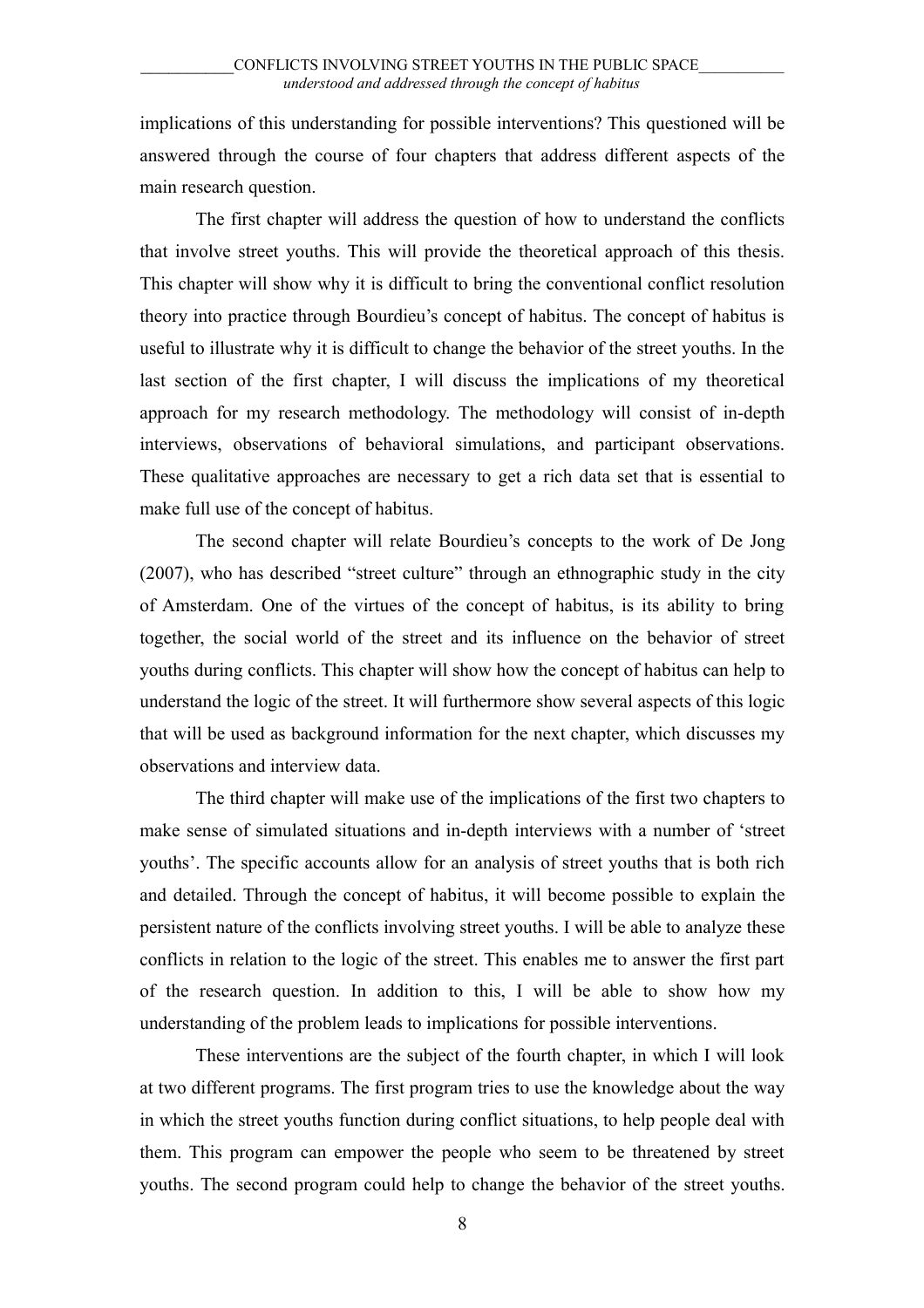The implications of my thesis for the persistence of the problems associated with street youths, could be addressed by this program. It tries to change people at the level of behavior and increases reflexivity, which is necessary to change behavior that is shaped at the level of habitus. The two programs are practical examples that form an answer to the second part of my research question.

Finally, I will end this thesis with a general conclusion in which I will summarize my findings and answer the research question. Before being able to do all of the above, I want to provide the lens through which I will look at the conflicts involving street youths in the public space. This will be done in the following chapter, by discussing the conventional conflict theories in relation to Bourdieu's concept of habitus.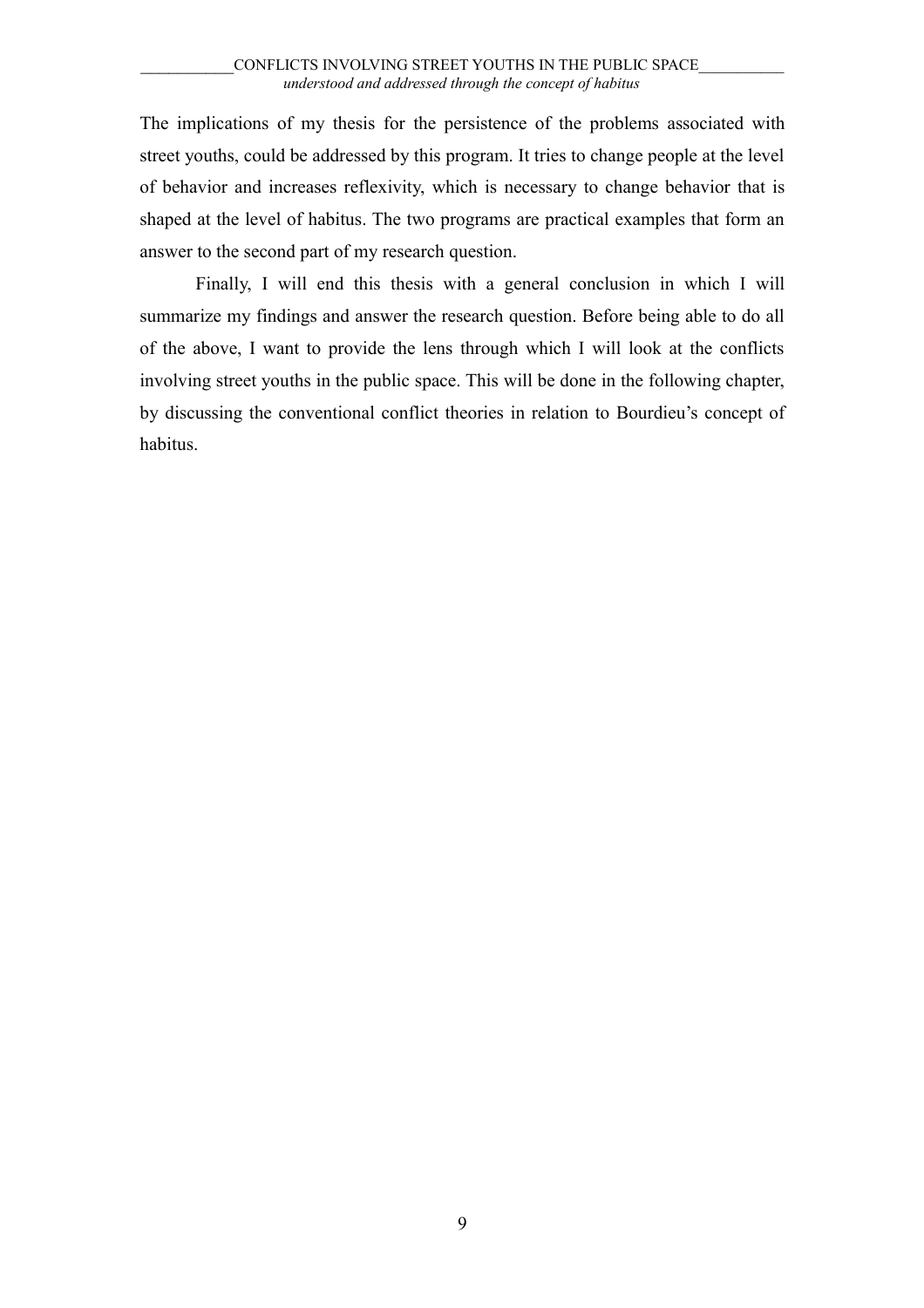# <span id="page-9-2"></span>**Chapter 1: Theory and method**

### <span id="page-9-1"></span>*A conflict situation in the street*

During a meeting of the workshop called *Streetwise[2](#page-9-3)* , a woman related a story about an evening that had happened not long before the workshop, which had quite some impact on her. On her way home she passed a small square in her neighborhood. As she approached the square, she saw a group of young men (boys) hanging around. She described her feelings as uncomfortable as she got closer to the group. She also mentioned that she was trying to anticipate what might happen and how she would respond if there would be some hostility from the group or one or more of its members. When she was just about to pass the group, a number of youngsters started to swear and call her names. The words offended her and yet she did not really know how to react to them. She tried to ignore the group and picked up her pace. When she was finally at home, she could not relax; she felt powerless. This woman told this story at the workshop because she regularly feels uncomfortable with the youths. Moreover, she was frustrated with her inability to change the situation and her feelings of helplessness.

Although this specific episode did not escalate into violence, it illustrates the types of situations that people find threatening in the public space of Dutch cities. Other men and women at the workshop confirmed having experienced similar situations. The Streetwise workshops are provided regularly in different parts of Amsterdam and other cities. Many people are interested in participating in the workshop, which shows once more how relevant the issue of conflicts in the public space involving street youths really is. Understanding this issue is important to find ways to deal with it. In the next section I will show how the conventional conflict theories and Bourdieu's theoretical approach can be combined to get a thorough understanding of the situation that was described here.

### <span id="page-9-0"></span>*Conventional theories of conflict*

A common way to think about social conflicts is in terms of different people or groups of people who have different goals and positions. Kriesberg (2007, 2), for instance, writes that "a social conflict arises when two or more persons or groups manifest the

<span id="page-9-3"></span><sup>&</sup>lt;sup>2</sup> "Streetwize": a workshop in dealing with youth on the street given to a group of about 20 interested people by Hans Kaldenbach on April the 20<sup>th</sup> 2009 in community center Factoryzz, Amsterdam.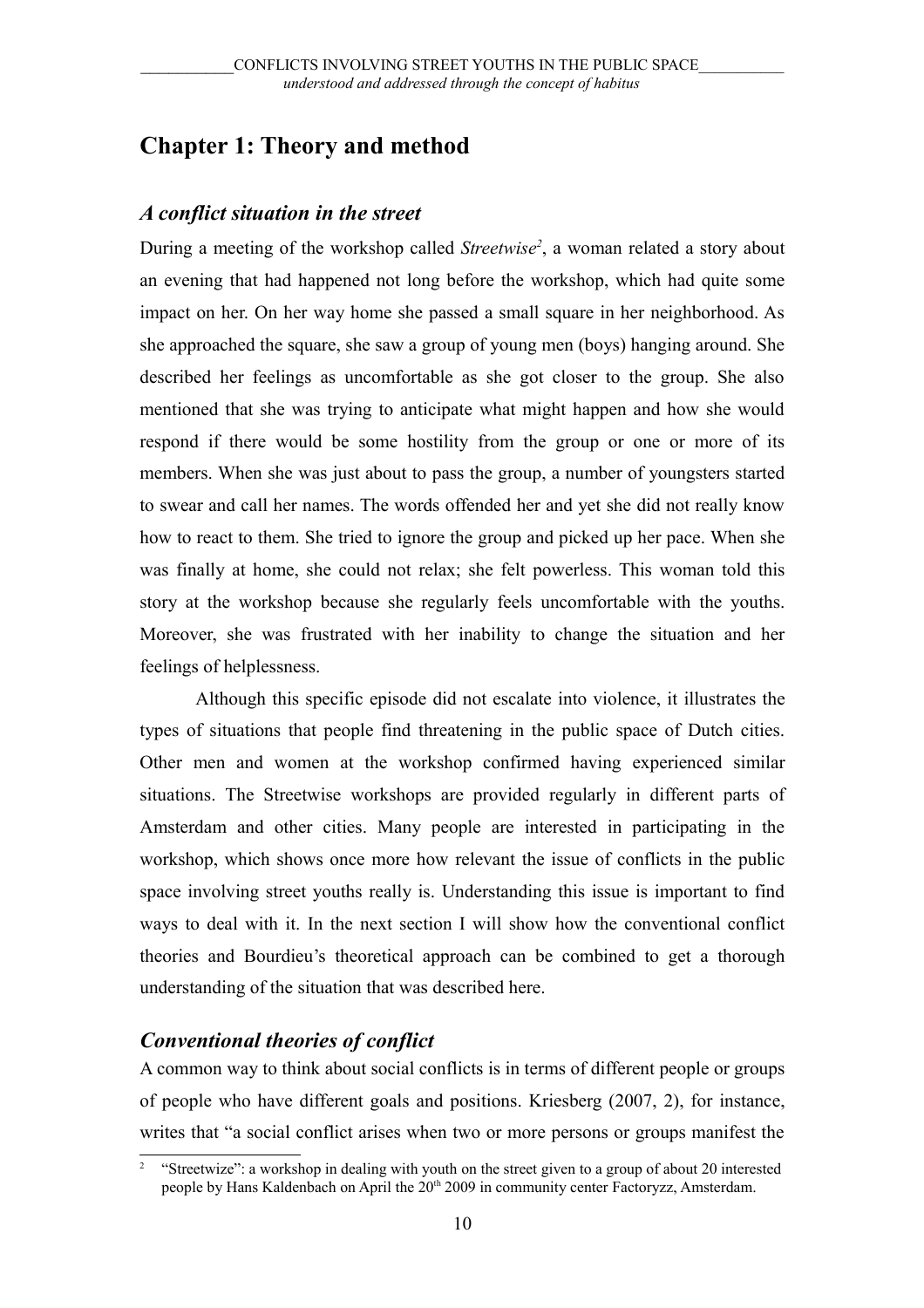belief that they have incompatible objectives". This basically means that people engaged in conflict with one another perceive each other as adversaries in trying to achieve one or more goals. The actions of the conflicting parties are shaped by their perceived incompatible goals and their intention is to change the other party in ways it resists (Kriesberg 2007, 3). The different goals of conflicting parties will lead them to take different positions. The goals and positions of the conflicting parties can be analyzed to understand the conflict. One classical idea in conflict resolution is to distinguish between the positions taken by the parties and their interests. Interests are often easier to reconcile than positions; while positions may be irreconcilable, there are often more possible positions that satisfy different interests. Representative of this 'interests based view' of conflicts is the book *Getting to Yes* by Fischer, Ury and Patton (1991). This book describes in common language the approach that conventional theories of conflict resolution take:

*"The more you clarify your position and defend it against attack, the more committed you become to it. The more you try to convince the other side of the impossibility of changing your opening position, the more difficult it becomes to do so. Your ego becomes identified with your position. You now have a new interest in "saving face".* (Fischer et al. 1991, 5)

Next to this Fisher et al. (ibid.) write that "Arguing over positions endangers an ongoing relationship". They argue that people often engage in 'positional bargaining', adopting either a 'soft' or 'hard' bargaining style. Hard bargaining could lead to a situation where both parties lose and do not come to an agreement. A soft bargaining style would lead to a compromise or one of the parties to be exploited by the other. This is why Fisher et al. (ibid.) propose that instead of thinking about positional bargaining styles, one should 'change the game' and focus on interests. (Fisher et al., 1991, 7-10). A focus on interests will be better to resolve a conflict, than a focus on positions. In addition to this approach, one might even take it a step further and try to find the basic human needs that are behind the interests of the different parties, to create even more possibilities to get to a common ground (Ramsbotham, Woodhouse, & Miall, 2005, 18).

The concepts of positions, interests, and needs, can be used to analyze the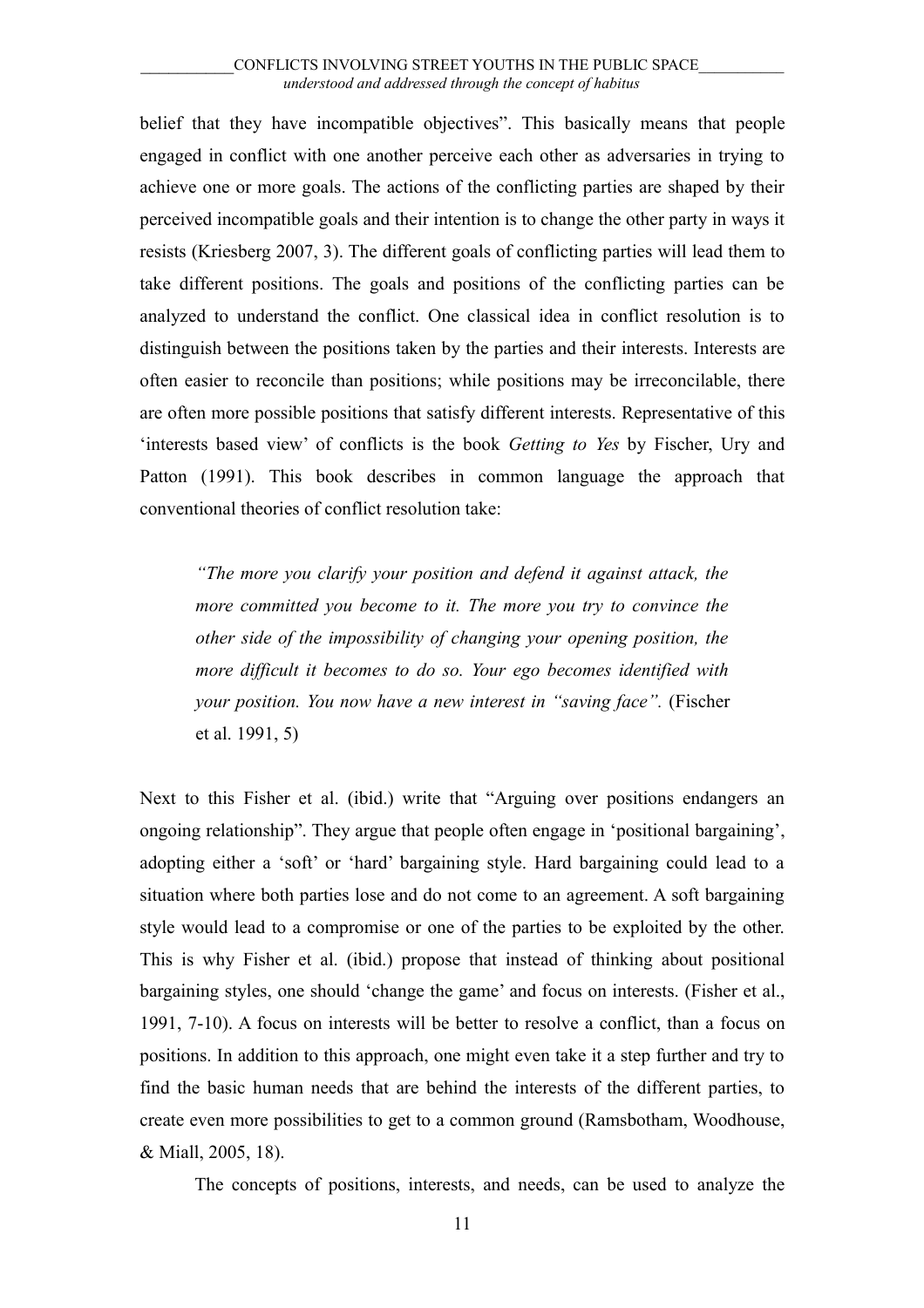situation described by the woman in the workshop. There are two parties involved in this situation: the woman and the group of young men. It seems the goal of the woman in this situation is to get home without being hurt or feeling threatened. The goal of the group seems directly opposed to that of the woman; the youths are deliberately insulting her. A focus on the positions of the parties shows that the youths are not planning to back off; they adopt a 'hard' tactic. The woman can only come up with a position that does not change anything about 'the game', adopting a 'soft' approach to the conflict. The conventional theory explains that this is a common mistake and the woman would have to change her 'soft' approach to try to 'change the game' by finding a different way to satisfy both her goal and that of the group. This could be done by finding out what interests lay behind the positions that both parties take. The interest behind the woman's position would probably be: to feel safe in her neighborhood. This in turn would reflect her need for security. The woman would have to find out what the interests of the youths in the street are, in order to address them.

The conventional approach is valuable because it allows conflicting parties to think about the conflict in a structured way. The focus on goals, positions, interests, and needs helps to find a positive outcome. It can provide a basis for research into what drives the different parties that are in a (potential) conflict (Fischer et al., 1991, 41-42). In addition to this, the conventional approach teaches conflicting parties to separate the people from the problem. This is something that the woman who told the story, and many other people at the workshop, found hard to do. It seems that they were just blaming the youths, which is a logical response, but does not easily lead to a solution of the problem. In order to come to any conflict resolution, it is more useful to view the conflict as a problem, not some inherent nature of the adversary.

Despite the usefulness of the conventional approach to conflict resolution, it is not always easy to bring this interest based view into practice. I will try to show this difficulty through relating the woman's story to the work of Galtung, who stresses the importance of other aspects of conflicts. He suggests that all conflicts can be viewed as consisting of three components: (1) a *contradiction,* which underlies the conflict situation and includes the actual or perceived incompatibility of goals between the conflicting parties, this is the basic aspect of conflicts that the interest based approach tries to address; (2) the *attitude* of the conflicting parties, which refers to the perceptions and misperceptions of themselves and of one another, consisting of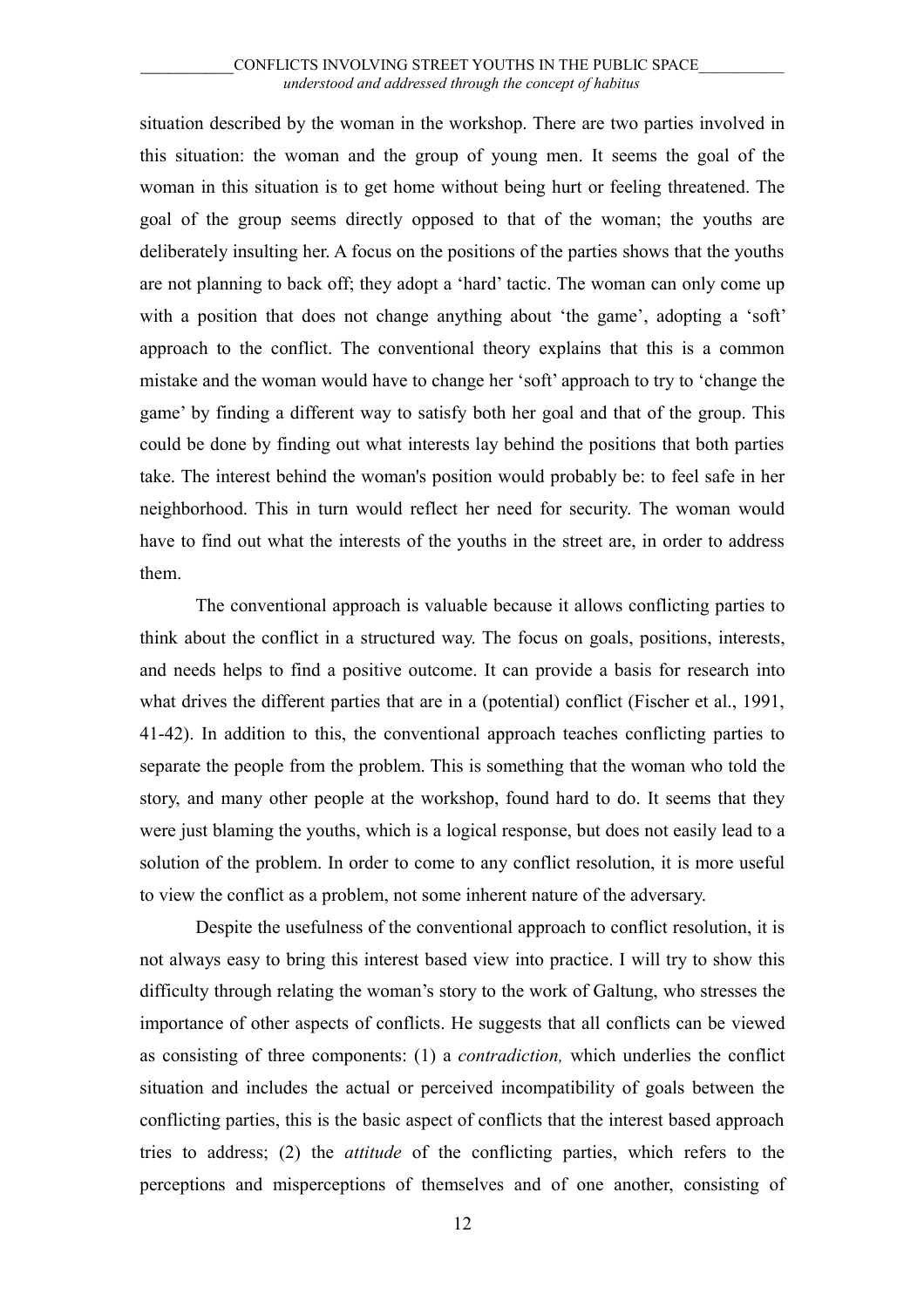emotive, cognitive and conative aspects; and (3) *behavior*, which can be more or less conciliatory or hostile. Each of these three components are constantly changing and influencing each other through a dynamic process that structures a conflict. (Galtung 1996, 72)

Galtung points out that next to understanding the contradiction in terms of positions and interests, it is important to understand the attitudes and behavior that the different conflicting parties display. The attitude of the woman seems to be shaped by fear (emotive), an assessment of what might happen (cognitive), and trying to get home safely (conative). Her behavior seems to be a little more conciliatory than hostile, but could best be described as withdrawal. It is clear that the woman does not feel comfortable in the situation. She is trying to think of a way to act, but she can not figure out how to deal with the situation. The attitudes of the youths are harder to determine because it was the woman who told the story. However, the youths seem to experience excitement (emotive), they seem to aim at insulting the woman (conative), and it is hard to assess their cognitive attitude towards the woman. The behavior of the youths is clearly hostile. Important to note here, is that the youths seem to be very comfortable in this situation. At the same time, they act intuitively; they do not seem to think very much about their actions.

 Looking at the attitudes and behavior of the conflicting parties has shown one important thing: one party (the woman) is not comfortable in the conflict situation and is consciously thinking about possible actions she can take, while the other party (the street youths) is very comfortable in the situation and seems to be acting largely on an intuitive level. In the next section, I will try to explain why one party seems to be more comfortable than the other. I will furthermore discuss what this means for the parties' ability to use the conventional approach to conflict resolution. I will address both of these issues through the concept of habitus, which will be explained first.

#### <span id="page-12-0"></span>*Habitus*

To understand the situation that was described by the woman in the workshop, and to show why it can be difficult to come to the rational approach to conflicts that is suggested by the conventional conflict resolution approach, I will use the concept of habitus. This is one of the core concepts from Bourdieu's work. He defines it as: "a set of historical relations 'deposited' within individual bodies in the form of mental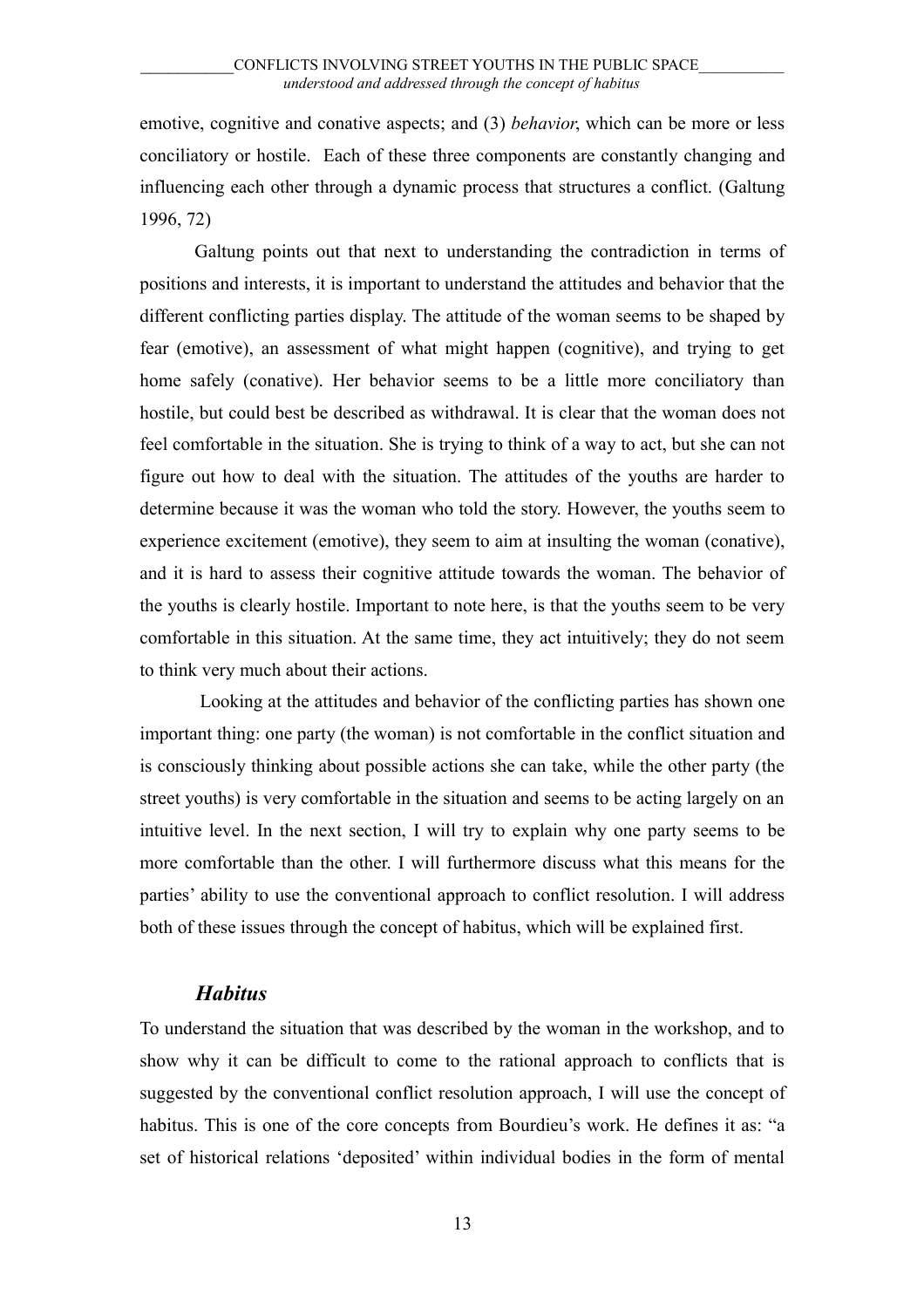and corporeal schemata of perception, appreciation and action" (Bourdieu and Wacquant, 1992, 16). It is "a *structuring mechanism* that operates from within agents, though it is neither strictly individual, nor in itself fully determinative of conduct" (Bourdieu and Wacquant, 1992, 19). As a tool that can be used to study interactions between people, using the concept of habitus to analyze a conflict situation can lead to insights that can be of added value to the conventional approaches.

Habitus is a practical sense of the social world; it is based on the one hand on the idea that objects of knowledge are constructed, while on the other hand, this construction is based on "the dispositions that are acquired through practice and [that are] constantly aiming at practical functions" (Bourdieu and Wacquant 1992, 121). Since this practical knowledge is embodied in all human beings, it will always play a role in shaping behavior and attitudes. Because of this, habitus can help to understand the attitudes and behaviors that shape conflicts like the one described by the woman in the workshop. The purpose here is to illustrate the usefulness of the concept of habitus as a way to explain why using the conventional approaches to conflict resolution can be difficult, *not* to do a full analysis of this particular episode.

I will use the concept of habitus to analyze the different parties involved in the conflict discussed earlier. First, it is interesting to relate the notion of habitus to the street youths in the story of the woman. It is important to remember that the situation happened rather quick. The youths were presumably acting 'at the speed of thought'<sup>[3](#page-13-0)</sup>. This is interesting if we relate it to the following idea that Bourdieu poses:

*"The coincidence between dispositions and position, between the 'sense of the game' and the game, explains that the agent does what he or she 'has to do' without posing it explicitly as a goal, below the level of calculation and even of consciousness, beneath discourse and representation."* (Bourdieu and Wacquant 1992, 128)

This could apply to the young men on the street as the conflict could be perceived as their 'game'[4](#page-13-1) , with their actions being based on 'their sense of the game'.

As the woman and many others at the workshop said that these youths hang

<span id="page-13-0"></span><sup>3</sup> This means they act immediately and intuitively, like experienced athletes who can anticipate the movement of a ball in play and a defender in a sequence of action that does not require conscious deliberation. (Laws and Forester 2007, 531)

<span id="page-13-1"></span><sup>4</sup> 'Game' basically meaning 'social world' in this context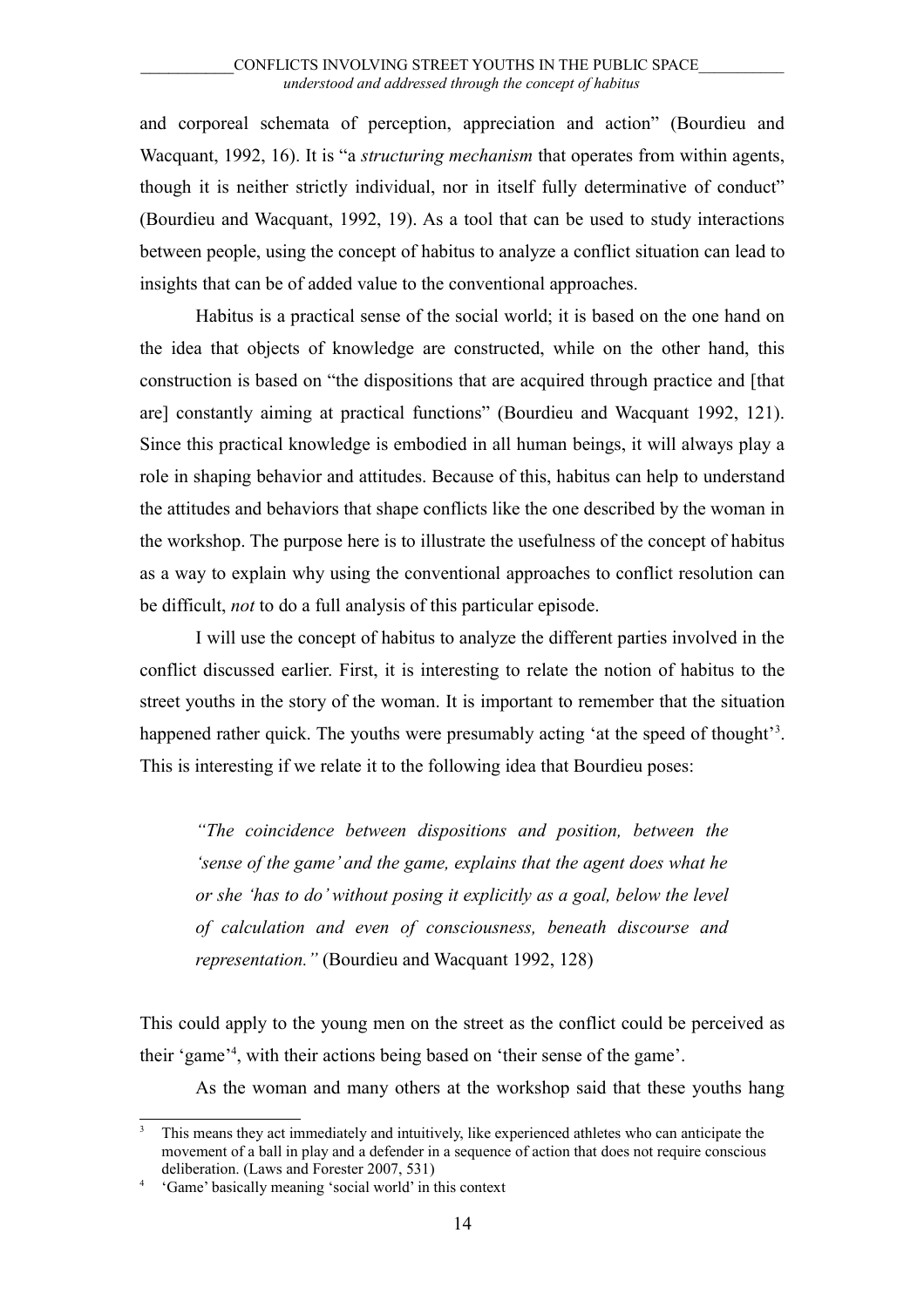around on the street quite a lot, it is fair to assume that the street is the natural world for these young men. This is a place that they understand and that forms their mental schemata of perception and action. Based on this assumption, it is possible to make some sense of their actions with Bourdieu's ideas. The youths appreciate the situation of the approaching woman as one in which they should swear at her. This all happens naturally, "below the level of calculation and even of consciousness" (Bourdieu and Wacquant, 1992, 128). The young men feel 'like a fish in water' during the episode, because it takes place in a setting that they naturally endow with meaning and in which they function competently. This example shows what the notion of habitus allows one to focus on. Where the conventional theories let one look for rational strategies to optimize outcomes, habitus shows how action can be shaped on a more intuitive level, which seems to be the level at which the behavior of the street youths occurs.

The notion of habitus has some interesting implications for understanding, and dealing with, the street youths' behavior. Because these youths act 'at the speed of thought', in a situation that they naturally endow with meaning, they perform well (as they obviously end up as 'victors' of this little conflict). Unfortunately, they lose their ability to think about their actions. Bourdieu explains this as follows:

*"Failing an analysis of such subtle determinations that work themselves out through dispositions, one becomes accessory to the unconsciousness of the action of dispositions, which is itself the accomplice of determinism."* (Bourdieu and Wacquant 1992, 137)

What this means is that the youths are comfortable in this situation because their actions are shaped at the level of. This limits their ability to think rationally about their actions however. Thus making it difficult for them to bring the interest based approach to conflict resolution into practice.

The notion of habitus can also be used to analyze the behavior of the woman during the situation. In contrast to the youths, the woman encountered a situation that her habitus did not fit. In other words: she did not understand what was happening. What is important here is that her understanding does not mean an understanding on a somewhat intellectual level, because habitus functions in and through practice. Bourdieu explains how habitus is "a theory of practice as the product of a practical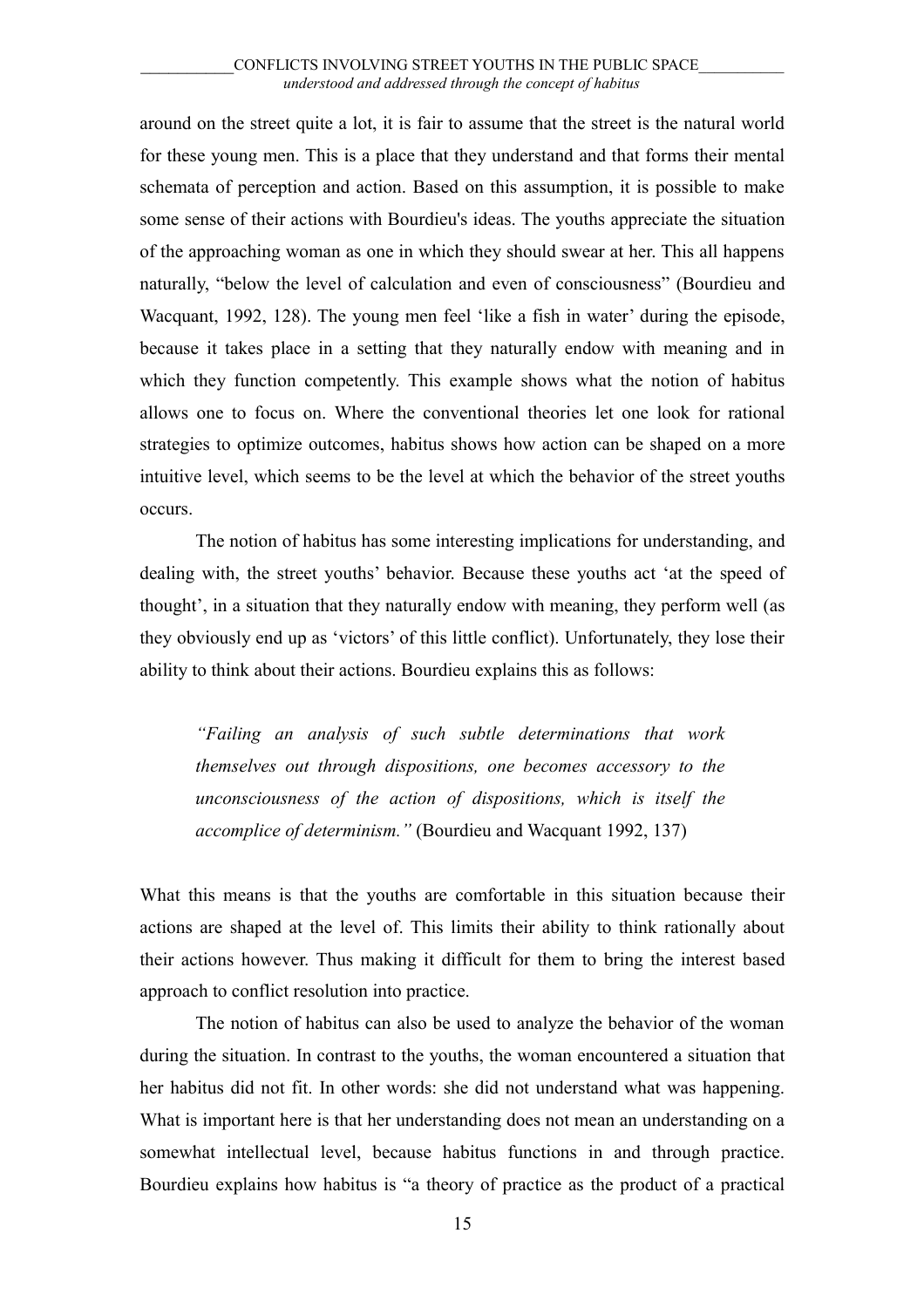sense, of a socially constituted sense of the game" (Bourdieu and Wacquant 1992, 120). The woman's inability to 'understand' the situation lies in her perceptions, appreciations and actions that are continuously shaping her position in relation to the situation. She does not automatically know what to do. She does not feel comfortable in this situation because she is not experienced in these types of situations; her 'sense of the game' is not as well developed as that of the youths. This does however allow her to be more 'rational' than the youths in this situation. Bourdieu suggests how this is possible:

*"Times of crises, in which the routine adjustment of subjective and objective structures is brutally disrupted, constitute a class of circumstances when indeed 'rational choice' may take over, at least among those agents who are in a position to be rational."* (Bourdieu and Wacquant 1992, 131)

In this case, the woman's subjective structures were so far apart from the objective structures of the situation, that the routine adjustment of the subjective structures was brutally disrupted. This means that she encountered a social world with a logic that she did not feel comfortable in because she has developed dispositions (or subjective structures) in a social world with a different logic. Precisely because she was *not* 'like a fish in water' explains why the woman started to think about what she should do if the group would harass her during the episode she described. The problem for the woman was that because she did not feel at home in this situation, she could not figure out how to act. The solution she came up with, to walk a little bit quicker, worked to get her through the situation, but she was not at all pleased with how it went.

The notion of habitus can help to explain how it can be difficult to use the conventional approaches to conflict resolution based on interests and positions. It allows for a focus on the more intuitive aspect of behavior, which is relevant to the situation that has been discussed here. It seems that the habitus of one party (the street youths) is very well developed to deal with the situation that occurred. This makes it likely that this party will be able to come out 'on top'. At the same time, it becomes difficult for these youths to become 'rational agents' who consciously try to satisfy interests, precisely because their actions are shaped at the intuitive level of habitus and they do not have to think about their actions.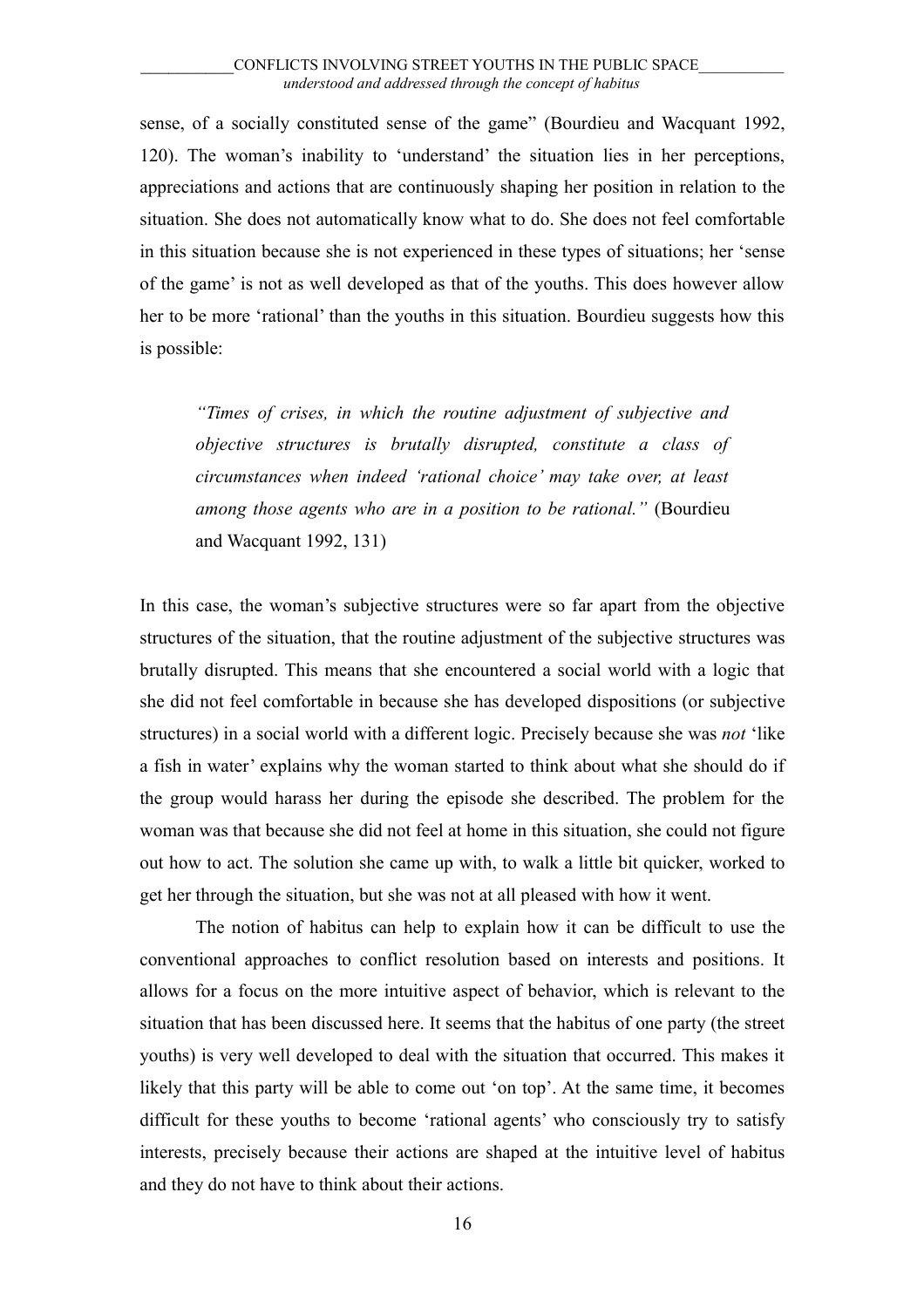The woman's habitus did not allow her to act comfortably in the encounter with the youths. Exactly because she was not used to these types of situations, she was inclined to *think* about her actions, making her more likely to become rational. However, because she was not comfortable, she could not think of a way to deal with the youths, it is not entirely clear if the conventional approach would help her deal with this situation when her actions are largely shaped by fear and she has to act quickly.

The concept of habitus gives a new perspective on conflicts. It shows the importance of the personal experience of the parties involved. Bourdieu stresses that this is important to understand any social situation:

*"Human action is not an instantaneous reaction to immediate stimuli, and the slightest 'reaction' of an individual to another is pregnant with the whole history of these persons and of their relationship.(…) [K]nowledge of stimuli does not enable us to understand much of the resonances and echoes they elicit unless one has some idea of the habitus that selects and amplifies them with the whole history with which it is itself pregnant." (Bourdieu and Wacquant 1992, 124)*

In conflict situations, the personal history of people shapes their understanding of what is happening. Habitus can be a way to bring this aspect of conflicts into consideration, which will hopefully lead to a better understanding not only of the day to day conflicts like the one described here, but also other conflicts in general. Using the concept of habitus to make sense of conflicts could furthermore lead to a different way to 'change the game' in the words of Fischer et al. (1991), by using the knowledge of habitus to change the situation.

I have tried to show how the concept of habitus can lead to valuable insights into conflicts and the conventional interest based approach to conflict resolution. To understand the concept of habitus properly, it is essential to know its place within the broader theoretical approach of Bourdieu. In the next section I will discuss how habitus can be understood more thoroughly, and how it will be used in this thesis to understand the conflicts involving street youths.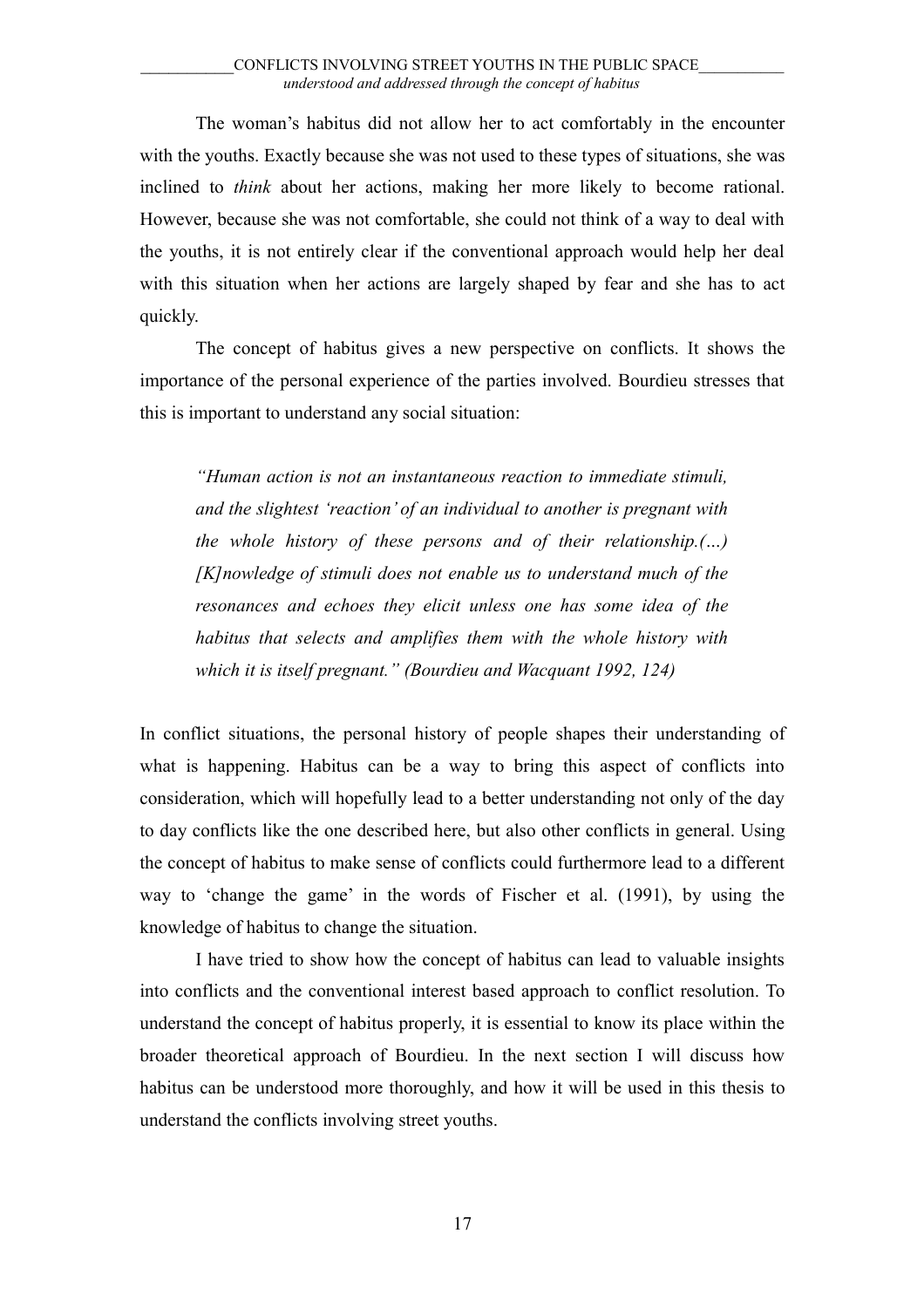### <span id="page-17-0"></span>*Bourdieu in a nutshell*

Before discussing any of Bourdieu's theoretical concepts it is very important to stress one thing: Bourdieu's work consists for a large part of overcoming the distinction between theory and practice, he argues that it is impossible to have one without the other. Habitus is a theory *of* practice and is most useful in relation to an actual practice, like the situation described in the previous paragraph. Nevertheless, I will try to give a more thorough, somewhat theoretical, description of the concept of habitus. In order to be able to discuss this concept in more depth, it is important to see its position within Bourdieu's broader theory of sociology. In this broader theory, habitus is related to two other concepts: field and capital. Only in the light of these other concepts, will it be possible to get a proper understanding of what Bourdieu meant to do with the notion of habitus and how it will be possible to use it in this thesis.

As described above, habitus is a concept to account for practice. Bourdieu describes what he intends to achieve with the notion of practice, posing it as:

*"a theory of practice as the product of a* practical sense*, of a socially constituted sense of the game. I wanted initially to account for practice in its humblest forms (…) by escaping both the objectivism of action understood as a mechanical reaction 'without an agent' and subjectivism which portrays action as the deliberate pursuit of a conscious intention, the free project of a conscience positing its own ends and maximizing its utility through rational computation"* (Bourdieu and Wacquant 1992, 120-121).

This practical sense shapes behavior at all times: also during the type of conflicts that this thesis addresses. Bourdieu shows that habitus allows for a view of behavior as being shaped by the agent's practical 'sense of the game', which is shaped by the agent's position in the social structure. The position is not entirely deterministic however, as habitus leaves room for creativity and agency, but this is limited by the social structure, as Bourdieu explains:

*"the human mind is socially bounded, socially structured. The individual is always, whether he likes it or not, trapped –save to the*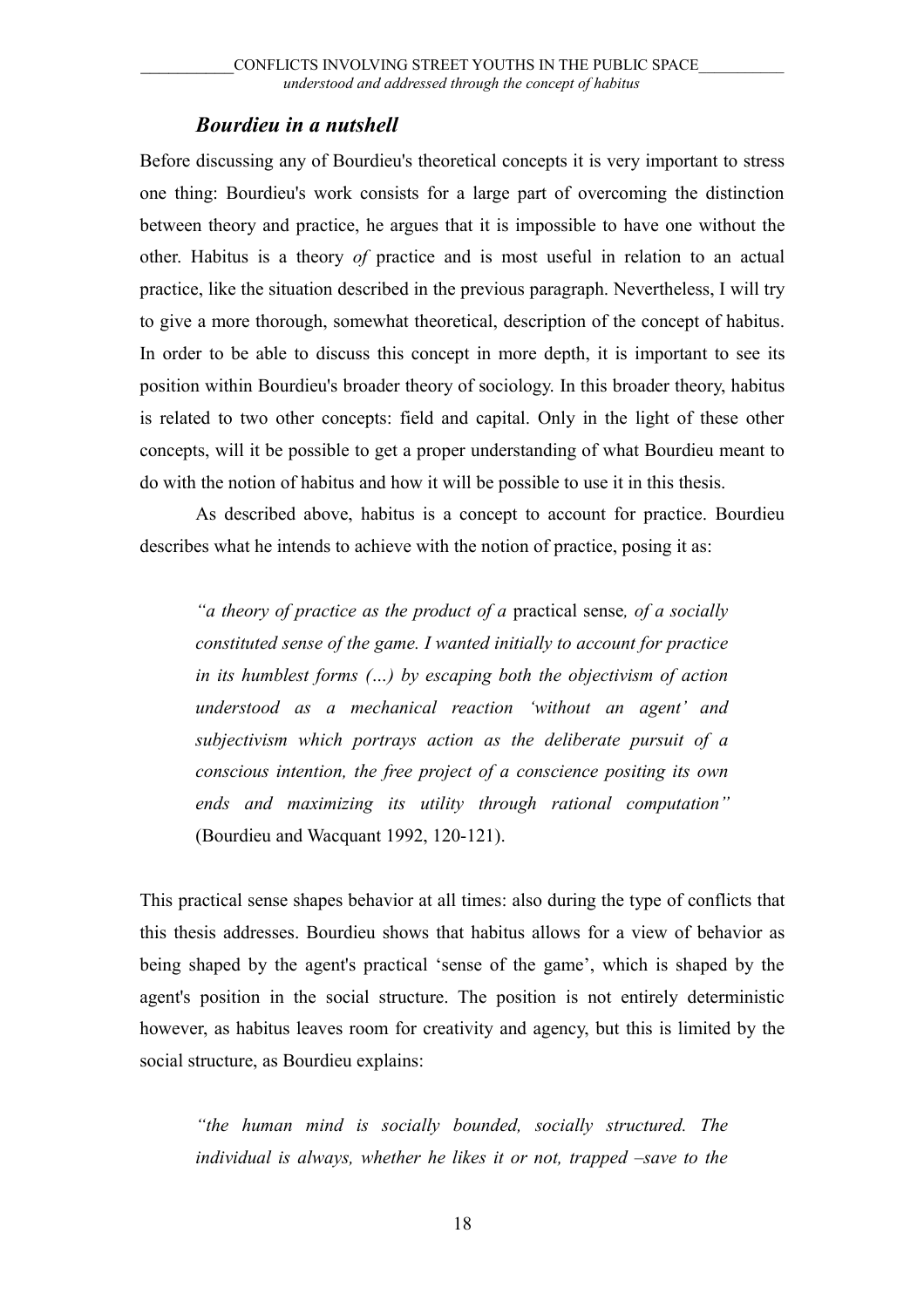*extent that he becomes aware of it–'within the limits of his brain' as Marx said, that is, within the limits of the systems of categories he owes to his upbringing and training."* (Bourdieu and Wacquant 1992, 126)

This is why Bourdieu suggests that "social divisions and mental schemata are structurally homologous because they are *genetically linked*: the latter are nothing other than the embodiment of the former" (Bourdieu and Wacquant 1992, 13). The social structure is what Bourdieu's understands through the concept of *field*, which he considers to be the main unit of analysis in sociological research (Emirbayer and Williams, 2005). Although it is hard to define the concept, Bourdieu writes that a field can be considered as:

"*a network, or a configuration, of objective relations between positions. These positions are objectively defined, in their existence and in the determinations they impose upon their occupants, agents or institutions, by their present and potential situation (situs) in the structure of distribution of species of power (or capital) whose possession commands access to these specific profits that are at stake in the field, as well as by their objective relation to other positions (domination, subordination, homology, etc.)*" (Bourdieu and Wacquant, 1992, 97)

These networks of objective relations between positions are "relatively autonomous microcosms" (Emirbayer and Williams, 2005) that function according to their own set of rules, or logic. Important to note is that Bourdieu's thinking is very relational, it focuses not on actors or structures, but on *objective relations between positions*. The relations between positions depend on the distribution of species of power or capital, which is contributing to the structure of the field.

The concepts of field and capital are intimately linked, the distribution of species of capital give structure to the field. Bourdieu and Wacquant (1992, 101) write:

"*A* capital does not exist and function except in relation to a field. *It*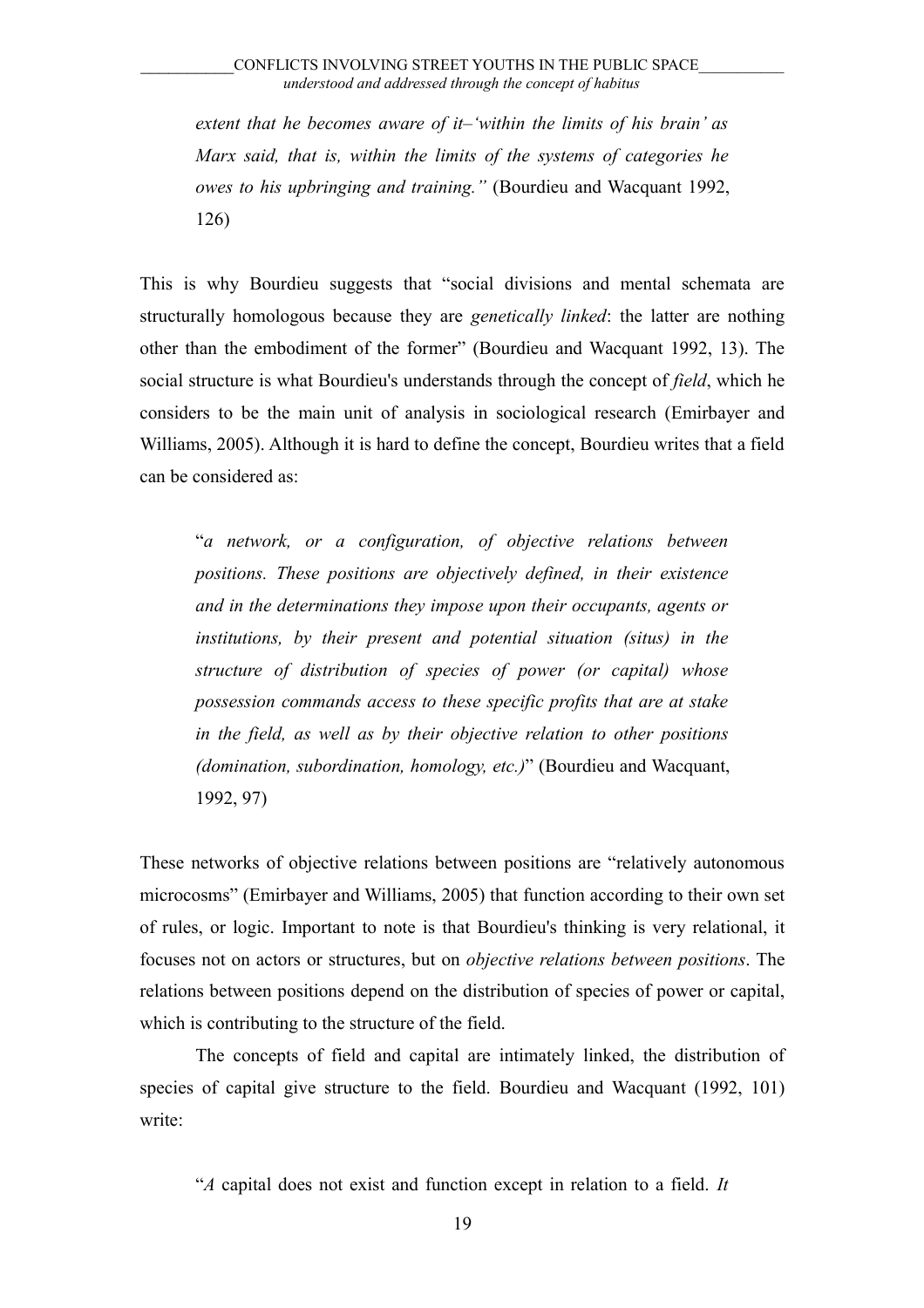*confers a power over the field, over the materialized or embodied instruments of production or reproduction whose distribution constitutes the very structure of the field, and over the regularities and the rules which define the ordinary functioning of the field, and thereby over the profits engendered in it.*"

Capital does not just entail material resources, but refers to any resource that can enable occupants of a field to climb to a position of relative privilege within this field (Emirbayer and Williams, 2005). Every field, or relatively autonomous social space, has its own unique logic that is shaped by its specific types of capital that are important. Capital can be an ability, position, or material resource: basically anything that has value to the occupants of a field. Because of this, capital is a means as well as an end to the occupants of a field's struggle for a dominant position within that field.

To get a sense of what different forms of capital in the social world, I will briefly discuss Bourdieu's most important species of capital in the social world. There are three fundamental species of capital (each with its own subtypes): economic capital, cultural capital, and social capital. Economic capital generally can be recognized in society in the form of money, but it could also be institutionalized in the form of property rights. Cultural capital can be viewed as knowledge in general and the knowledge of 'high culture' more specifically. Cultural capital can be embodied (in the form of knowledge possessed by an agent), objectified (in the form of media like books etc.), and institutionalized (in the form of a university degree). (Bourdieu, 1983) Social capital is described as "the sum of resources, actual or virtual, that accrue to an individual or group by relationships of mutual acquaintance and recognition" (Bourdieu and Wacquant 1992, 119). In addition to this, Bourdieu uses the concept of symbolic capital (or symbolic power) to describe how categories of perception misrecognize the arbitrariness of a species of capital. What this more or less means is that a type of capital is taken for granted as a valid capital by the occupants of a field. Examples of this type of capital are: honor, prestige, or recognition.

Although these general forms of capital exist within society, every specific subfield may have more specific forms of capital that allow one to gain a dominant position within it. This is how the concept of capital is essential to understanding the specific internal logic of a field, or relatively autonomous social space.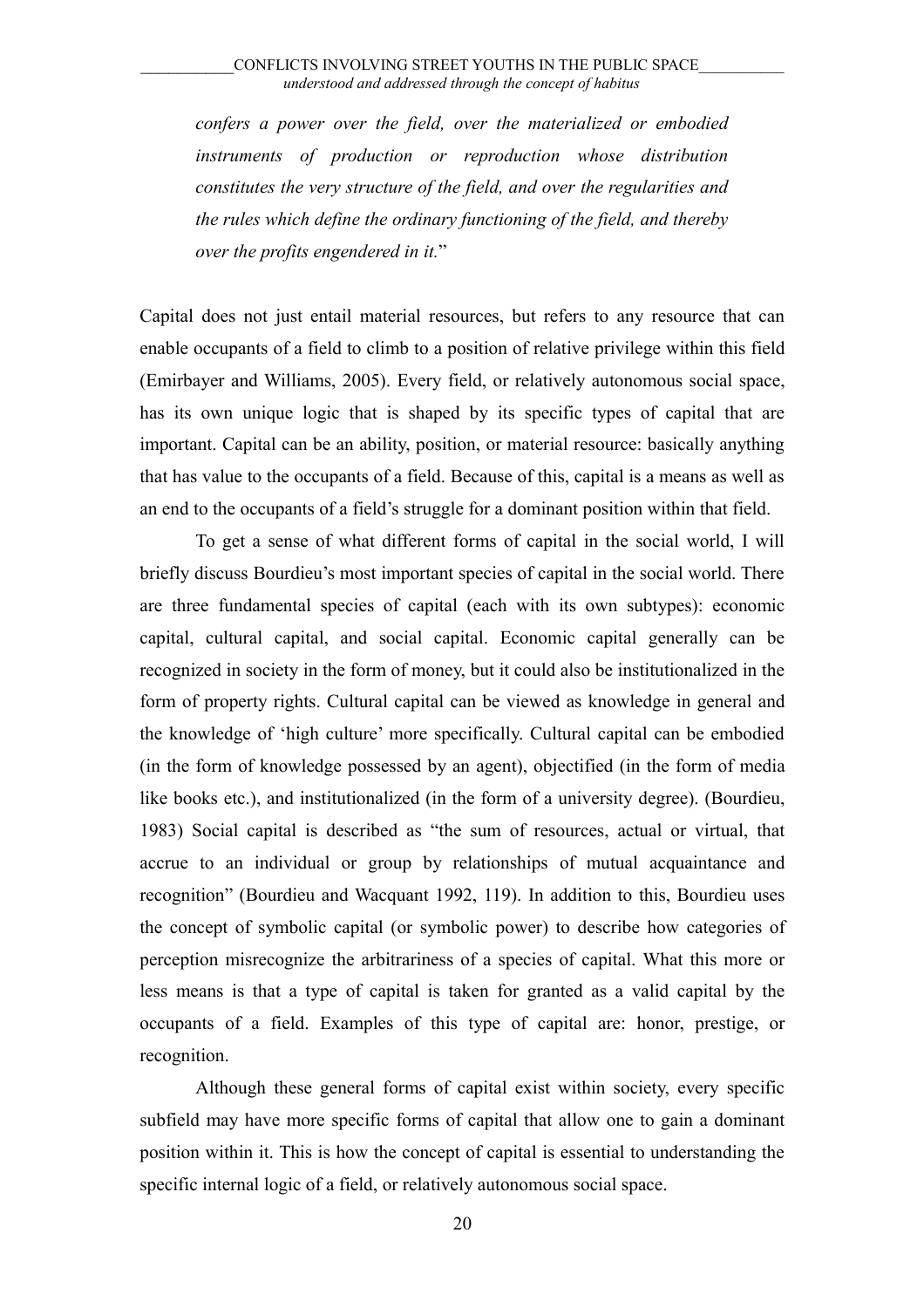The main concepts from Bourdieu's work have been explained. It is important however, to elaborate on the intimate relation between them all, for the value of Bourdieu's work lies in the interplay between habitus, field and capital. Bourdieu describes the 'double and obscure' relation between habitus and field as follows:

*"The relation between habitus and field operates in two ways. On one side, it is a relation of* conditioning*: the field structures the habitus, which is the product of the embodiment of the immanent necessity of a field (or a set of intersecting fields, the extent of their intersection or discrepancy being at the root of a divided or even torn habitus). On the other side, it is a relation of knowledge or* cognitive construction*. Habitus contributes to constituting the field as a meaningful world, a world endowed with sense and value, in which it is worth investing one's energy.[5](#page-20-0)* (Bourdieu and Wacquant 1992, 127)

In other words: the position that a social agent occupies in a field shapes her or his mental schemata of perception, appreciation and action, which in turn shape the structure of the field, giving it meaning by acknowledging and using different forms of capital that make sense within the logic of this field. In order to be able to understand how habitus works, it is therefore essential to know the field that helped to produce this habitus and the forms of capital that are at stake in this field. The concepts of habitus, field and capital enable one to analyze behavioral strategies adopted by different agents in a way that moves beyond rational choices, towards a logic that can be understood by the interplay between these three concepts. As was mentioned before, when a habitus encounters the field it inhabits, it is 'at home' and will perceive it immediately as endowed with meaning. In this case, an agent will act based on a habitus, below the level of calculation and even consciousness (Bourdieu and Wacquant, 128). However, making strategic choices can itself be part of one's habitus. This is stressed by Bourdieu as he argues:

<span id="page-20-0"></span><sup>5</sup> Bourdieu elaborates on this idea even more: "Two things follow. First, the relation of knowledge depends on the relation of conditioning that precedes it and fashions the structures of habitus. Second, social science is necessarily a 'knowledge of a knowledge' and must make room for a sociologically grounded phenomenology of primary experience of the field or, to be more precise, of the invariants and variations of the relation between different types of fields and different types of habitus." For an ever more elaborate explanation, referring to some of Pascale's ideas, it is useful to read Bourdieu and Wacquant (1992, 127-128).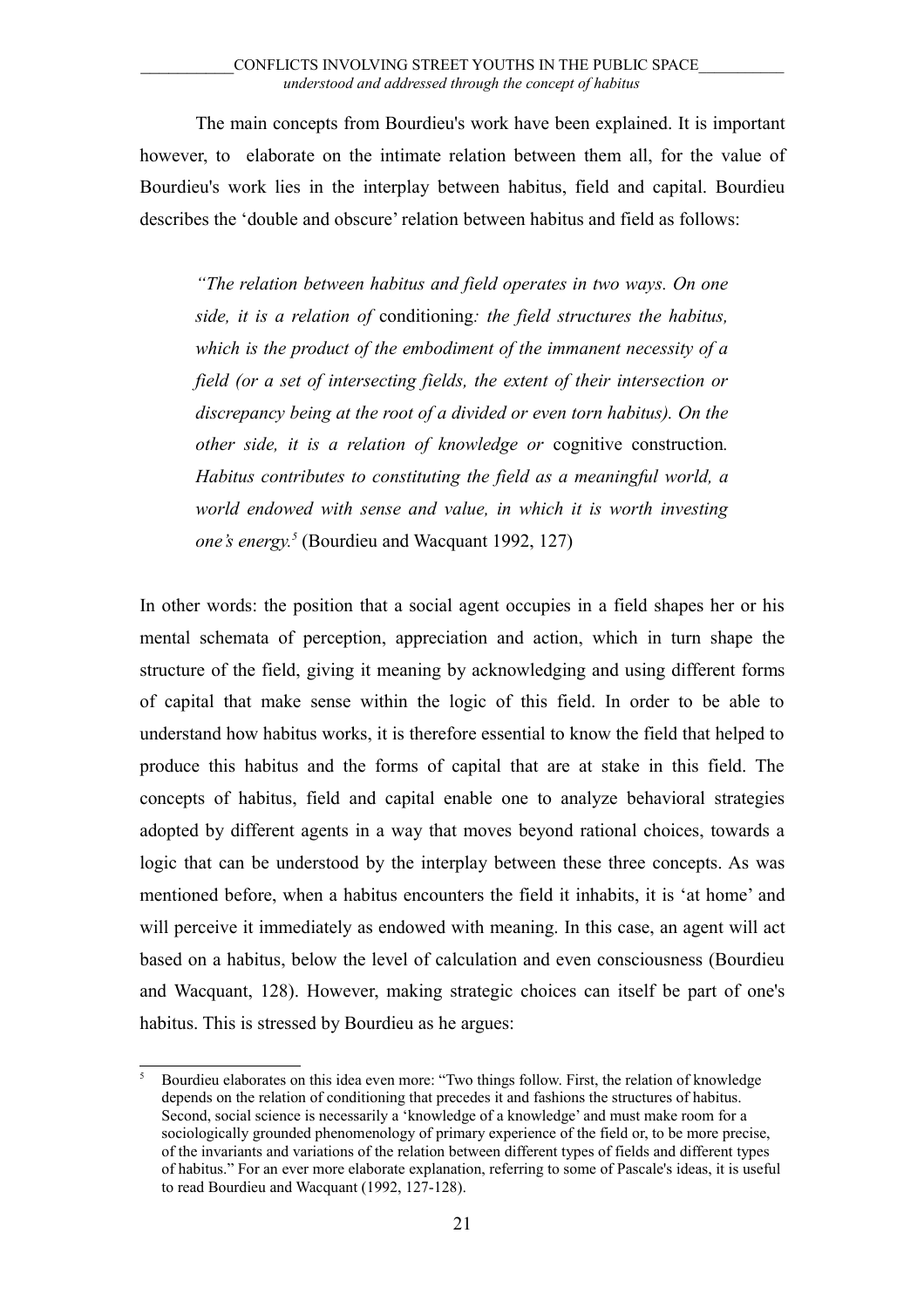*"The immediate fit between habitus and field is only one modality of action, if the most prevalent one (…). The lines of social action suggested by habitus may very well be accompanied by a strategic calculation of costs and benefits, which tends to carry out at a conscious level the operations that habitus carries out in its own way.* (Bourdieu and Wacquant 1992, 131)

In other words: rational calculation can be one modality of action that is suggested by one's habitus, but this does not mean that social agents function at all time as rationally calculating individuals. In fact, even the most rational of people will probably often find themselves engaging in action at the speed of thought, which is suggested by their 'sense of the game'.

Habitus is not fully deterministic and is therefore open to change. "Being the product of history, it is an *open system of dispositions* that is constantly subjected to experiences, and therefore constantly affected by them in a way that either reinforces or modifies its structures" (Bourdieu and Wacquant 1992, 133). Because of this, it is possible to learn, and to (re)shape one's habitus. The habitus of agents is to some extent irreversible however, since "all the external stimuli and conditioning experiences are, at every moment, perceived through categories already constructed by prior experiences" (Bourdieu and Wacquant 1992, 133). It is thus impossible to disregard the influence of habitus. It is possible to become aware of the influence of habitus according to Bourdieu:

*"It is difficult to control the first inclination of habitus, but reflexive analysis, which teaches that we are the ones who endow the situation with part of the potency it has over us, allows us to alter our perception of the situation and thereby our reaction to it. It enables us to monitor, up to a certain point, some of the determinisms that operate through the relation of immediate complicity between position and* dispositions." (Bourdieu and Wacquant 1992, 13[6](#page-21-0))<sup>6</sup>

<span id="page-21-0"></span><sup>6</sup> The conventional conflict theories try to help people to reflect on their inclination towards positional bargaining, which could be understood as a habitus that seems to deliver acceptable benefits in many cases.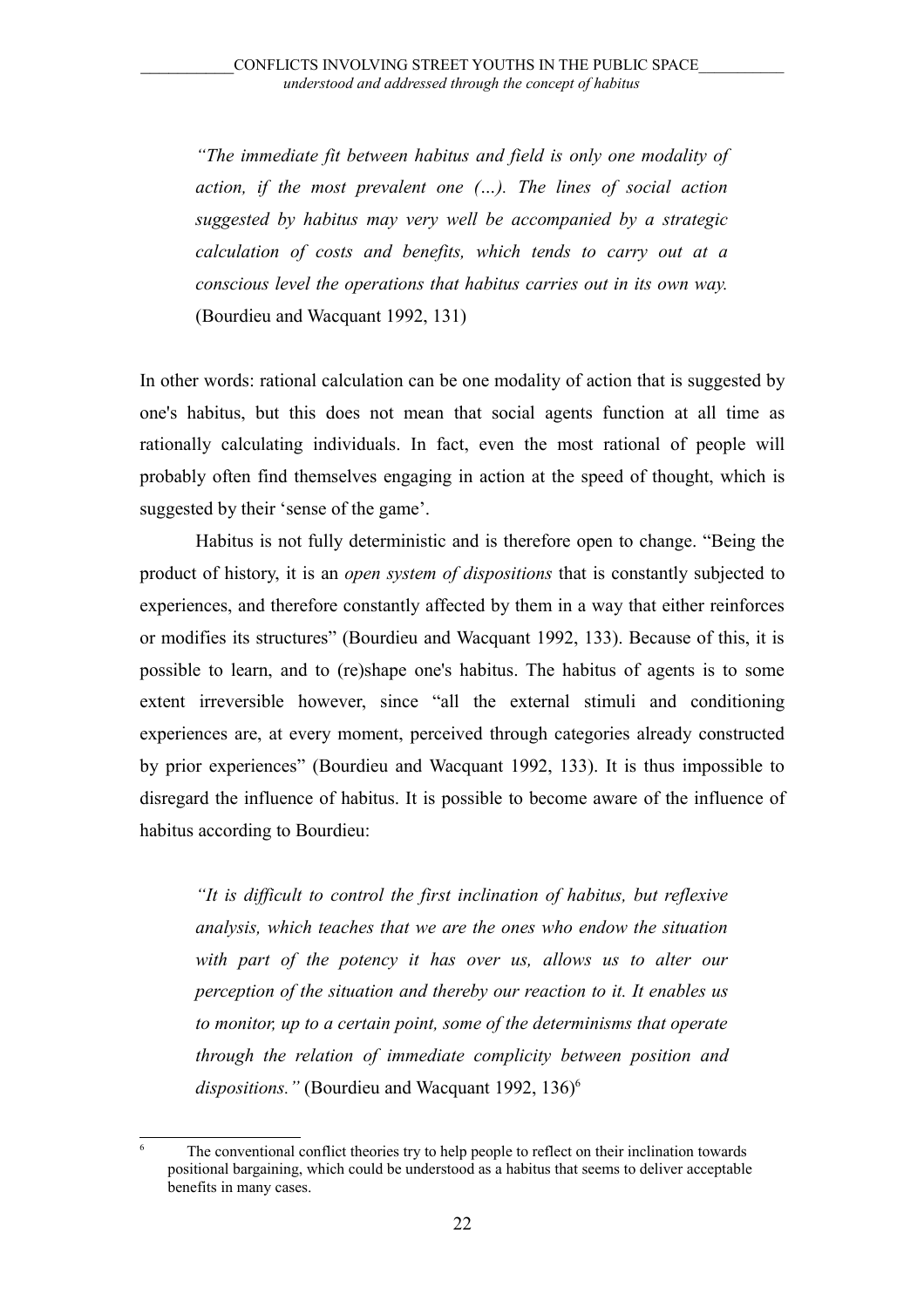Being aware of, and reflexive about one's habitus is essential if people want to be something like a 'rational subject'; Bourdieu suggests that "agents become something like "subjects" only to the extent that they consciously master the relation they entertain with their dispositions" (Bourdieu and Wacquant 1992, 137).

The use of Bourdieu's theoretical approach has some important implications for the rest of this thesis. First, I want to discuss the importance of my approach to the people who get into conflicts with street youths, of which the woman who told the story at the workshop is an example. This woman needs to learn how to deal with street youths. She was not comfortable in the situation because her habitus was not fit to deal with a conflict with street youths. She is already in a position where she can rationally think about the conflict situation that she encountered. What this woman needs, is knowledge about the habitus of the street youths. This can help her deal with the situation in a way that allows her to feel more comfortable and less threatened and helpless. To be able to do this, it is necessary to get a more detailed account of the logic of the street (the field in which the street youths occupy a position) that produces, while it is being (re)produced through, the habitus of the youths. The actions of street youths during conflicts can only be understood fully by understanding the role of conflicts within their social world. Once this has become clear, it will be possible to think of ways to change the conflict situations involving street youths.

Second, I want to address the behavior of the street youths. In order to change their behavior, it is important to know *how* their habitus functions. This could be realized through a more detailed account of the logic of the street. It is important how this logic is embodied in street youths and how this relates to conflict situations. Because of the relative irreversibility of habitus, it will be difficult to change the behavior of the street youths. Reflexivity is essential in here, probably even more important than acknowledging or learning of 'rational' strategies to deal with conflicts. This is the most important valuable addition that the use of the concept of habitus can make to the conventional approaches to conflict: It is essential to understand one's own habitus and how this relates to the situation of conflicts, in order to learn how to become better at dealing with them.

The questions remain of course: How can the interactions of these conflicting parties best be studied through the concept of habitus, and; how can this reflexivity be realized and utilized in a practical way? I will try to answer the first question in the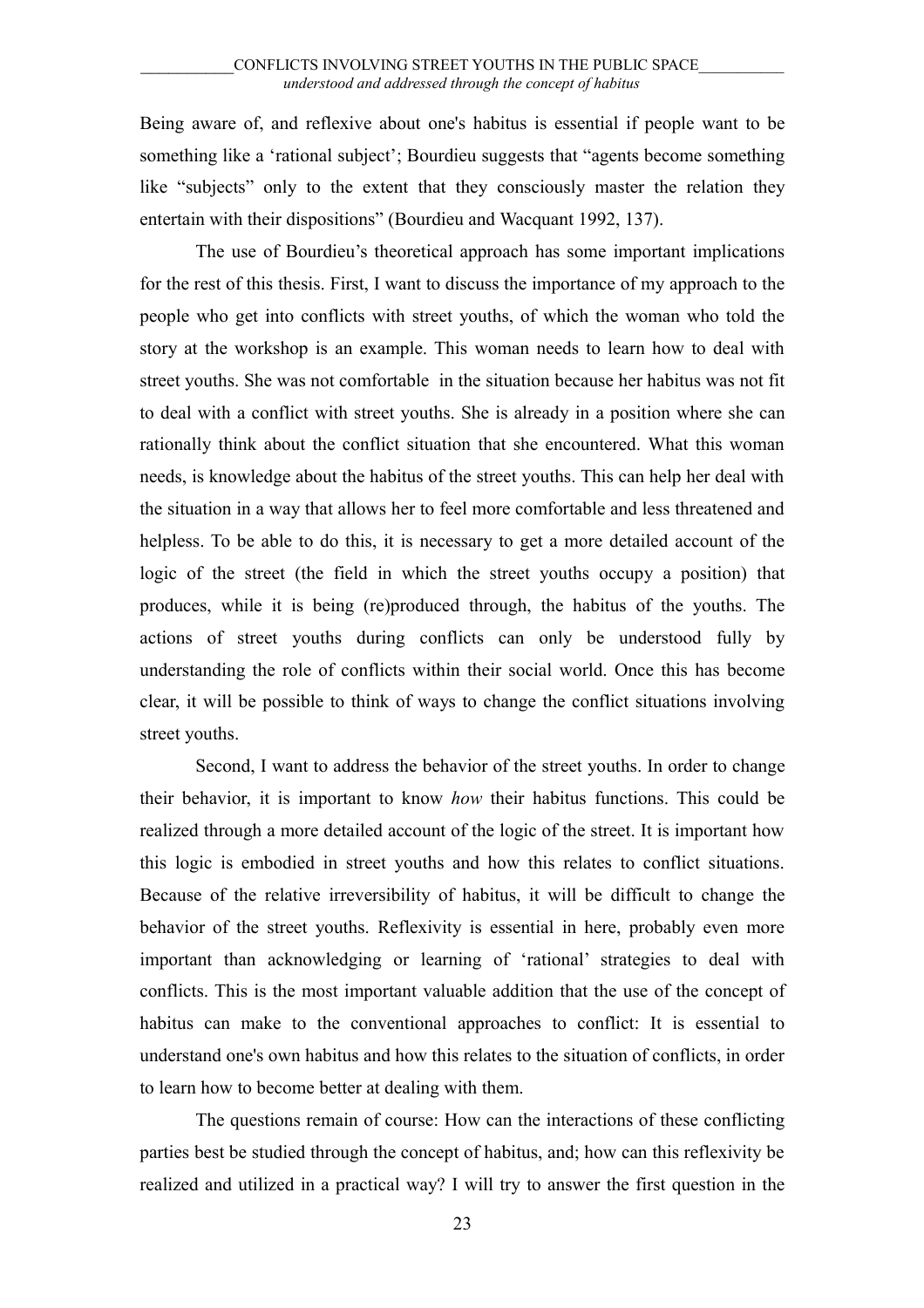next section that deals with my methodological approach. This will automatically lead to the following two chapters. In the next chapter, the logic of the street will be discussed by relating the work of De Jong (2007) to the theoretical approach of Bourdieu. This will provide background information for my analysis of the interaction between habitus of street youths and conflict situations. My analysis will help to find an answer to the second question.

I will try to find out how reflexivity can be realized and utilized in the final chapter, which will discuss two programs that could each be helpful to address the conflicts that involve street youths in a different way. One program can help the people who get into conflicts with street youths, to handle these conflicts. The other program could change the street youths themselves through reflexive learning.

### *Methodology*

<span id="page-23-0"></span>Since I will mainly be using Bourdieu's concepts it is useful to discuss his approach to methodology, which is eclectic as well as pragmatic. He stresses the importance of acknowledging:

*"how artificial the ordinary opposition between theory and research, between quantitative and qualitative methods, between statistical recordings and ethnographic observation, between the grasping of structures and the construction of individuals can be."* (Bourdieu and de Saint Martin 1978, 7 in; Bourdieu and Wacquant 1992, 27-28)

He furthermore states his "absolute rejection of the sectarian rejection of this or that method of research" (Bourdieu 1996, 395n3). Bourdieu does not believe in the separation of method, theory and research.<sup>[7](#page-23-1)</sup> This does not mean however, that just anything goes:

*"the array of methods used must fit the problem at hand and must constantly be reflected upon* in actu*, in the very movement whereby they are deployed to resolve particular questions."* (Bourdieu and Wacquant 1992, 30)

<span id="page-23-1"></span><sup>7</sup> He even refers to the separate discipline of methodology as "the science of jack-asses." (Bourdieu and Wacquant, 1992, 244).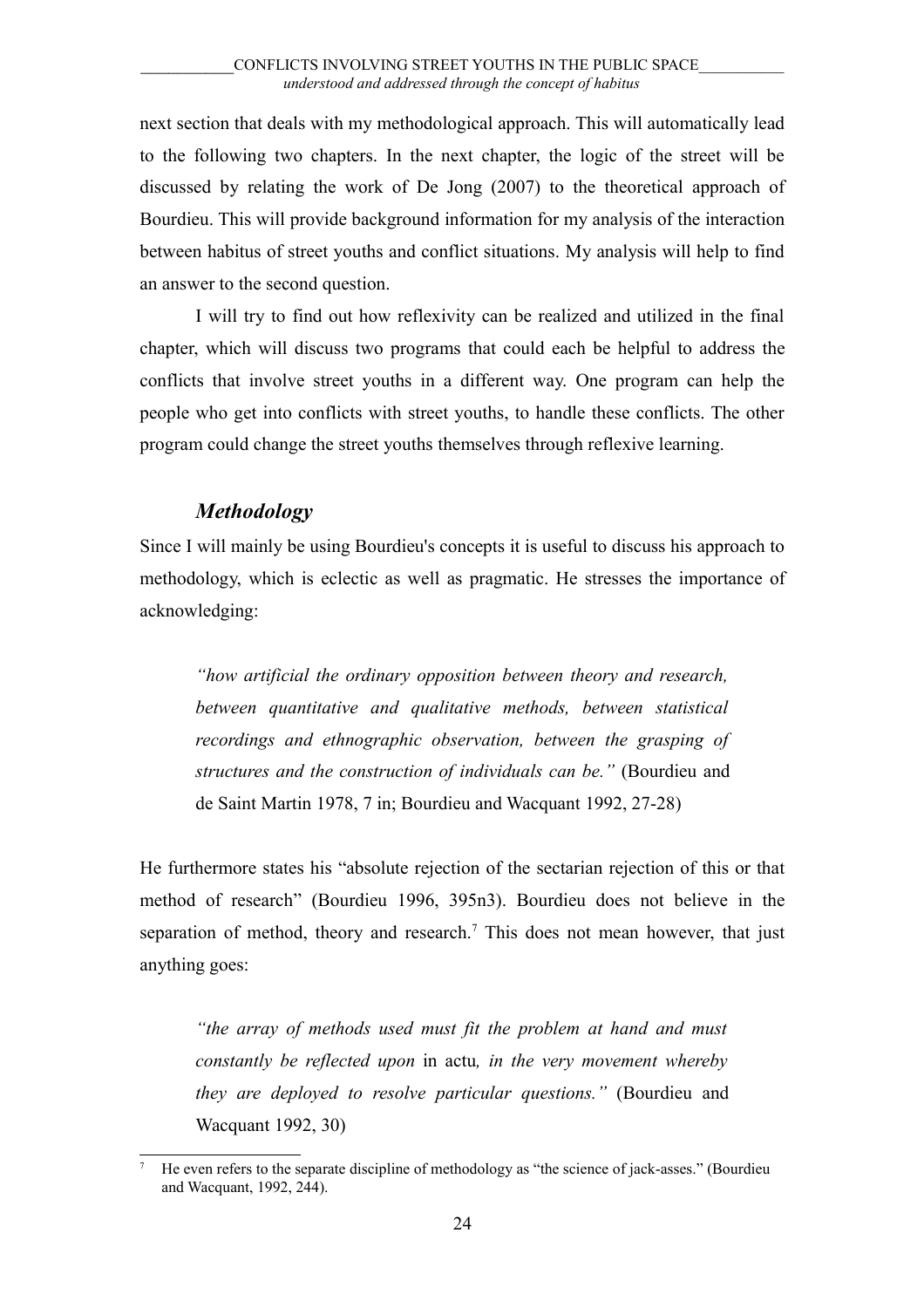In this thesis, I believe the methodology should stem from my theoretical approach, instead of building my theory around the methods of research that are available to me.[8](#page-24-1) This leads to the question which method of research can be used best in relation to the concept of habitus. The answer to this question has to account for the following:

*"Habitus reveals itself –remember that it consists of a system of dispositions, that is, of virtualities, potentialities, eventualities– only in reference to a definite situation. It is only* in the relation *to certain structures that habitus produces given discourses or practices. (…) We must think of it as a sort of spring that needs a trigger and, depending upon stimuli and structure of the field, the very same habitus will generate different, even opposite, outcomes"* (Bourdieu and Wacquant 1992, 135)

Habitus can therefore only be studied through practice, as it interacts with a specific situation. It has to be deducted from the richness of practice, which needs to be interpreted. This automatically leads to a qualitative approach to research, which could provide detailed descriptions that can be analyzed through the concept of habitus. Habitus is a concept alike Geertz's notion of culture, of which the analysis is "not an experimental design in search of law but rather an interpretive one in search of meaning" (Geertz 1973, 5).

#### <span id="page-24-0"></span>*Participant observation and interviews with 'street youths'*

I am trying to make sense of the conflicts involving street youths through the concept of habitus. Practically, it will not be possible to observe these conflicts directly as they unfold; it is very unpredictable when and where these might happen. This is why this type of conflict has to be studied in a more indirect way. I will do this through *participant observations* and *open ended interviews*. Participant observation is useful here because it is based on an interest for human meaning and interaction. It is

<span id="page-24-1"></span><sup>8</sup> Or, as Schutz put it: "Methodology is not the preceptor or tutor of the scientist" but "always his pupil" (Schutz 1970, 315)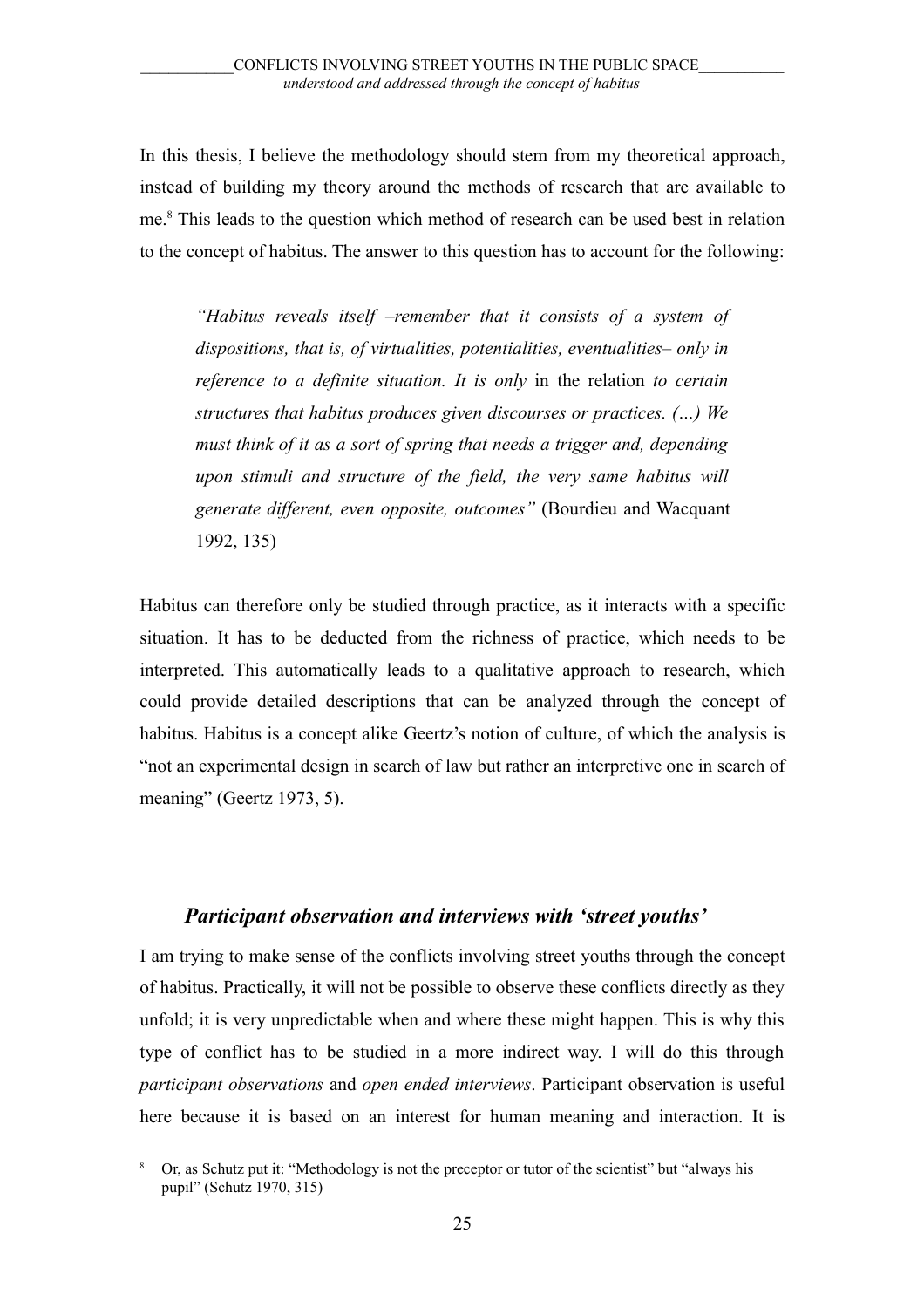interpretative and open-ended inquiry, and based on direct observations. "Ultimately, the methodology of participant observation aims to generate practical and theoretical truths about human life grounded in the realities of daily existence." (Jorgensen 1989, 14). The observations I use are based on two role plays that were performed by a number of youths who have a lot of experience in the street. These role plays were part of an exercise I designed for the students of a school in Amsterdam.<sup>[9](#page-25-1)</sup> The actions and perceptions of the youths during the role plays and the reflection on these plays afterward, will be analyzed through the concept of habitus to get a better understanding of the conflicts involving street youths in the public space.

To get a more thorough understanding of how the habitus of specific street youths develop through the course of their lives, and how this relates to their actions in a conflict situation, I will make use of open ended interviews. These interviews can be useful because I want to develop detailed descriptions of conflicts involving street youths that I could not observe myself. I also want to understand the process by which these conflicts occur and develop a holistic description of these specific events. Finally, I want to learn about the perceptions and (re)actions of the street youths themselves. All of these aspects can be covered by qualitative interviews (Weiss 1994, 9-10). By tailoring the interview to each respondent, I will "gain in the coherence, depth, and density of the material each respondent provides" (Weiss 1994, 3).<sup>[10](#page-25-2)</sup> This will be essential to make full use of the subtle concept of habitus.

#### <span id="page-25-0"></span>**Research population for role plays and interviews**

The data I gathered is provided by the students from one particular school in Amsterdam. The students I worked with all studied at the Amsterdamse Plusschool, which is part of ROC ASA. It is a school that offers education to youths who do not fit in the regular educational system at ROC's and high schools (anymore). The students at ROC ASA are between 15 and 23 years old and 90 percent are from a non-Dutch origin. Both genders are about equally represented among the students. These are mainly youths who get little or no guidance or care at home, teenage mothers, youths that have been in trouble with the law, that have no proper home and move from one place to the other, youths with behavioral problems and youths that have had

<span id="page-25-1"></span><sup>&</sup>lt;sup>9</sup> The outline of the exercise can be found in the appendix (in Dutch)<sup>10</sup> The interview techniques used are based on the work of Espectar. Be

<span id="page-25-2"></span><sup>10</sup> The interview techniques used are based on the work of Forester, Peters and Hittleman (2005), using a lot of *how* questions to get a thick description of specific situations and to prevent interviewees from presenting 'their theory'.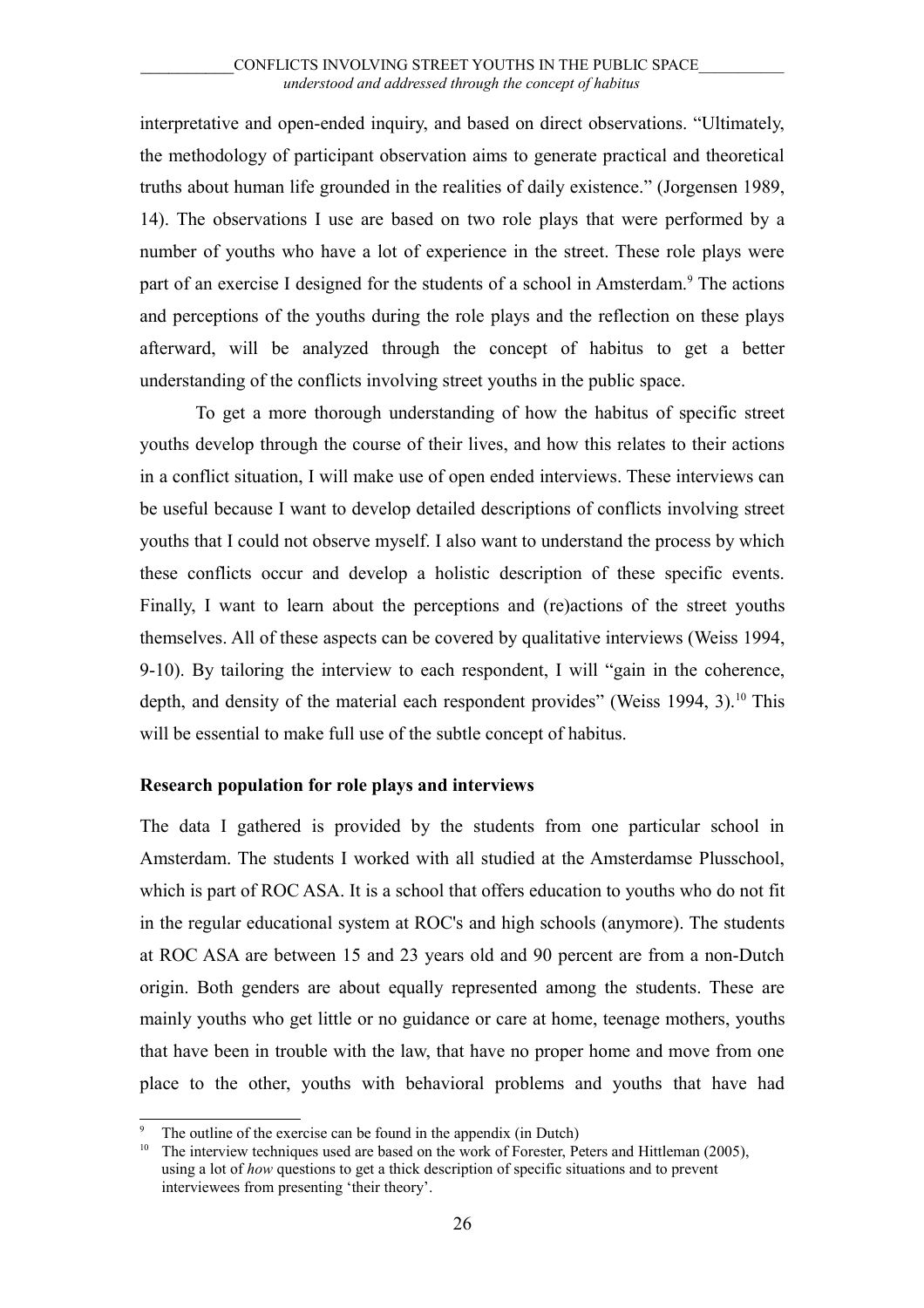problems at their high school and can no longer finish their education there. A number of these youths are under the guidance of regular social work programs for a long time already. (Bohnenn, 2006, 11)

These youths are referred to by the term "risk-youths" (*"risicojongeren"*). This word refers to two sides of the same coin: the youths are at risk of dropping out of school, and there is chance that they will engage in criminal acts (ibid). The youths have in common that they all have "multiple problems": a combination of behavioral problems, psychosocial problems, motivational problems and problems with choosing direction, emotional problems, and problems learning. The school tries to offer a kind of education that might stimulate the students and help them get their lives back on track. They do not just learn for a profession or further education, but they also learn about life in general. Personal development receives just as much attention as acquiring knowledge and skills (ibid, 13).

Although the youths I worked with may not be representative of all street youths, they do all have experience in the street. The data they provided shows they know the logic of the street that I am trying to uncover. The role plays were attended by 8 students, 5 of whom also participated in the interviews. A total of 3 role plays were performed with up to 4 students participating in the play. The entire class that covered the role plays lasted about 70 minutes and took place in one of the classrooms in ROC ASA.

I conducted a total of 13 interviews with different students from ROC ASA. These interviews lasted between 25 and 105 minutes. The interviews were conducted in the privacy of one of the teachers' offices at ROC ASA. The age of my interviewees ranged from 17 to 22. Of these 13 interviewees, 11 agreed to use their stories for this thesis, under the condition that they remained anonymous (2 students did not agree to let their stories be used). All the stories used in this thesis show the experience of the interviewees on the street. All the interviewees provide examples of episodes that are illustrative of street youths' encounter with conflicts. Their experience in the street makes them suitable for this research.

#### <span id="page-26-0"></span>**Handling the research data**

The role plays are described in detail, based on the notes I made during these role plays. I made these descriptions immediately after the role plays were over, to get as much detail as possible. During the role plays and afterward, I analyzed what I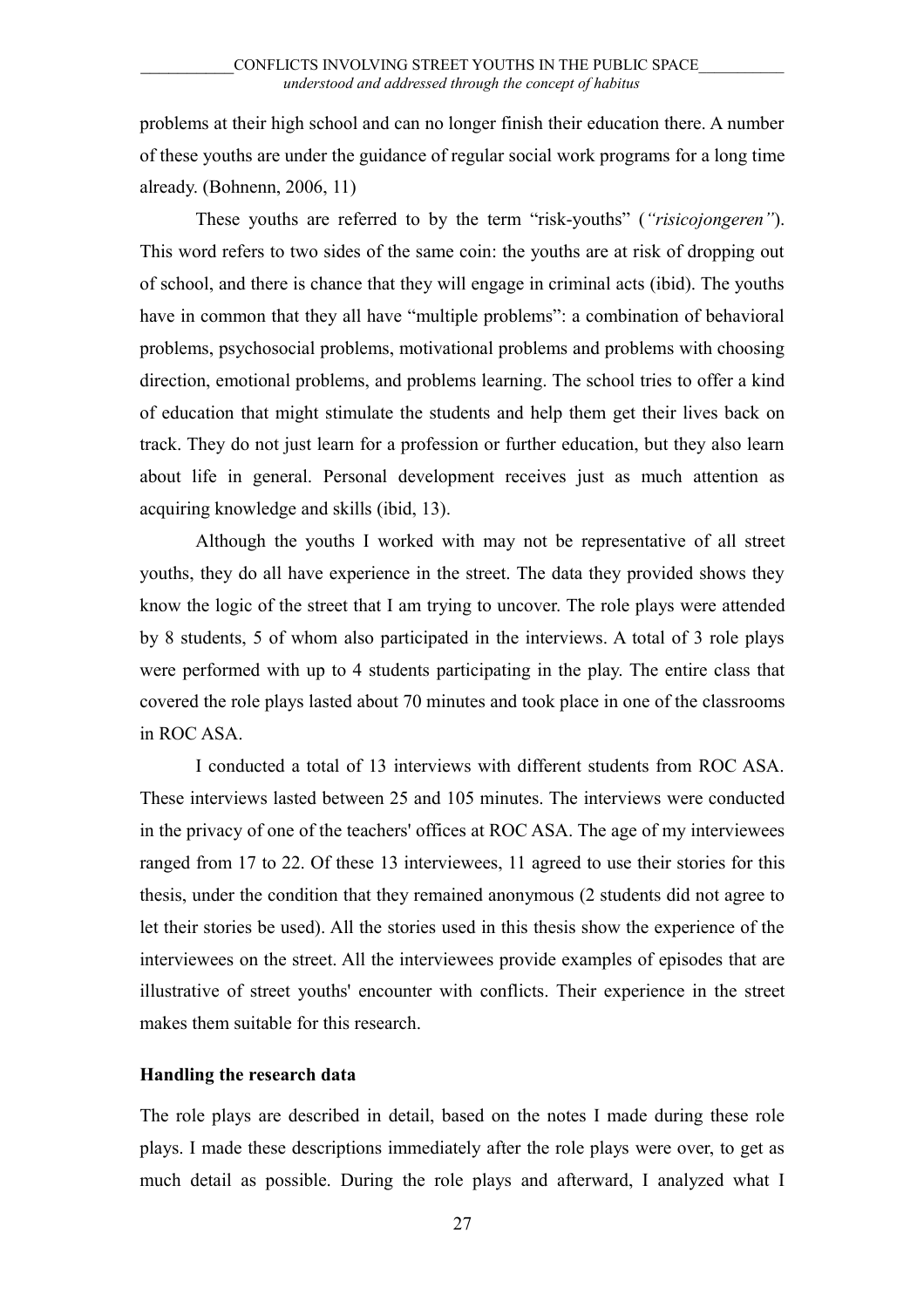perceived through Bourdieu's concept of habitus. The result of this process is part of Chapter 3.

The interviews have all been recorded digitally. I transcribed the entire interviews in Dutch<sup>[11](#page-27-1)</sup> and translated in English what I thought was useful. During the process of transcribing, I started to get to know my data more intimately. This process made it more transparent and accessible for analysis (Forester, Peters and Hittleman, 2005). I analyzed the data through the concept of habitus, filtering what seemed irrelevant and interpreting what seemed to reveal the working of habitus and the logic of the street. The result of the interpretation of the interview data are also discussed in Chapter 3.

Both of these data sets show how the logic of the street and the concept of habitus can be used to understand conflicts involving street youths. The insights that are provided, will lead me to analyze two programs that could help to deal with conflicts involving street youths.

### <span id="page-27-0"></span>*Programs to deal with street youths*

In the final chapter I analyze two possible interventions that could be useful to the topic of this thesis. One program could help to teach people how to deal with street youths. My account of what is happening in conflicts involving street youths is largely in line with what is taught at this program. Another program aims to change conflict behavior at a level that could be addressing habitus. This program could be used to change the street youths themselves.

Again, I studied both of these programs through participant observation. This is necessary because both programs are aimed at learning through experience. They make use of exercises and role plays, which can only be understood fully through participating in them. Next to the notes I made during and after the workshops, I will refer to other literature aimed at researching the programs. I will also use stories that were told at the programs and one short interview I conducted with a teacher at a high school as data that I will analyze through the concept of habitus.

The first program, called Streetwise, is a workshop provided by Hans Kaldenbach, which I participated in twice: in Zeeburg and in Oud-West<sup>[12](#page-27-2)</sup>. The workshop was attended by approximately 30 people and it lasted about 2 hours.

<span id="page-27-1"></span>See appendix

<span id="page-27-2"></span>Districts in the city of Amsterdam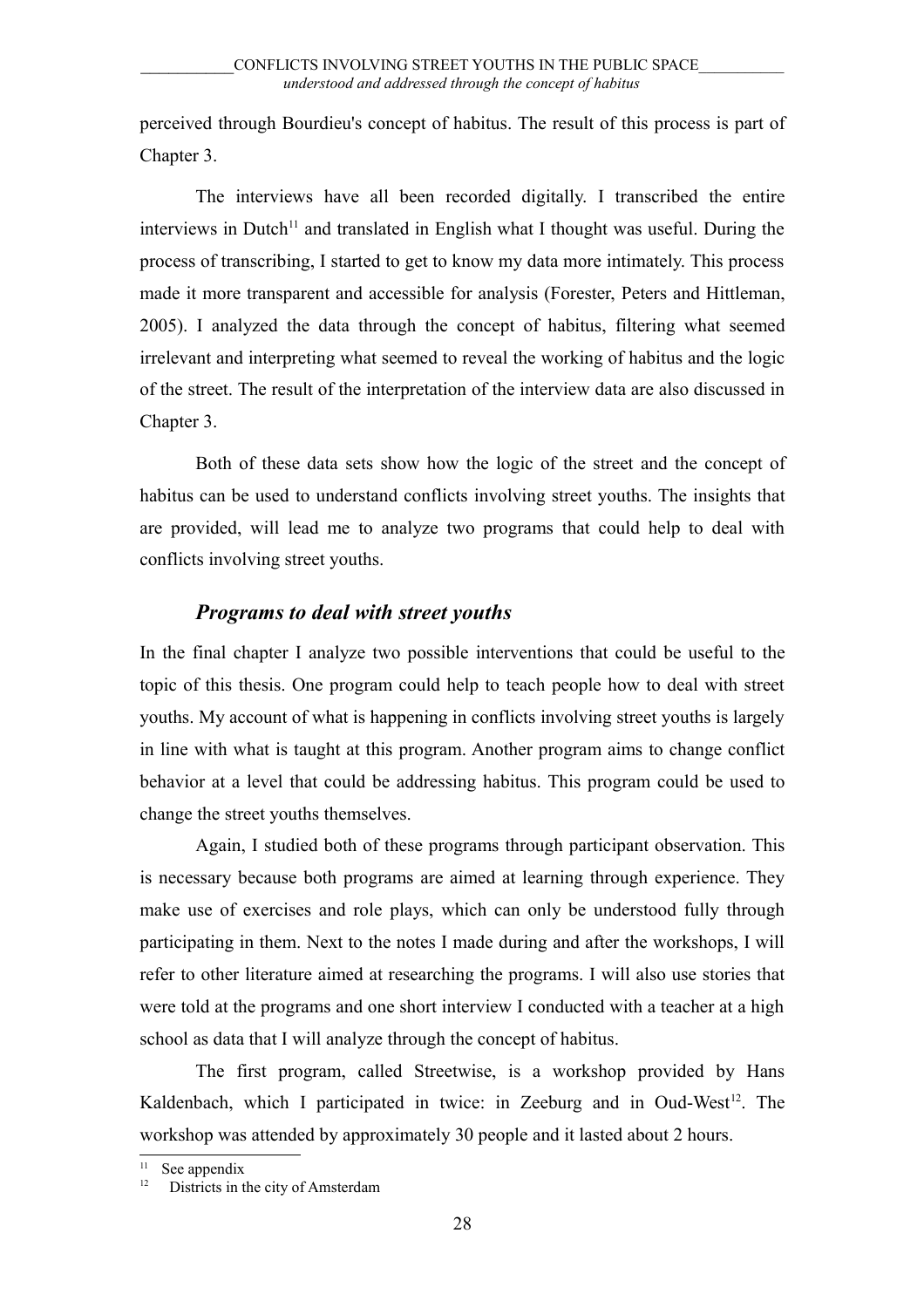The second program I attended is called Diversity Joy. This workshop takes two working days (from 9am until 5pm). I took part in an advanced workshop attended by 12 people, and a basic workshop attended by 16 people. My analysis of the workshops will be described in more detail in Chapter 4.

#### <span id="page-28-1"></span>**Handling the research data**

Through my personal notes from during and after the workshops, and additional data about these two programs, I will be able to provide a rich description of what happens in both of them. I will analyze the programs through my theoretical concepts and the outcomes of the analysis of the other data I acquired. The implications of the concept of habitus, and my interpretation of the conflicts involving street youths could be addressed in different ways by each of the two programs. This will be discussed in more detail in Chapter 4.

### <span id="page-28-0"></span>*Background information*

Before discussing my own empirical research, I will provide some general background information on the logic of the street. I will base this on De Jong (2007) who provides an account of street behavior that has a lot of similarities to the work of Bourdieu. I will discuss the relation between the two, and the implications that Bourdieu's approach has for the work of De Jong. This can provide an idea about the logic of the street, which can serve as a tool through which the observations of, and interviews with the 'street youths' can be understood. De Jong's (2007) account provides insights into the logic of the field that has shaped the habitus of street youths. In the interviews with the street youths, it becomes clear how this logic can interact with the specific situation of a conflict in the street, and how street youths develop their habitus within this logic.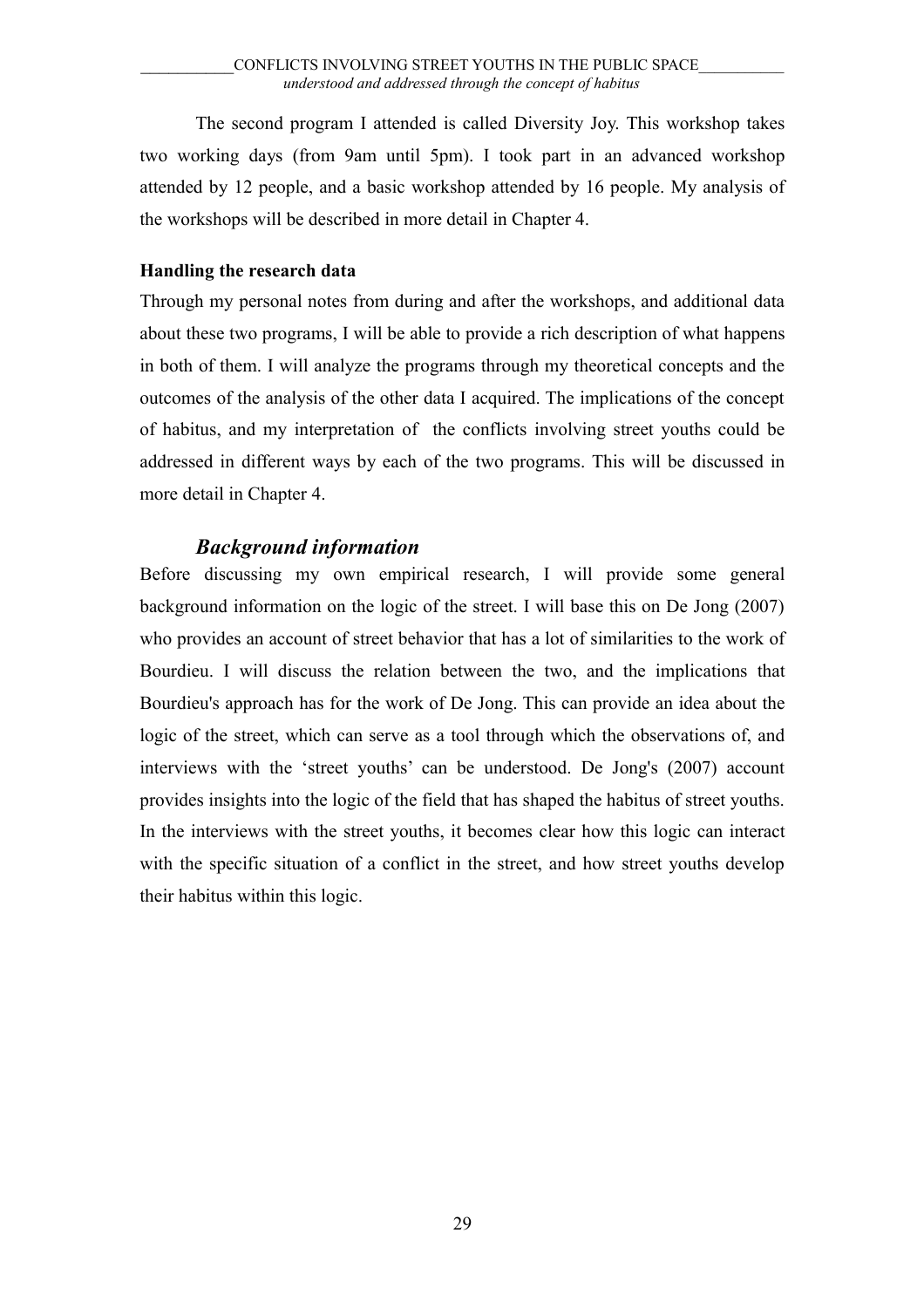## <span id="page-29-0"></span>**Chapter 2: Understanding the logic of the street**

In this chapter I will provide the background information that will help to make sense of the participant observation and interview data that I will discuss in the next chapter. I will use the work of De Jong  $(2007)^{13}$  $(2007)^{13}$  $(2007)^{13}$  as an account of street behavior compatible with the framework of Bourdieu. De Jong's (2007) ethnographic account of the delinquent group behavior of "Moroccan" youths can help to describe the logic of the street that is shaping the habitus of the street youths. At the same time, Bourdieu's ideas allow for an analytical commentary on De Jong's (2007) work.

De Jong uses the term "street culture" to capture "all shared experiences, knowledge, meanings, and symbols that are relevant in the daily life of street boys that spend their free time together in the public space of their (...) neighborhood." (De Jong, 2007, 149). In other words, he tries to define "the rules by which young men live on the street". He argues that:

*"The meanings and moral beliefs that the boys collectively attribute to their being together form their shared* street values*. This means that boys come to an agreement [about] what good (group) behavior in the street is, through processes of group-formation, and they learn this from one another.* Behavioral expectations *are connected to these street values. Sometimes, behavioral expectations are explicitly discussed. At other times, the positive and negative reactions to each others' behavior and other collective sanctions will show which norms are appropriate for that moment. The (re)production of their street values and -norms offers the boys a social identity."* (De Jong, 2007, 149)

While De Jong (2007) makes no reference to Bourdieu's work, his analysis of street culture is rather consistent with Bourdieu's view of practice. Both authors have similar ideas about the way a specific social field functions. An important illustration of this similarity is shown in De Jong's (2007, 150) observation that: "[W]hat the boys find good or bad deviates from the conventional ideas in society" and "streetculture is in a constant state of development". If the youths in the street have

<span id="page-29-1"></span>Note that this book is written in Dutch and all quotes are translated by this author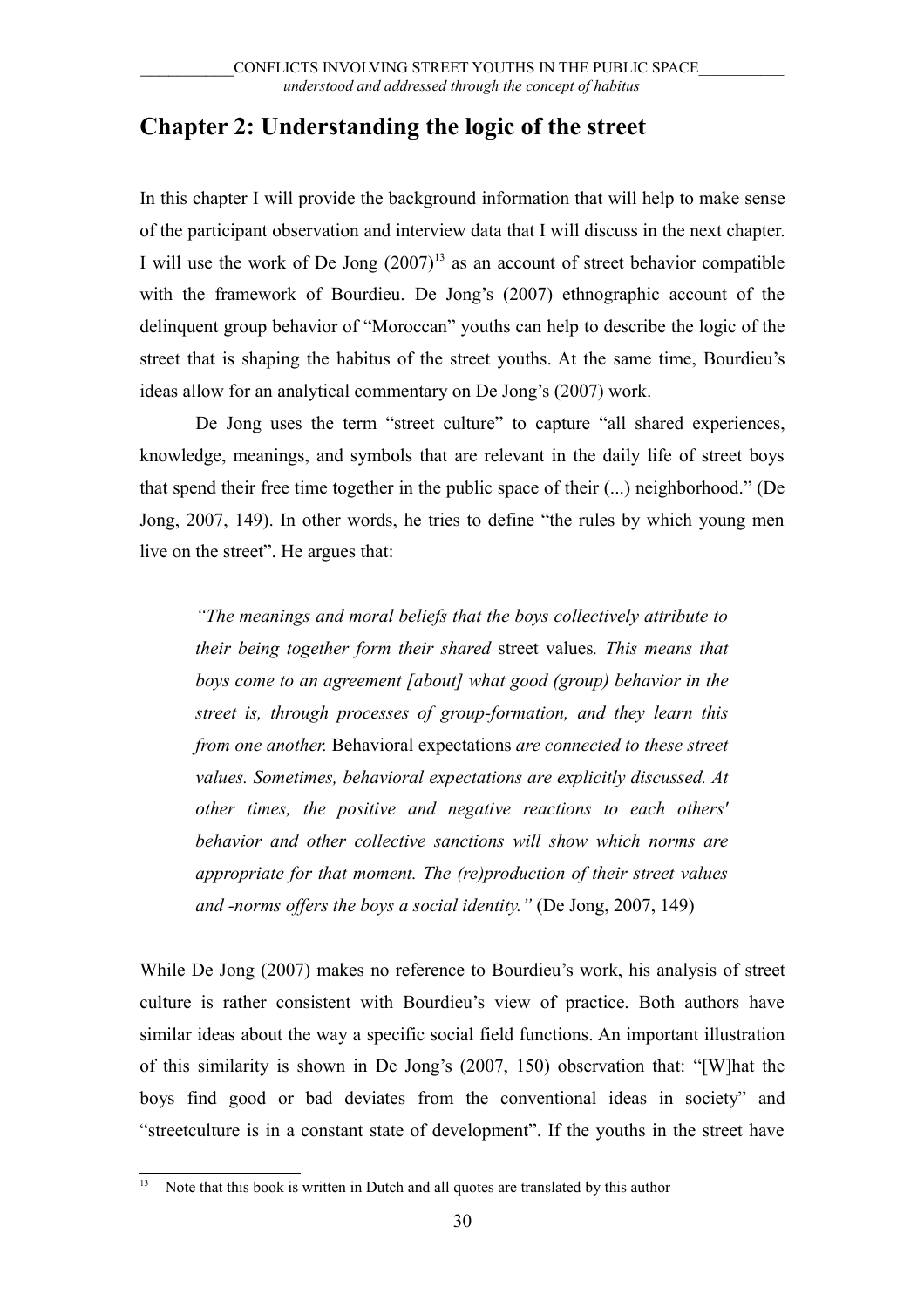different ideas about good and bad from conventional society, this fits with Bourdieu's idea that semi-autonomous fields have an internal logic; the street could be considered a semi-autonomous field. Street culture being in constant development is in line with Bourdieu's notion of habitus, which is constantly structuring the structure that structures it, leaving room for creativity and contestation of the norms and values that are considered legitimate at a certain point in time.

Both De Jong and Bourdieu are interested in understanding the logic of a specific social world. They try to make sense of the reproduction of social behavior. De Jong (2007, 151) explains that collective norms and values are formed and reformed through the evaluation of certain behavior. He illustrates this through the following example:

*"We had such a bucks. Such a hail-thing, you know. We were really loco (crazy) at that time. We just went to the park behind here shooting people from [the back of] a moped. You know right? That crazy (leipe) shit. So one day, we are walking in that park. A Dutch man is walking his dog. So we approach him, in the middle of the path. First purposely bumping into him, you know. And then threatening: "What do you want, dirty Dutchman (kanker-kaas)? What are you walking into me?" You know right, like that? So Adelaar, he pulls that one hail-gun from his pants to threaten that old guy. What do you think? That Dutchman pulls a real one! A real one, mate (ouwe)! Wullah (I swear)! Well, what are you going to do, you know?"*

Another youth (Knebbes) reacted:

*"You keep on threatening of course! You know? [Don't give a] shit, mate (ouwe)."*

The third youth disapproves of this view:

*"Are you* crazy *or something? He has a real one, and you've got a fake. Do you think he won't see that? You're gonna run, friend. Run you will. And pray that he won't shoot."*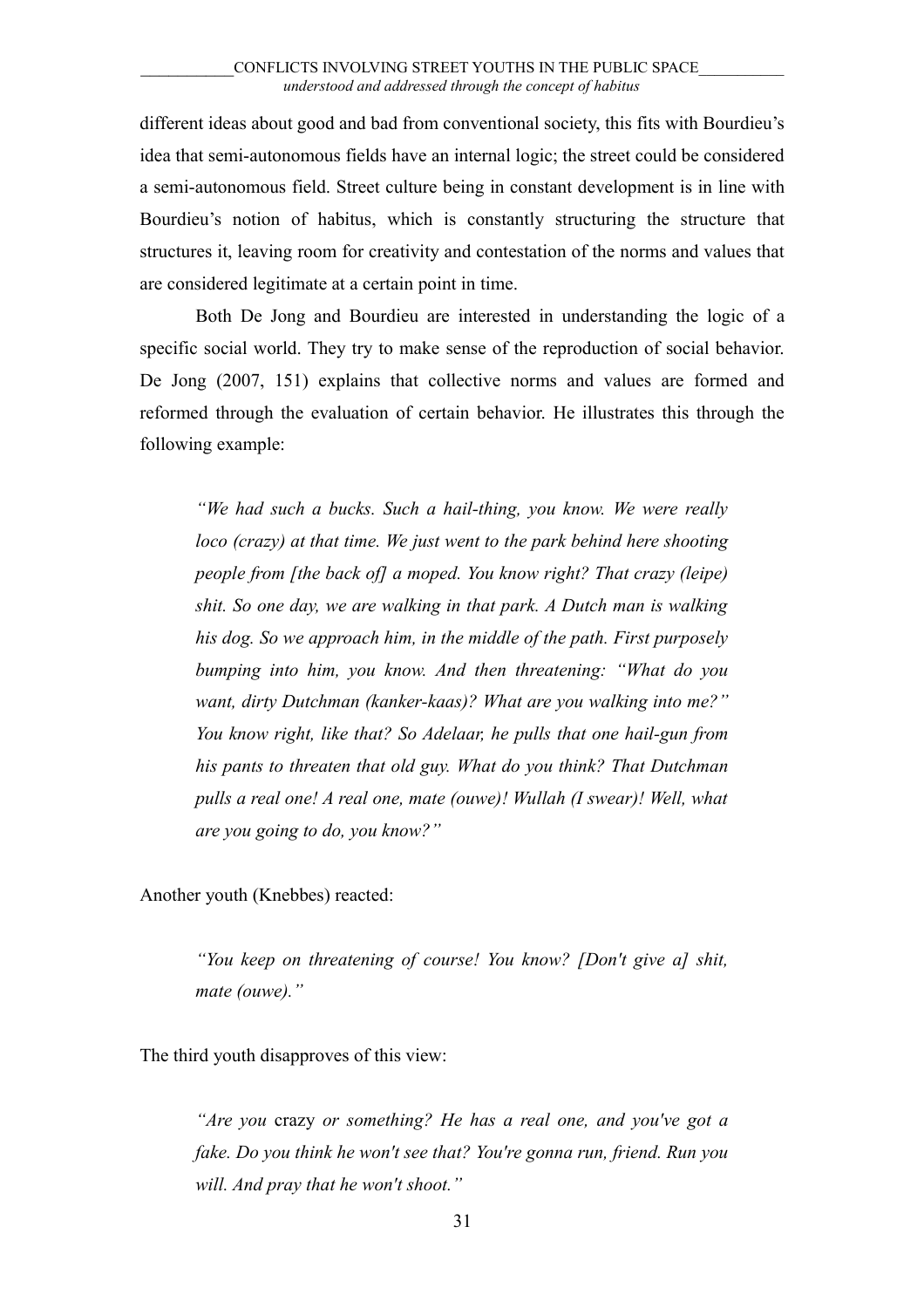The other youths agree with this, one of them saying:

#### *"Well, do not mind Knebbes, ashabi (friend). He is sick in his head, he."*

This example shows how the youths in the street react to each others behavior and evaluate it. One difference between De Jong and Bourdieu is that the former explains the reproduction of behavioral norms through the explicit evaluation of behavior, as is illustrated by the example above. Bourdieu's notion of habitus on the other hand, suggests that behavioral tendencies and norms are reproduced through the mere execution of certain behavior. The fact that the boys were shooting at people with a hail-gun made total sense to them. None of the youths seemed to question this behavior. The notion of habitus explains that the norms of the street (shooting a hailgun is 'acceptable behavior') are embodied to such an extent that they appear as selfevident and are not open to reflection or questioning. The reproduction of the rules of the street at the level of habitus functions below the level of discourse; De Jong's (2007) interviews are reflective moments that do not usually happen.

De Jong (2007, 167) discusses how youths who function well within the logic of the street, can start "making a name in the street". The youths are constantly trying to show their competence within the norms and values that are part of the street culture. This can lead to big reputations and on a more collective level to neighborhood myths of certain events (ibid, 167-177). This struggle for a dominant position is similar to Bourdieu's ideas about the social world. Bourdieu suggests that agents who possess a capital that is relevant to the specific logic of a social field, will be able to occupy a dominant position within this field. Youths who are in De Jong's words 'making a name in the street', can be viewed as embodying a habitus that is adjusted to the logic of the street, allowing them to be comfortable and dominant. The more comfortable a youth becomes within the setting of the street, the more likely it is that this youth will be able to 'make a name', or in Bourdieu's words occupy a dominant position within this field. When this is the case, the youths will become invested in the 'game of the street', meaning that they will hold the values and norms of the street to be meaningful and valuable.

De Jong and Bourdieu are both trying to make sense of the reproduction of the logic of a social space (or field). Therefore, using the concept of habitus for the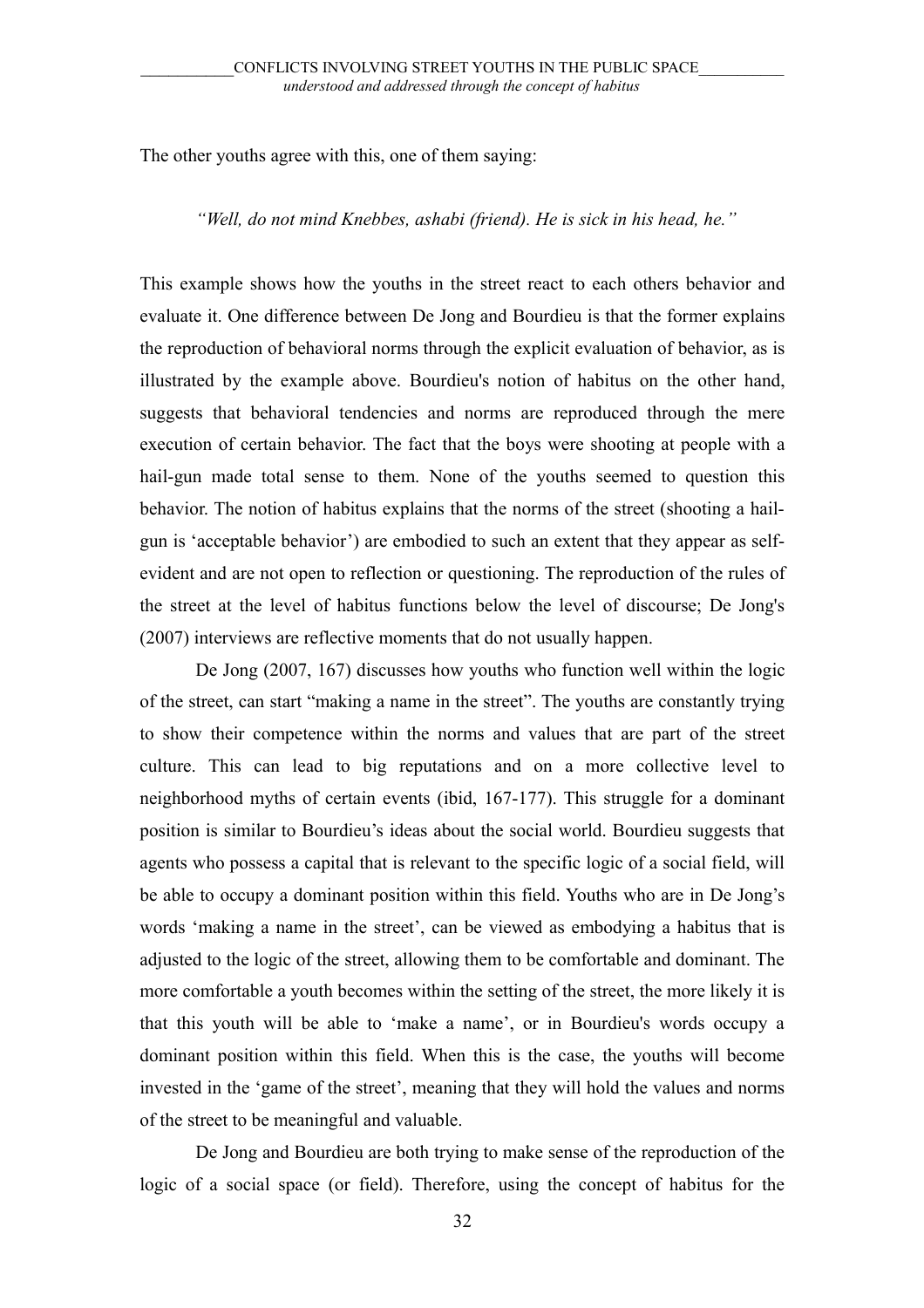interpretation of some of the examples of the 'norms and values' of the street that De Jong (2007) describes, can lead to lead to interesting insights. This example shows how deeply rooted the norms and values of the street can be:

*"I have had to lodge a complaint recently. Do you know how difficult it was to me? You have no idea, Dirk [the interviewer]. I was very ashamed, you know? Even though everybody… you know? Everybody said that in this case: "You are right." Even Appie said that it could not be done differently this time. But even than… There are those. I am sure. Who think very differently about me." [interviewer]: Why? Do they perceive you as cheese (Dutchman) or something, that you did that? "No man! It is much more than that. You are a real* traitor*. Lodging a complaint in this neighborhood? That is something you do not do. Period. Does not have anything to do with cheese. You understand?"* (ibid, 156)

The street youth knows on a conscious level that lodging a complaint was a reasonable action. Others in the neighborhood seemed to agree. Still he experienced a conflict with his intuitive response, which seems to be shaped by his habitus. Habitus, as the embodied logic of the street, tells this boy that lodging a complaint is wrong; even though consciously (one might even call it rationally) he knows that this is the right thing to do. Here, Bourdieu's understanding of practice and his concept of habitus, prove to be useful to make sense of De Jong's example. The following example can show how the notion of habitus can provide additional insights into the reproduction of the norms and values of the street that De Jong addresses:

*"We were playing a game of pool there. A group of those Dutchmen were standing nearby. And we had Fouad with us, my little brother. He was really young back then. He still had to prove that he had balls. You know? So we were like: "Be a man. Go over to that guy and hit him in his face." He did not have to win or anything. I mean, we would help him of course. No doubt. But he just had to show that he dared to go and challenge them alone. We were like: "And if you don't dare [to do it]? Then all of us will beat you up, outside!" You should have seen*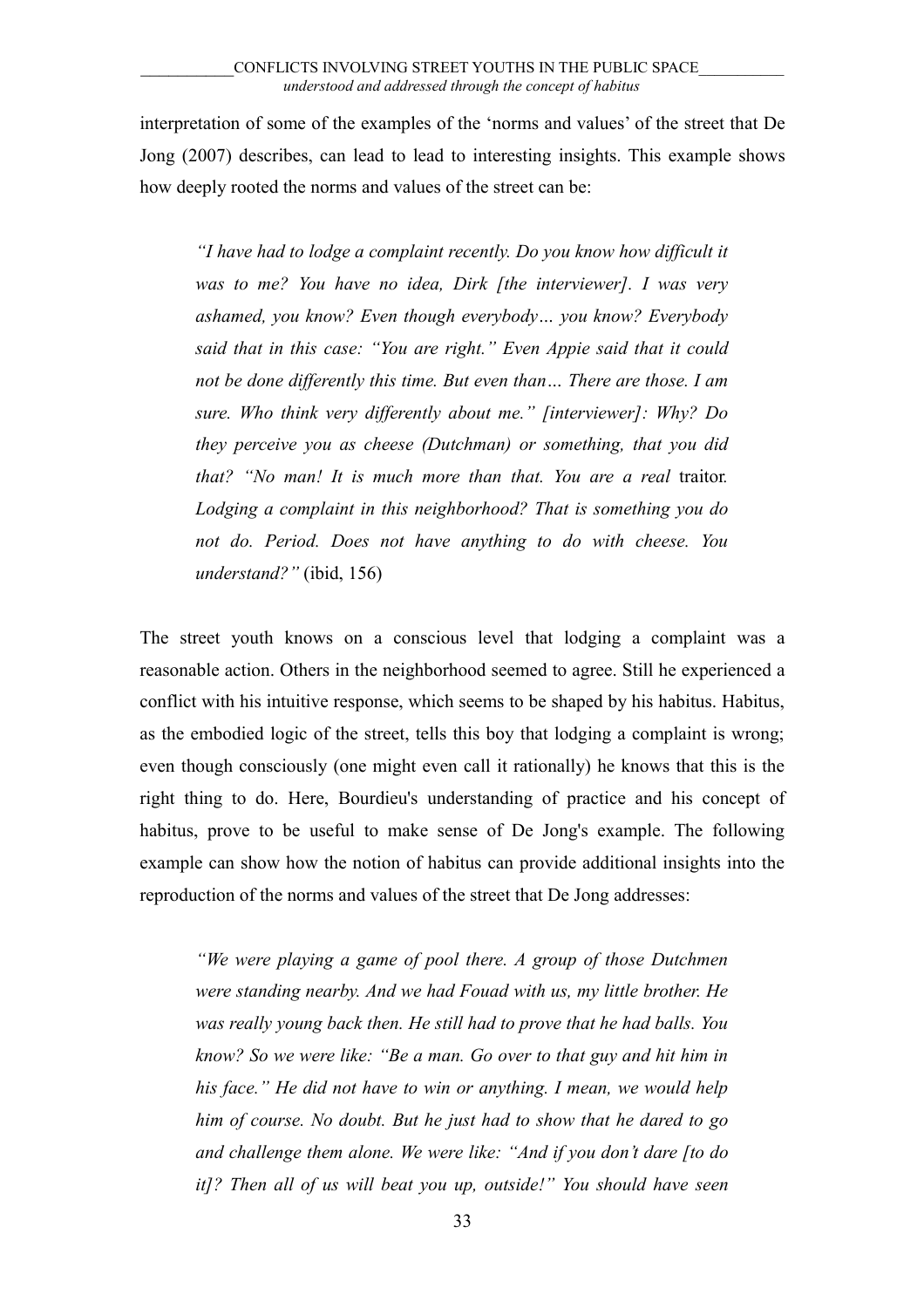*him ashabi! He did not know how fast, how hard he had to punch that guy! That is how afraid he was of us!"* (ibid., 159)

De Jong used this example to show how older boys 'teach' the younger ones the logic of the street; the older boy tell the younger one what appropriate behavior is and threaten him to act accordingly. The fact that the boy had to *act* according to the norms and values of the street might not be the most important aspect of this example to De Jong's argument, but it is essential if this example is viewed through Bourdieu's concept of habitus. The boy will start to embody the logic of the street through taking action in accordance with this logic; habitus is a *practical logic* acquired *through practice.* The experience of this fight will shape the habitus of the boy experiencing it. The more fights these youths get involved in, the more natural these fights will feel; this is how their habitus develops. Once again Bourdieu points out that although discourse is important in shaping the logic of a field, it is through *action* in *practice* that each occupant of this field starts to embody its logic. Therefore, every time a youth on the street acts in a way that is in line with the rules of the street, he or she is reproducing these rules even if there is no acknowledgment of the appropriateness of the behavior at all. Youths act in a way that fits with the logic of the field of the street, and these actions are at the same time structuring the logic of the street. In time, this logic becomes *embodied* in the youths in what could be called habitus. The way this works is acknowledged by a 25-year old African American in an endnote that De Jong (ibid, 183 n9) included in his book:

*"Most 'white' people, like yourself, always expect good things to happen to them. Because, you know, that's how they get treated most of the time: good. So basically they learn to trust people. Feel me? And that's when you become vulnerable. Because in the end? People* will *take advantage of you. They will steal from you, rob you, try to fuck your girlfriend, hurt you… some shit like that. Do whatever, you know. And where I come from, well… Let's just say we a little different like that. First thing I expect from you is that you want to fuck me over. Know what I'm saying? I don't trust a motherfucker, except myself and maybe two or three other people. But they have given me a real reason to trust them over the years, you see? They more like family, than my*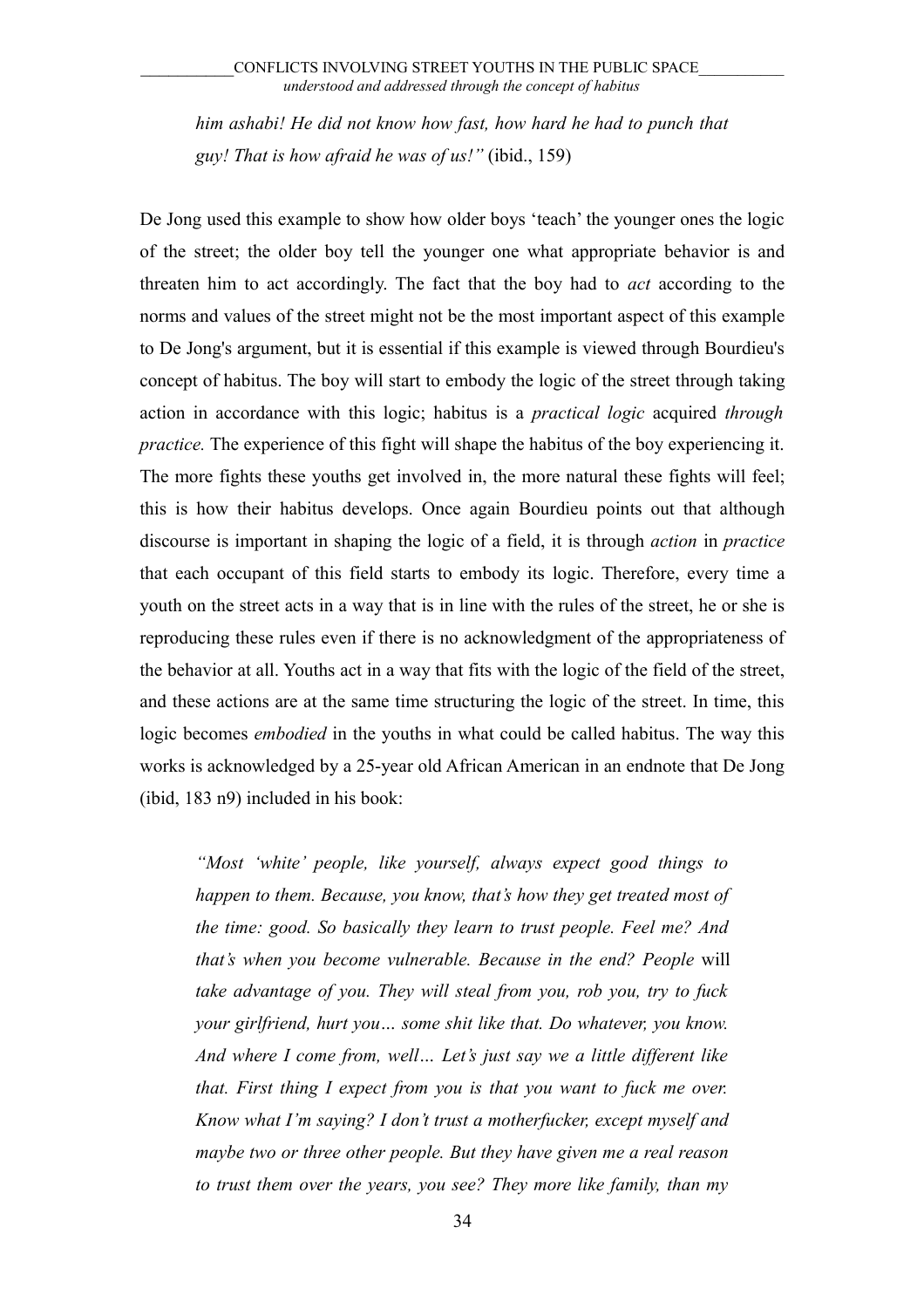*own. I mean, damn. My own uncle tries to get me shot over some bullshit. So, you know. I'm* always *on prepared for shit to go down on these here streets. That's how you stay up."*

What the interviewee expresses can be understood through Bourdieu's notions field and habitus. As the interviewee occupies a position in a certain field, his mental schemata of perception, appreciation and action are formed within the logic of this field. He mistrusts others because he has experienced that "people *will* take advantage of you", and he even acknowledges that others ('white people'), who grew up in a different field with a different logic, will have a different category of perception (e.g. always expect good things to happen to them).

The way experiences influence the habitus of people that, in turn, influences their behavior in future situations, goes beyond conscious learning. Peoples' habitus are constantly developing as they occupy a position in the social structure through which they make sense of this structure. This is how Bourdieu's ideas differ from De Jong; the latter explains the (re)production of the norms and values through the discussion of behavioral expectations, based on the evaluation of each others behavior, the former acknowledges these processes but adds the importance of *action.* The youths in the street will only start to embody the logic of the street through their experience in practice. This means that the logic of the street is reproduced immediately in practice through the actions of the youths of the street, even if these actions are not evaluated.

While De Jong and Bourdieu have slightly different ideas about the logic of practice, I think it is useful to review De Jong's (2007) account of, what he calls, 'streetculture'. This can give some insights into important features of the logic of the street. According to De Jong (2007, 152), "streetculture can be explained through seven values, these are: 1) not giving a shit and standing up for oneself; 2) being loyal to other boys in the neighborhood; 3) being rock hard (*bikkelhard zijn*); 4) showing balls (*ballen tonen*); 5) being sharp (*scherp zijn*); 6) turning (*draaien*); and 7) being chill." The importance of each value changes through different circumstances, but all of them reveal important features of logic of the street. A short discussion of each of these values will help to get a sense of this logic.

The first street value, of not giving a shit, refers to autonomy, which is valued highly by all the youths in the street. "The importance of independence relates to the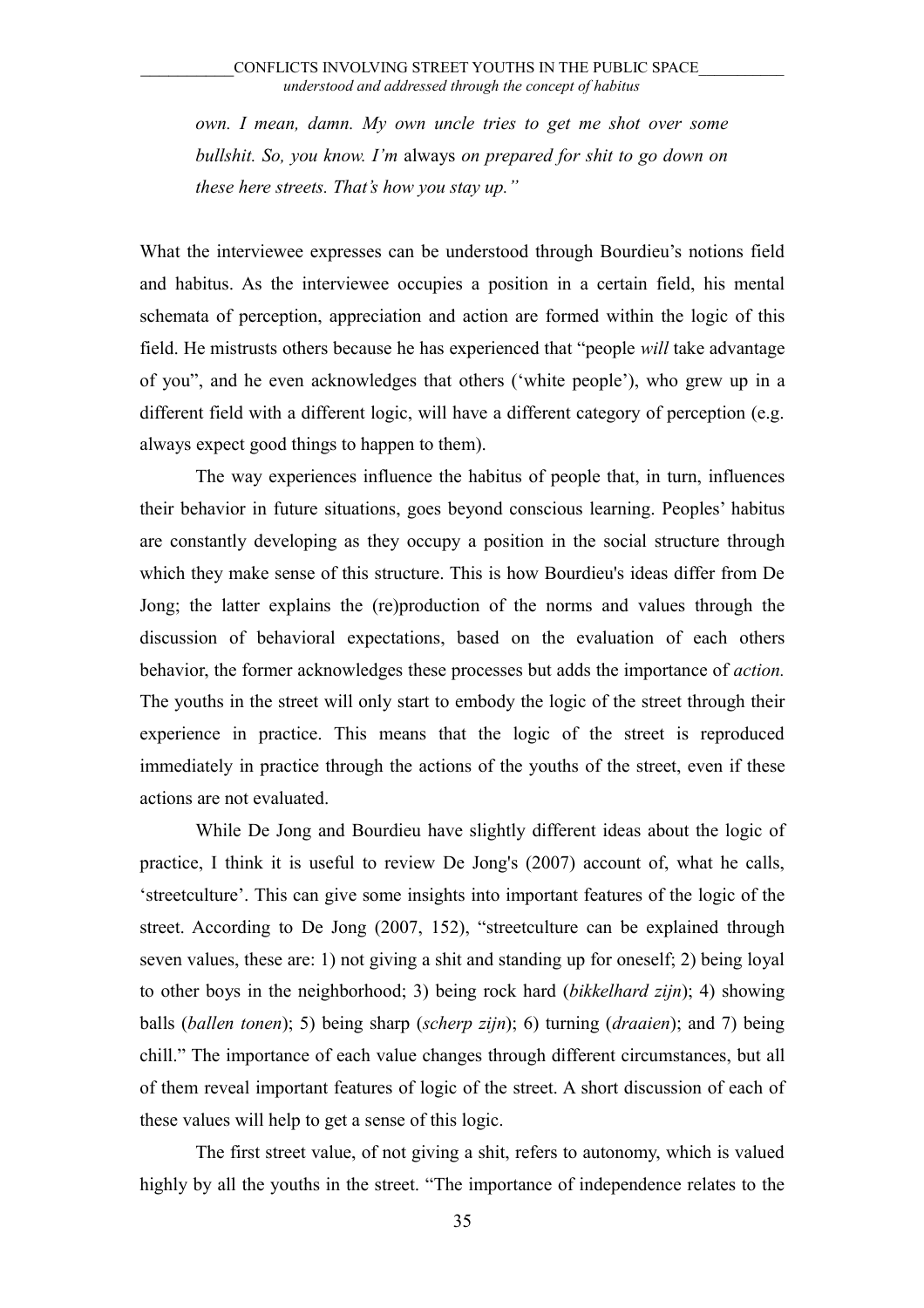belief that a boy has to learn how to stand up for himself. He can not count on somebody else to do this for him" (ibid, 153). The youths have to defend themselves against outsiders but also against one another, and if one stands up for himself there is a bigger chance that the others will respect him and will be on his side. This defending of oneself mainly lies in credibly threatening with violence or actually using violence. On the street, this is an accepted and functional way to stand up for yourself. (ibid, 154)

The second street value, being loyal to the boys in the neighborhood, satisfies some needs that the youths have; they need one another to have fun, experience excitement, recognize status, and develop a feeling of belonging. The boys in the street learn to help each other (through violence) if there is a conflict with an outside party, and they can never betray one another to outsiders, especially the police. Whoever does not comply with these expectations will get a bad name and will be sanctioned through ridicule, exclusion, or even beating. (ibid, 154-155)

*"In a conflict with other guys or older civilians, the boys are expected to threaten and possibly fight. When the police are involved, usually nothing more happens than threats and challenges (there are some exceptions to this rule). Even boys that are not very familiar [with one another] or are in a fight, are expected to work together against a common enemy."* (ibid, 155)

The third street value is being rock hard; this means a boy has to learn to deal with physical pain in order to show that he is a 'real man'. This is important because of the big role of violence in the daily lives of the youths on the street. To be able to stand up for oneself effectively through violence, it is necessary for the youths in the streets to develop their tolerance of pain. They develop this through violent games and fake fights. In a violent confrontation on the street, winning is not the most important thing; it is more important to show one's toughness, both in terms of handling physical and emotional pain. The street youths do not show regret over hurting someone else and emotions are generally considered to be a sign of weakness. Interestingly, youths do show their emotions rather quickly when they are excited about something or feel insecure, but this is condemned when it leads to losing self control (ibid, 157-158).

The fourth street value is showing balls, which refers to being confrontational,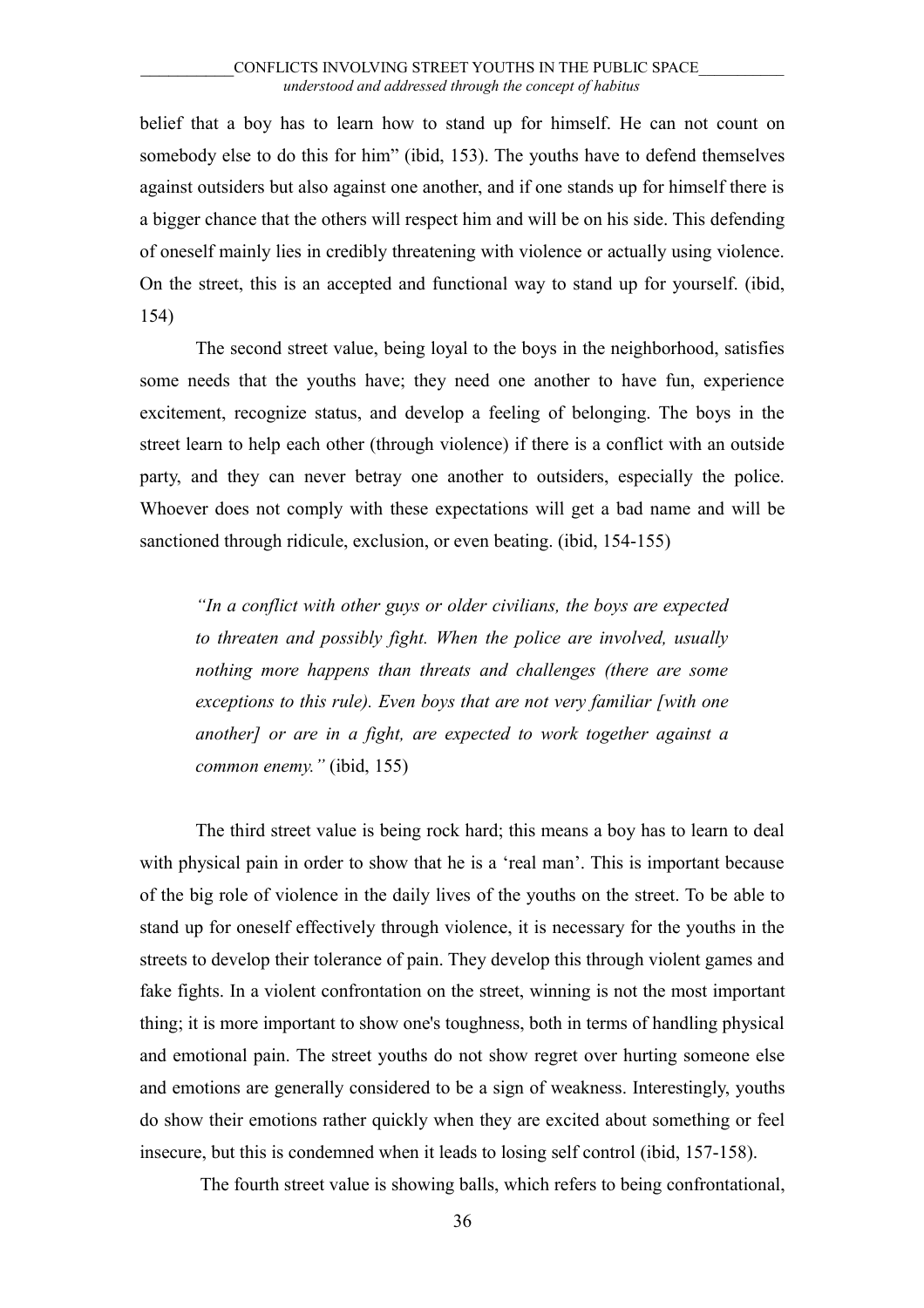taking risks, or addressing challenges of other boys. Important with this value is that the risk can not be too large, if one takes a risk that does not make sense, it is considered to be stupid. It is important that the youths show that they are able to handle the risk and that they do not just take risks to please their friends (which refers back to the need for autonomy). (ibid, 159-160).

Being sharp is the fifth street value identified by De Jong, and this value refers to being aware of what is going on with all the people in the street, staying cautious, and reacting immediately. It basically means that youths have to be able to judge situations in the street correctly; they have to react correctly to different situations in terms of timing attack and defense. A youth has to be sharp to prevent people from taking him by surprise, but he also has to be able to take others by surprise if the opportunity presents itself. One aspect of being sharp is saying the right things at the right time, but it can also mean cheating during a card game. (ibid, 160-162)

The youths want to enjoy life and seek for instant pleasure. The sixth street value, turning, refers to youths having the money to create the preconditions for the enjoyment of life. The youths want to get money quickly in a smart way; they acquire this and other valuable goods with little effort through (semi)criminal acts. Even though most youths do not have a lot of money to spend, they want to give the impression of being wealthy. "*Owning* valuable goods, is seen as *being* a valuable person" (ibid, 164 italics in original).

The seventh and last street value is being chill, which means being relaxed in the interaction with others and doing well according to the logic of the street. This can be done by entertaining others with jokes, but also by sharing goods like cigarettes and candy. Sharing may be in conflict with some other street values (like being able to stand up for oneself and being sharp), but it also shows that you have the money (or are 'turning' referring back to the sixth value). Furthermore, the youths do not want other people to think that they hang around with poor people, so they share to make their group look wealthier. In general being chill reflects the youths need to be able to laugh with one another.

These seven street values that De Jong describe, help to give an idea of the values that shape the logic of the street. "The borders of what constitutes proper and improper behavior are constantly (and sometimes literally) fought out among the boys" (ibid, 151). In action, youths in the street learn that these values lead to enjoyment, status, and security in situations where conventional norms do not seem to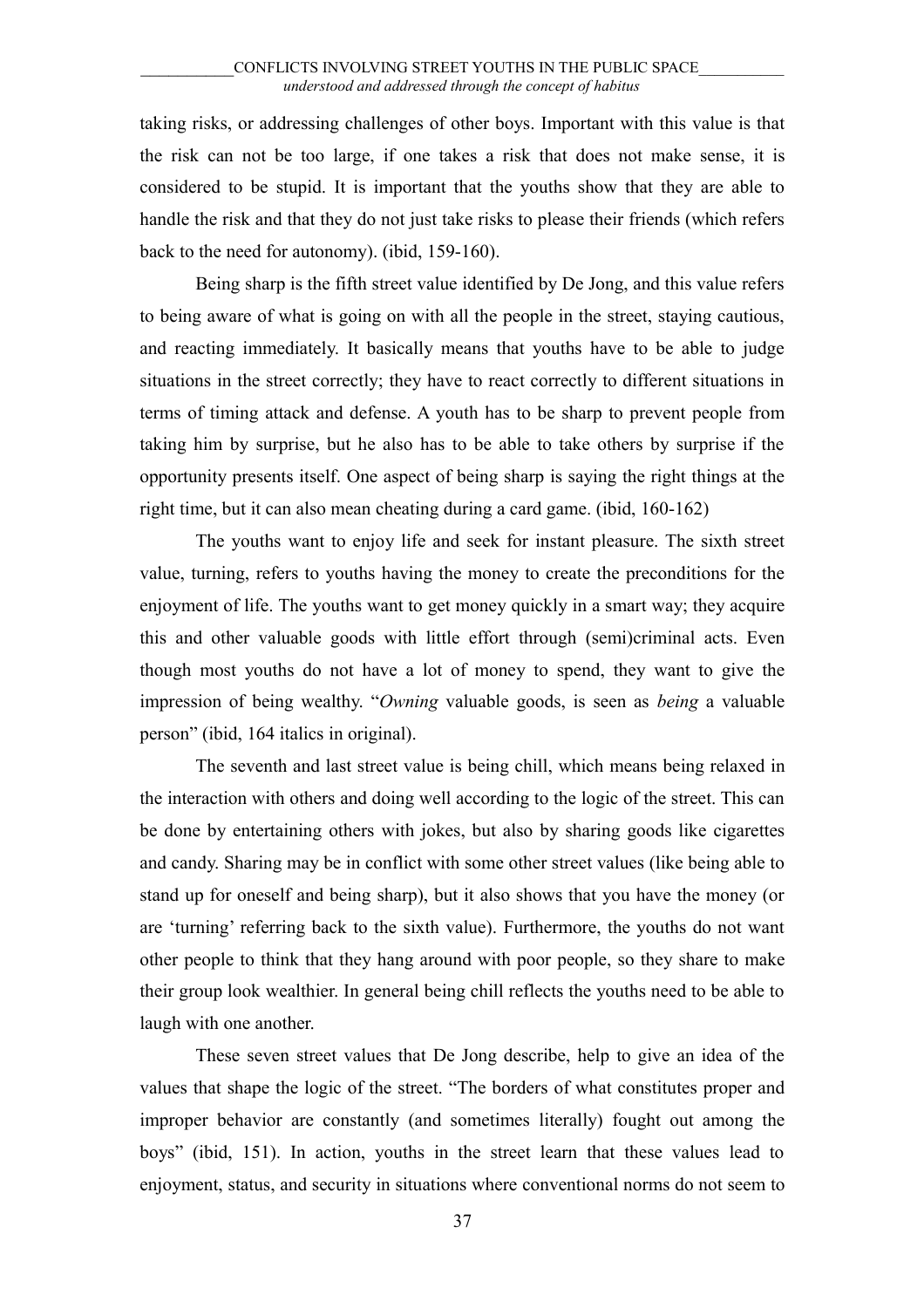provide a proper alternative. The street values get more meaning than conventional values to the youths on the street. This relates to Bourdieu's concept of *illusio,* which is "to be invested, taken in and by the game. To be interested is to accord a given social game that what happens in it matters, that its stakes are important (…) and worth pursuing" (Bourdieu and Wacquant 1992, 116). The youths do not even always have to speak about innocent or necessary violations of conventional norms. Delinquent behavior is considered good or wise to achieve the goals that make sense within their circumstances. (ibid, 150).

In short, De Jong (2007) proposes that street culture can be described in terms of seven street values that show the shared experiences, knowledge, meanings, and symbols that are relevant in the daily life on the street. Autonomy is greatly valued in the street, which means that the youths have to learn to stand up for themselves. At the same time, loyalty to others in the neighborhood is important; youths have to have each others back and can not betray one another (especially to the police). Youths are furthermore expected to be able to deal with physical and emotional pain, and they are expected to show that they are willing to take chances and risks. Finally, showing off with valuable goods, and being relaxed and entertaining are highly appreciated by the youths in the street. These values are essential to 'make a name in the street'. This shows the similarity of these values to Bourdieu's concept of capital, which is a means and an end in the struggle for a dominant position within a field. The street values help to define the logic of the street; the extent to which an agent *embodies* the values that are described by De Jong (2007) relates to the dominance of this agent. All street youths recognize these values and (re)produce the logic of the street through their actions based on this recognition.

I have tried to show some important features of the logic of the field of the street by relating De Jong's (2007) work to that of Bourdieu. First, De Jong (2007) provides an example of an account of street behavior that is compatible with Bourdieu's approach. The difference between the two lies in the importance of practical experience that the notion of habitus stresses. It is not just through discourse and evaluation of behavior that the logic of the street is reproduced; it is in the very action that is in accordance with this logic that it becomes durable in the habitus of the occupants of this field. Second, the work of De Jong will serve as background information that I will use in the next chapter to analyze my data.

The next chapter consists of observations of, and interviews with 'street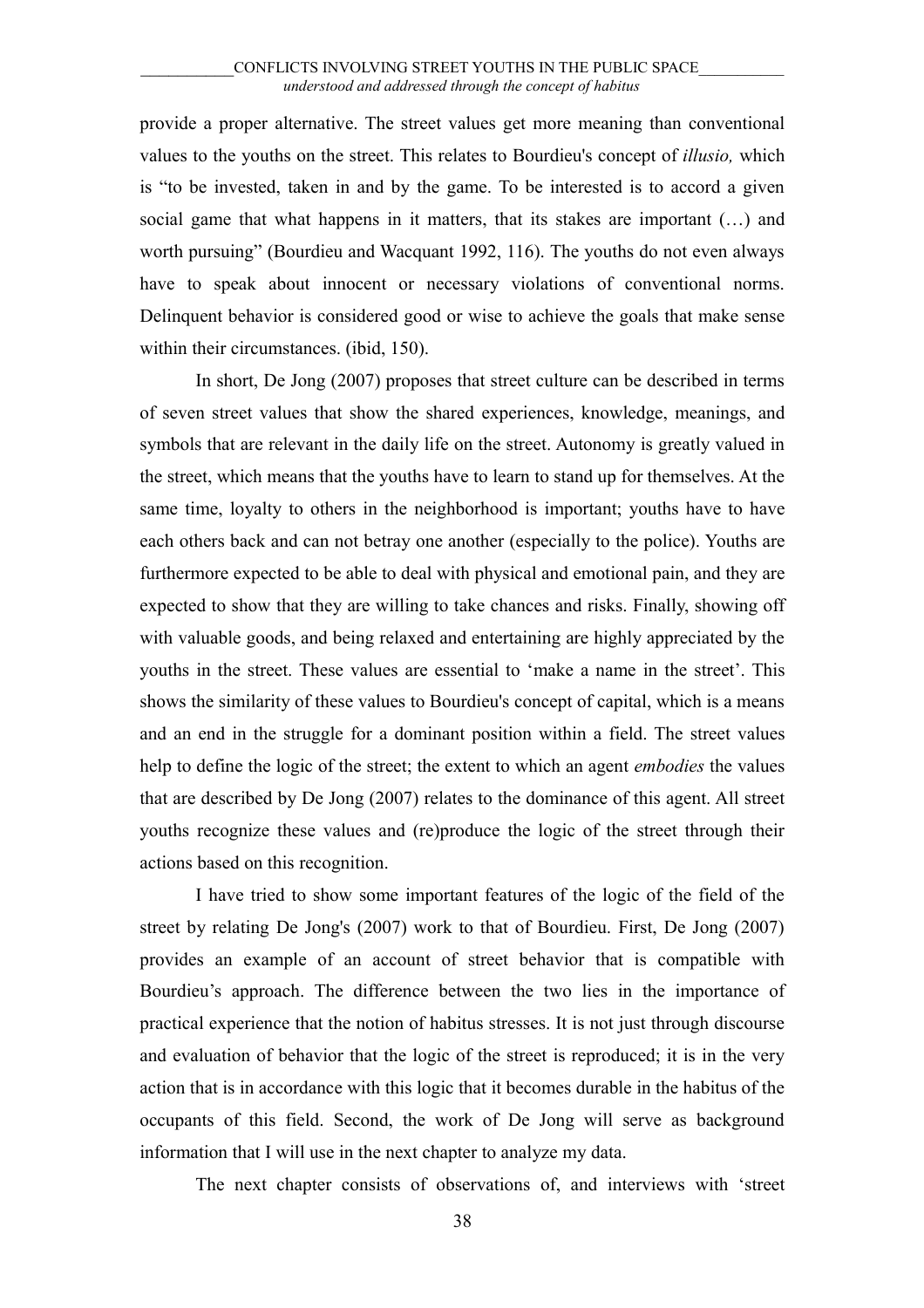youths'. Through the notion of habitus, and the logic of the street that is provided here, it will be possible to make sense of how this logic operates in a number of specific cases that will be discussed. The goal is to get an understanding how the logic of the street shapes a conflict situation through the habitus of the street youths. Because behavior of street youths during conflicts seems to be determined largely by their habitus, it is essential to understand the logic that shapes this habitus. Different accounts of conflicts will be provided to show how the logic of the street embodied by street youths influences specific conflict situations. Another important thing that will be addressed through the interviews, is how habitus can be shaped through occupying a position within the field of the street and how this contributes to the reproduction of the logic of the street. This will lead to insights into what could help people to deal with street youths who are bothering them, and how the behavior of the street youths themselves could be changed. These insights will be used in the discussion of two different programs that could be useful to deal with conflicts involving street youths in public space in chapter 4.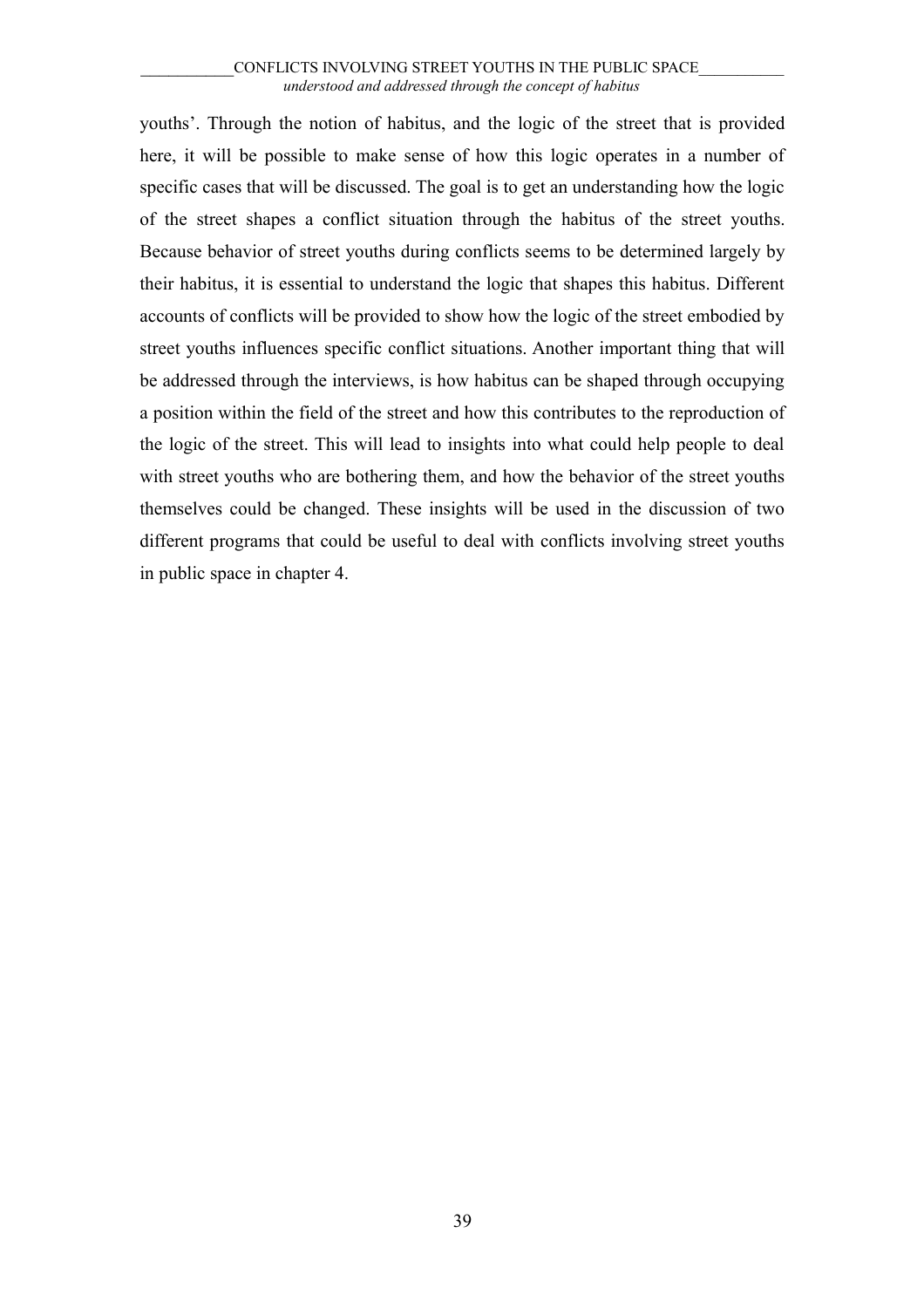# **Chapter 3: Role plays and interviews analyzed**

It is not easy to get direct data that is detailed enough to understand how the concepts of habitus and field of the street can help to understand conflict dynamics in the public space in Amsterdam involving street youths. There are two different types of data that I will use: observations and interviews. All the students that participated in this study have occupied (or still occupy) a position in the field of the street. In the previous chapters I discussed the implications of the notion of habitus, and the work of De Jong (2007). This provides the background information for the analysis of the observations and interviews that will be discussed. I will make sense of specific conflict situations by trying to unveil how the logic of the street is shaping the behavior of the youths in these situations through their habitus.

The role plays will be able to show how this use of habitus and the logic of the street can help to understand the conflict. These role plays are examples of the interaction of a habitus shaped by the logic of the street and a specific conflict situation. The function of conflict situations within the logic of the street will be made clear through the analysis of the role plays. The interviews will provide an illustration of how specific youths develop their habitus within the logic of the street. The specific role that conflict situations play within the (re)production of the logic of the street will also become visible through the episodes described in the interviews. They will furthermore show how the development of the street youths' habitus leads them to become more invested in 'the game' of the street, which makes it very difficult for them to change their behavior. The relation these youths entertain with their habitus, and the reflexive moments that are crucial to changing their behavior, are one more important aspect that will be discussed.

Finally, the observations of the role plays and the interview data will have implications for possible interventions. In the last part of the chapter I will look forward to the two different programs that could prove to be useful interventions. These programs will be discussed in more detail in the final chapter.

# *Role plays*

First, I would like to discuss some observations I did during two role plays that were performed by a group of eight students and two teachers from ROC ASA. I organized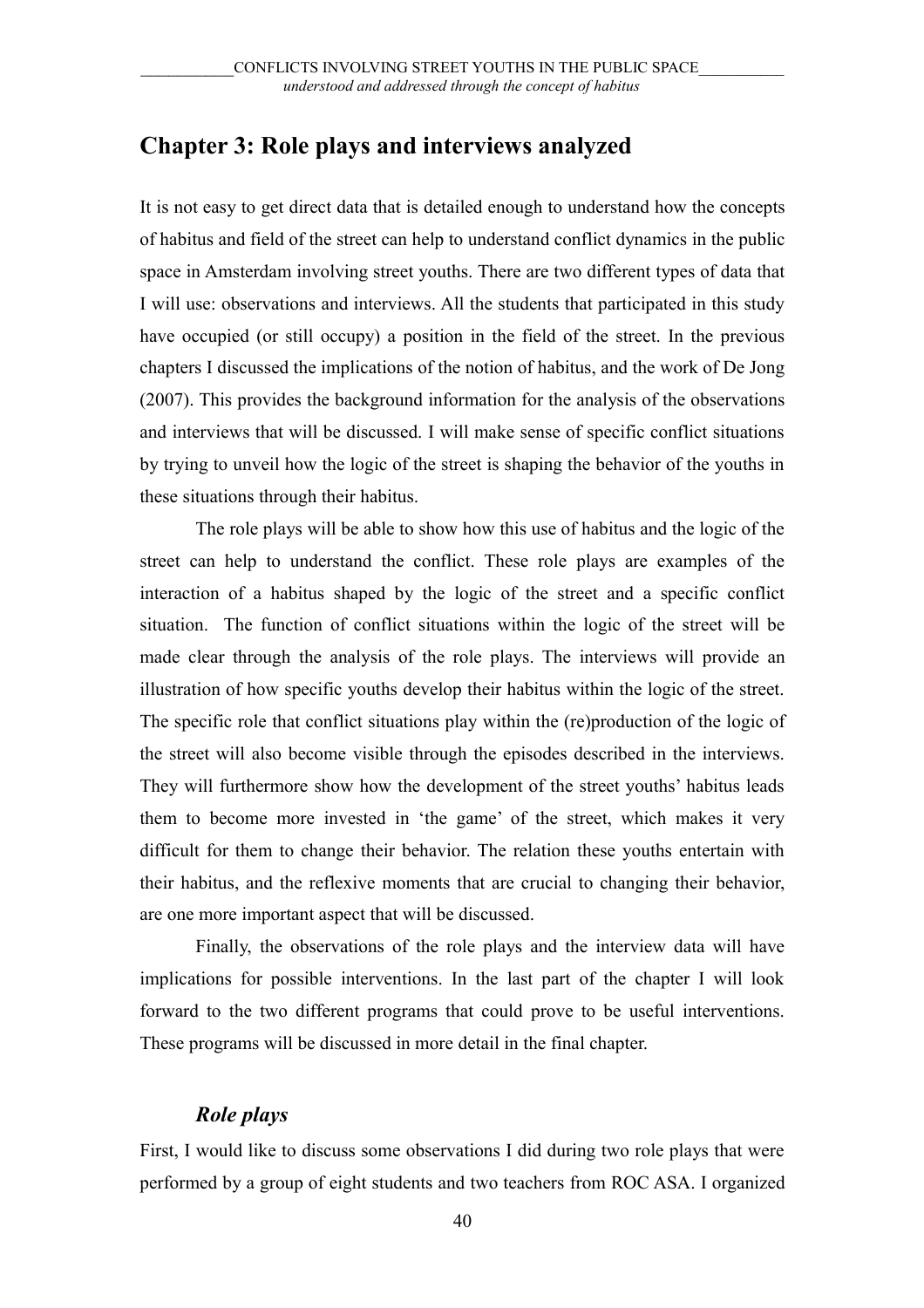a class in which I asked the students to play some conflict situations that 'street youths' are involved in. I perceived the overall atmosphere of this class as quite chaotic, even though there were two teachers participating. When the students played the situations that they had thought up however, they did this with determination and seemingly little inhibitions.<sup>[14](#page-40-0)</sup> These role plays can provide some insights into how the concept of habitus and the knowledge of the logic of the street can help to understand specific conflict situations that street youths are involved in.

The first situation I would like to discuss was thought up by one of the students and involved a situation of a youth listening to loud music in a tram. The other participants acknowledged that this was a typical conflict situation involving street youths. Box 2 describes the situation based on my notes during observation. Box 2.

A boy (played by one of the students) is sitting in the tram with loud music on. His body language is relaxed, he is leaning backward, seemingly in control of the situation. A woman (played by the teacher) sits down right next to him and asks him to switch off his music. When he does not respond, she starts screaming at him and poking him in the arm, saying he should put it down. The boy remains relaxed and cool, and he does not respond. The woman points at the sign saying you are not allowed to play music here or eat and drink. The boy remains relaxed, although slightly agitated, and he responds by saying it is not her I-pod, he paid for it, so he can do what he wants. When the woman takes the earplug out of his ear, he pushes her lightly, telling her to go away. She walks to the front of the tram to get the tram conductor (played by another student), who walks up to the boy. He asks him friendly whether he would like to turn down the music. The boy says "okay" and he turns down the music.

During the reflection after this episode, a number of interesting things are mentioned. On the one hand none of the students condemned the behavior of the boy, while there seemed to be consensus that the woman's behavior was wrong. This could be an indication that the students identified more with the boy, which seems reasonable because of their age and experiences. The behavior of the tram conductor was praised, the youths liked his friendly approach.

This situation can be analyzed through the concept of habitus while taking into account values that are important within the logic of the street. The behavior of the boy listening to the music reflects several street values. First, he shows his sense of

<span id="page-40-0"></span><sup>14</sup> The students all agreed with the exercise on the condition that they would remain anonymous.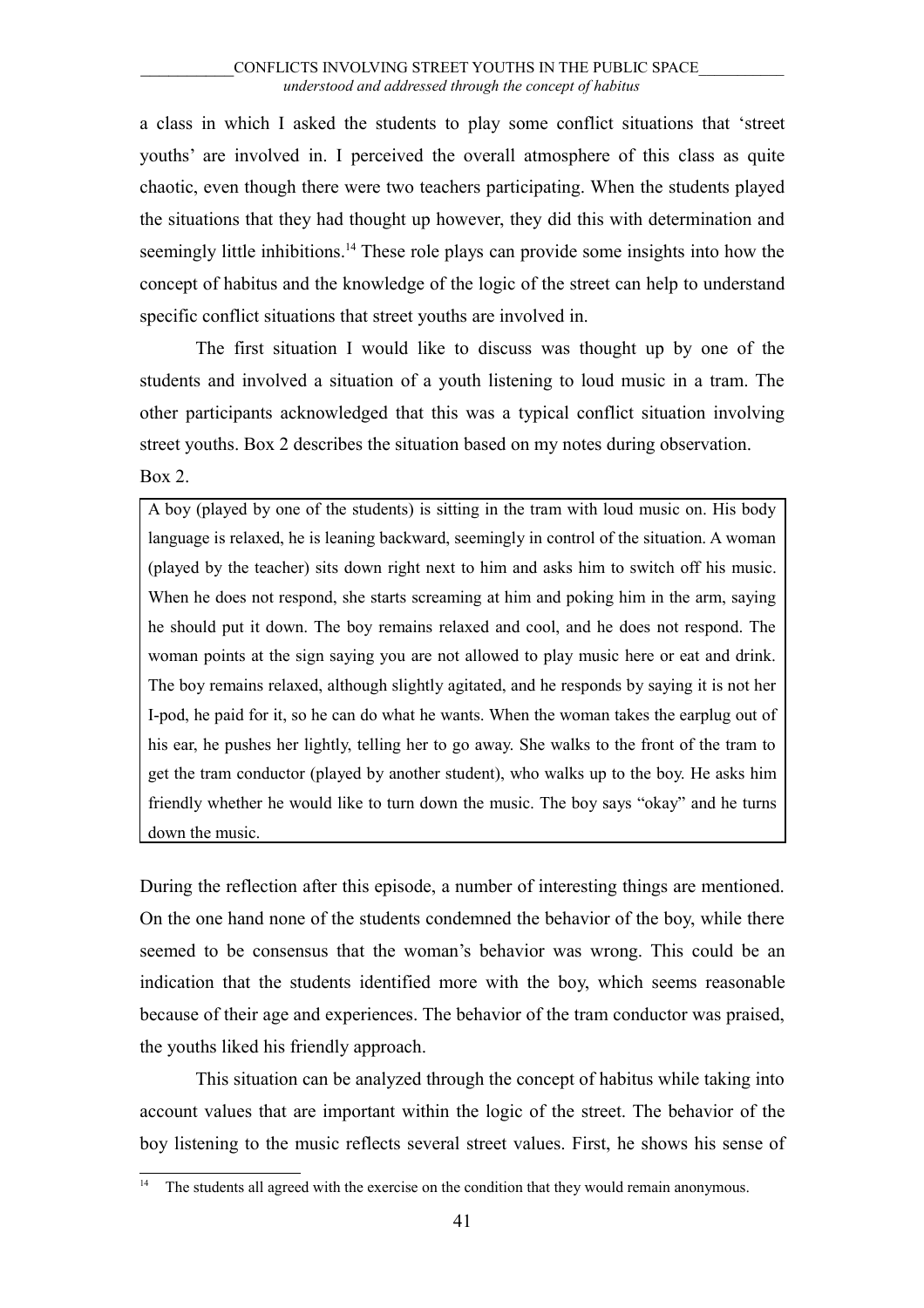autonomy by *not giving a shit and standing up for himself* (playing music very loud and not listening to the threats of the woman). The behavior also shows he is *chill* (his body posture is relaxed and he speaks slowly) and to a lesser extent he shows he is *sharp* (shown in his verbal reply to the woman). All of these aspects of his behavior are valued by the occupants of the field of the street; they make him look good within the logic of the street.

The boy does not have to think about his behavior and he remains calm during the entire episode. This could be explained by his habitus that is shaped by much more threatening situations in the street.<sup>[15](#page-41-0)</sup> The boy feels completely comfortable while he acts in a way that makes sense to the street: keeping his sense of autonomy and staying relaxed. This leads him to be able to dominate the situation in relation to the woman. Important here is that the situation to the boy has a double meaning: he is in conflict with the woman in which he wants to come out on top, but more importantly: it is a situation in which he can show his competence according to the logic of the street. The boy can use this situation of conflict as an opportunity to 'make a name for himself' by acting in a way that is valued by other street youths. This conflict situation is thus also a possibility for occupants of the field of the street to increase their status (or symbolic capital in the words of Bourdieu).

The approach of the conductor shows which behavior could prove to work well in dealing with the street youths. He did not let the situation be shaped as one about dominance, in which street youths' habitus could incline them to show their toughness. He did not even use his relative authority as the driver of the vehicle. Instead, the conductor asked the boy friendly, and the boy turned down his music. It is not certain however, if this reflects what would happen in reality since the students are well aware that this is a class and they know what kind of behavior is socially acceptable.

This example does show how comfortable street youths can be in an escalating conflict because of their habitus, and how they can use a conflict to show their abilities to other street youths. This is not necessarily a conscious decision, it is important to note that this behavior shaped by habitus takes place in action according

<span id="page-41-0"></span><sup>15</sup> This idea is fueled by one of my observations of a student of ROC ASA Amsterdamsse Plusschool in an episode of *Rondom 10* a debating show on Dutch television. The debate was rather noisy and chaotic, with many people talking and even shouting through one another's remarks. The student was the only "street youth" present and was clearly the calmest person during the debate. His teacher explained to me that he had experienced much more tensed situations. The debate was nothing compared to that, leading the student to remain calmer than the other debaters.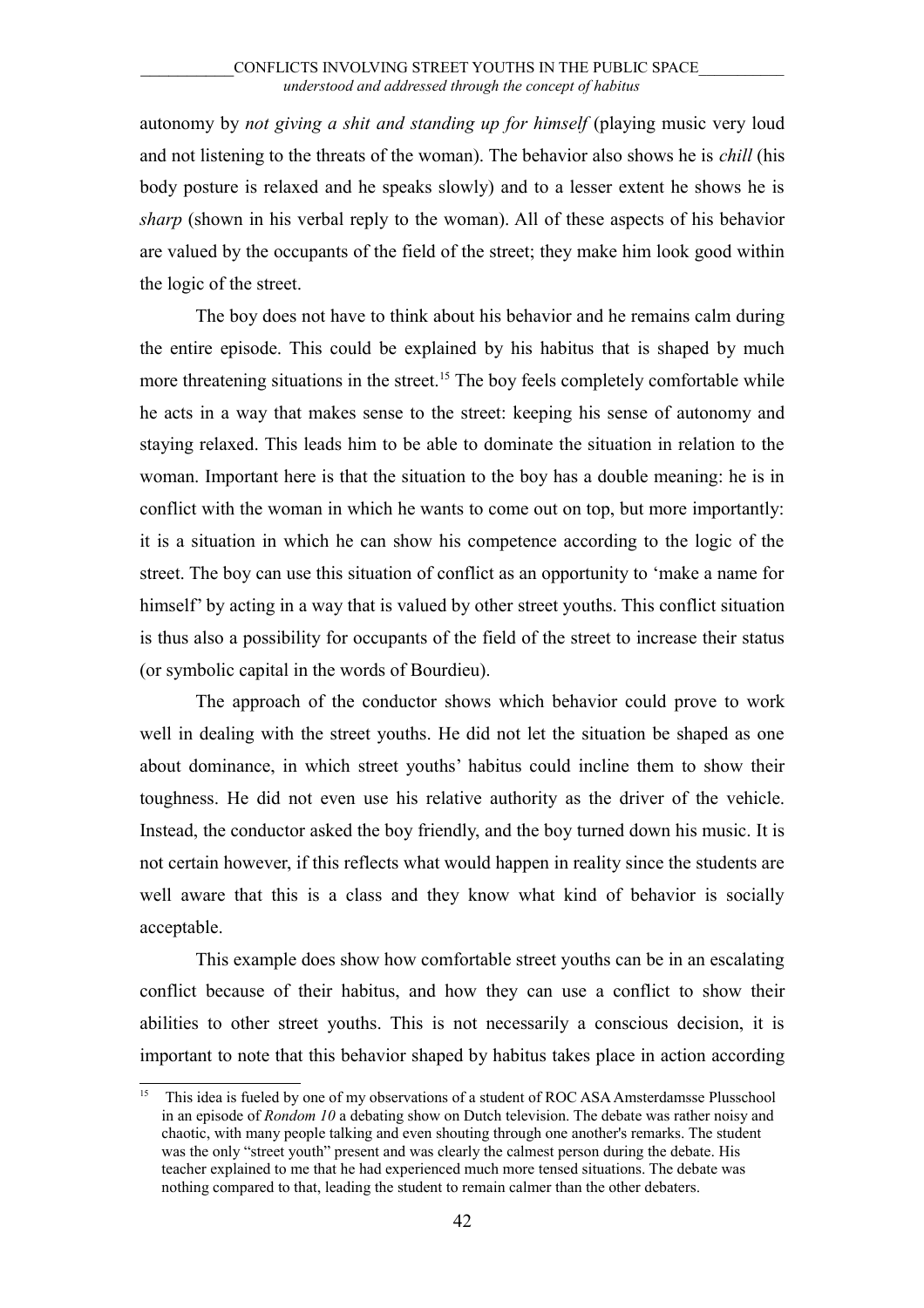to the logic that the street youths have embodied.

A second episode that I would like to discuss is a situation that the students described, which two of them had actually experienced. This situation had happened at one of the squares near the school and is described in Box 3.

## Box 3.

Three youths are hanging around on a little square "chilling" when a white man walks up to them. The man starts to get closer and closer, almost touching one of the group members while he tells them, quite aggressively, to leave. He is swearing at them, calling them all kinds of racist names. One of the youths jumps up and walks towards the man in masculine manner saying: "What? What!". The youth looks like he is ready to fight. Another youth (played by the teacher) pulls him away saying "that man is crazy". The man keeps on shouting, but as the first youth is pulled away by the second, and the third comes along with them, the situation gets to an end. The youths have left the square and the one who reacted most aggressively, still seemed a bit agitated.

In the reflection, when I asked how the man could have been convinced of his wrongdoing, two of the boys said: "By beating him up". It seemed like the first boy, who was responding so aggressively, even in this "play" was also inclined to do this.<sup>[16](#page-42-0)</sup> This play shows how fast this reaction is: as soon as the "white man" started to swear, the boy jumped up. This provides some insight into the level below conscious calculation at which habitus functions. The initial response of the youths makes sense within the logic of the street; De Jong (2007) has shown how violence can be a way to show several of the street values (being rock hard, not giving a shit and standing up for oneself, and being sharp). The first reaction of the youth was very violent, and as the first reaction is shaped at the level of habitus, this violent tendency can be understood as the embodied logic of the street. Responding this aggressively, does not seem to bother the youth himself. Just like the other student in the other situation, this student is comfortable in this situation; he knows what he can expect and must feel like a fish in water*.* The logic of the street is thus likely to incline street youths to

<span id="page-42-0"></span><sup>16</sup> Another interesting aspect of this particular play, was the ease with which the youth used offensive swearwords. When I personally had to play a street youth in a *Streetwise* workshop, I could not get myself to say these horrible words to the other "actors" even though I knew it was a play. These youths however, had no problem saying the most horrible things to each other. This could mean that they are better actors than I am (which is probably true), it may as well mean that they are more used to using this violent language, i.e. that the use of these words is part of their habitus. This is something that I also noticed during the interviews and my observations at the school.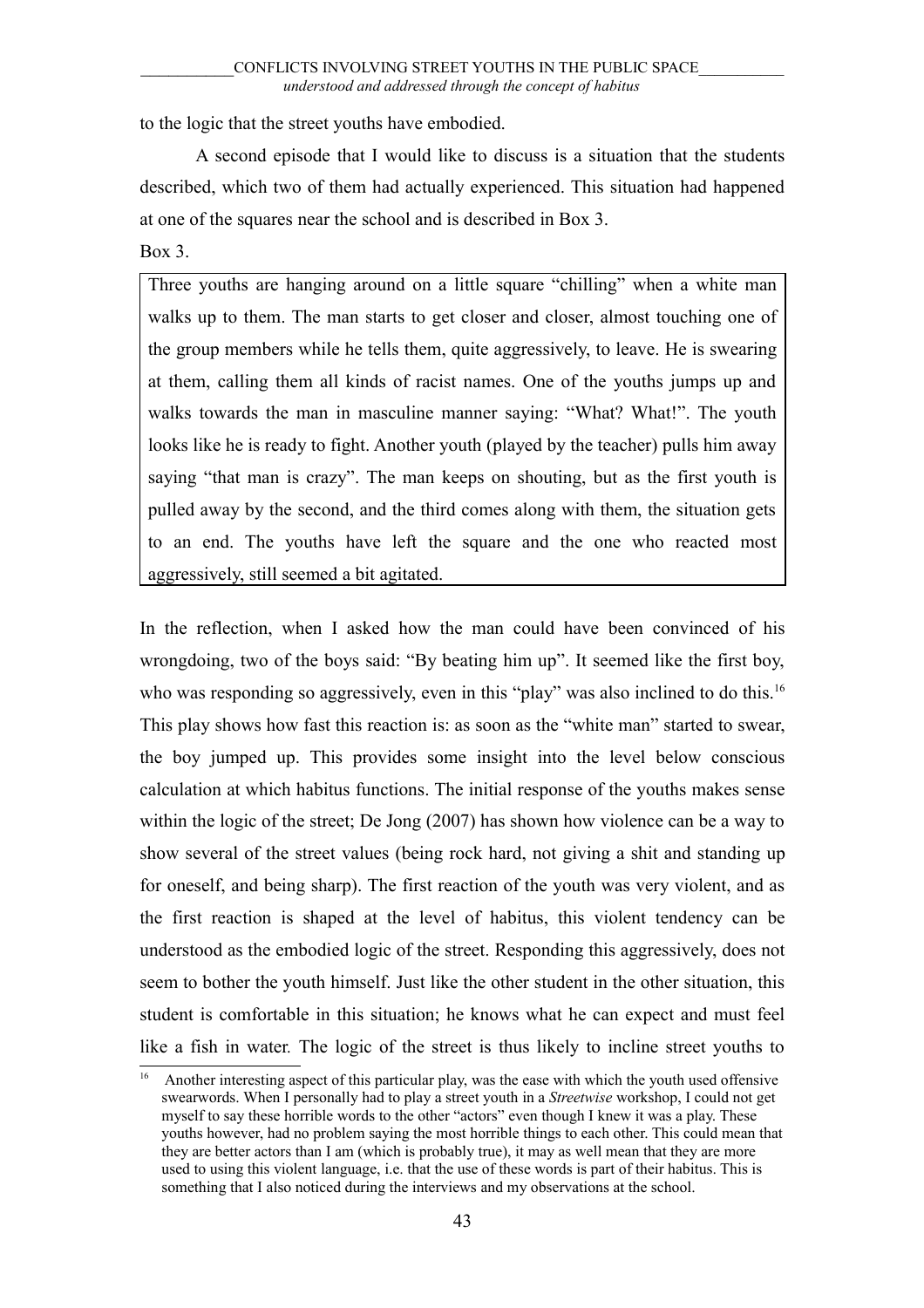behave violently, because this is valued by the occupants of the street *and* because the youths who have embodied this logic feel comfortable to act this way. The fact that these youths are comfortable with (potential) violence, gives the street youths an advantage in conflicts that happen in the street; as long as the conflict can be dealt with according to the logic of the street, the youths will be able to function well in the situation because their habitus is adjusted to this logic.

These examples show how conflict situations involving street youths can be understood through a habitus that is defined by the logic of the street. Different aspects of the logic of the street can be perceived to be shaping the situations. More importantly, the habitus that is shaped by the logic of the street allows the youths to be comfortable in a situation of conflict that is structured by this logic. The examples furthermore show that conflict situations can be possibilities for street youths to show their competence within the logic of the street. These conflicts ore not just about animosity with another party, but also about increasing the forms of capital that are needed to acquire a dominant position within the field of the street.

## *Interviews*

The examples have shown how the logic of the street can help to understand specific conflict situations through the concept of habitus. The work of De Jong (2007) will be used in combination with the concepts of Bourdieu to unveil from the interviews how street youths embody the logic of the street. The interviews can illustrate how this 'embodied logic' has developed for an interviewee and how it relates to their behavior during a conflict situation. This could lead to insights into the conflicts in public space involving street youths. The interviews are furthermore aimed at showing the difficulty of changing behavior because of the influence of this embodied logic of the street. It is important to note that the students of this school are *not* representative of all street youth. There are a lot of differences among my interviewees, making it impossible to treat them as a coherent sample. However, the story of each interviewee reveals valuable insights into the relation between agents, the logic of the street, and behavior in conflict situations.

## **R1**

The first interview I want to discuss, can reveals aspects of the relation between habitus, the logic of a field, and behavior in conflict situations. This is an interview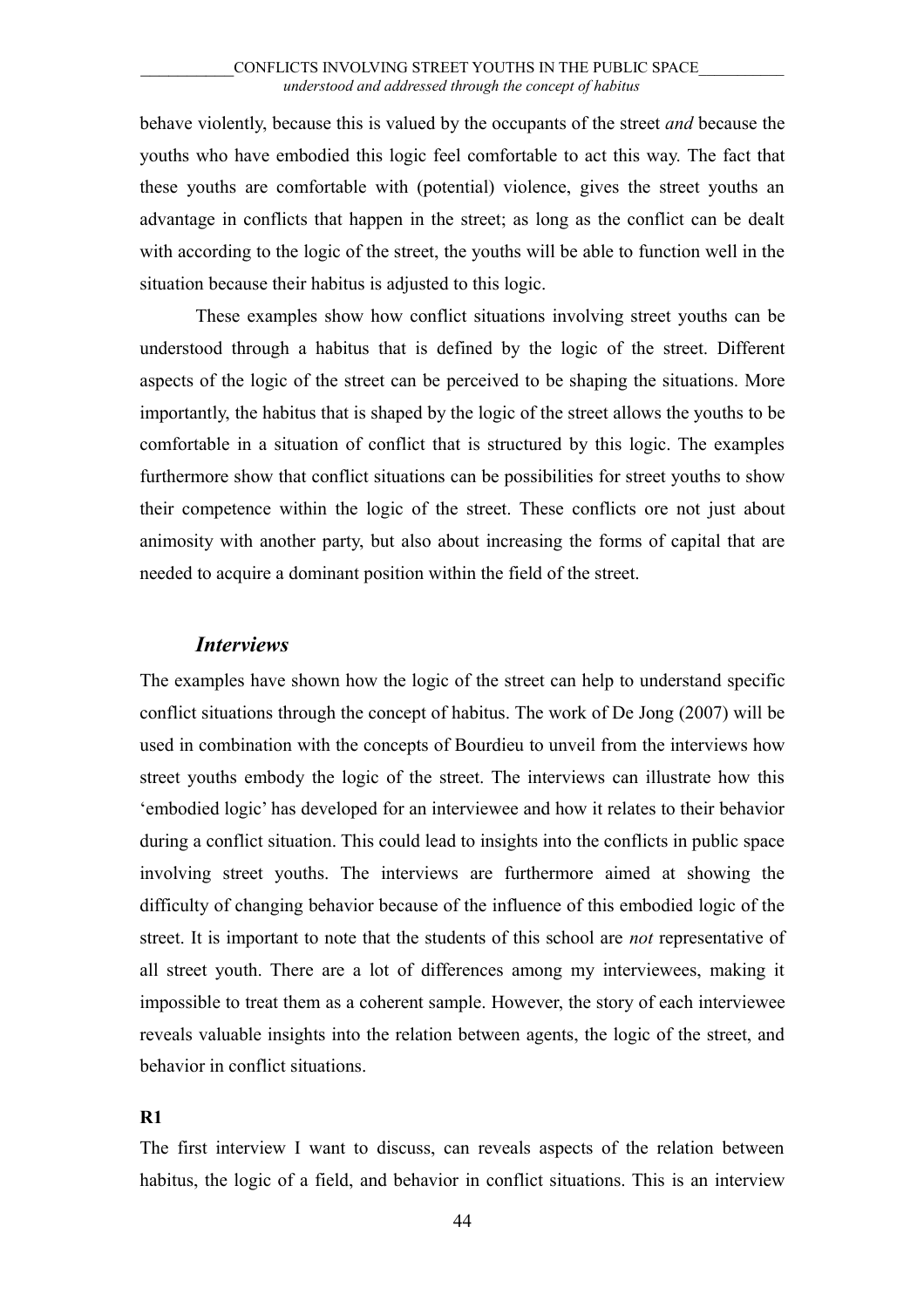with a [17](#page-44-0) year old girl, who I will refer to as  $R1$ .<sup>17</sup> She told me she had problems in dealing with her aggression. She had been arrested for assaulting a girl in her (former) class. After this, she had to follow a trajectory to learn how to deal with her violent tendencies and she had to do community service. She described the events that had lead to this fight in quite some detail:

*"Well it actually went like this: That girl I hung out with, I was not there one day… I was sick or something and eh… all kinds of little stories were told. On that day I was in school. I hear, all kinds of things, you understand? I hear: "Yes, R1 (incomprehensible) your father does not live with you anymore." And I'm thinking "Huh? They do not know that…" At a certain moment they said: "[X][18](#page-44-1) said that" you understand? And I looked at her like… and she began to laugh, like this is really funny. And then eh… at a certain moment I said to her like: "I don't know what you find so funny about this? You can't start about me. Then I will start about you." That is how it started. She also started a little, started to call my mother names. I totally flew. Then I wanted, so to speak… I did not want to talk, I wanted to hit immediately, that is how I was. Well, then we were taken apart, then I had to sit in the hall and she sat in the classroom. Then we had a conversation and eh… after that conversation yes, we went another time. [It] was scheduled the very next day. Like: "Talk it over or both of you will not get back into this school again." And she was already looking like eh… "I will never, I will never talk anything over with her" because she gave me such a look. And eh, that made me angry, because I just know; there is something wrong with you. So you have to work it out. I believe that if you are wrong you also have to be brave enough to say like "Yes, sorry R1, I was wrong." I do not mind at all, I would not mind at all. But if you give an impression like "I don't give a shit", then I think "Yes, I don't give a shit either" So she gave such an impression. By looking like… she is looking in a way that is really dirty*

<span id="page-44-0"></span> $17$  The interviewees all wished to remain anonymous and are therefore referred to by a code consisting of one letter and one number.

<span id="page-44-1"></span>The girl she referred to hanging out with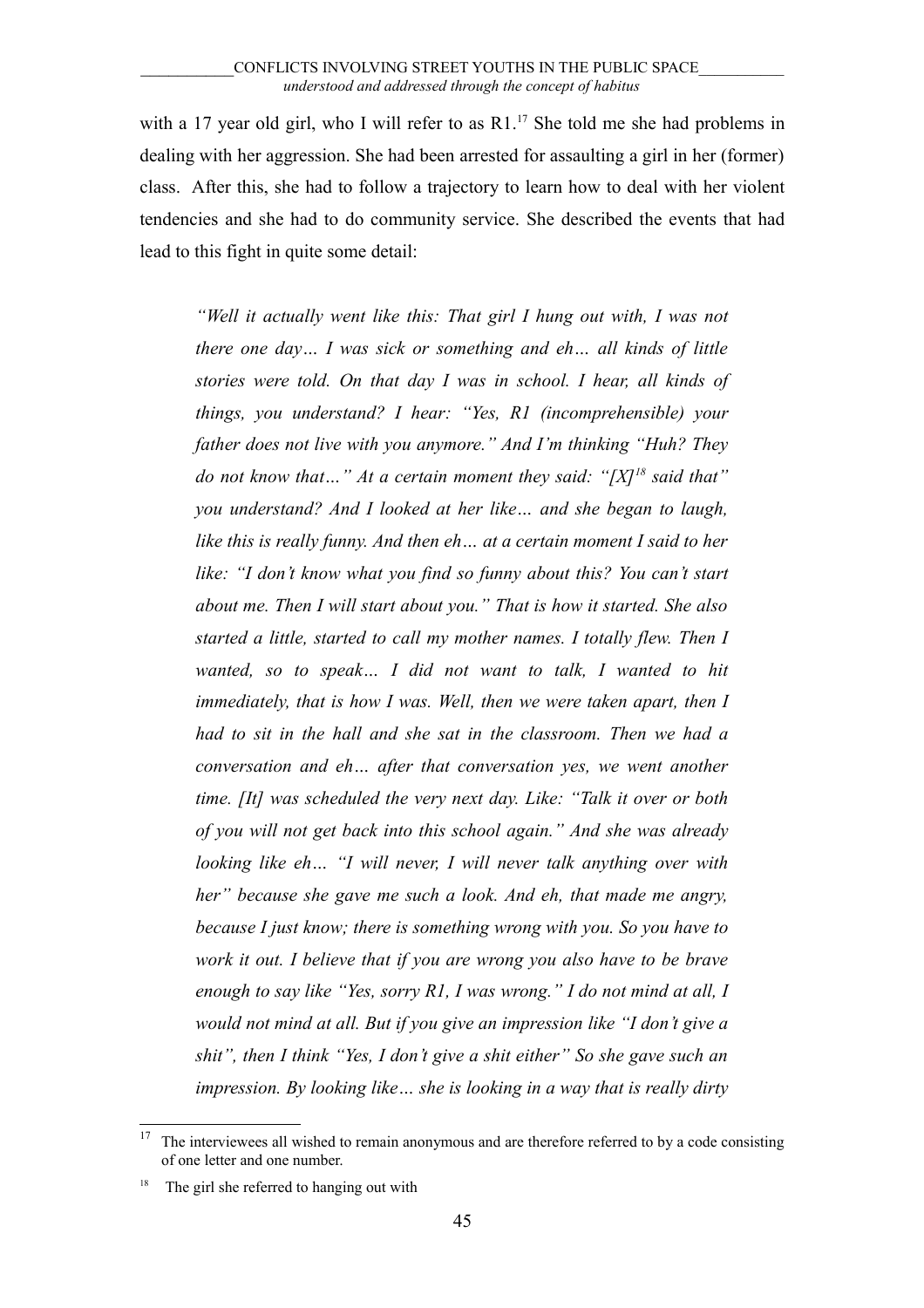*and eh… When there is something, yes [not giving a] shit, like when something happens or the teacher asked her "Why did you say that about R1?" "Yes, I [don't give a] shit" Just saying that, if you talk like that… she does not explain that she was wrong. And I on the other hand* do, *do that. If I am wrong, I will just say that I am wrong. And then I can apologize, if I know I am wrong. But as soon as I know that you are wrong and you will not do anything about it, then I can do nothing about it but punch and kick."*

One interesting aspect of this story is reflected in the sentence "I wanted to hit immediately, that is how I was". This means that her intuitive response, at the level of habitus, was to react with violence. Her action at that point seemed to be instantaneous, below the level of rational calculation. Her violent reaction is in line with the logic of the street, to stand up for herself and show she is rock hard. The last sentence of the quote furthermore shows that R1 has not completely rid herself of her violent tendencies; this is an example of the hold that her habitus has on her; even though she has been to a trajectory, she still like she should 'punch and kick'. A number of other things that R1 mentioned during the interview, can show how she developed her violent tendencies within the logic of the street. For example; she described that she had developed a tendency to let her threats be followed by actions:

*"I was someone like… If I would boast (grote mond had). I would prove it too, you understand? And most of the time when someone is boasting, they will go further and further and at a certain moment you will end with a couple of punches and such, that is how it usually goes."* 

The fact that she took action is important for the development of her habitus, because *through action* she could start to embody the specific (violent) logic of the street. R1 attributes this behavior to trying to be cool for the other students. She describes how she was able to occupy a dominant position among her peers, through acting sharp and not giving a shit (in line with the logic of the street):

*"If you are in class and you talk back to others, you are cool. If you*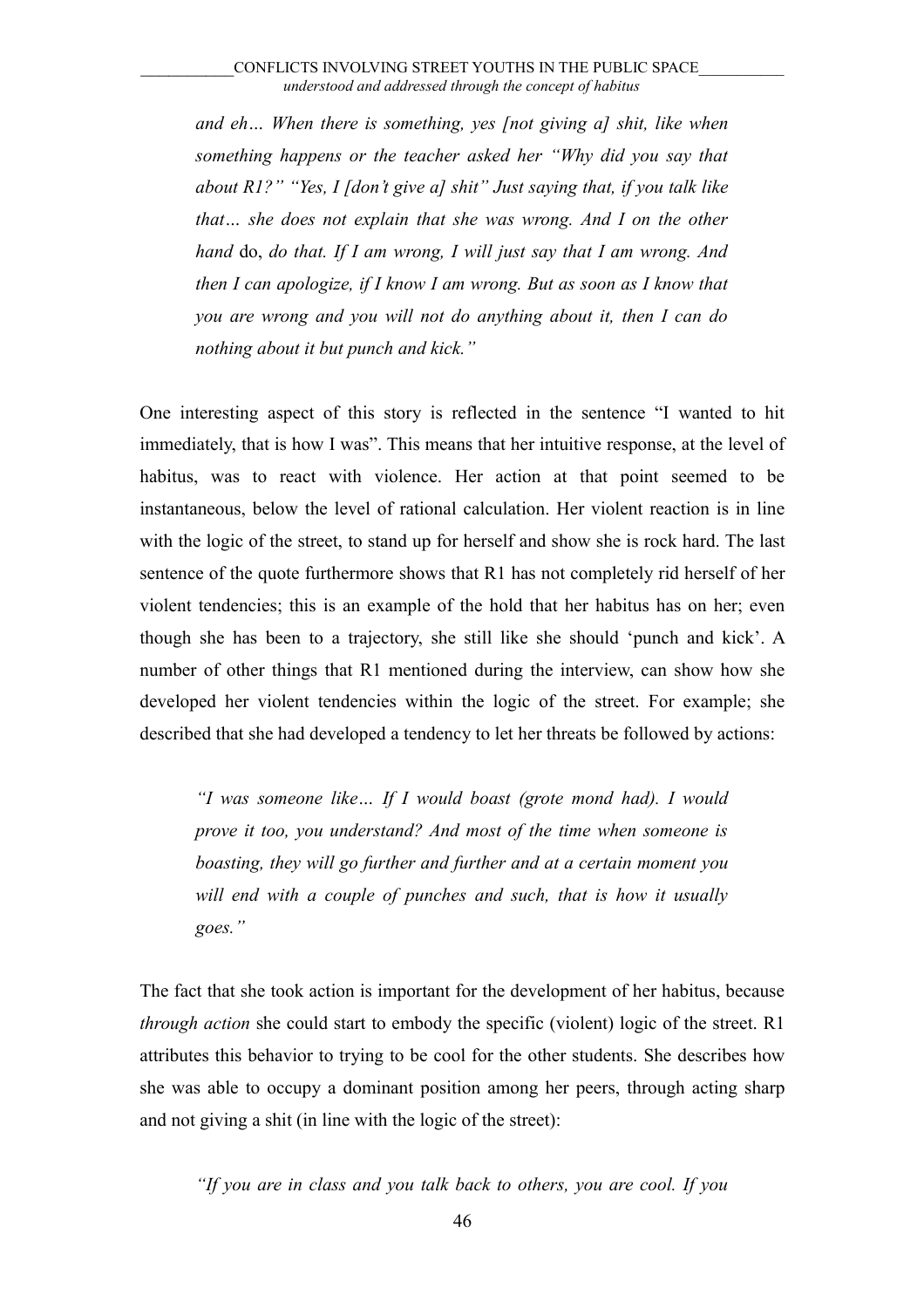*keep your mouth shut when the teacher says something to you, then you are not cool. They will all laugh at you. When you are in the hallway [ordered out of class] you are cool. When you are in the hall, after talking back [at the teacher], you are really cool. "Hey R1, you were really funny in class man." But those people are just relaxing in class. And you are outside, with a bad name as well."*

*"You do not realize at that moment… that you are ruining your diploma and your future. You do not realize that. You think "people think I am cool, I do not care what the school thinks of me." As long as people around me just think "she is cool…" (...) That is how I thought back then."*

The second quote shows that she is able to reflect on her previous behavior. This is essential to change her behavior according to Bourdieu. Reflection is only the first step, however; more is needed to be able to change the behavioral tendencies that are shaped at the level of habitus. The question remains if she would always be able to control her habitus in a situation of conflict that demands a quick response. Any program that aims to change the behavior of street youths would have to account for this.

R1 described in more detail how important the specific logic of the field in which she occupied a position was. She was respected by her peers, which was the only important thing to her. This shows how she was invested in the field:

*"It just happened, and I think that I started to find it a little cool. That people just, others in class just: "Yes, she really is the bomb you know, she was swearing at the teacher, she punched a kid a couple of times. She is really cool now" That is how they are thinking then.*

In the interview, it seems like all of her actions at the time were shaped by a logic alike the logic of the street. Her habitus developed to fit with this logic. As she started to be more comfortable in a the position that she occupied (one in which she showed balls, autonomy, and being sharp), she experienced how she was rewarded by her peers in the form of respect (or symbolic capital in Bourdieu's words). Through her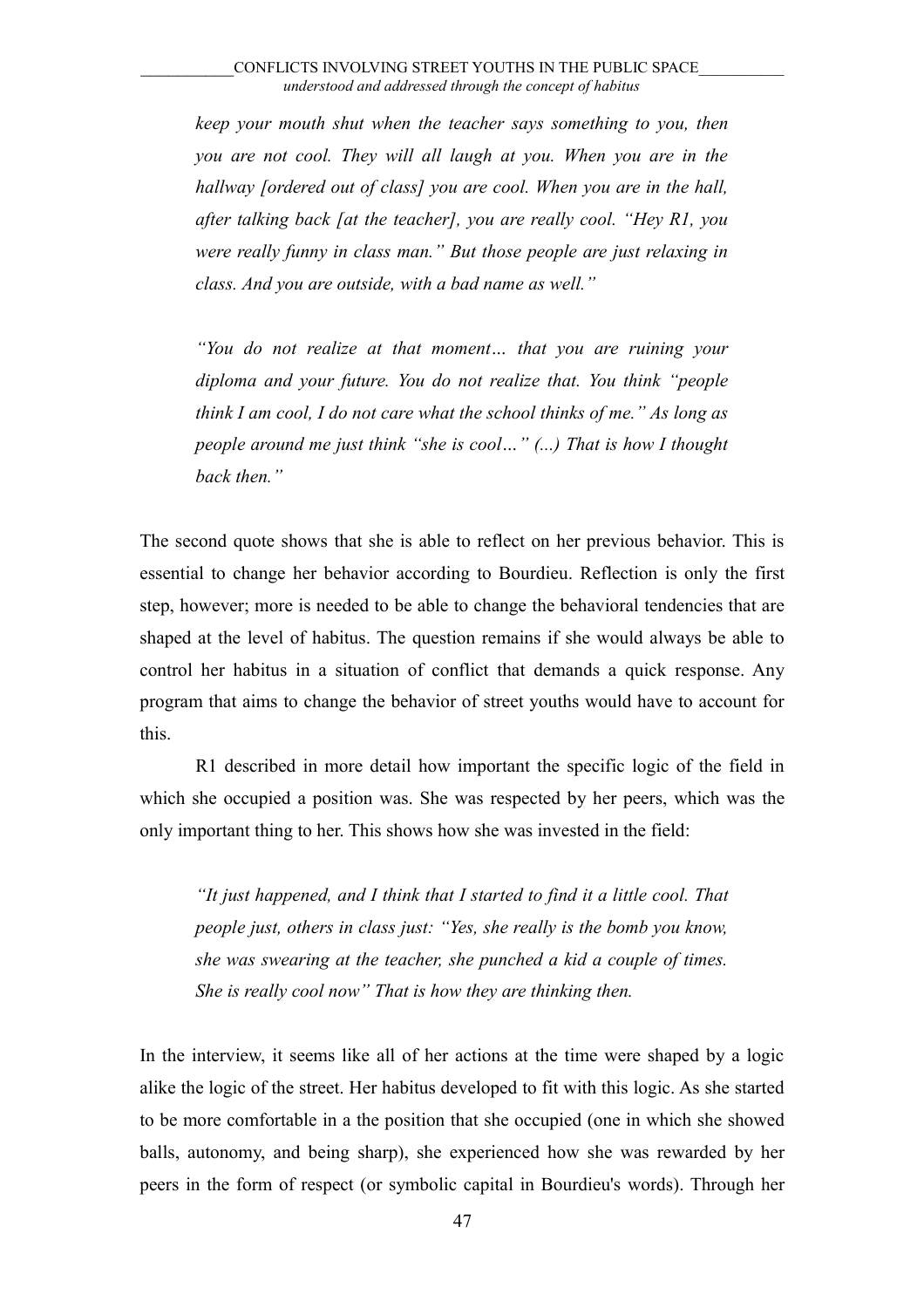actions, she started to embody and (re)produce the logic that was getting a hold on her. R1 explains how this works:

*"As soon as you are in such a group, and you are with them in the same class. You have to be cool… you, you have the idea that people find you cool, but you also have to stay cool. You have to boast and talk back (grote mond hebben).* 

Koen:

*"That happens automatically?"*

 $R1$ :

*"Yes that happens, automatically and you get something like eh… You get those aggression problems.*

R1 described how she wanted to be considered 'cool'. She achieved this by effectively behaving according to the logic of the street. There is a constant struggle among occupants of this field for a dominant position, which is referred to by De Jong (2007) by 'making a name for oneself'. R1 experienced this very competitive world that was shaped by the logic of the street. Violence is thus not necessarily about the conflict between two parties. It is also an expression of the logic of the street (being sharp, showing balls, standing up for oneself and not giving a shit, and being rock hard). Through using violence, youths can show how well they embody the dispositions that are valuable within the logic of the street. This is how being violent helps to gain a dominant position within this field. R1 explains the behavior of other girls through this mechanism:

*"It is just look, it is only about attention with her. Look, if she knows eh, yes she is sitting in class and she has to get some attention like eh "Hey [X], you are really tough man." That is how it went at that time. Yes and eh, I think that she did it all to be tough and to get a little higher. To be involved with a certain group. That is what I think, that she did it because of that."*

This competition among the occupants of her field is also in line to the logic of the street, where the different youths are 'making a name for themselves' in the words of De Jong. R1 explains how this works in practice: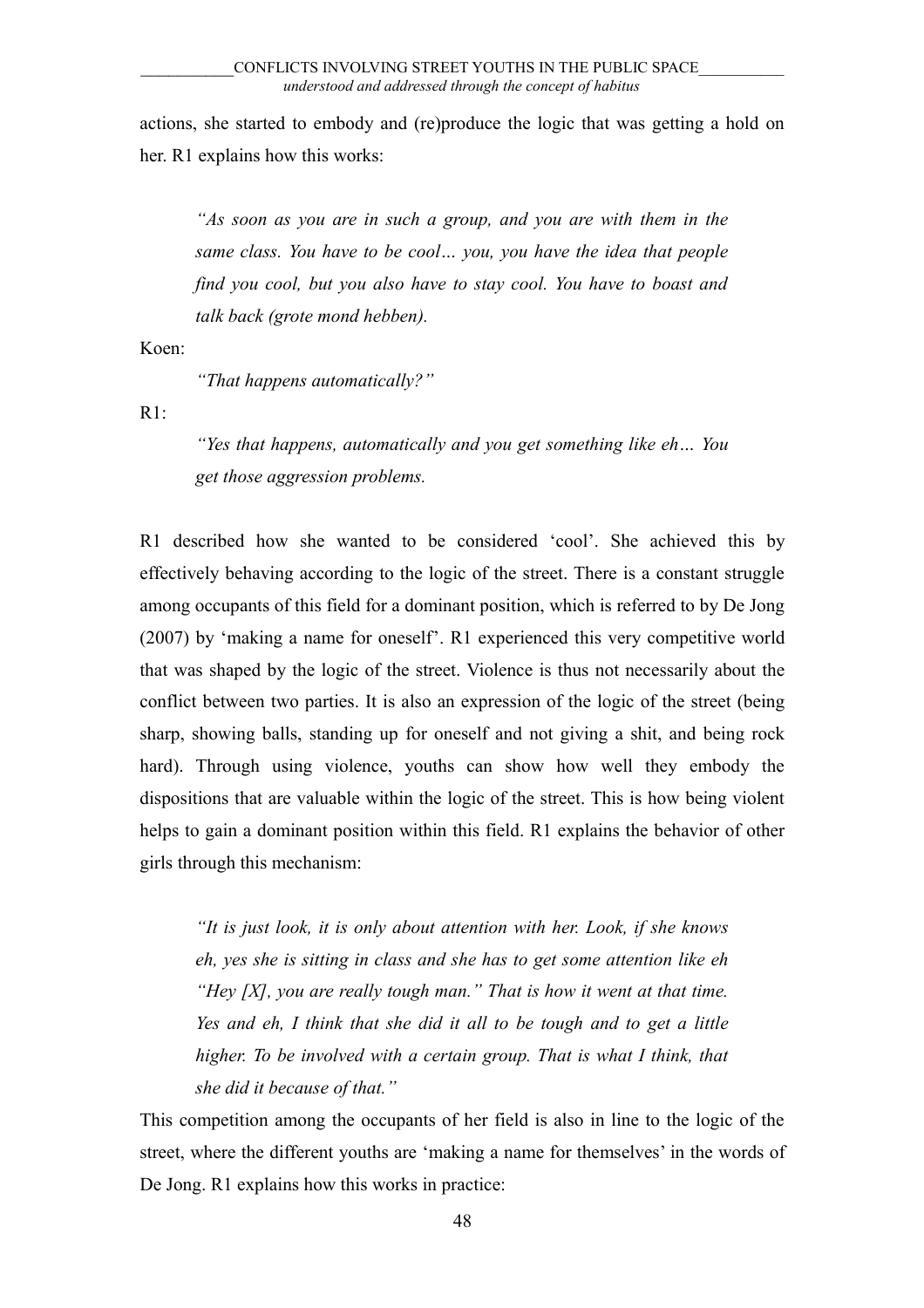*"For example, I am in a fight with you. And you say all these ugly things to me and I walk away. Then you say "Yes walk away fag." And the rest will stand around laughing. That is what happens most of the times. The rest will laugh. I have seen it multiple times. And those are regarded little nerds or eh, like people who can not stand up for themselves. And then they will do that more often with you. Because they know you will not respond anyway. And then you will get bullying."*

This shows the tragic effect of the logic of the street; once it is known that you are a 'nerd' and you do not possess the forms of capital that are relevant to acquire a dominant position within this field, it becomes more likely that you are attacked by other youths in the street. Because of this, it is useful for youths to act according to this logic, which will ensure its reproduction. R1 describes that there was a lot of group pressure to act in a way that fits with the logic of the field. It has a large impact on the behavior of R1:

*"Because you will start to think eh… I used to think like that. With people around me I would always rage, always talk back (grote mond). That always went, most of the times went with a group. You think like "If I don't reply now, they will laugh at me." And that also is the truth, you know, or you have to say something, or they will laugh at you."*

This shows how a conflict situation was not just about animosity with somebody else to R1. These type of situations are very important because they are critical to show how well she could act according to the logic of the street. When there are others around, it becomes more important to act according to this logic because it will have an influence your position within the field of the street. R1 describes that this explains the behavior of a lot of street youths:

*"There were quite, were quite a lot of people who acted like that. Were really a lot. But… then you are part of a certain group. You saw it happen. Because you also saw that those people, who are, so called,*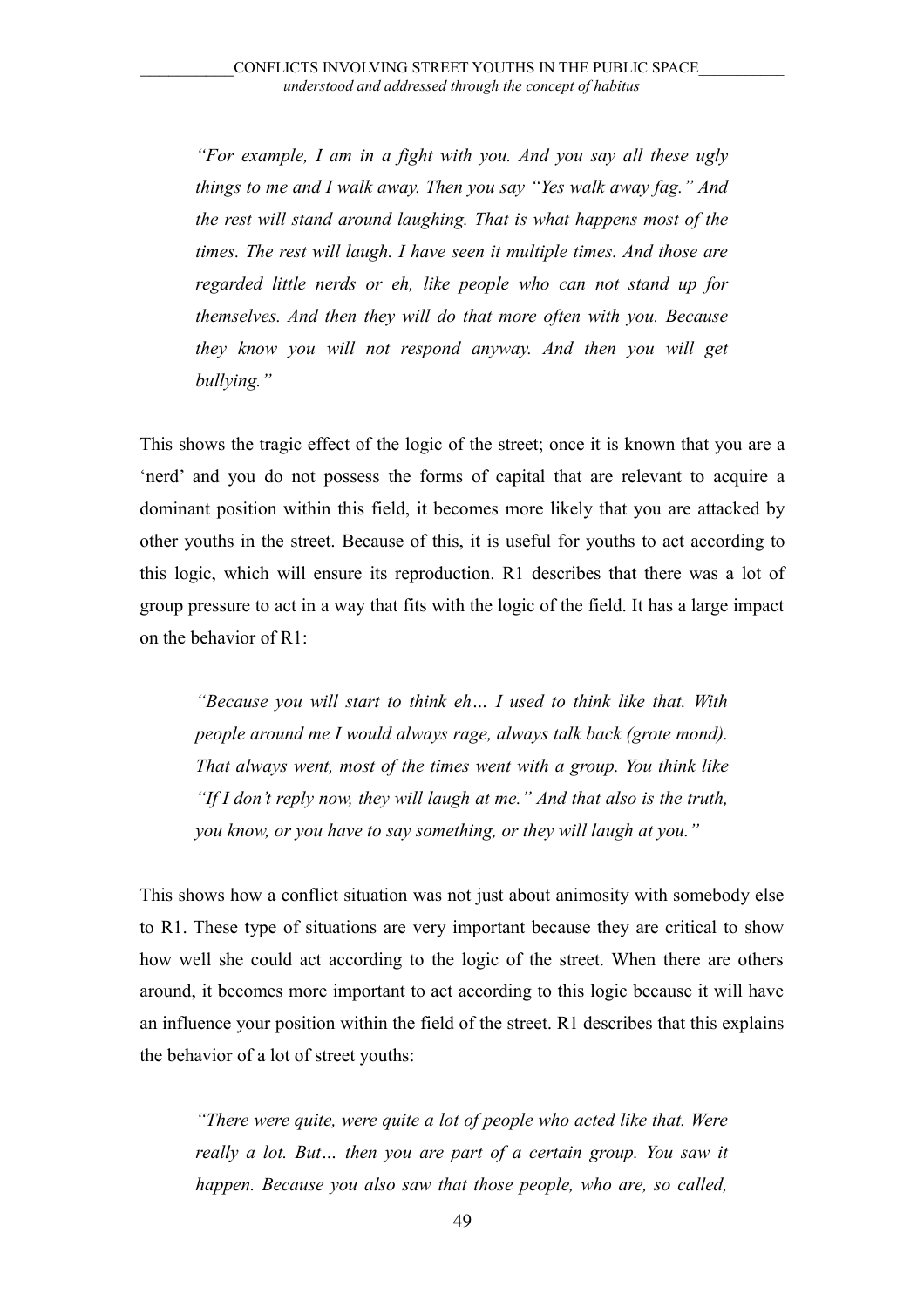*cool. If somebody does something like that, they immediately approach you: "Hey you man, why did you? Hey box dude (ouwe), you are cool man, come, come, we'll go hang out (gaan chillen). They are exactly like that. Little nerd here has received a beating, you should actually say "Come, hey yo, that's bad (faya) man, what happened? Come here." They will not do that, they only go to the one that gave the beating."*

*"Well it feels actually, it feels just like you are heavily offended. That is how it feels. Like you… and if you do not respond it feels like you are a fag or something, if you walk away or something. But I have… nowadays I would walk away. I would even talk to you for a little bit, "I do not want this, period". But if you will fight, it will lead to nothing, the problems will only become bigger."*

At the time of the interview, she realizes that her actions were actually hurting herself. This reflexivity is also shown in the following quote about violent behavior:

*"No, you do not think about it, you, you go home with a happy feeling, you know. I have just shouted at the teacher, beaten up a student. I am cool. Exactly like that, you go home. You are not going to think like eh… how would that kid feel? You will not do that. Or eh… I am actually fucking up my future; you are not going to do that. As soon as you make a big mistake and you are locked up, you start to realize that. Only then you realize what you have done. And you can find out sooner or later. I also know people who only found out later. It is not cool, it is really not cool. You do not have to be part of some group… to ruin yourself. Because you are ruining yourself really, officially. You talk back at the teacher, you destroy everybody that you encounter, little nerds. That is not cool. But that is how they think"*

This example shows that R1 had developed a habitus that was fit for the field in which she occupied a position; she was *like a fish in water*. She did not have to think about the logic of the field, she *embodied* it. After she was sentenced to jail, experiencing a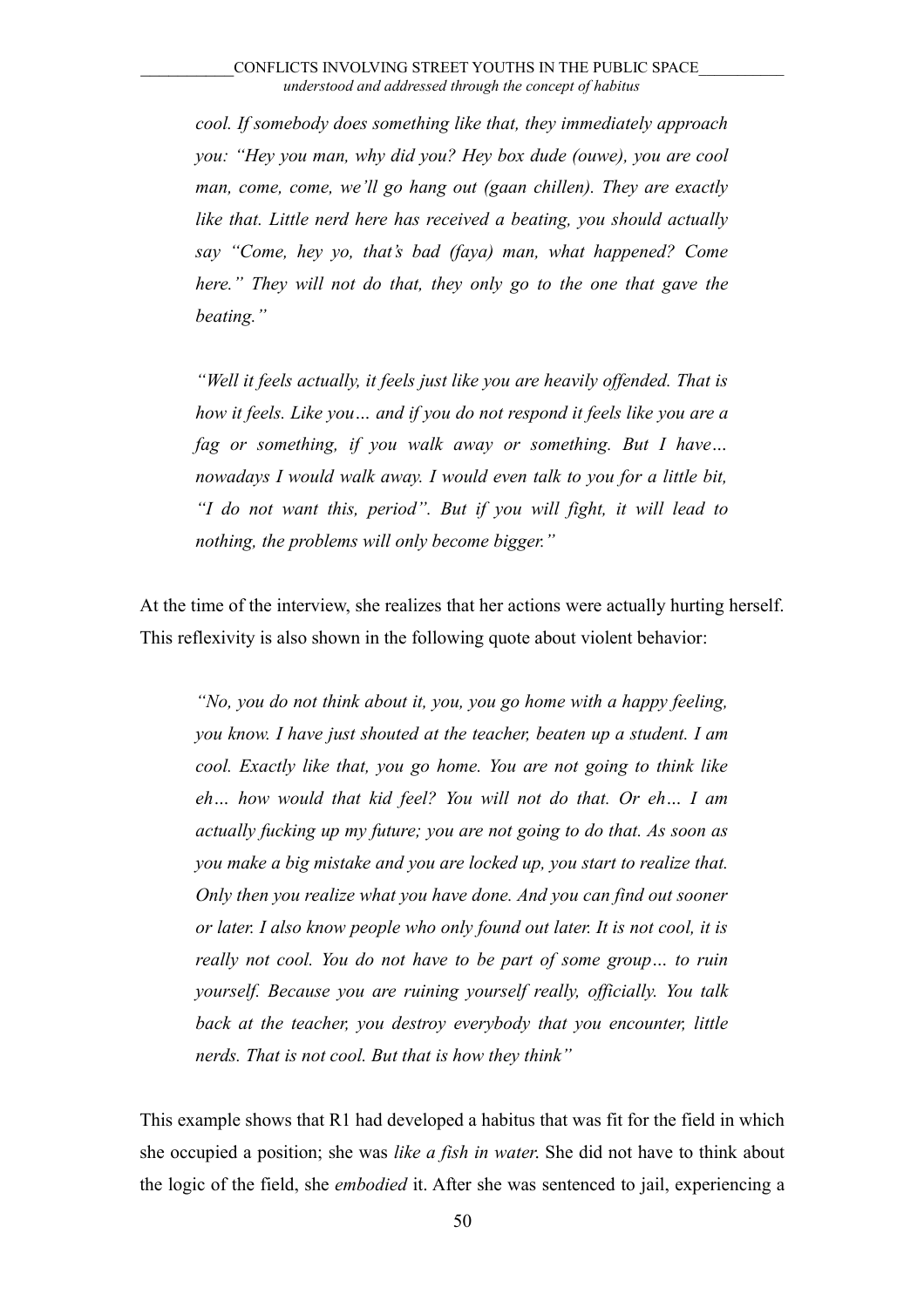different social structure, R1 was able to become reflexive about her own behavior. This is in accordance with Bourdieu's ideas about rationality and becoming a subject:

*Times of crises, in which the routine adjustment of subjective and objective structures is brutally disrupted, constitute a class of circumstances when indeed "rational choice" may take over, at least among those agents who are in a position to be rational."* (Bourdieu and Wacquant 1992, 131)

R1 shows that she can reflect on her behavior several times during the interview. She also says that she has changed because of the trajectory that she has been through. She watched videos that showed here the perspective of the ones who are bullied, allowing her to identify with the victims of violent behavior. Moreover, she mentions her punishment has made her see that she was ruining her future. She says she is better at dealing with potential fights, which is probably true. At the same time, there are a number of things she said during the interview that suggest she can still engage in violent and confrontational behavior:

*"I treat people differently now. I find now, you can say anything about me, but if you touch me, I will hit back. I do not care what you say, I will not ruin my future. I have made a mistake already. I do not want to make it again. If some girl wants to call me names, I will not care. That is how I think about it now. But really it, it does not happen here. And if it would happen, then they would not say it in front of the group. They would remain calm. "Hey R1 this, that", they talk calmly with you. Then you can just talk it over a little bit but… in front of a group is fucked up, is just dirty. Everybody laughs at you. It is just, and I think that you will be influenced, that you will start to fight. Because there is a group, you think like "If I do not say something back, they will laugh at me."* 

Touching, or humiliation in front of a group still seem to trigger aggression for R1. This illustrates that she has not changed completely, at the level of habitus. The reflexive moments during the interview do not mean that R1 is able to be reflexive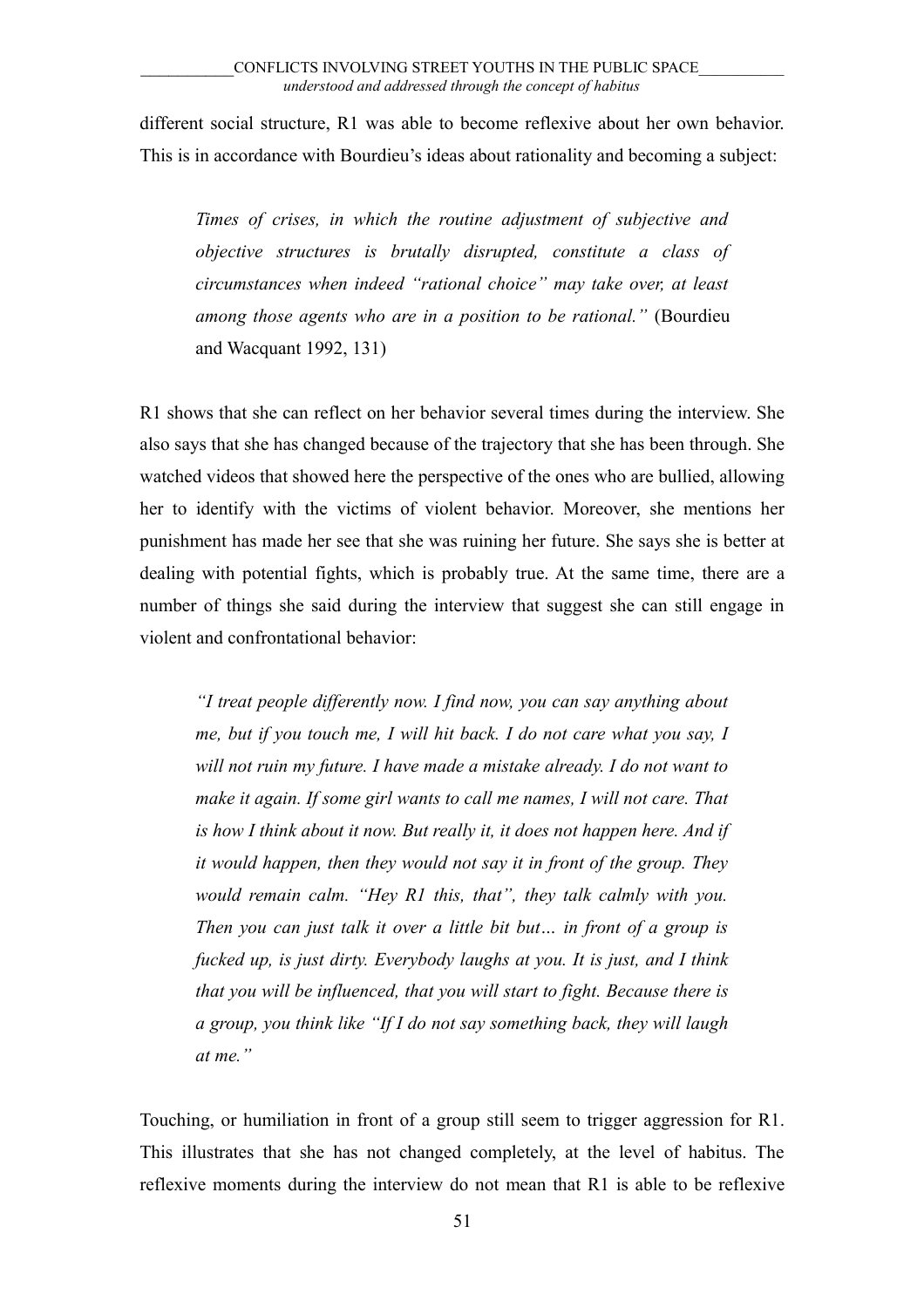during conflict situations. A program that aims to change her behavior should somehow teach her this reflexivity during the setting of a conflict situation.

Whether or not there are others around when a conflict arises seems to be important to R1's behavior during a conflict. This supports the idea that her behavior is largely shaped by her relation to other street youths, not necessarily by her relation to the adversary in the conflict. When I asked her if she has experienced getting angry and how this felt, she replied:

*"Yes, I still feel it most of the time. I just feel how I become more and more angry and at a certain point you will… you just feel different. Your fist will go a little… Yes and then you can just as well walk away"*

After I asked for some elaboration, she added:

*"Yes, you do have a tendency now and then, but… It comes, and goes away quite quickly. It does start, really look, it just itches. It itches in your head like, "Now I have to punch, now I have to do that." That starts to itch here* (points at her head) *at a certain point.*

She attributes this to her own previous experiences:

*"I think because of the beginning, then it starts. I think that at the start you… have such a eh… you have such a start so, like this, this, that is approximately going to happen. I think that because of that you still have feelings. Because of your past, you have experienced that before, then it does dawn on you, but not totally."* 

R1 furthermore explains that she is able to control her violent tendencies by walking away and taking time to think when she feels aggressive. Her habitus nevertheless seems to incline her towards the behavior that she used to engage in before she was arrested and realized that it was not only hurting others, but herself as well.

The interview with R1 shows how the notion of habitus and the logic of the street can be used to understand R1's behavior in conflict situations. Through practice, she discovered that her violent behaviors lead her to a dominant position within this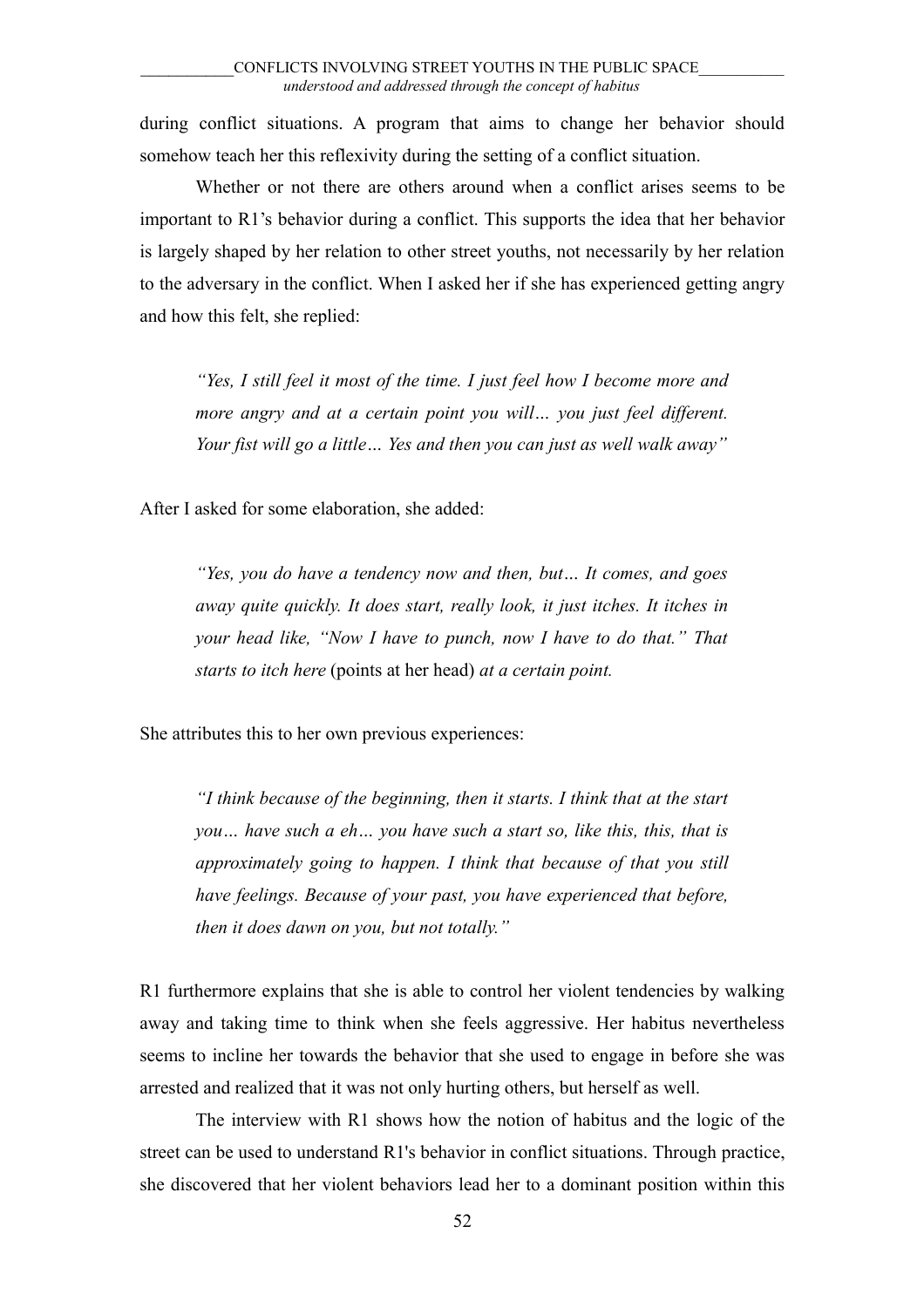field; she became popular. Because she continuously engaged in the deviant way that fitted with the logic of the field, she started to *embody* this very logic. By behaving in a way that fitted the logic of the street, she started to reproduce this logic. The conflicts she described were essential moments in which she could gain or loose a dominant position within the field that she occupied. This seemed to influence a lot of her actions, possibly even more than her relation to the opposing party in the conflict. This is important for possible ways to deal with street youths in general.

The fact that she still feels violent tendencies, even though she realizes on a conscious and rational level that her previous behavior was bad for her and her environment, shows the working of habitus; it is still shaping her thoughts and actions as she says she would still punch people if they would touch her. Furthermore, she generally distrusts others. Habitus explains how R1 can act in ways that she herself does not deem rational because she has embodied the logic of the street. Because her habitus is shaped by the position within the field of the street that she has occupied for a long time, it is not possible to change this just through the "enlightenment of the mystified consciousness" (Bourdieu, 1998, p. 42). A program that aims to change the street youths' behavior, should account for this persistence of behavior that is shaped by habitus. Again, reflexivity is key in trying to change R1's behavior.

# **R2**

In the second interview I would like to discuss, R2 explains how she learned to behave in a way that made sense to the logic of the street. Just like the previous interview, this shows how one's habitus can gradually be structured according to the logic of the street. She recalled the first time she had been in a fight:

*"Yes, was at the McDonalds... Three Dutch girls, and we were just sitting there and they were looking at us all of the time and then one [of my friends] said "watch how she is looking." "How do you say she is looking?" "Yes, you have to watch, she is looking at you really strange." Yes that girl looked at me for just a moment. But I am sure that she did not have any bad intentions."*

Koen:

*"Now you know, did you know it at that time or was it?"*

 $R2$ :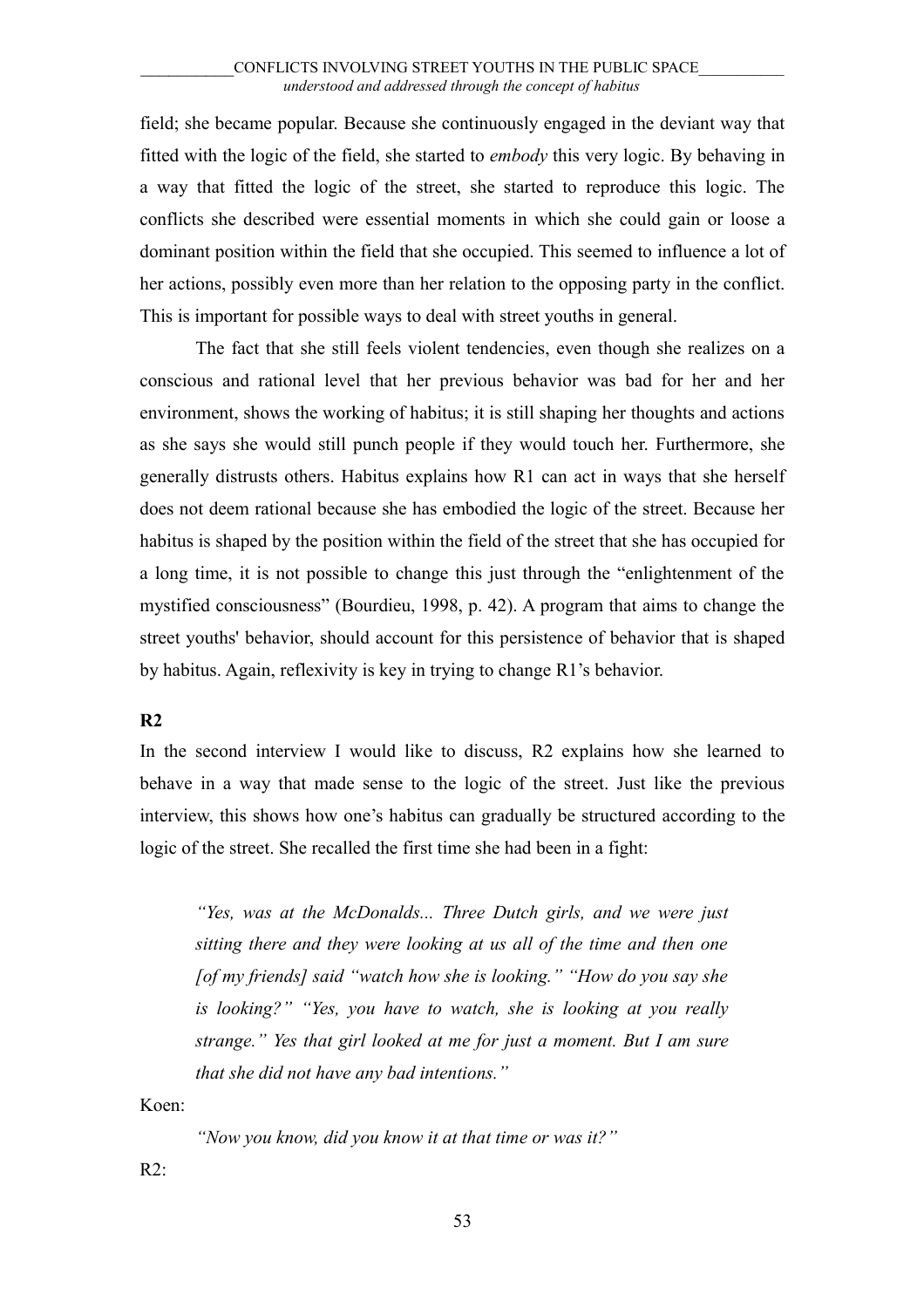*"Yes... No at that moment I believed them. They are your friend, you think, so yes I did believed it. And eh, that girl went, I was like: "what is up with you all and why are you looking at me like that" and such. And then she said "No, we are not looking at you" you know. And then we went down the escalator. A friend of mine said "she showed you the middle finger" How she said that to me, you know... "Who are you pointing the middle finger at?" Well yes, and then we had a fight. Just first a fight.*

Koen:

*"And then?"*

R2:

*"Then I was not caught or anything. I kind of yes, I had kind of beaten her up. Kind of fun. (…) Yes, violence is one of the things that are fun to street youths (hangjongeren), I just think so, theft is also kind of fun.*

Koen:

*"Yes (…)How did it feel after the beating [you gave]?"*

R2:

*"Happy"*

This episode shows how R2 learned to behave in a way that was in line with the logic of the street. Her friends pushed her to be in a fight, while she did not look for it herself. Getting in a fight showed that she did not give a shit and stood up for herself, which is an example of the autonomy that is highly valued by street youths. She furthermore showed that she was rock hard and had balls. All of these aspects lead her to be valued by her friends because it fitted with the logic of the street. Not surprisingly, after the fight she felt happy.

She described how it became easier to act violently a second and third time. Only after a while, she got in trouble with the police. By this time however, she was already 'in' as she called it. She told me she spent about three years in the club scene, doing all kinds of things like beating people up and steeling. This shows how she developed her habitus within this field. Because she engaged in the violent behavior more often, it started to become natural to her; she started to *embody* the logic of the street. She considers these normal things for street youths (*hangjongeren*). Her acts in these conflict situations can thus be understood as the expression of her habitus that is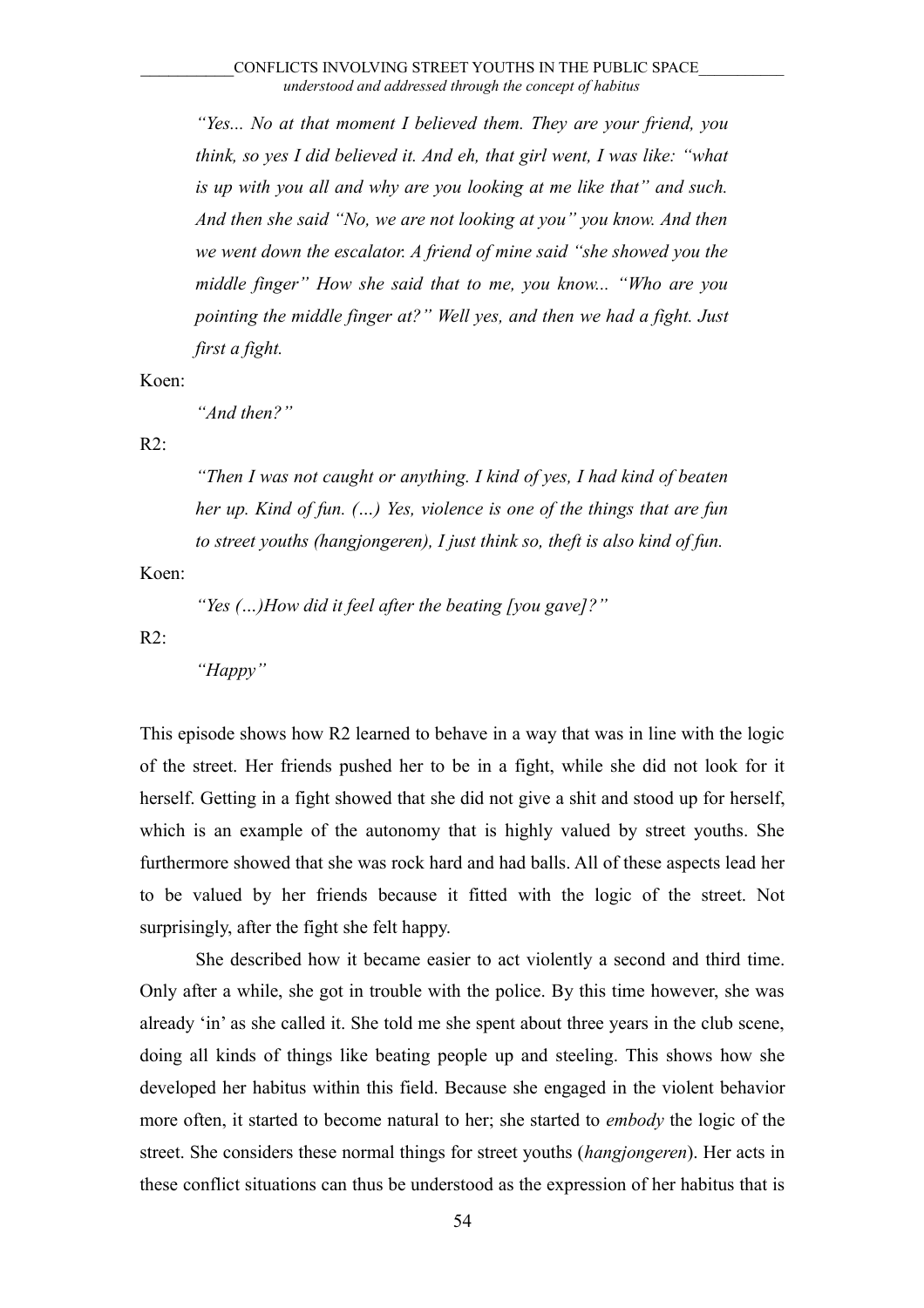shaped by the logic of the street; she experienced that by fighting, she acquired a privileged position within the field in which she occupied a position. By behaving in a way that fits with the logic of the street, she also reproduces this very logic. She described how street youths have to be loyal towards each other and she explicitly acknowledges the big role that violence plays within the logic of the street:

*"Yes, yes. Street youths (hangjongeren) think that most of the time. If one will fight and the other does not join, than the other will be punished. Like yes: "what kind of friend are you, and eh... we share everything. And you this and that," you know. And you are no longer with us. They will just say such things. I experienced it myself."* 

 *"And they really like violence. Violence is amazing to them. Yes, really, they really like [it]. To see people and hurt people and scream. And, so much fun. Because you, well, get some kind of... which is normal to them. And then they will [find] you normal too. And then you will try to be like that."*

This is both in line with the logic of the street (being loyal and not being afraid of violence). It also helps to explain why R2 was likely to engage in violent behavior, as she will become more comfortable with violence, once she experiences it more often. Moreover, R2 also describes aspects of the struggle for dominance among street youths:

*"Yes at a certain point I thought yes, I am better than you, you know. Haha. Then you will feel even better. Because you think like "I have got what it takes. (…) Yes to do things that you all do, I can even do it better. You know."*

Koen:

*"Is that something that. How people... eh, get higher up, so to speak? Become more important so to speak?*

 $R2$ :

*Yes that is what they are actually doing, but at the same time not. But if you will do that better, at a certain point, better than them. Then they*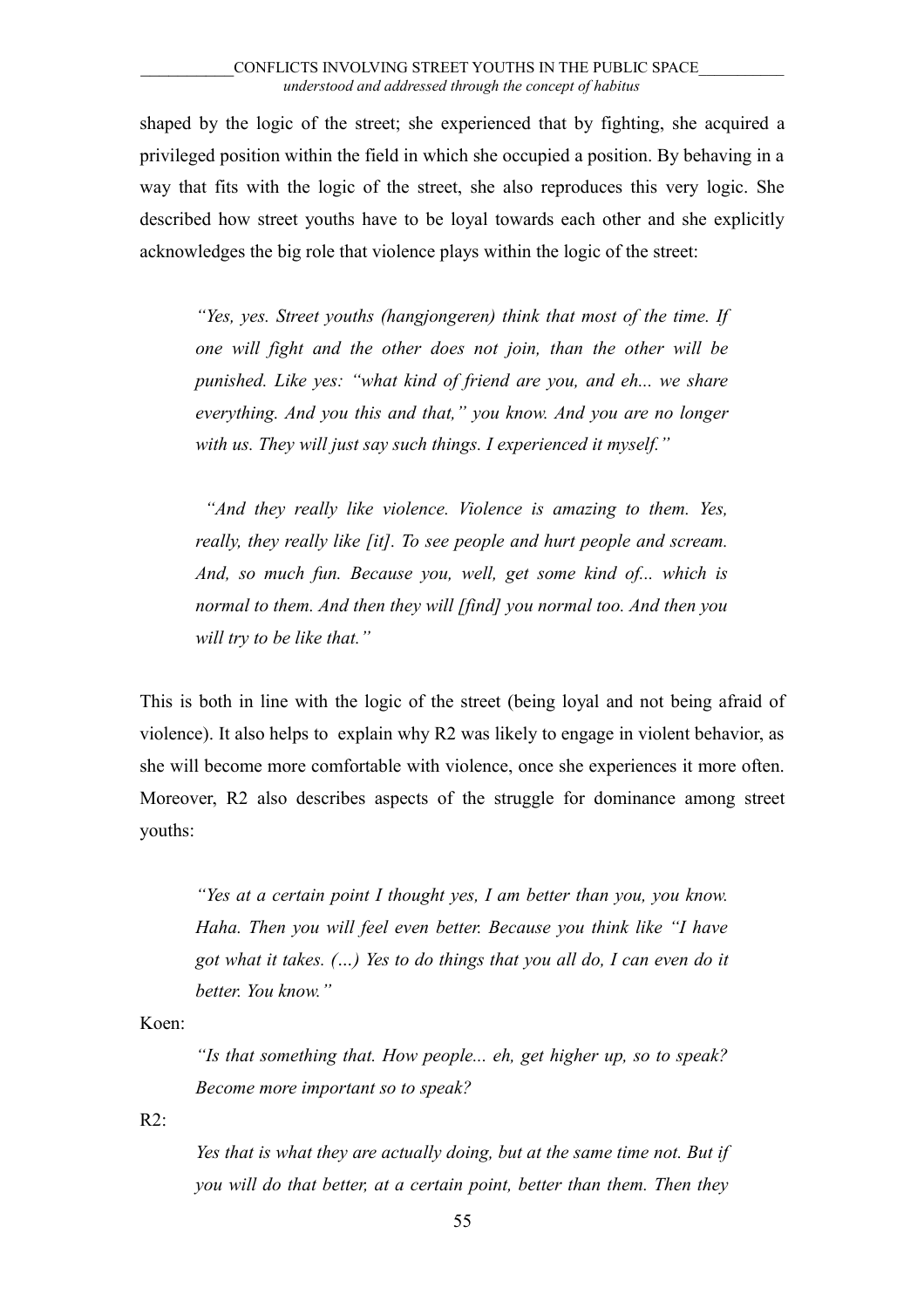*do not like it, because then you will start to tell them what to do and why we are, we are hanging [around]. You know right. Then you will start to tell them. While they were telling you before, like "you are this and you are this, fuck off (rot op)" Yes at a certain point you are just good, it will go up. You also become, how do I say it... crazy because of it.*

This story by R2 illustrates the logic of the field. It also shows how she developed her habitus within this field. Because she engaged in the violent behavior more often, it started to become natural to her; she started to *embody* the logic of the street. By developing her habitus, she also gained the capital to acquire a more dominant position within the field, as she would be able to tell others what to do. These two aspects (becoming comfortable and dominant within the field) explain how her mental schemata of perception, appreciation and action start to be shaped more and more by the logic of the street. In turn this deepens commitment to the field of the street because R2 function best within this field. Moreover, through her own behavior she starts to reproduce the setting in which she feels competent.

This story shows again how occupants in the field of the street will develop a habitus that fits this logic. This allows them to become more dominant and comfortable within the setting of the street. It is important for people who get into conflict with street youths, to realize that the habitus of street youths allows them to be comfortable with the use of violence. If the habitus of street youths shapes the dynamic of a conflict situation, these youths will be able to dominate the situation through their ability to use (or threaten with) violence. If people want to deal with street youths, it is therefore important to avoid a conflict to be shaped by the logic of the street.

If one wants to change the behavior of the street youths, it is important to realize the extent of the hold that the embodied logic of the street can have over the street youths. It will be very hard to change their behavior during conflicts once their first inclination, at the level of habitus, inclines them to act through violence.

#### **R3**

The third interview I would like to discuss can give a different illustration of the struggle for dominance that is important to the street youths. It shows once more, the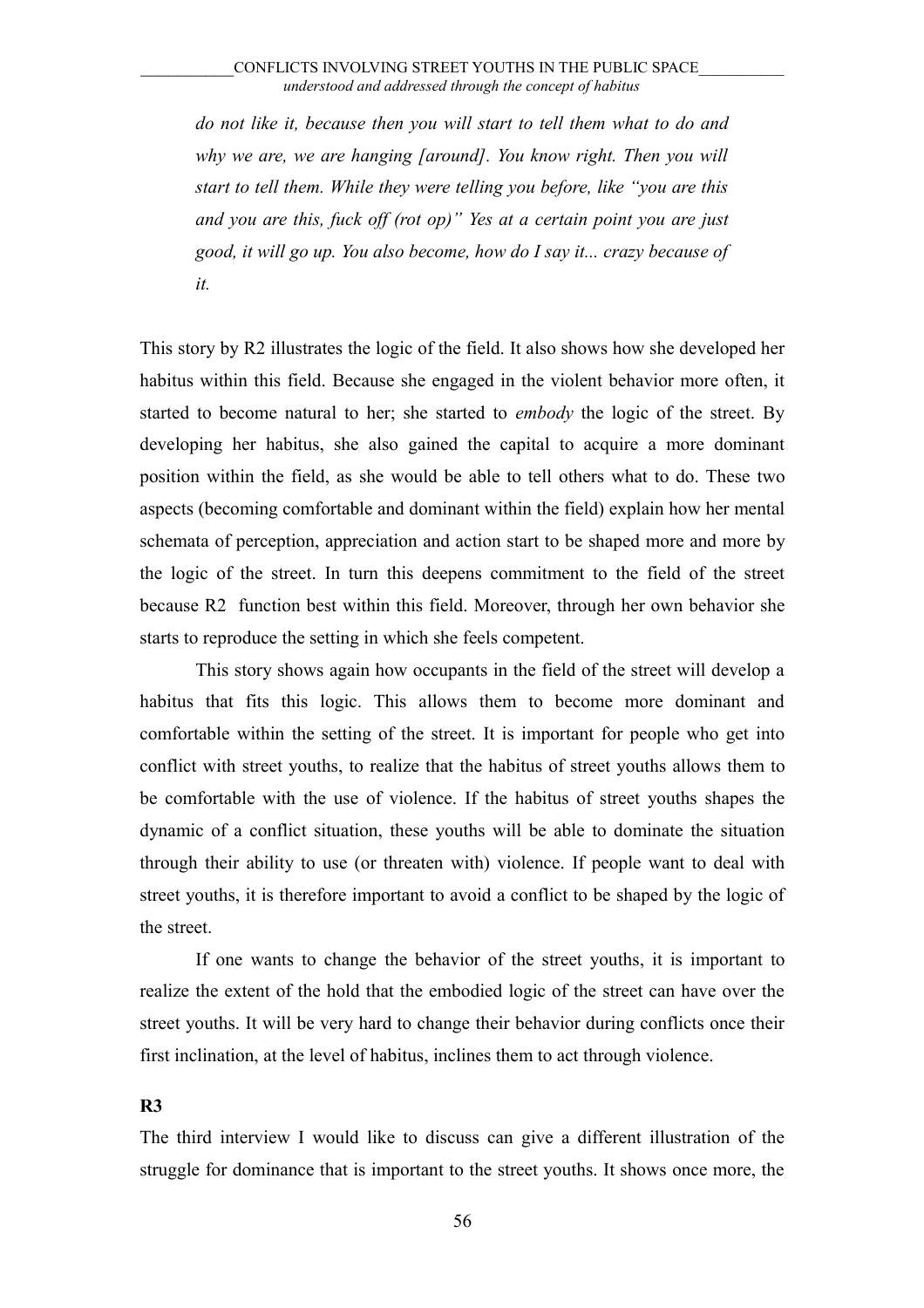important role of 'making a name for oneself' in the behavior of street youths during conflicts. This interview also provides insights into the way an agent can reflect on the influence of the logic of the field on his own behavior. This will be important for the program that aims to change behavior of street youths. When I asked R3 under which conditions conflicts are likely to happen, he replied:

*"Yes. Often at parties. Or before going out, when you are a little drunk or something. Yes that has been at that period in time [before he came to ROC ASA Amstermse Plusschool]. (...) At that period I had drunk a lot, and then you are just standing with your friends you know. And other boys, because they can not stand it, just hating. That you just, just [pap] [pap] (slams the table) Young Boy. I am little and not that wide (strong). You know, yes I do not know how to call it. Turning, you know, they see you right. As a small boy they see you. Just, you have money; you can do things, just whatever you want actually. You know."*

R3 attributes a lot of fights to the constant struggle for dominance within the field of the street. This struggle takes place within the logic of the street; as R3 was 'turning', which let him acquire a dominant position, others would try to undermine his position by threatening with violence (showing balls and being rock hard). R3 explains how he experienced this struggle for dominance:

*"And that is why you get a lot of fights in the street. There are a lot of boys with dreads, who are dark, you know. And who look dirty at you when you are walking in the street. And I had a lot of conflicts because of that, like: "What are they looking?" Or: "What are you looking at my girl (wijfje)?" for example. Something stupid like that. Just stupid things actually. If you want to look, you will look. But previously, the looking would not stop. You would not look away. Or you just look and walk towards them. That kind of shit. It is actually really dumb. Because you are carrying things. And if you get caught by the police, then you are really dumb. Even caught in action (op heterdaad nog wel). Haha.."*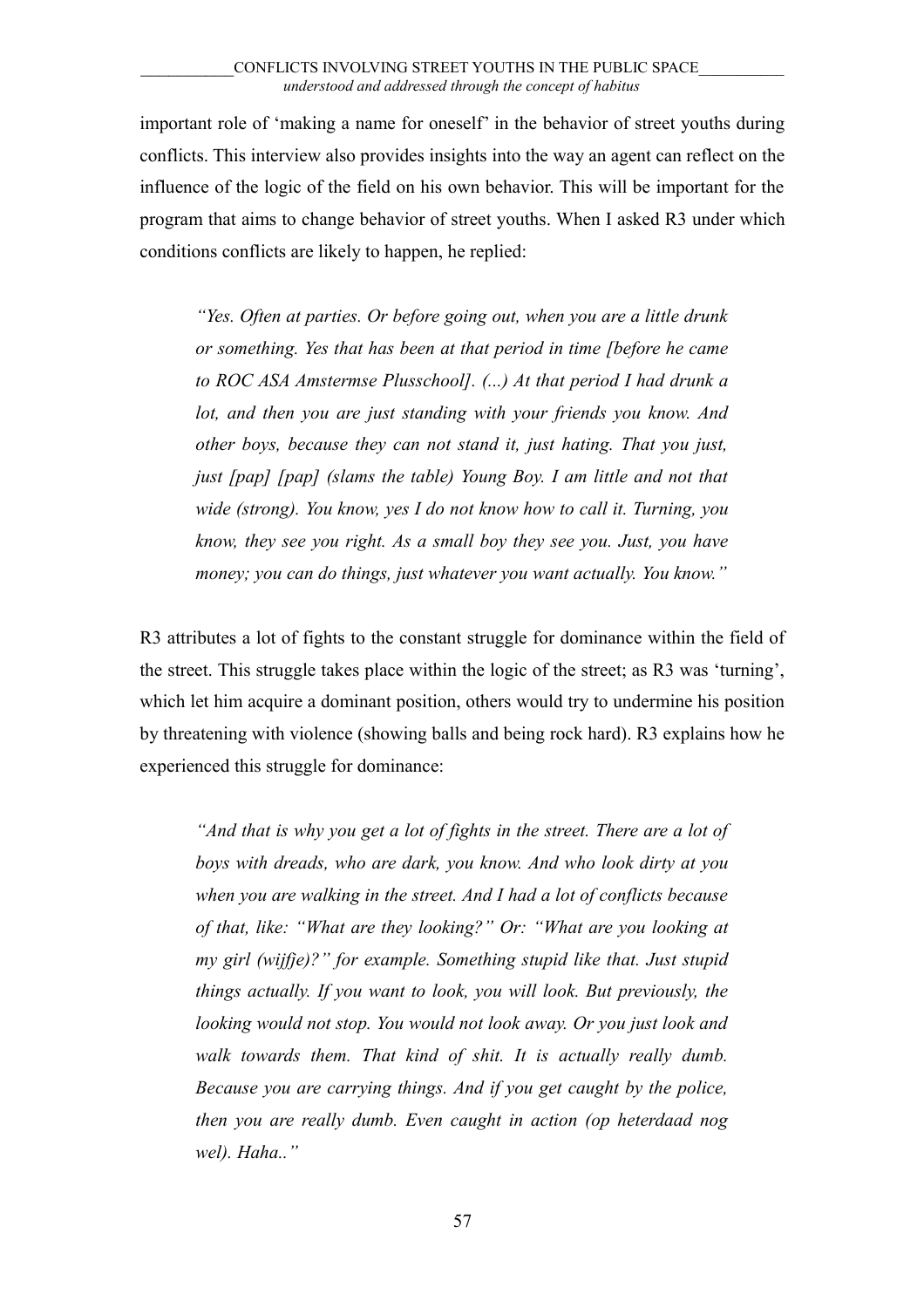Here, R3 assesses his own behavior as stupid and dumb, because he knows rationally that there are serious risks to it. He might have known this as well during the episode he described, but still acted the way he did. This can be explained because he is acting based on his habitus, within the logic of the street. This phenomenon becomes clearer as he describes one episode where the role of looking at one another becomes clear:

*"Yes I had that. Like for instance I am at the Central [Station] in The Hague one time. At line 15, right in the back, downstairs. In front of the Albert Heijn. And sometimes there are Negroes you know, or eh, dark boys."*

*(...)*

*"And I walk off the stairs. And then all of them are looking like uh, you know like... (makes an angry face) and then I am looking. But then I keep my eye on one person. And then I walk down that stairway. I walk towards him and then I say: "What's up?" You know, and then I say: "What are you looking [at me] like that for?" And then he says: "Yes. You are always looking tough (stoer). I see you more often. You can not look at me like that." I say: "Friend, I look like this at whoever I want" you know. "That is my expression. You are looking too. Do not come and tell me to change my 'look' for you." And then they start to get involved you know. A little pushing, pushing, hanging and pulling. But finally nothing, though. I am telling you."*

*(...)*

*"It is more Bla, bla, talks. Than that there will be action. But as soon as action has to be taken, they run away like rats. Or something happens that can end wrongly. But we will first push. Get back at you, then I have to get back at you. It is better to just avoid it you know."* 

Once again, he acknowledges that it is better to avoid the situations he described above. However, R3 seems to have embodied the street value of showing balls, by looking and challenging a group of others. In the setting of the interview R3 is able to reflect on his behavior rationally. The setting of the street, in which he gets challenged, does not allow him to be reflexive however. The episodes like the one described above happen quickly, and R3 has to respond immediately. This immediate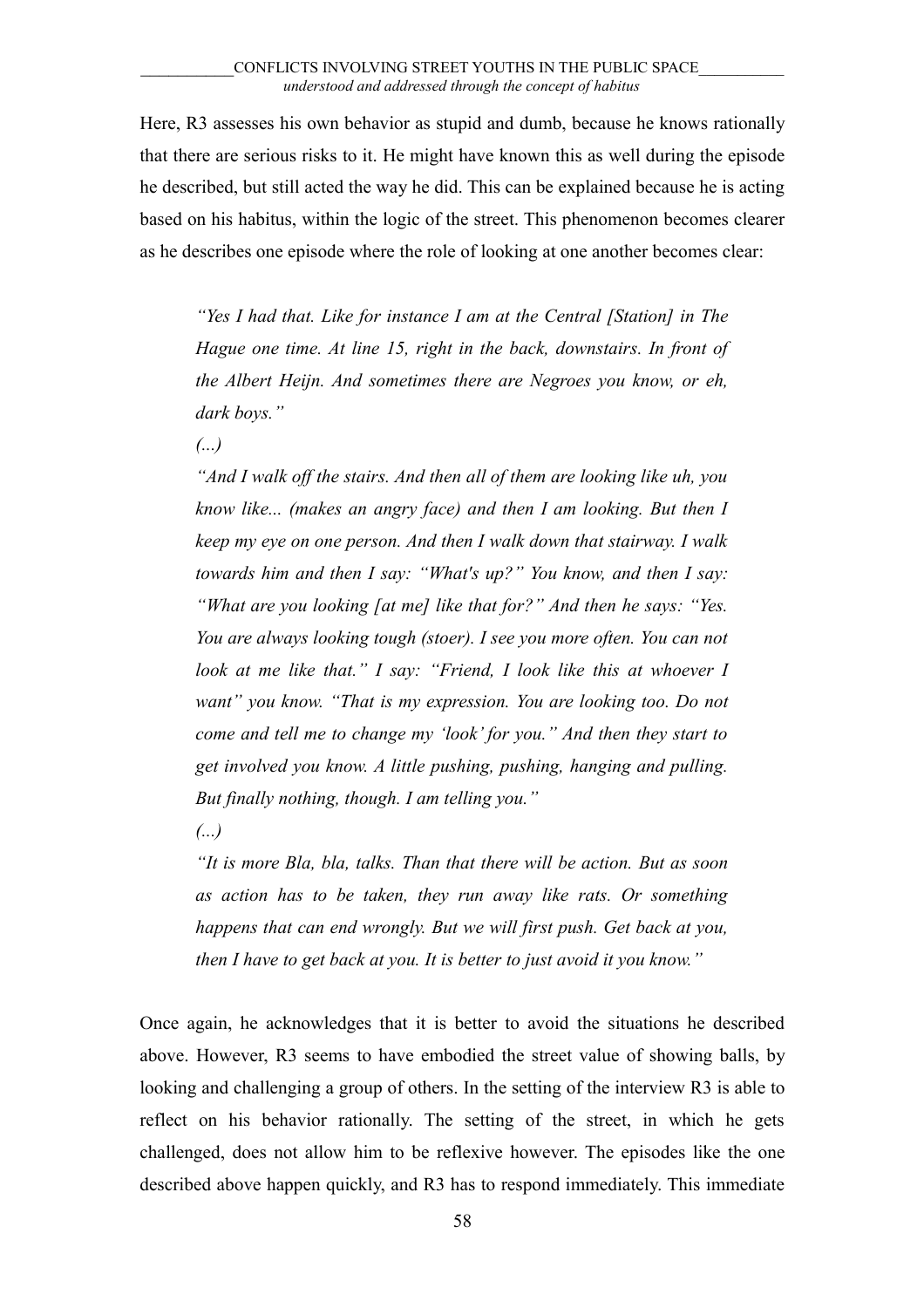response is shaped by his habitus, which he developed within the logic of the street. A program that aims to change behavior, should therefore enable street youths to be reflexive *during* a conflict situation. Next to this, the youths should learn alternative behaviors, that they can deploy once they are able to be reflexive. The importance of accounting for the social field of the street during this process became clear when I asked R3 where this 'looking' comes from:

*Yes, that is something you, the more you hang out with people on the street. You will see like "hey", you know, "that one is looking". You will just look like a chicken (bangerik) and then I do not want to like... if I see that that person is looking at me like I have to turn [my head] for him. You know. But at that time that I was involved with that... I used to think "no, I have to be higher up, you have to turn your head. Not me." Just these kind of things. That is more like the street culture he, like that heh. Looking for a long time in the street or something. Do you never have that?"*

*"That somebody is looking at you, that he is looking at you like..." (makes an angry face again)*

Koen:

[laughs] "I am eh, If I have that, I just look away, I am just a chicken."

 $R3$ :

*"Yes, of course. You are right. Because nowadays, you never know what that person might be carrying. What if he says to you: "What are you looking, I will stab you." You know those people will go, those are crazy boy, believe me. I know guys"* 

The constant struggle for dominance that defines the logic of the street is shaping the behavior of R3 in all these situations. Just as R1 described that she wanted to be part of the 'cool' group of youths, so does this story show how youths are fighting to see who is on top. Here, it becomes obviously clear how much R3 is 'bounded' by the habitus that he has developed in the street; rationally he dismisses his own behavior as stupid or dumb. But when he encounters a situation in which he has to act at the speed of thought, he can only act according to the logic of the street. How deeply invested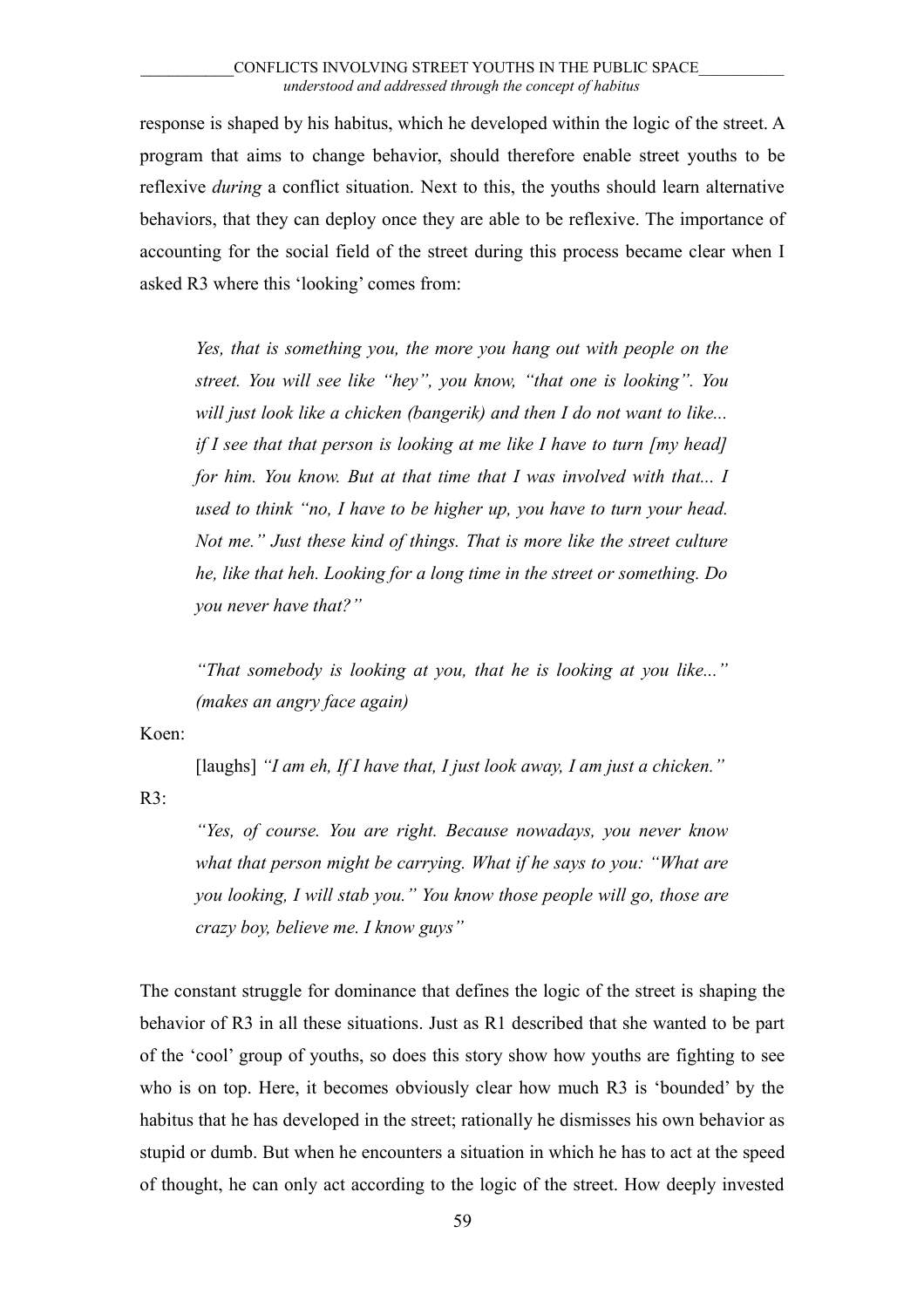R3 is in 'the game' of the street, is shown in his following remark:

*"Yes right, I can be like that when needed. But I am not going to let them walk all over me, you know right. Like eh: "Oh, this boy has become a schoolboy again or something. We will just take him." That can still not happen, of course not. When they want to come dirty, I will come dirty. But I have seen my serious things now. And those other things, that can still, you know. It is just still possible. Just first papers in the pocket (finished school), and then look what happens"* 

After having stated several times how stupid it is to behave aggressively, R3 still says he will 'come dirty' if the situation requires this of him. It shows how difficult it is to change behavior when it is shaped by habitus that is shaped by occupying a position within a field. If his behavior needs to be changed, reflexivity alone is not enough. R3 has to learn how to be reflexive and act differently in a conflict situation. It is hopeful to see that R3 can be reflexive, a program that has to change his behavior can use this reflexivity to teach him different ways to act during a conflict. The story of R3 also shows that although behavior might not be rational, it can certainly be logical, because according to the logic of the street, his behavior does make sense.

## **R4**

The fourth interview provides another example of how the embodied logic of the street can explain why someone would behave differently from how she thinks she ought to behave. R4 told me how she had spent a lot of time in the street and how she had experienced several fights. R4 herself attributes here previous violent outbursts to her ADHD<sup>[19](#page-59-0)</sup>. She says she has changed the way she deals with conflicts since she met here boyfriend:

*"Yes previously it was not really… I am yes, I also have ADHD. Now I got rid of it, or let me put it this way: it does not bother me anymore. But when I did not have the medicines for that yet, I was really just like a bomb or something that could explode. If you would say something to*

<span id="page-59-0"></span><sup>19</sup> She is diagnosed and receives treatment. There is probably an effect of her ADHD on her behavior in the episode that she describes, but her reasoning about the episode is still interesting in relation to this thesis.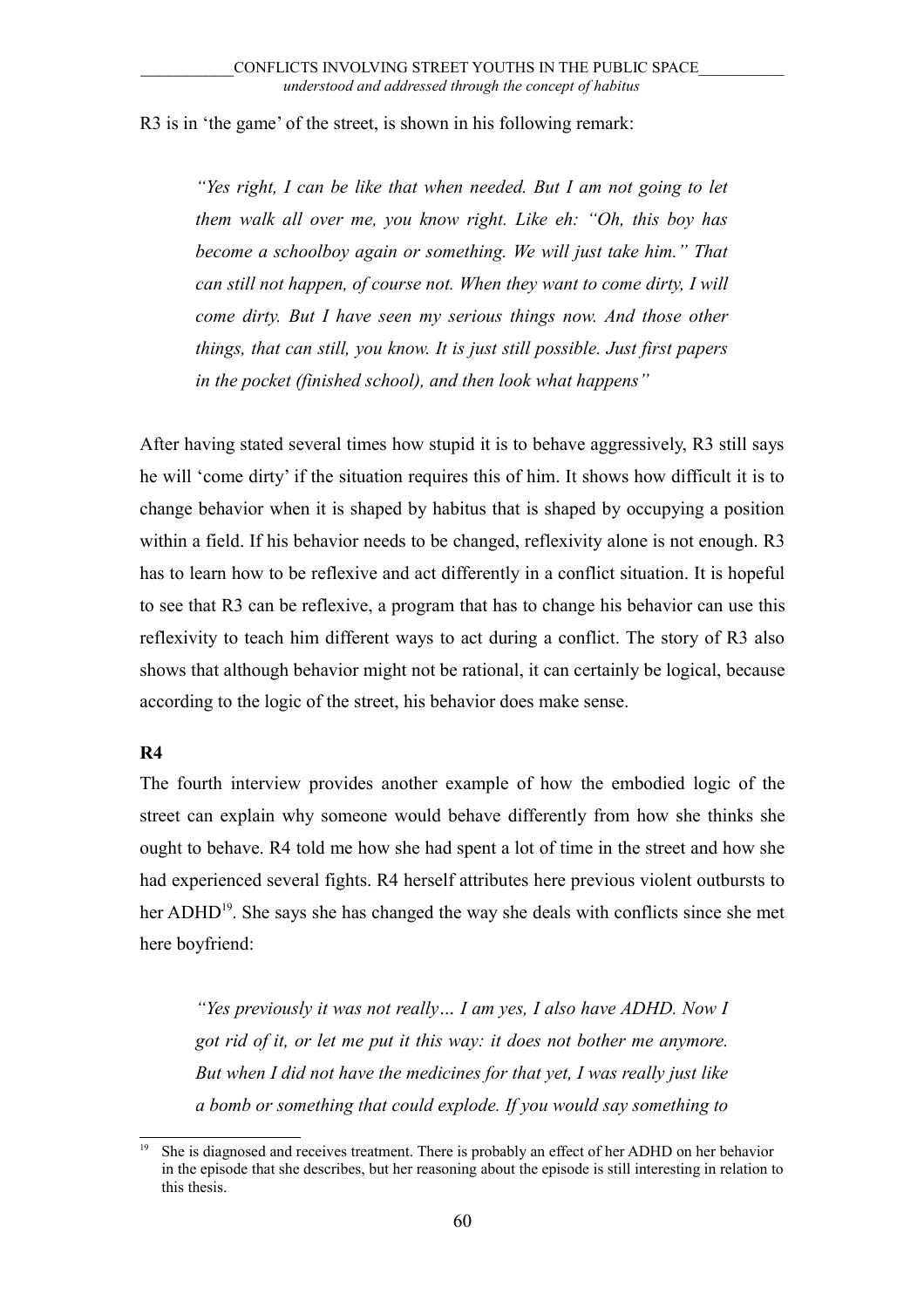*me, I could explode. Now it irritates me when people are like that, I am of the opinion that you can solve it in a normal way. I deal differently with conflicts nowadays. Just relaxed, talking and stuff, you know."*

However, when I asked about a time when she did "explode", she described an episode that happened recently in school (while she was already taking her medicine):

*"A while ago at school, in class. I saw a chair and I went to sit in it. A guy was like: "Get of my chair" you know. So I [replied]: "What, this is your chair? You are not sitting in it, your name is not on it, you can't talk like that" you know. He was like: "[I] bet you will get out of it" I was like: "[I] bet I will not [get of the chair]". I sat in this chair many times and nobody has ever gotten me out of it. Well, at a certain point he wanted to throw the chair at me and nah… the chair fell over me and he pushed me against the corner of a table. And then I went crazy, I wanted to throw a chair at him and stuff. Teachers came between [us]. Yes, and that is when I just become angry. Lately, at this school, I have never been angry. Never a fight or anything, I always interact well with people. But I also have limit… (…) And also perhaps the persistence of him, he kept on going. Shouting things afterward and stuff. And at a certain point you will get that [anger]."*

Koen:

"*And how was this get resolved eventually?"*

 $R4$ :

*"Yes eventually, teachers came in between and he was taken out of the class. Yes they understood, I was just right. Yes and in the end he is back in class and we act normal. It is how ever you look at it just a class, you just have to do your work you know. So I just act normal and so does he, so yes. That is how it ended."*

A number of interesting things can be derived from this story by using the concept of habitus and the knowledge of the logic of the street. First, R4 says that she does not explode in anger anymore like she used to do, but when I asked for an example she immediately tells me how she recently got in a fight in which she got really angry.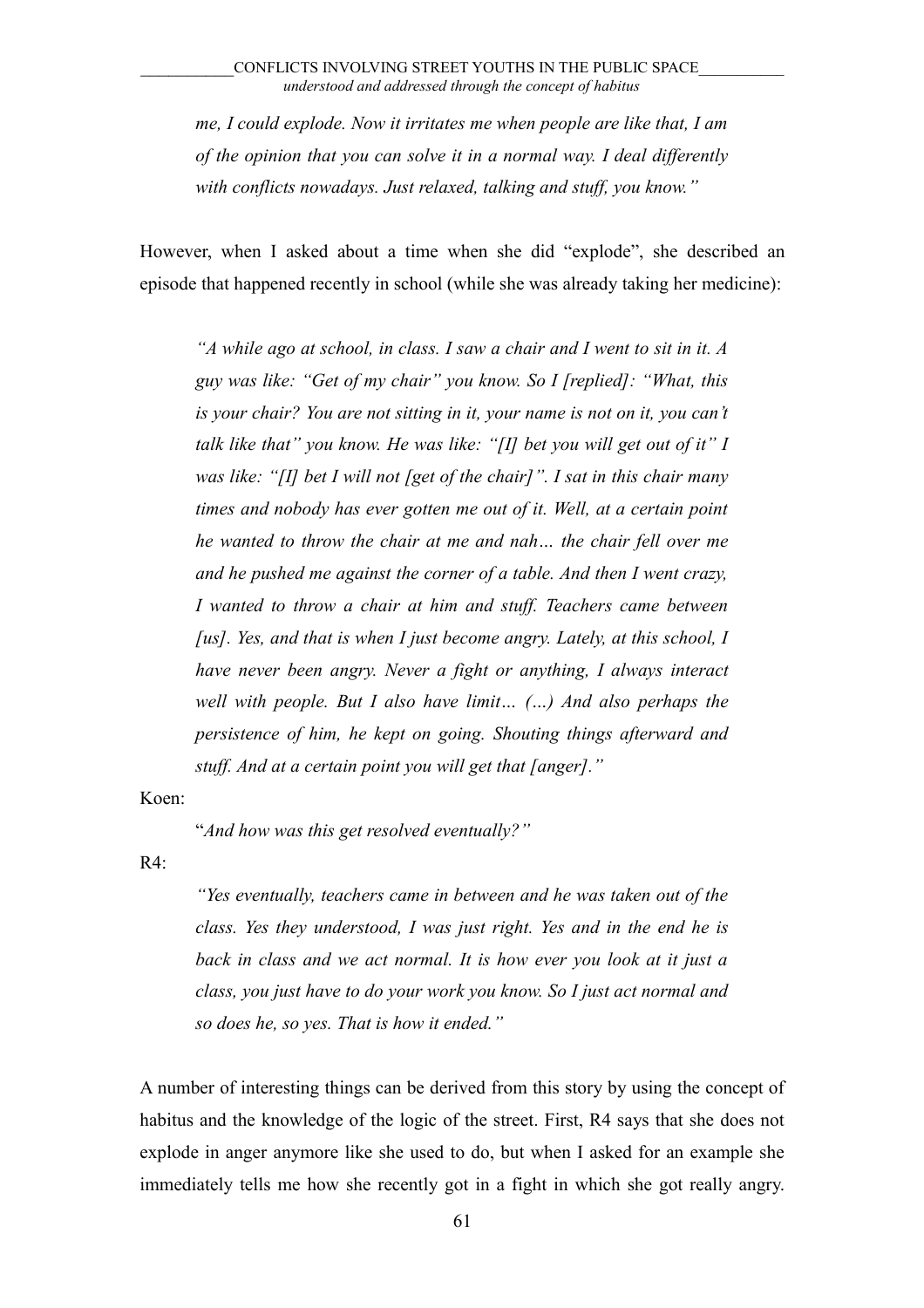There is thus a contradiction between her conscious ideas about her actions during a conflict and her *actual* actions. This contradiction could be explained through the concept of habitus. On a conscious level it seems that R4 is of the opinion that she should deal with conflicts in a certain way, as she mentions she stays calm and tries to solve a conflict through words. However, her account of the fight over the chair shows that her behavior is not completely in line with her conscious ideas. R4 is defending her right to sit on the chair, without asking for help from the teachers. In other words: she is standing up for oneself. R4 also shows she does not fear physical pain when the boy wanted to throw the chair at her (she is rock hard). Her intention to throw a chair at the boy shows that she is confrontational (showing balls) and she is not afraid of violence (rock hard). Her instantaneous reaction to the challenges of the boy is thus in line with the logic of the street. This embodied logic functioned below the level of consciousness when R4 encountered this situation of conflict.

R4 might not say she uses violence, or might not *want* to use violence, in a situation where she has to act at the speed of thought, her actions are shaped by the habitus that she developed from her position in the field of the street. R4, like R3, shows she can be reflexive about her own behavior in a conflict situation. The problem is that she is only reflexive in the interview setting; she has to learn how to reflect upon her own impulses *during* a conflict situation. This is hard because conflict situations would usually lead her to act instinctively, in a way that her habitus suggests. Changing her behavior in a conflict situation can only be done through addressing the hold that the embodied logic of the street has on the behavior of R4.

## **R5**

The last interview I will discuss is one with a seventeen year old boy. He described an episode that had happened about a year ago where someone had called his mother some offending things:

*"I was at a friend['s place]. I was at a guy's [place], I won't call it a friend. I was at his home, who was… chilling or something, I was there also with another boy. At a certain moment we went away, he came down the stairs. His girlfriend arrives, together with another friend of her. And at a certain moment it went like "What are you looking at, prick?" "Asshole (klootzak) this, that", that's how it went on. So at a*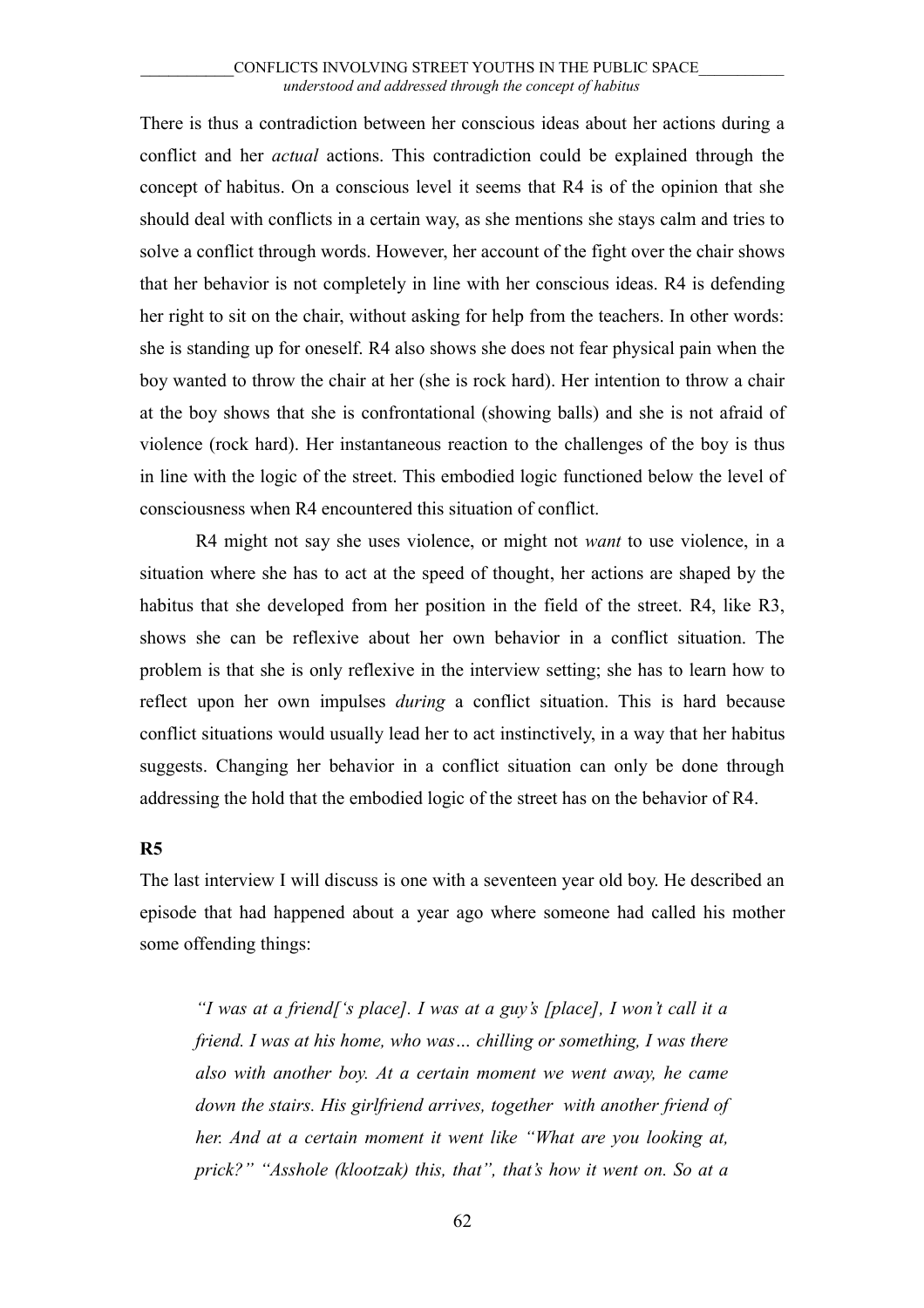*certain moment [I was] like: "What are you talking about? What are you suddenly acting like this [for]? Just a minute ago we were upstairs and now you are acting like this because there are other people around" And then yes, [he was] cursing in Moroccan, swearing. And then I had, had enough, then I thought uh… Suddenly he had changed because other people were there, I can't stand that. Because those people who joined are not going to give you anything, boy. They are not going to help you. And he has seen that; when I punched him they all remained quiet. And that's why I say friends (matties), friends don't exist. You can say it's your friend, it's your friend. But when push comes to shove… they will all stab you in the back, I swear."*

Later, he elaborated on the fight a bit more:

*"Really fighting, what kind of smashes I have received, it does not matter. I also countered with some smashes man (ouwe). No joke, nobody is better than you, they can not start to do tough (stoer) for nothing."*

R5's story reveals how the logic of the street can be perceived in his actions; he is showing balls, being rock hard, and he stands up for himself through violence. Again, his conflict with the other boy does not just seem to be between the two of them; it was also about showing the other people around, how well they could both function according to the logic of the street. The other boy showed balls and was sharp, by calling R5's mother some swearwords. R5 responded by fighting, which is an action that makes sense within the logic of the street. The different actions of R5 and the boy he had a fight with, could each help them to acquire a dominant position within the field of the street. It does not seem like the boys are rationally pursuing this through their actions. However, through the notion of habitus it is possible to understand the behavior of these boys within the logic of the street. I asked him whether he felt like he did what he *had to do* in the situation of such a fight:

*"No I never really had the feeling I had to do it. During a fight you don't think anyway, if it is too much for you, then you have to (punches*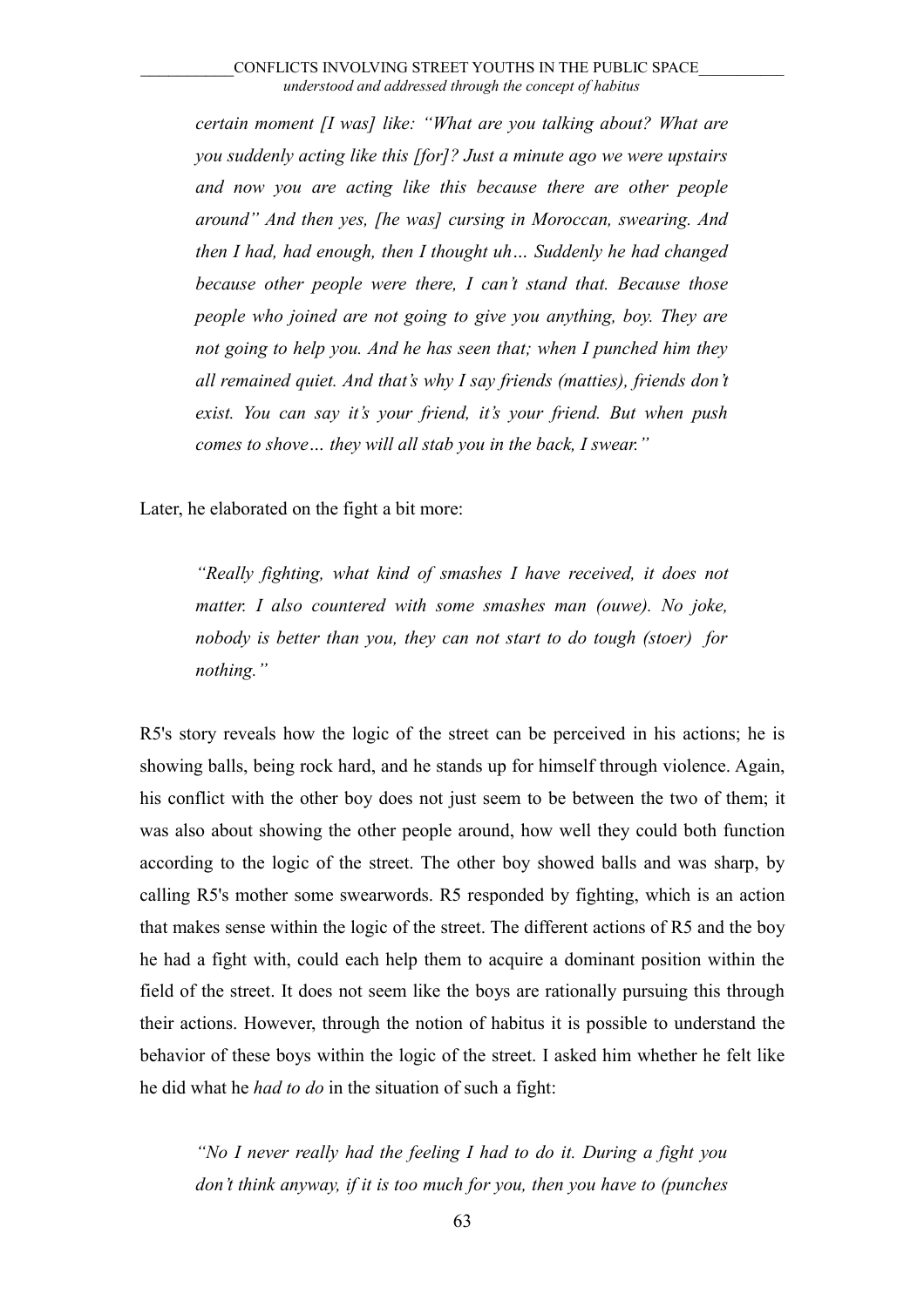*the table) "You'd better stop". And yes… if someone swears at you, or swears, those words still hurt. "You start to talk about my mother, do you know my mother? Why do you have to call my mother cancermom? Why do you have to say this to my mother? You don't even know her, leave the woman alone man" And that is really the reason I… punched him."*

As R5 punched the table he revealed how aggressive he still becomes over the situation that he described. This gives an impression of the hold that his habitus has on his behavior, especially because he describes how he does not *want* to be aggressive anymore:

*"So to speak, if I would tell him that, you'll see he won't like it either. Get it? You say that to me, are you crazy. I mean it really, they all know me as a calm guy, you know, chill nice, just relaxed, laughing… But once the switch is made. Hehe. Then I become a beast man. I never want to be like that at this school, I don't want people to view me as an aggressive guy. A few students, a few teachers here, used to teach me. Back then I was not normal. Back then everybody wanted to kick me off that school. I don't want that anymore you know. That is why I started thinking like: "My life boy, hey come on. What do I have to do, what? How can I do it, what do I want? What would stimulate me in that shit, what, what." And then I arrived at myself. Who I have become, with whom I used to be. In such a short time if you [are] with… they managed to get to me. Let's see whether I can do this for others as well, I sure hope so yes.* 

Here it becomes visible how R5's need for autonomy, that makes total sense within the logic of the street, could actually lead him to want to get out of this field. This could proof to be useful to change behavior. At the same time, he has a very hard time to rid himself of the embodied logic of the street, as he explains how he "becomes a beast" when he acts on impulse. He defends an idea of self control when I ask him about the switch he made: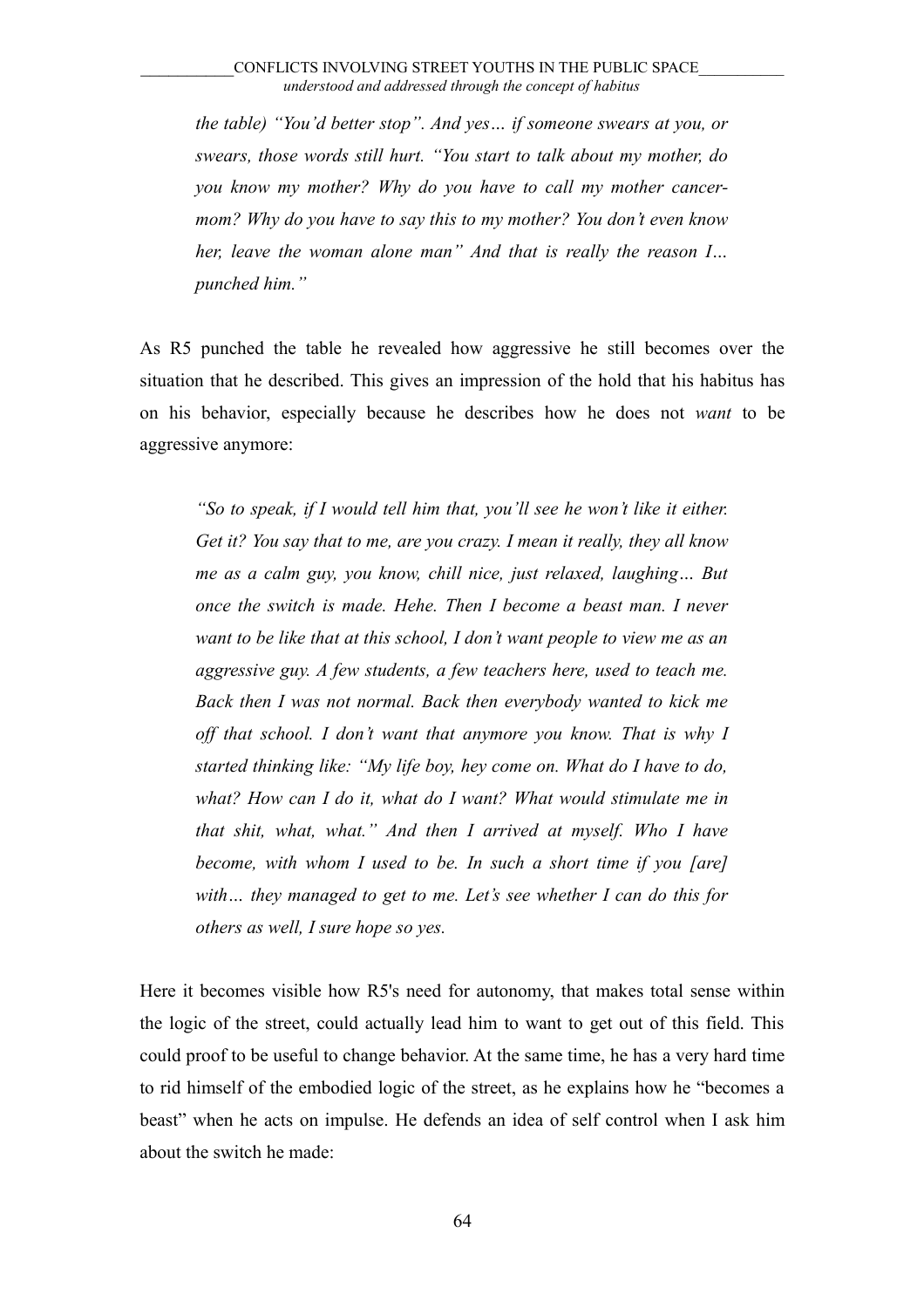R5:

*"And that switch, I let that switch turn myself. I, what I want myself, this body, I do it all myself. If I do not want something, I really don't do it either."*

Koen:

*"But it happens really quick of course"*

 $R5$ :

*"It certainly happens quick. Hup, boom, action reaction, they say. They really go, I don't like it man. I'm getting Goosebumps because of it, really. People talking about people they don't even know…"*

R5's story illustrates once more how the logic of the street influences conflicts. He feels like the challenges from others through offensive words have to be addressed. Although he does not like these challenges for dominance, he still reacts to these challenges according to the logic of this field; the only means he can think of is through violence. This case is a very good illustration of the working of habitus; while R5 says that fighting is bad and it gets you in trouble, he also acknowledges that his reaction to looks or swearing has been violent in the past. He furthermore describes how, in the past, a lot of people considered him a trouble maker, illustrating that he often got into fights. His tendency to fight has been developed within the logic of the street where this is an accepted form of behavior. During the interview it becomes clear that he has embodied this logic of acting through physical violence: He slams the table a couple of times while he talks about his fight, and he tells how he still gets Goosebumps when he thinks about his mother being disrespected. In addition to this, it is interesting that R5 also acted aggressively in the second role play I described.

All in all, R5 rejects the hold that his habitus has on him. His sense of autonomy and control are on the one hand helpful because they allow him to be critical of the street; on the other hand, he does not consciously acknowledge the hold that his habitus has on him because he tries to keep his sense of autonomy. This makes it difficult for him to be truly reflexive. While this reflexivity is essential to Bourdieu's idea of being in control:

*"It is difficult to control the first inclination of habitus, but reflexive analysis, which teaches that we are the ones who endow the situation*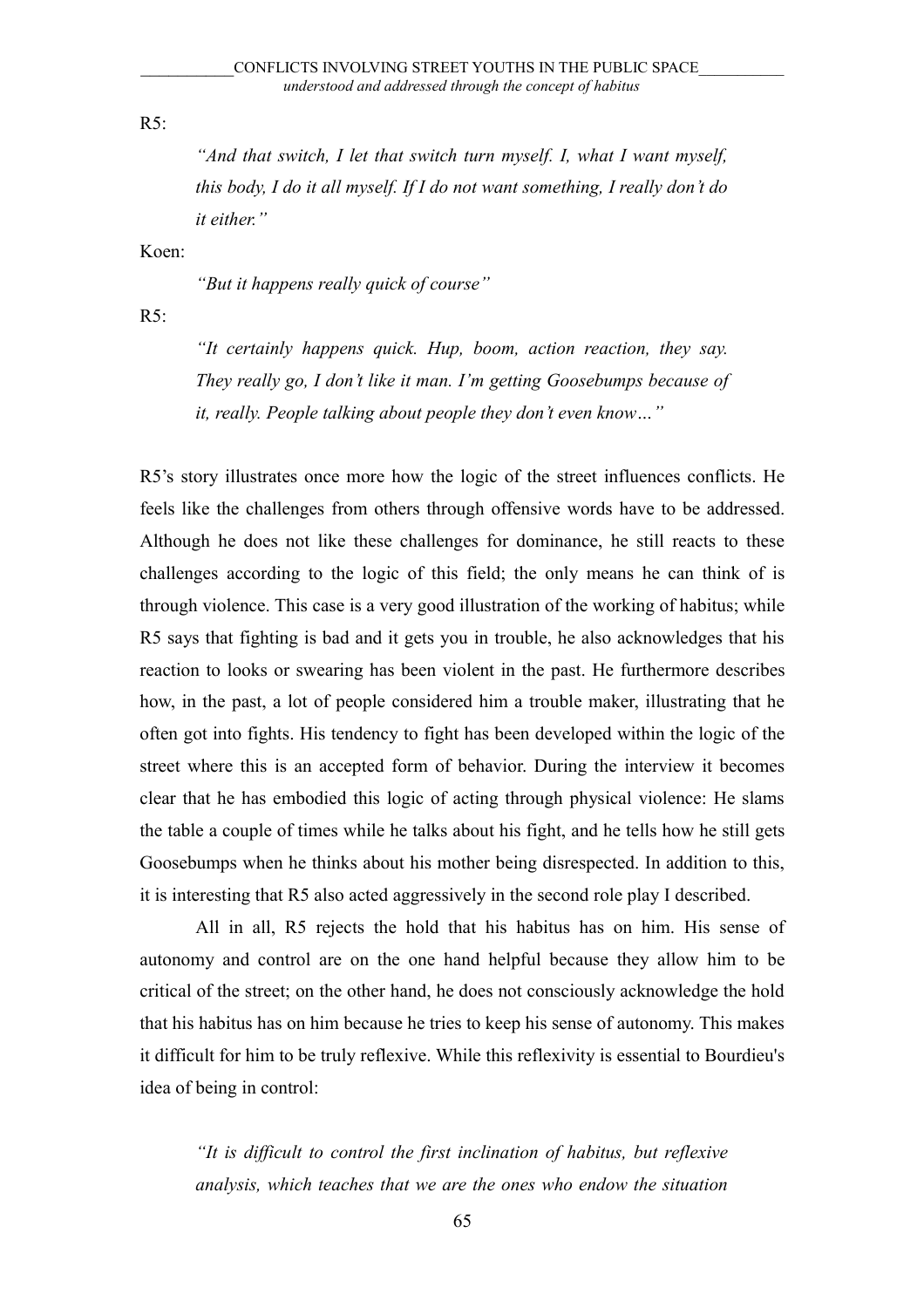*with part of the potency it has over us, allows us to alter our perception of the situation and thereby our reaction to it. It enables us to monitor, up to a certain point, some of the determinisms that operate through the relation of immediate complicity between position and dispositions."* (Bourdieu and Wacquant 1992, 136)

Although R5 shows that he is aware of his violent tendencies, he tries to keep a self image of being in control. He is contradicting himself in this sense. This contradiction can be understood through the logic of the street; his sense of autonomy allows him to keep an idea of not wanting to get into fights anymore, while his habitus is shaped in a way that will incline him to fight in certain situations. It will make changing R5's behavior quite difficult even though he wants to change himself.

# *Moving forward*

The goal of this chapter was to use habitus and the logic of the street to understand conflicts in the public space in Amsterdam involving street youths. The observations and interviews of students at ROC ASA serve as the main source of data. The students have all occupied a position within the field of the street, although they are not representative of all street youths. The observations and interviews do allow for a detailed understanding of a number of things.

First, I showed how habitus is shaped through the experiences of a street youth. As R1 acknowledged how the logic of the street worked and how she acquired a dominant position within this field through acting in ways that were in line with, and (re)producing, this logic. She also showed how she started to become comfortable within the street, as she became better at acting according to its logic.

Second, I tried to show through my interviews as well as my observations, how the use of violence can have a double meaning for street youths. On the one hand, it can be a way to deal with conflict, but more importantly it is a way to increase one's forms capital that are relevant within the field of the street. Conflicts are thus moments for street youths in which they can use the forms of capital that are relevant to the field of the street, to gain a dominant position within this field. Street youths' behavior is not just shaped by the conflict itself, but also by this possibility to 'make a name for themselves'. This aspect of street youths' behavior will be very important for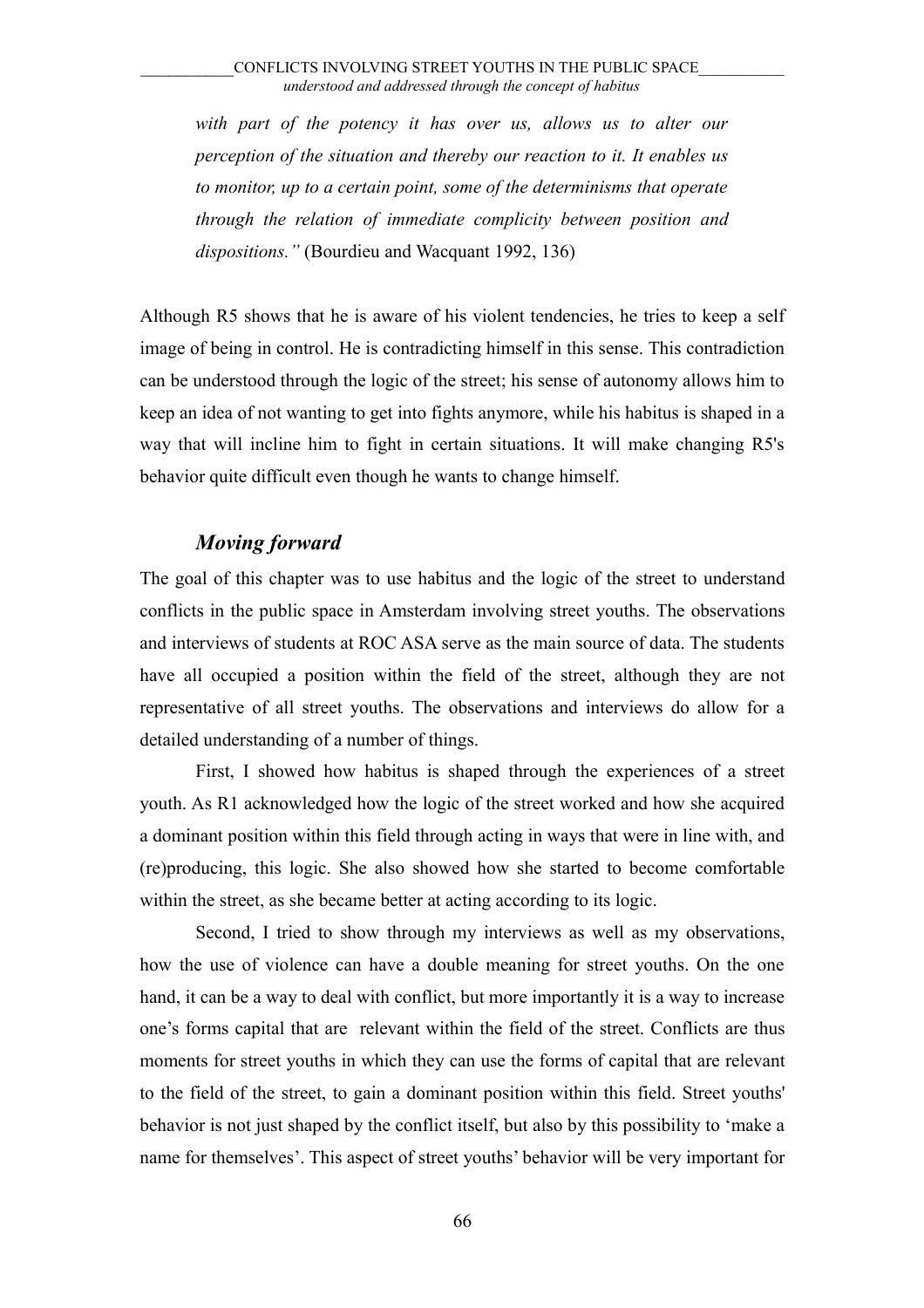the program that tries to teach people how to handle conflicts with street youths.

Third, I have tried to show how the street youths get more invested in 'the game of street' while they occupy a position within this field. Their habitus will be shaped more and more by the logic of the street, which will lead the youths to be more comfortable in this field. It will become more and more difficult for the youths to change their behavior as their habitus becomes more attuned to the street.

The youths show, to different extents, awareness of the hold that the embodied logic of the street has on them. The reflections that I described occur in an interview setting, but the youths do not seem to be able to act on them when they are in a situation of conflict. R1 who could possibly be the best at dealing with conflicts of all the interviewees, shows that she is aware of her tendency to become violent. She deals with it by just walking away until this violent feelings go away. R3 on the other hand, seems still more invested in the game; he describes violent and confrontational behavior as 'stupid', but also states that he can and will still act like that if he thinks this is necessary. He is thus less aware of this hold on him, although he does consciously dismiss the logic of the street. R4 also dismisses violent behavior and even claims to have changed from how she used to be in the street. While she also describes a situation where she got in a fight that proves otherwise. R4 is thus consciously aware that the logic of the street is wrong (from moral or pragmatic view), but her actions are not in line with her reasoning.

This shows how difficult it is to change behavior that is shaped by habitus: it is not just through a conscious decision that it can be changed. The interview with R5 shows that it could be possible to change behavior by using the sense of autonomy that fits within the logic of the street. R5 acknowledges like the others that he does not want to get into fights. At the same time, he does not seem to know different ways to deal with conflict, than through violence. His sense of autonomy leads him to be able to "choose" to get away from the field of the street, but his need to keep a sense of self control does not allow him to admit the hold that his habitus has on him. The many fights that he has engaged in have shaped his habitus and are thereby still shaping his behavior when he encounters conflict situations. This became visible during the interview and the role plays.

The value of autonomy that is part of the logic of the street could possibly be used to increase reflexivity of the youths about their own habitus. As all the interviewees acknowledged the negative effects of the logic of the street, they will be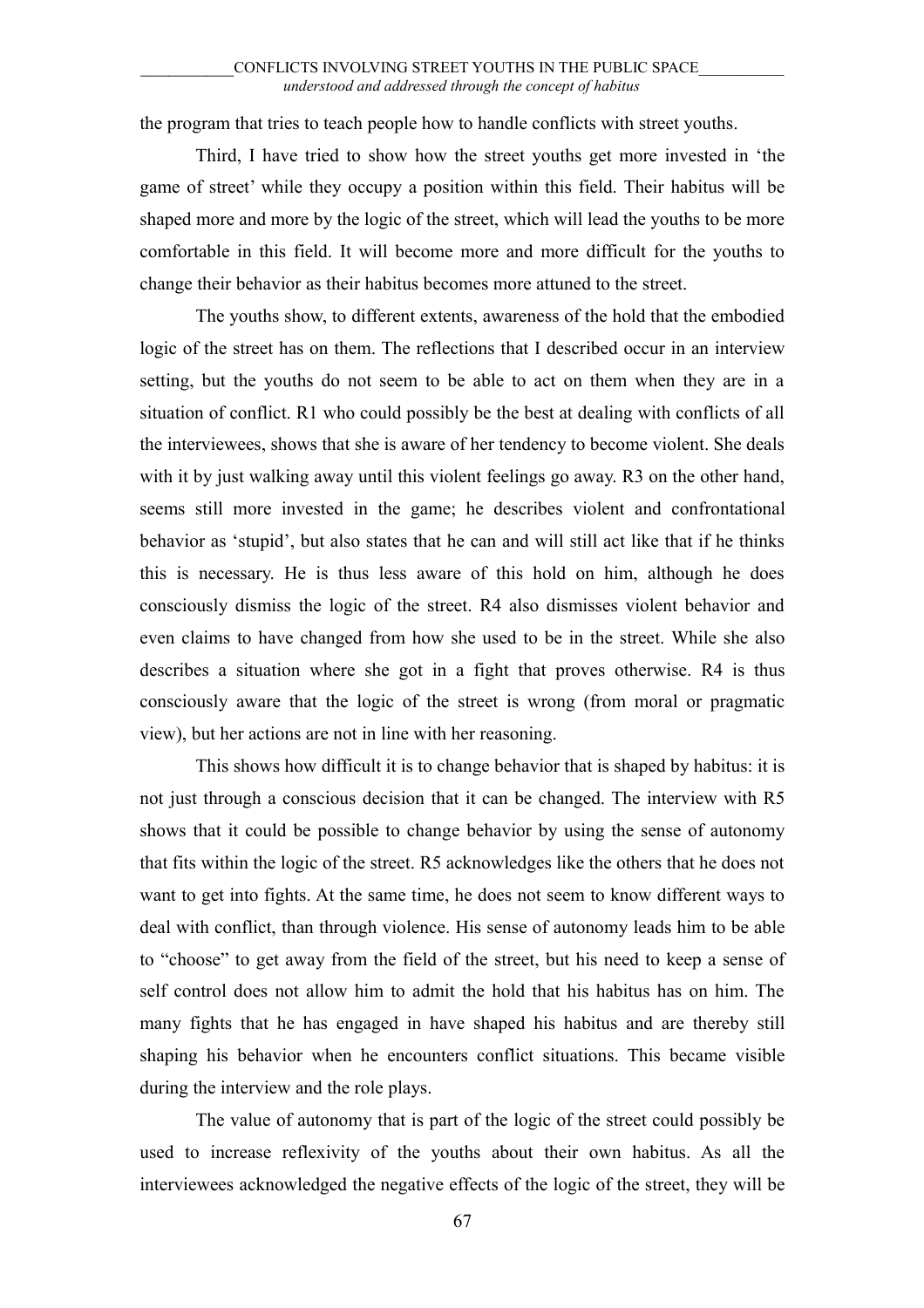interested to get rid of the hold that this logic has on them. By tying this to their *not giving a shit and standing up for themselves*, the youths behavior could be opened to change. They would have to be confronted with their own tendencies to act in ways that are shaped by the logic of the street and they would have to become aware of the contradictions within their own ideas about their actions during conflicts. Reflexivity about their habitus is key, because Bourdieu suggests:

*"Failing an analysis of such subtle determinations that work themselves out trhough dispositions, one becomes accessory to the unconsciousness of the action of dispositions, which is itself the accomplice of determinism."* (Bourdieu and Wacquant 1992, 137)

The youths will be victims of their own habitus if they fail to see the hold that it has on their actions.

In the next chapter I will look at two programs through the concepts and ideas that have been discussed in this, and the previous chapters. These programs provide possible ways to address the issue of conflicts in the public space involving street youths, and could be able to take into account the important aspects of these conflicts that have been discussed here. As I have stated many times before, it is very hard to change the behavior of street youths whose habitus is attuned to the logic of the street. However, one of the programs that will be discussed might be able to help the interviewees to change their behavior in conflict situations to be in line with what the street youths consciously acknowledge to be the best for them and for others.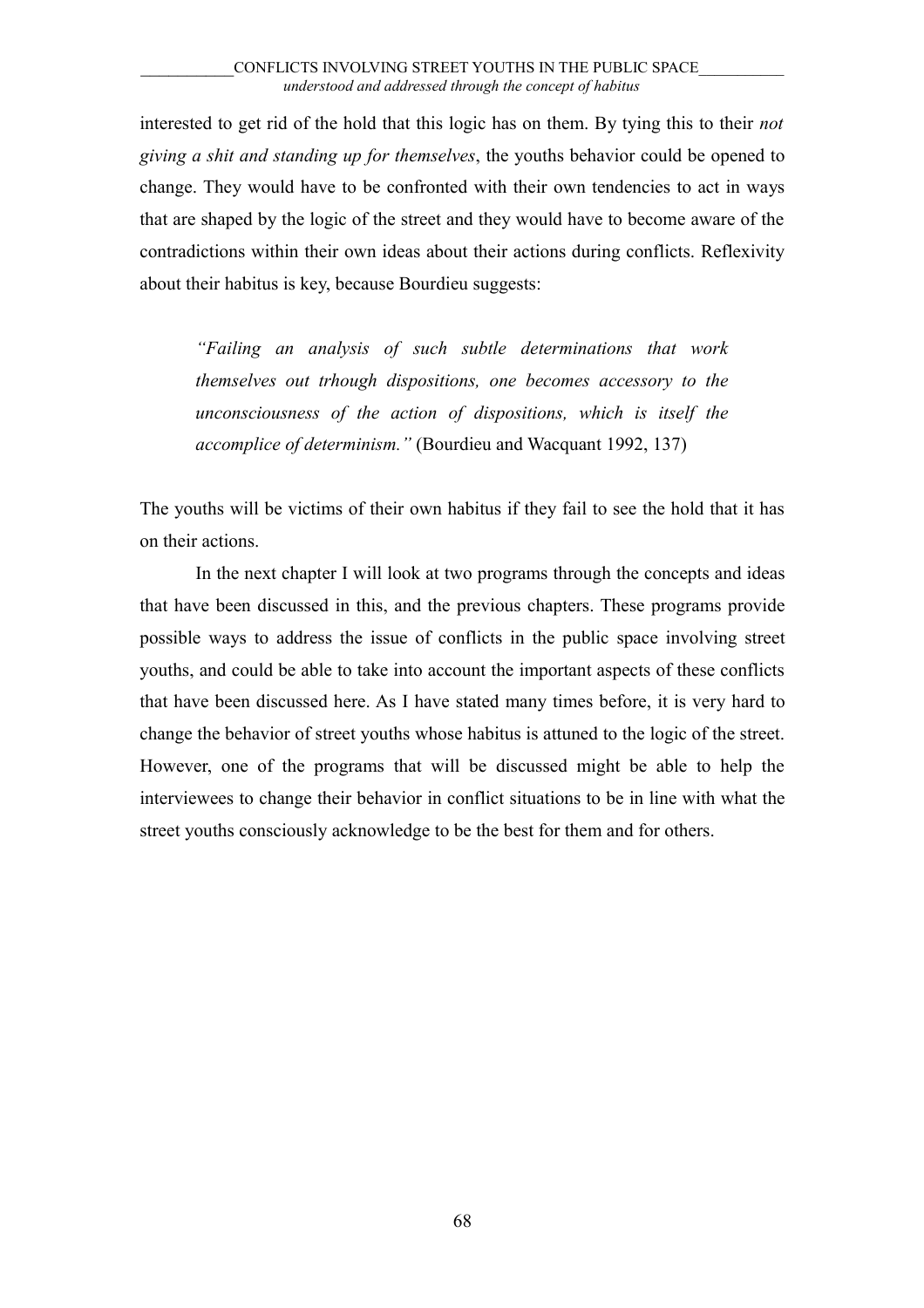In the previous two chapters, I have shown how the concept of habitus can lead to valuable insights into conflicts in the public space in Amsterdam involving street youths. Habitus is the way that agents make sense of the world and it functions below the level of consciousness or rational calculation. It helps to explain why it is difficult to use the conventional approach to conflict resolution for different reasons. The people who get in conflict with street youths are not comfortable in this situation as their habitus is not fit to deal with it. When people's habitus are not fit to deal with the conflict situations with street youths, these situations "constitute a class of circumstances when indeed 'rational choice' may take over" (Bourdieu and Wacquant, 131); meaning that people will start to think about their actions. However, it is hard for people to think of different ways to act during these conflicts, *because* they are not comfortable and they have to act quickly.

The street youths are comfortable in the situation of conflict with other people. The actions of these youths are shaped at the level of habitus, allowing them to function naturally, like a fish in water. Since the street youths are comfortable and skilled to deal with the conflicts, they are likely to end up as victors. At the same time, because the actions of these youths are shaped by their habitus, it is unlikely that they will rationally think about the conflict in a way that the conventional approach would suggest. This also makes it difficult to change the behavior of the street youths.

I have tried to show the relation between the logic of the street, the habitus of the street youths, and their behavior during conflict situations. This has lead to insights that are essential to address both the difficulty of helping people to deal with conflicts involving street youths, and of changing the behavior of the street youths themselves. I will briefly summarize the most important findings that possible interventions will have to take into account. First, I showed how the field of the street has a very different logic from that of conventional society. There is a constant struggle for dominant positions among the occupants of this field. This struggle is structured through the logic of the street that I described through relating De Jong's (2007) and Bourdieu's work.

The street youths embody the logic of the street through their experiences within the street and reproduce this logic through their actions. This effects their behavior in conflict situations. Because their violent and confrontational behavior are part of their embodied logic of the street, it is likely that the youths in the street will engage in these type of behaviors when they get into conflict with somebody. The behavior of street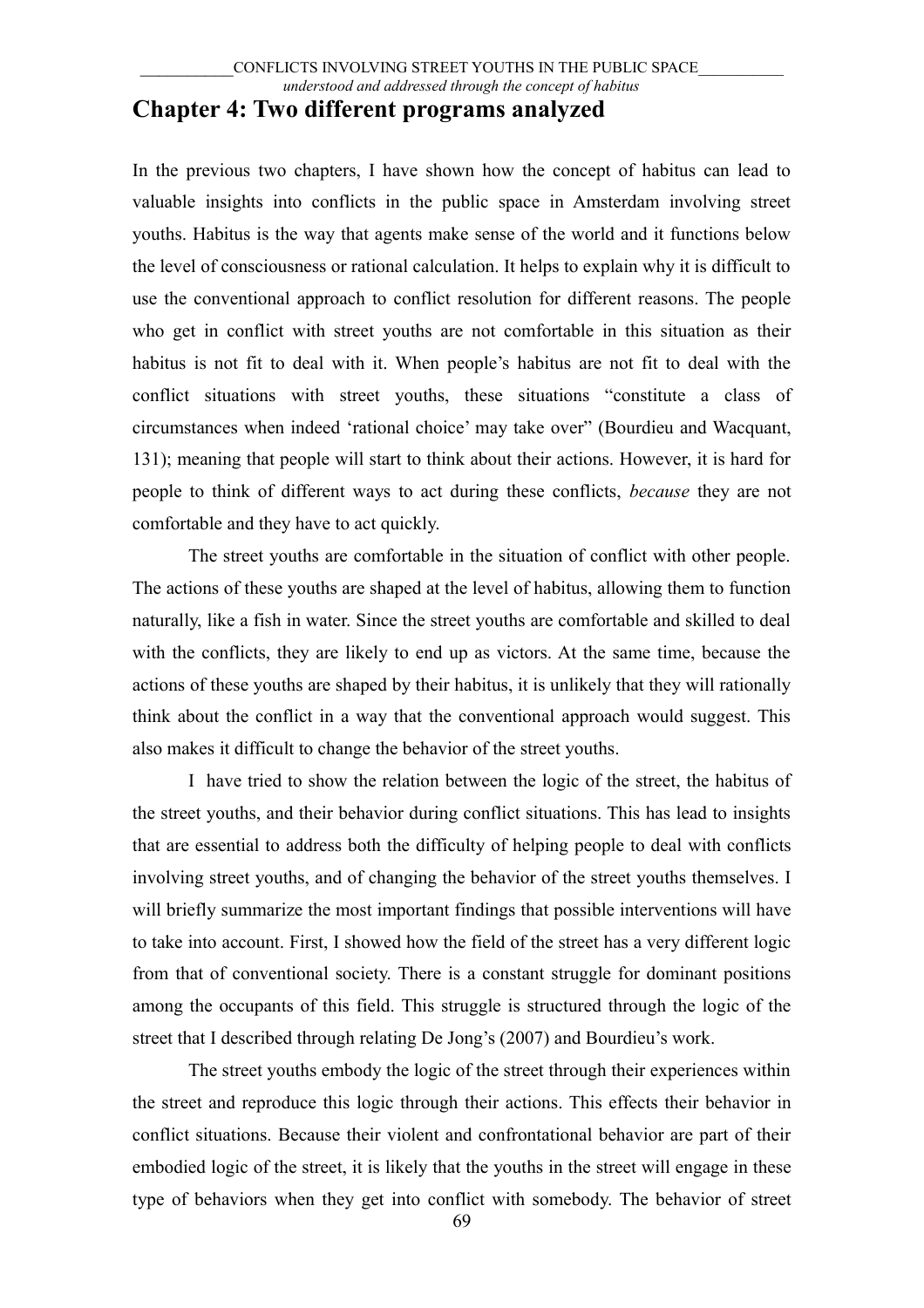#### \_\_\_\_\_\_\_\_\_\_CONFLICTS INVOLVING STREET YOUTHS IN THE PUBLIC SPACE\_\_\_\_\_\_\_\_\_\_\_ *understood and addressed through the concept of habitus*

youths in conflicts is not just about a animosity towards the opposing party; it is also about functioning well within the specific logic of the street and acquiring a dominant position within this field.

The interviews I conducted showed that it is hard to change behavior that is based on the embodied logic of a street. While the several of the interviewees consciously acknowledged that violent and confrontational behavior is bad, they did not (always) manage to change their behavior. This can be understood because habitus functions below the level of rational calculation and can even shape behavior in a way that the youths do not deem correct themselves.

In this chapter I will focus on two programs that will prove to be relevant to the problem of conflicts in the public space involving street youths. One program aims to teach people how to deal with the street youths. This program acknowledges the logic of the street and the habitus of the street youths. The people who take part in this workshop should learn how to work *with* the habitus of street youths. This program is *not* aimed at changing the street youths themselves. I will show the relation of this program to the insights that I have provided into the working of the logic of the street, the habitus of street youths, and their behavior during conflict situations.

Another program I will discuss could be used to address the street youths themselves. This program tries to change peoples' behavior in a way that might be able to address behavior at the level of habitus. Through reflexivity and action based learning, the youths could possibly learn how to change their behavior in conflict situations. I will analyze and compare these programs through the concept of habitus and the implications of the previous chapters. This will show how the programs can contribute to dealing with the problems associated with street youths.

### *Streetwise*

The first workshop I would like to discuss is called Streetwise. In this workshop, Hans Kaldenbach tries to teach people what to do in a situation of conflict with street youths. One of the core things that Kaldenbach mentions is that he wants to 'understand behavior without approving it'. Two things become clear during the workshop; it is important *not* to challenge the youths' autonomy, and it is important to prevent a situation from being about dominance.

During the workshop, the people attending have to play a situation that they have experienced in real life. The role of the street youths is played by an actor (and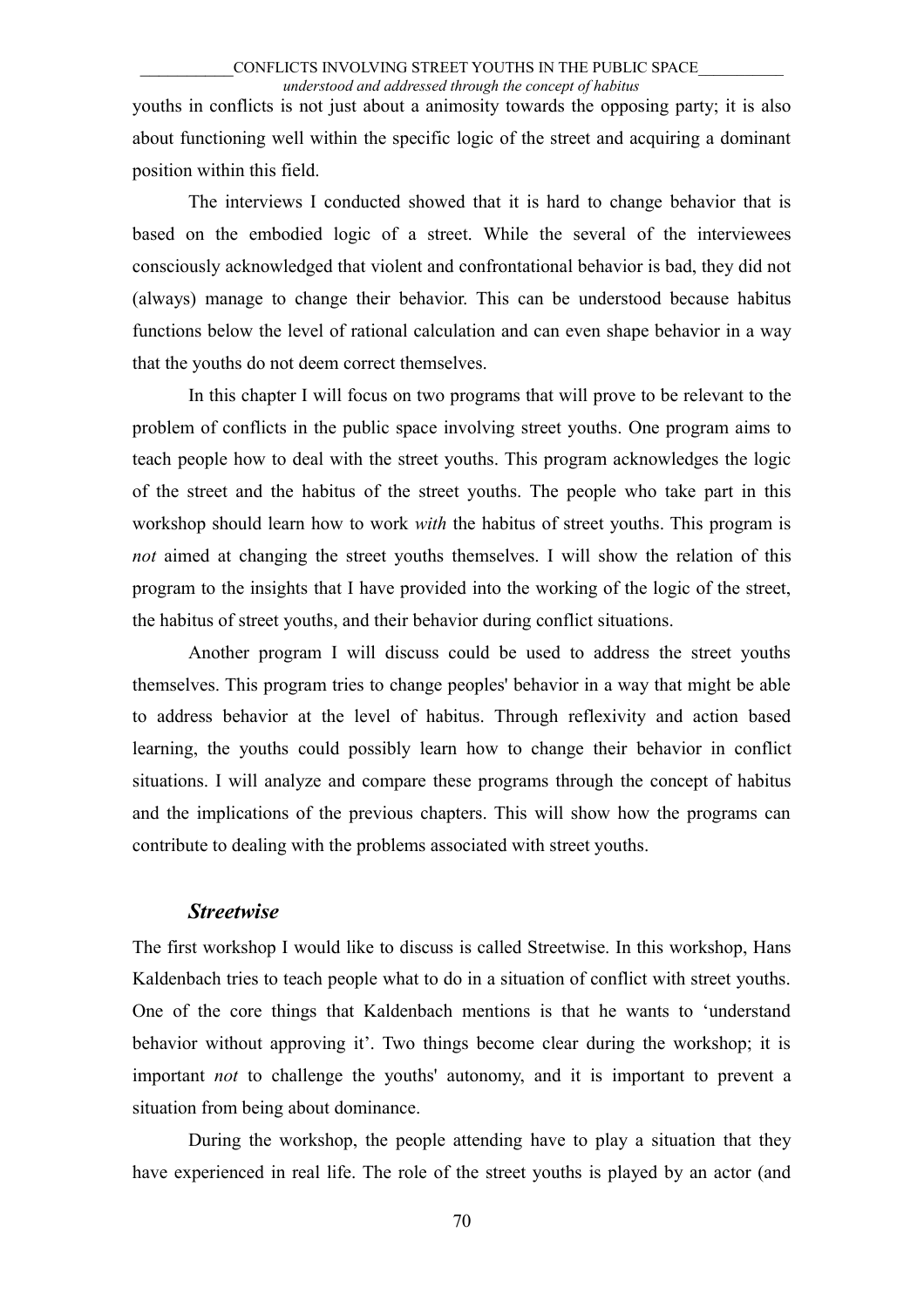#### \_\_\_\_\_\_\_\_\_\_CONFLICTS INVOLVING STREET YOUTHS IN THE PUBLIC SPACE\_\_\_\_\_\_\_\_\_\_\_ *understood and addressed through the concept of habitus*

occasionally some participants of the workshop). One example was a situation where youths were spitting on the street and someone tried to say something about that. The person was commanding the youths to clean it up, which did not work. In a second attempt the person started with the sentence "Can I ask you something?" After this good start however, the person started to walk more and more towards the youths and thereby challenging their sense of autonomy. This caused the street youths (played by the actor), to become aggressive towards the person. Kaldenbach lets the people feel how these different approaches work out. Some concrete advice he gives, involves: do not stay around to watch the youths do what you want them to do, and create an equal relationship by first acknowledging the youths' behavior, after asking them to do something. He describes how he addressed a youth in a train who was listening to very loud music and sitting with his wet feet on the bench, Kaldenbach first put his thumb up about the music and later asked the youth to put a free newspaper under his feet. He did not stay to watch whether the youth did what he asked, to avoid a situation about dominance. When Kaldenbach left the train, he saw that the youth had his feet on the newspaper.

Kaldenbach tries to show people how the logic of the street functions, to let them use this and work *with* the habitus of the youths. It is important to know how the street functions. In the encounters that the participants of the workshop described, it was often the logic of the street that structured the situation. When this is the case, the youths' habitus fits the situation much better than that of people who are not occupants of this field; the youths are comfortable making (violent) threats and being sharp, and using these means to acquire a dominant position in the situation. Their habitus has developed to deal with situations through these means and the youths are therefore more likely to come out on top than other people are.

Kaldenbach suggests strategies for dealing with these youths that aim at structuring the situation in a way that is different from the street logic. He stresses that the youths are much better than regular people in situations of conflict, where one has to take risks and (threatening with) violence is an effective way to win. The best way to do restructure a situation like this according to Kaldenbach, is through making the situation into one of equality, where there is no struggle for dominance.

As I described in the previous chapter, the behavior of street youths in a conflict situation is not only aimed at coming out on top. Their behavior is also a way to show how well they can function within the logic of the street. When the youths interpret the situation as one in which they can acquire a more privileged position within the field of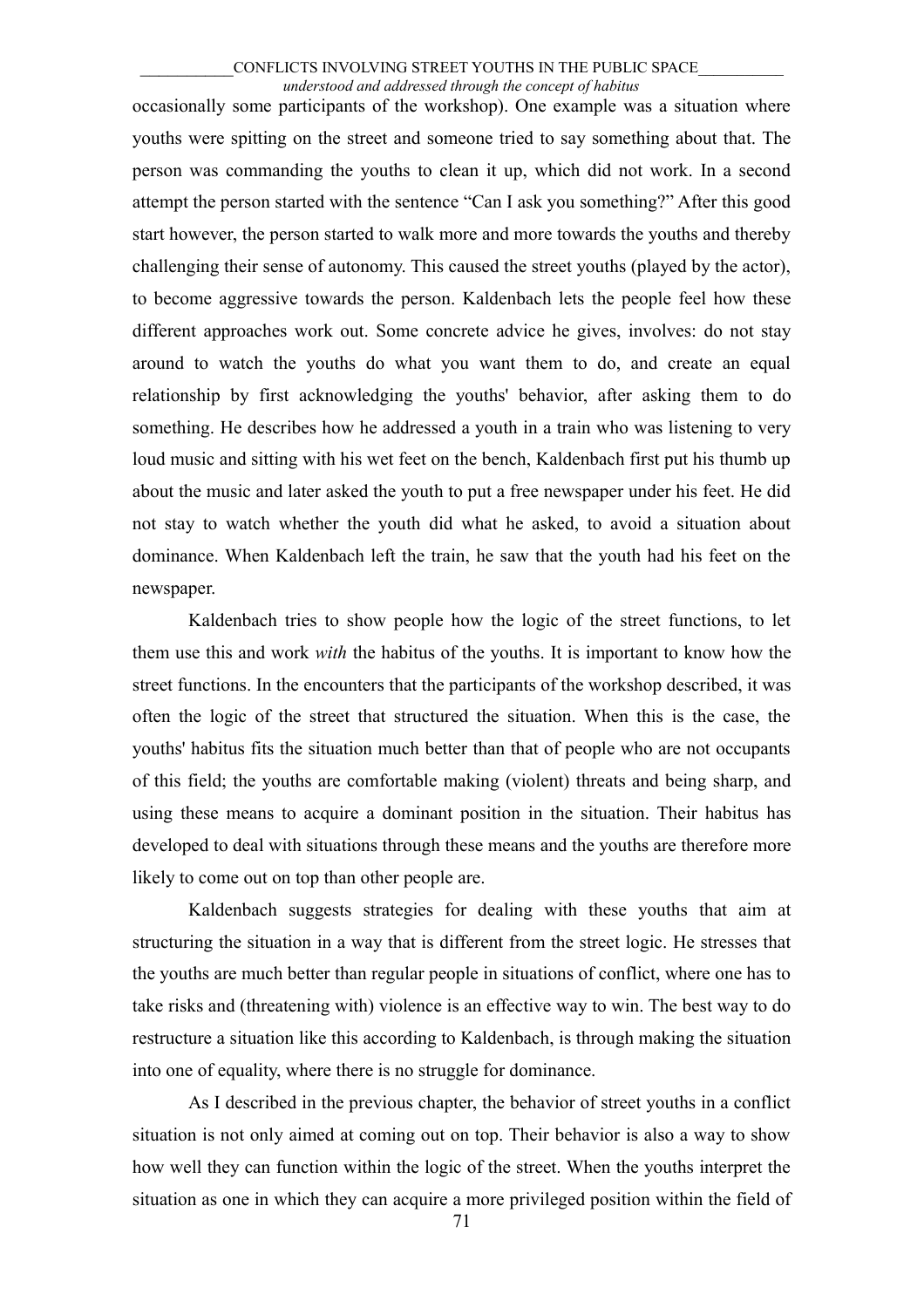#### \_\_\_\_\_\_\_\_\_\_CONFLICTS INVOLVING STREET YOUTHS IN THE PUBLIC SPACE\_\_\_\_\_\_\_\_\_\_\_ *understood and addressed through the concept of habitus*

the street, their actions will be shaped by the embodied logic of the street. This is likely to lead them to (threats of) violence, because this way the youths can show that they have balls, are sharp, and are rock hard. When the youths are not challenged; when they do not perceive a situation as one about dominance, it is less likely that they will act confrontational, in a way that fits with the logic of the street. Of course this does not mean that they never will. Kaldenbach only suggests that people will be better at dealing with street youths, if they take his advice into account.

One example of how a potentially problematic situation was transformed, is a story about a police officer in Slotervaart. The police officer explained what he would do if there had been a crime in the street that would attract a lot of curious bystanders. He would ask the street youths, that could potentially use this situation to increase their name in the street by 'showing balls' and 'being sharp', to help him clear the area and keep other people away from the scene of the crime. The youths would be happy to help him and keep the crowd away. They were able to show their dominance in a way that helped the police.

A different example was provided by Annemarie Kok, a teacher at a high school in Purmerend. She described an episode that had happened at her school. She was on surveillance during a break. A group of around six boys from another school came walking in. They were walking with their with their shoulders wide, looking tough and intimidating. The security guard of the school wanted to talk to one of the boys because of an incident that had happened earlier and asked him to accompany her to her office a close by. The boy did not want that. Another boy started to get involved: "What now! Why does he have to come with you? I am coming with him!" The security guard calmly said she wanted to talk to the boy alone for just a moment. The other boy came awkwardly close to her, his chest in front and almost touching her. She walked a little further, grumbling, this is when the teacher started to approach the situation because she thought that the woman could use some help. The teacher said: "Just let him go inside for a minute. Nothing will happen. You can see them through the window." "She should not be so aggressive" said the boy, "it is my kid brother, I will not let him go inside on his own!" At this point the first boy and the woman were in the office and the other boy blocked the door with his foot when the security guard tried to close the door. He started to swear. The teacher told him again that nothing was happening. He pulled back his foot and the door closed. The boy walked away, grumbling, and the teacher walked with him. "She should not start so aggressively against me!" he shouts, "It is my brother! If she would have touched my foot with that door I would have sued her!" The teacher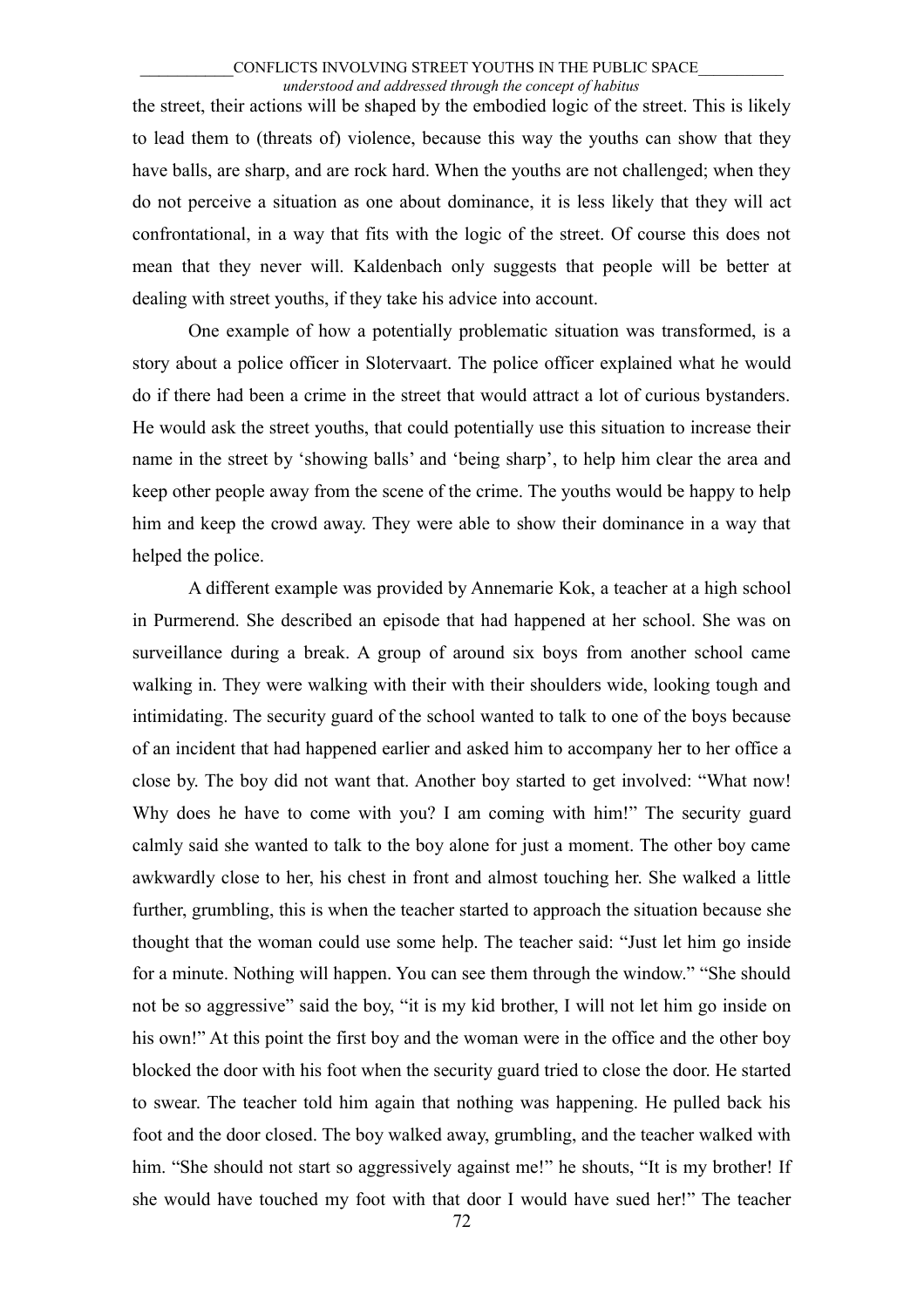replied calm: "What has actually happened? Please try to look back at what just happened? What did the woman really do?" He did not react. The teacher kept on talking for a little while: "Nothing is happening; your brother is just talking." At a certain point, the boy just walked away.

This story shows how the security guard, as well as the teacher, does not let the situation be structured by the actions of the youths. The teacher did not react to the boy's swearing in a way that complies with the logic of the street. Instead, she kept her calm and asked the boy questions that forced him to reflect on the situation. By not responding to the challenges of the boy in a way that implies competition, the teacher prevented a conflict from developing or escalating. Significant for both the security guard, the teacher and the policeman, is that they are all experienced in dealing with the youths. They have been in a position where they have encountered challenges of youths before. This is why they are comfortable in a situation like the ones described above.

The habitus of all three of them has developed through these kind of situations; they do not have to think about transforming the situation, but they can do this at the speed of thought. They have acquired this practical knowledge *through practice*. This is also a difficult aspect of the conflicts with youths in public space, because a lot of people are not in a position to acquire a habitus that allows them to feel at home in a confrontational situation with street youths. The Streetwise workshop will not immediately help people to shape their habitus in a way that allows them to be comfortable in a situation of conflict with street youths. The people attending the workshop learn about the logic of the street and the effects on the behavior of the street youths. By practicing conflict situations with an actor, the participants are able to experience their relation to the street youths and become reflexive about their actions in a safe setting.

Kaldenbach takes the lead when he analyzes situations that the people 'perform' and encourages people to reflect on how these situations could be dealt with in a better way. The practical part of this workshop is very important to the notion of habitus because people will be able to think about their *own* behavior and also perform in a different way. Experience is important to let people know what their own immediate response is, and to be able to think about changing it. This is in line with Bourdieu's ideas about reflexivity. Adjusting the behavior of people who feel uncomfortable in the public space because of encounters with street youths, is what Kaldenbach's workshop addresses. It does *not* try to change the street youths, or address the logic of the street that plays an important role in these conflicts, it teaches people to *work with* this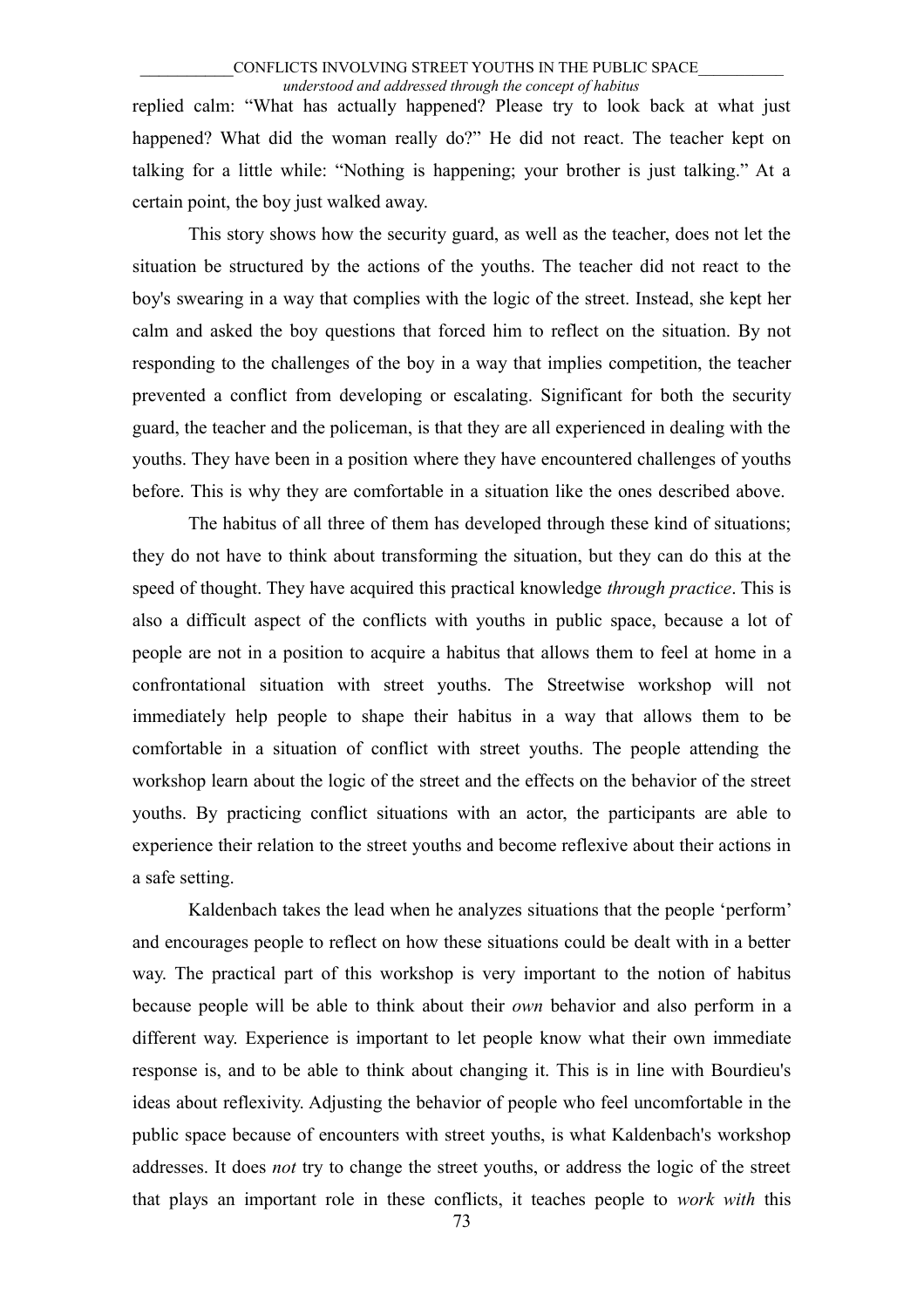embodied logic.

It is not always possible to avoid or deal with conflicts in the street in a way that was described above. This point is stressed by Kaldenbach during the workshop: "Know that it is sometimes best, to walk away." It is also confirmed by one of the students of ROC ASA Amsterdamse School, who I interviewed. A 19 year old girl (R6), tells how a conflict can be unavoidable, especially when alcohol or other substances are involved:

*"Yes that eh… was last summer holiday, last year. Then… it was about 11 o clock, and I went to my sister to be with her. To sleep over so to speak. En suddenly I heard screaming… maybe 10 meters from the door where I was standing. I hear all this screaming, just male screams you know. And I was shocked. And I heard punches, so at a certain moment I went to have a look. And then coincidentally, there were three boys I knew, old neighbors. That eh… a man walked by, I think it was a man from Ghana, who walked by. But they were all intoxicated with alcohol. And then he... a bag on his, suddenly had a bag thrown at his head. And eh… they went, it all went beyond control and his bike was taken away. And the man was just lying there, on the ground. With his lip, whole lip torn open. And he said: "I do not know, I was just walking and just got a bag against my head. And I just saw it all happen, I thought it was really bad. I thought: "People what are you doing? Why are you doing that?" I mean if you are a little tipsy. If you know that you will do such things, stay at home or do not drink [alcohol]."* 

*"It happens often to me that for instance when I am walking somewhere. You are just walking, does not matter what it is… Then suddenly you just get things thrown at you and it is best if you just, do not respond."*

It is important to keep in mind that it is not always possible to deal with the youths hanging on the street. When they are intoxicated, they are unpredictable. As this story shows, it is possible that youths will just attack for no apparent reason. Their actions could possibly be understood through the logic of the street in combination with substance abuse<sup>[20](#page-73-0)</sup>. Moreover, it is hard to acquire the habitus that allows one to feel

<span id="page-73-0"></span><sup>&</sup>lt;sup>20</sup> Unfortunately there is too little space here to get into this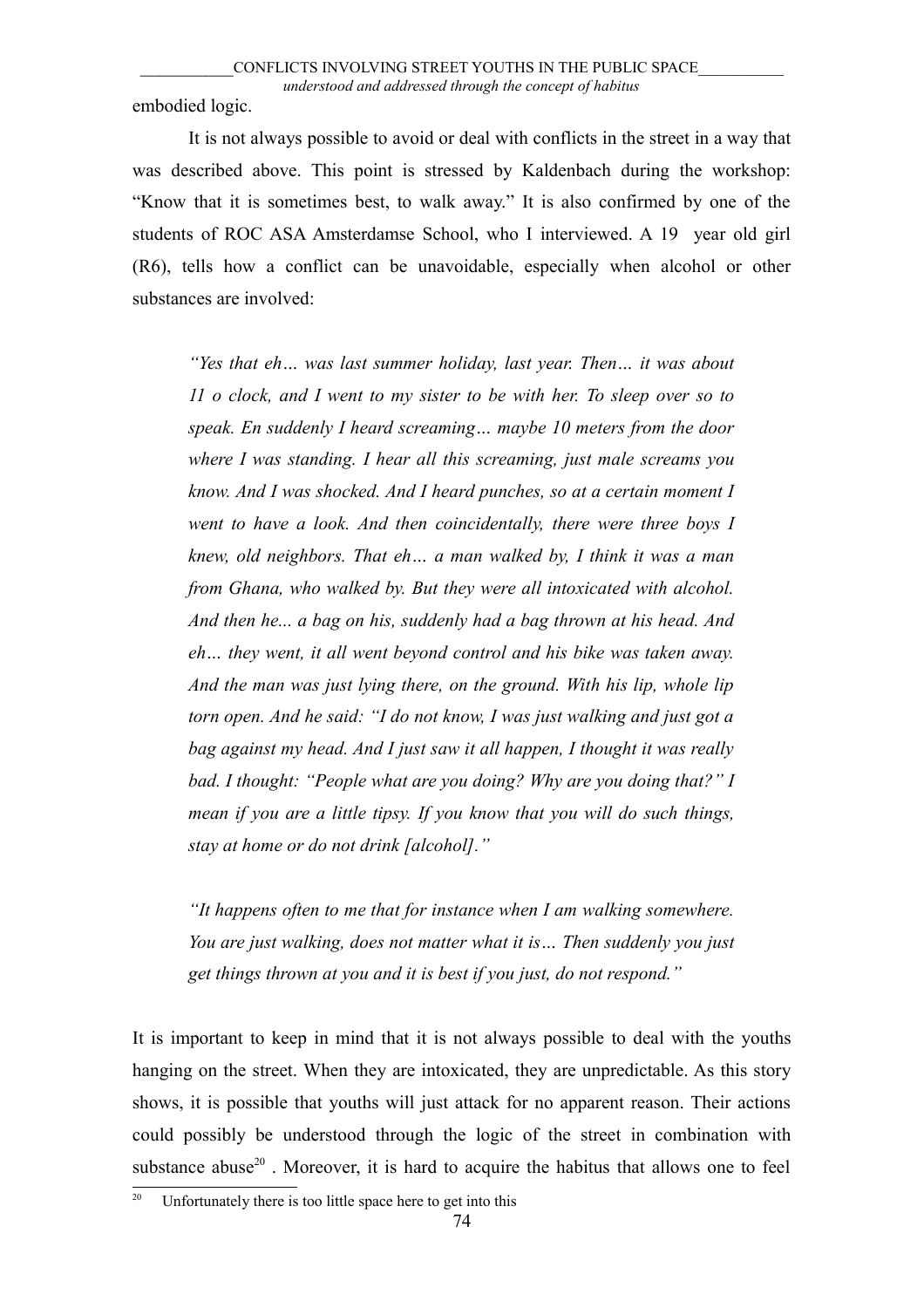comfortable in a conflict situation with these youths; even though the lessons learned from Kaldenbach and the stories of the police officer and the teacher can definitely improve peoples' ability to deal with street youths. In the next section of this chapter, I will look at a different program that could prove to be able to change behavior of the street youths. This program ties in with the difficulty of changing behavior at the level of habitus that was discussed in the previous chapter.

# *Alternatives to Violence Project (AVP)*

In this thesis it has become clear that the logic of the street structures the conflicts in public space through the habitus of street youths. These youths view conflict situations in terms of struggles for dominance and they act within the logic of the street (with all its violent implications) to fight this struggle. The program discussed above, teaches people to deal with the street youths by using this knowledge about their habitus. The main problem for the street youths that I interviewed is the hold that their habitus seems to have on them; although they consciously dismiss the behavior that the logic of the street suggests, they are still likely to resort to the type of violent behavior. This behavior is suggested by their habitus that is shaped through their position within the field of the street. It is possible for the youths to control the influence of their habitus through reflexivity, as Bourdieu suggests:

*"[D]eterminisms operate to their full only by the help of unconsciousness, with the complicity of the unconscious. For determinism to exert itself unchecked, dispositions must be abandoned to their free play. This means that agents become something like 'subjects' only to the extent that they consciously master the relation they entertain with their dispositions. They can deliberately let them 'act' or they can on the contrary inhibit them by virtue of consciousness. (…) But this work of management of one's dispositions, of habitus as the unchosen principle of all "choices", is possible only with the support of explicit clarification. Failing an analysis of such subtle determinations that work themselves out through dispositions, one becomes accessory to the unconsciousness of the action of dispositions, which is itself the accomplice of determinism."* (Bourdieu and Wacquant 1992, 137)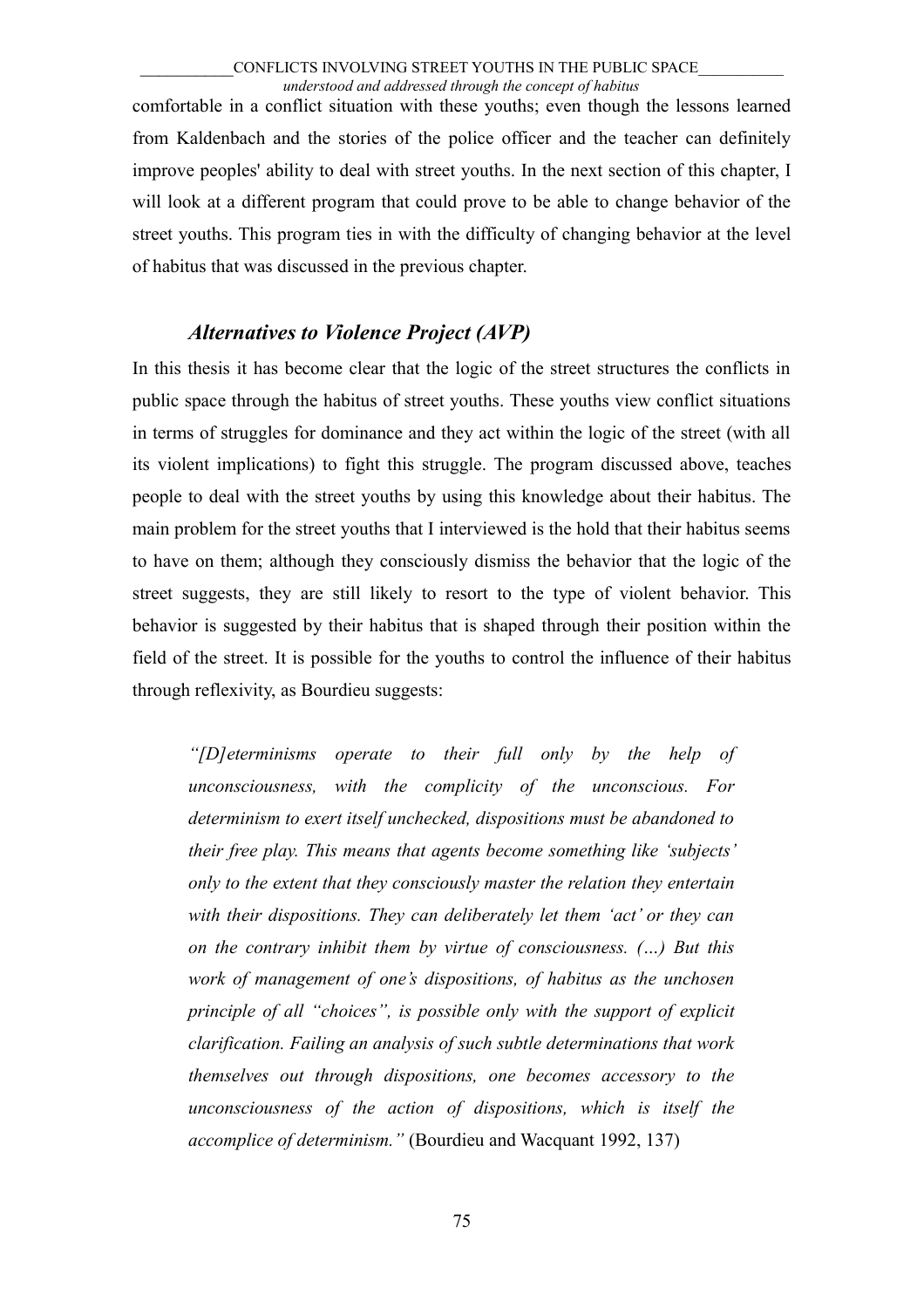The workshop that will be discussed here might be able to allow people to become more reflexive. This workshop is part of a program that is generally known as the Alternatives to Violence Project (AVP). This is a project that was initiated by American prison inmates who wanted to reduce violence in their prison facility. These inmates turned to the Quakers, which was a religious group with a long history of nonviolence. The Quakers put their religious arguments for nonviolent action aside during the development of AVP, making the project beneficial for religious as well as non-religious participants. Through a basic, advanced, and trainers workshop, the inmates were supposed to learn alternatives to violent behavior, and they would empower themselves to facilitate future AVP workshops. The project gained in popularity and spread around the world and different settings (like school, churches, and community centers). Eventually AVP was introduced in the Netherlands by DiversityJoy in 2006, with the help of South African organization Phaphama Initiatives that had been giving AVP workshops since 1995. (Halfman and Couzij, 2008)

Although there is little written about the theoretical foundations of AVP, Halfman and Couzij (2008) describe the philosophy as follows:

*"[I]n AVP philosophy, it is assumed that there is a 'power for good' in every one of us. From this 'power for good', people are believed to be capable of transforming (potentially) violent conflict situations into constructive situations that assist people instead of upsetting them. As a result, AVP organizations see it as their task to evoke this 'power for good' in people, rather than to teach them new behavioral patterns.(...) Another main assumption that connects with the 'power for good' is that there are possibilities to find and apply alternatives to violence in any conflict situation."*

Conflicts are perceived as potentially positive, depending on the way a person handles the conflict. Within AVP, conflicting parties are seen as potentially knowledgeable and active agents capable of choosing how to react to a conflict situation (ibid). This might seem to be contradicting Bourdieu's idea of habitus that bounds rationality, but a more thorough comparison will show otherwise. AVP is focused around five main 'Pillars' (as the are called by various AVP websites): Affirmation (building self esteem and trust), Community building (establishing and nurturing connections with others in a group), Communication (improving both listening skills and assertive methods of expression),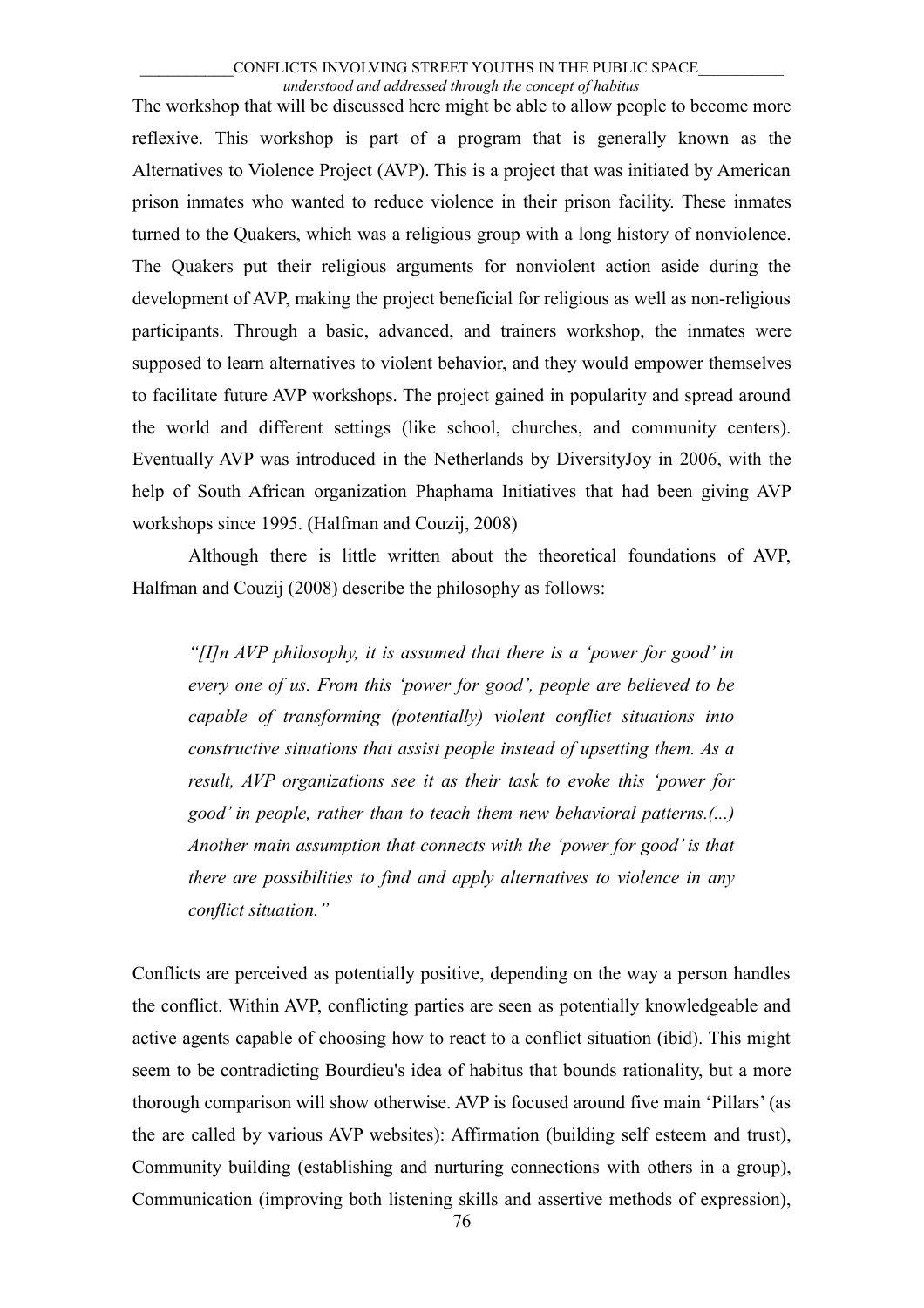Cooperation (developing co-operative attitudes that avoid competitive conflicts), and Creative Conflict Transformation (getting in touch with our inner power to transform situations and ourselves). (DiversityJoy website)

These five pillars form the base for the AVP philosophy. In the workshop, these five pillars are addressed through experiential learning. This is another crucial issue in AVP philosophy and fits together very well with the implications of the concept of habitus that have been discussed throughout this thesis. "In AVP philosophy it is assumed that people learn best when doing things instead of hearing or reading about them"(ibid) This relates to the pragmatic approach that AVP has developed through practice rather than through theory. The workshops are aimed to help participants see alternative behavior through behavioral simulations. Bourdieu would completely agree with this: as habitus is a logic of practice, it is acquired through practice and should also be addressed through practice if one wants to change it:

*"Habitus reveals itself –remember that it consists of a system of dispositions, that is, of virtualities, potentialities, eventualities– only in reference to a definite situation. It is only* in the relation *to certain structures that habitus produces given discourses or practices."* (Bourdieu and Wacquant 1992, 135)

This thesis shows how the concept of habitus and the workshop can both benefit from one another; habitus can provide some theoretical background for the AVP workshops, while the workshops in turn can show how habitus can be addressed in and through practice.

Another important aspect of AVP is the so called 'safe space' that is established in the workshops. In this 'safe space' participants should "feel confident enough to open up to one another and freely share personal, and often emotional experiences." (Diversity Joy website). Halfman and Couzij (2008) argue that the 'safe space' is an important factor for workshop success, and that in most (if not all) workshop, a 'safe space' was established.<sup>[21](#page-76-0)</sup> This 'safe space' allows participants to be more open, it can be viewed in Bourdieu's terms as a sort of *temporary* field with its own internal logic. I experienced myself how I immediately felt comfortable in this setting even though I was not familiar with it myself. Other participants also appeared to be at ease; everyone experienced a temporary field of social relations that felt comfortable. This could be

<span id="page-76-0"></span><sup>&</sup>lt;sup>21</sup> I can confirm that in the two workshops I attended this "safe space" was also created.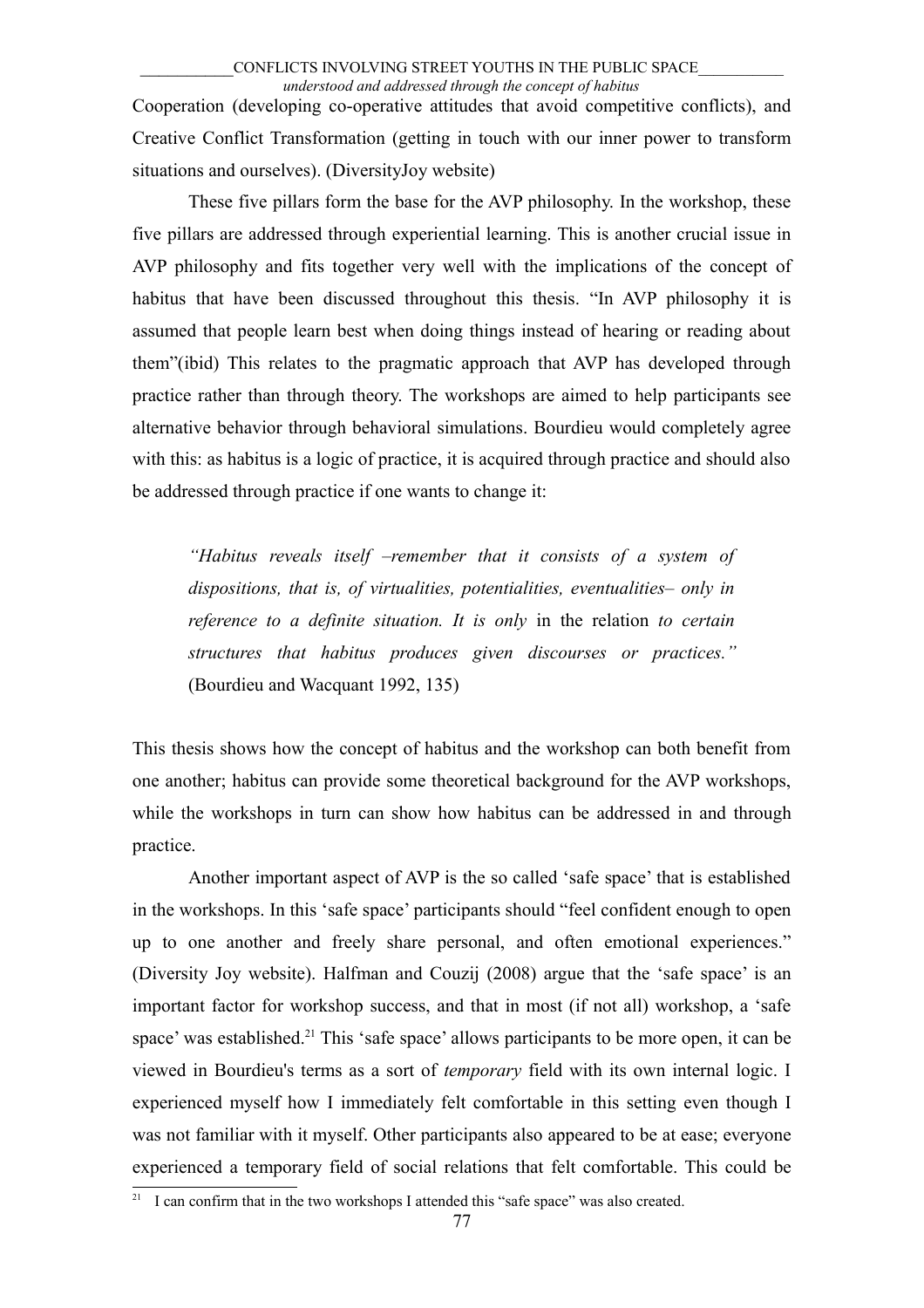explained by the large equality among the occupants (or participants and trainers of the workshop) of this field. There is also little (to no) competition for a dominant position among the occupants of this temporary field. An example of this is shown in the evaluation report of DiversityJoy, by Mustapha Tanane of Connect Foundation (Amsterdam):

*"Last year we had two, this year one workshop. I participated in all workshops myself. What I saw in the training is that the enormous distance that normally speaking exists between the fathers and the kids was turned into a very good relationship; making dialogue (while retaining respect) a lot better. Directly after the training they started talking and discussing, joking even: I could never have dreamed that before!"* (Van der Winden, 2009)

Through experiencing the logic of this (somewhat artificial) temporary field, the participants of the workshop will be able to reflect on the position they normally occupy in social space. Or, as Bourdieu would describe it, the workshop can be viewed as a situation "in which the routine adjustment of subjective and objective structures is brutally disrupted, [that] constitute[s] a class of circumstances when indeed 'rational choice' may take over" (Bourdieu and Wacquant 1992, 131). What this means is that the workshop functions differently from the participants' own social field, their habitus will not necessarily 'fit' the structure of the workshop. Because of this, people will be able to reflect on their habitus that is shaped by their position in a specific field. People are therefore not only able to be more open about their own personal feelings, they are also better equipped to be reflexive and see the hold that their habitus may have on them. This reflexivity "enables us to monitor, up to a certain point, some of the determinisms that operate through the relation of immediate complicity between position and dispositions" (Bourdieu and Wacquant 1992, 136). One account by Najate Maachou, team leader of Thuis op Straat, acknowledges the importance of learning through practice and the role of reflexivity:

*"We had heard about DJ and in the beginning we were skeptical; we thought: we have learned that all in school... But the workshop proved different. During the training we were learning as it went along: our self-reflection was incredibly boosted, while the good atmosphere*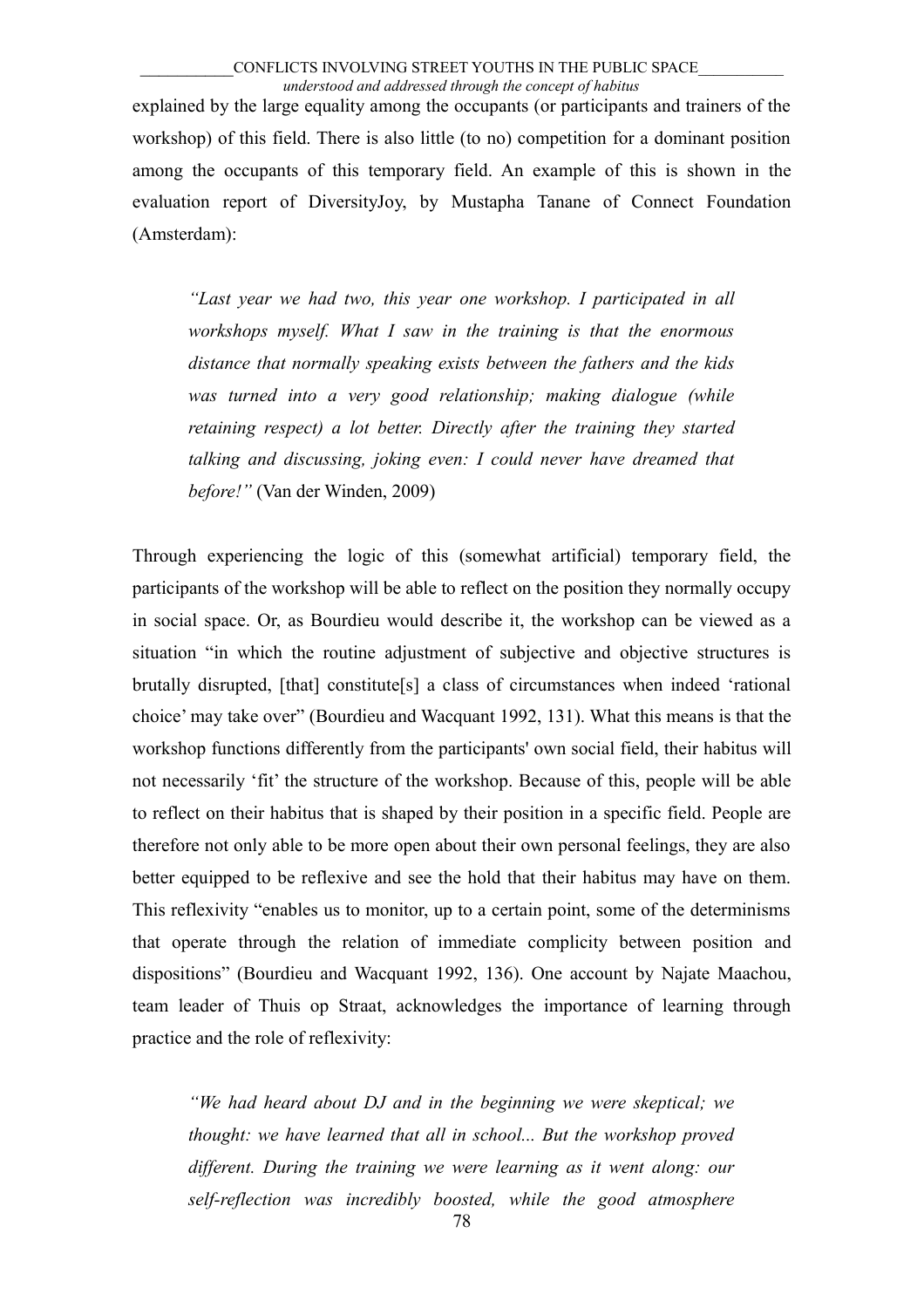*liberated us to talk about our feelings. (…) As a team we became much closer. Thinking in solutions, rather than problems... Also communication improved: listening to each other! (…) Myself I saw it was important to enlarge your World: Diversity Joy brings people together from very diverse backgrounds. ... Young/old, allochtonous /autochthonous, we all have our insecurities and dilemma's. Learning to cope with them is important."*

This is a clear example of the advantage of experiential learning, and the importance of reflexivity; the learning *through practice* in the workshop is preferred over the learning purely through exchanging ideas. I experienced this practical learning and the positive effect of reflexivity during an advanced workshop I attended. My experience during the exercise is described in Box 4.

Box 4

During this workshop we did an exercise in which we as a group had to pick a subject that we were going to focus on during the rest of the workshop. This subject had to be brought down to one word and it should be 'something that stands in the way of a positive relationship'. We first had to come to consensus in pairs. When this was done, the pairs had to form groups of four and again come to consensus. Finally, the entire group of 12 participants had to come up with one word that they could all agree on. Being a Master student of Conflict Resolutions and Governance, I had had many lectures and read quite some literature on consensus building and 'finding creative solutions' during a deadlock. I considered myself quite smart and thought it would not be difficult to get a positive outcome. I was sadly mistaken. After a discussion that lasted more than an hour, we could still not decide one of the three words that we had posed as groups of four. When we really appeared to be in a deadlock, the facilitators intervened and told everybody to close their eyes and just say the word they picked. Interestingly enough, after the first round of word-naming, some people started saying different words from the one we had been talking about the whole time. Eventually we all came to a consensus on a word that was different from the three words that the groups of four brought to the table.

This was truly an eye opening experience for me. I had read so many things about thinking creatively and coming up with new solutions when you are in a deadlock, but I did not even think of these things during the exercise. I *experienced* how I became more and more invested in the word that my group had picked, and how it became much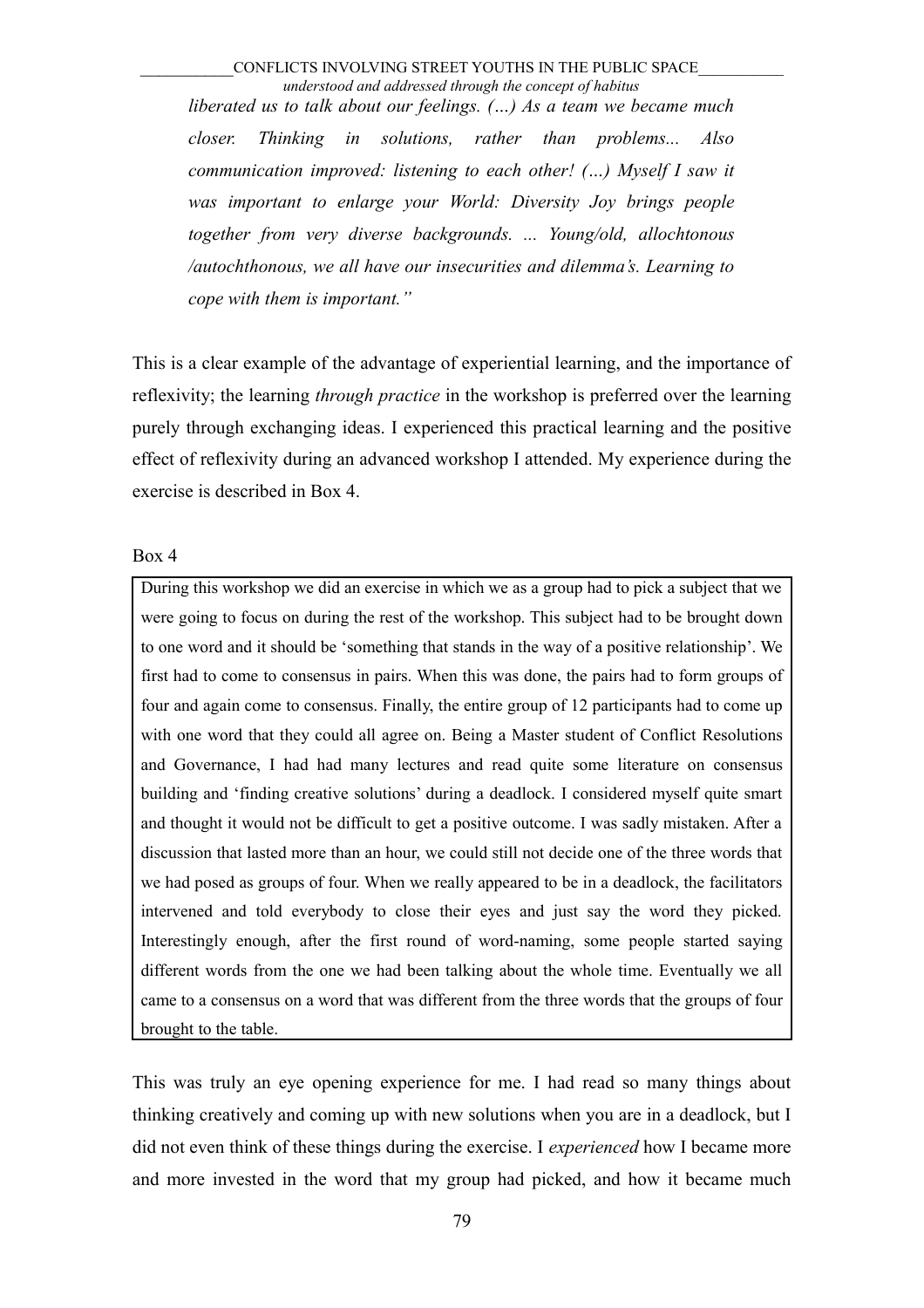harder to give that word up. After the exercise I realized that I had been doing what is described many times in the literature and of which I thought I would never be dumb enough to do. Although it is still hard to do, this experience has allowed me to be extra critical of myself during moments of conflict. I had read Bourdieu before, I *knew consciously* that I had to be reflexive. But only through this exercise could I experience the inclinations of my habitus in practice. The importance of practical learning and reflexivity became even more clear to me.

A final important aspect of AVP that Halfman and Couzij (2008) mention is the assumption that the training is perceived as an ongoing process.

*"The idea is that the process of learning continues, and that learning is an ongoing process. In this sense, AVP is not regarded as a course you complete or one from which you graduate. Again, it is seen as a step on a long journey towards nonviolent communication."* (ibid)

This idea can also be related to the concept of habitus as also constantly present and structured by, while structuring, the social space. It is an illusion to think that people can change behavioral dispositions at the level of habitus over the course of one workshop. The workshop *does* seem to allow participants to experience a logic that provides alternatives to violent behavior in conflict situations. This is combined with the possibility to be reflexive and learn "to consciously master the relation they entertain with their dispositions" (Bourdieu and Wacquant 1992, 137). The combination of these two aspects could allow people to become more like 'subjects' that are able to shape their habitus in a way that fits with the logic that the workshop provides.

### *Workshop structure and important features*

The workshops that are provided by DiversityJoy, are aimed at stimulating people to "develop a positive view of themselves, a positive view of others, and a positive view of the differences among people, preferably resulting in an improvement of self-esteem, an increased respect for others, more effective ways of communication, an increased sense of community, a more productive engagement in conflict and an increased sense of responsibility for one's feelings and behavior" (translated from DiversityJoy website, 2008). It is thus a very broad workshop that is not only aimed at a "more productive engagement in conflict" but to many other forms of personal growth for the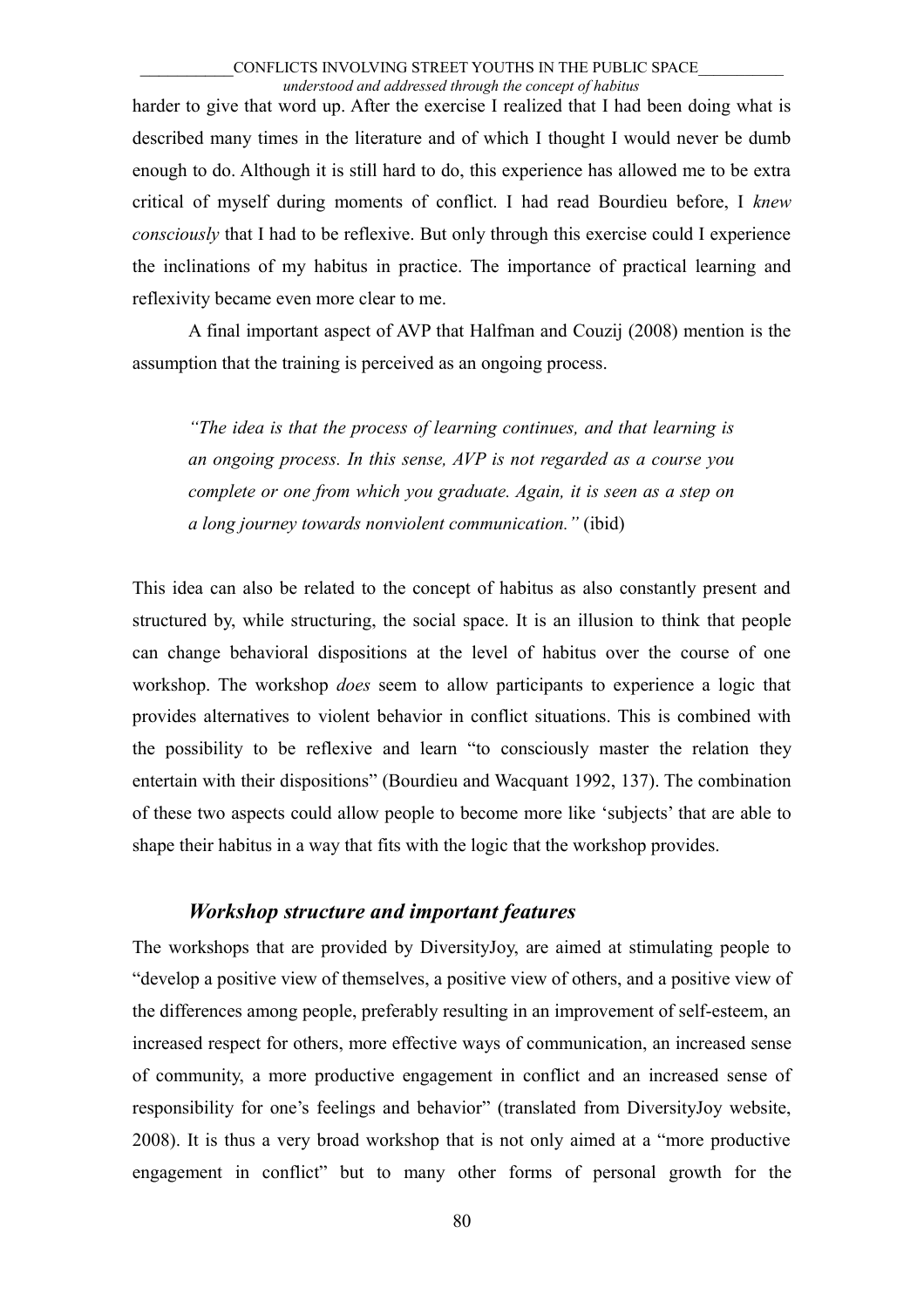participants. As I stated before, the workshop could be viewed as a temporary social field with its internal logic. The participants that experience this logic should become able to reproduce it during conflict situations once workshop is over. This logic will be explained in more detail here, as the structure of the workshop will be discussed. The workshops take two full days (9am-5pm). Below is a short overview of what these two days usually look like $22$ :

| DAY 1 SESSION I                              | <b>SESSION II</b>                            |
|----------------------------------------------|----------------------------------------------|
| - Opening talk                               | - Gathering: name of favorite food           |
| - Agenda preview with names of the team      | - Agenda preview                             |
| - Introduction of the team                   | - Concentric circles                         |
| - Introduction of everyone: Going around the | - Light & Lively: A name game, 'Name         |
| circle letting participants introduce        | Frisbee', 1 2 3 4 name                       |
| themselves and telling the group one thing   | - Sharing: A conflict I solved nonviolently  |
| they hope to get out of the workshop         | - Listening exercise                         |
| - Adjective name exercise                    | - Evaluation and closing                     |
| - Affirmation, in two's                      | ***LUNCH BREAK***                            |
| - Light and Lively: the big wind blows       |                                              |
| - Brainstorm and discussion: What            |                                              |
| Is violence?                                 |                                              |
| - Evaluating and closing                     |                                              |
| <b>SESSION III</b>                           | <b>SESSION IV</b>                            |
| - Gathering: A sport I really enjoy          | - Agenda preview                             |
| - Agenda preview                             | - Gathering: What transforming power means   |
| - Transforming Power talk                    | To me                                        |
| - Light & Lively                             | - Principles of Transforming Power           |
| - Power 1 2 3 4                              | - Light & Lively: Owl and mouse              |
| - Evaluation                                 | - Broken squares                             |
| - Closing: Texas hug                         | - Cooperative construction                   |
|                                              | - Evaluating and closing                     |
| DAY 2 SESSION V                              | <b>SESSION VI</b>                            |
| - Agenda preview                             | - Agenda preview                             |
| - Gathering: I feel good about myself when   | - Gathering: A hiding place I had as a child |
| - Introduction to role-play                  | - Empathy                                    |
| - Role-play (In small groups, with video, if | - Light & Lively                             |
| wanted, interspersed with Light & Lively if  | - More role-plays                            |

<span id="page-80-0"></span><sup>22</sup> This overview was taken from Halfman and Couzij (2008)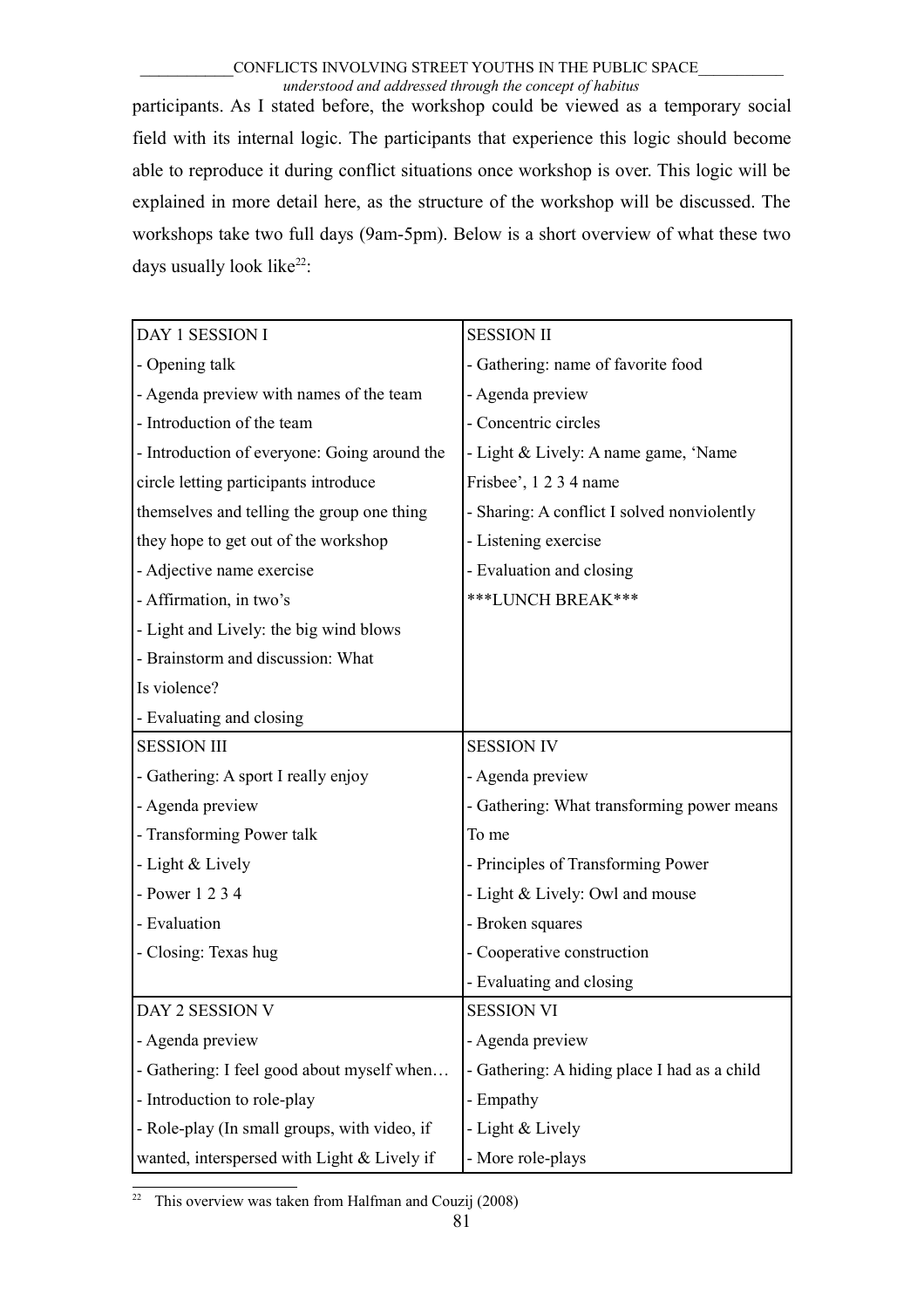| needed)                                | - Trust circle or trust lift                 |
|----------------------------------------|----------------------------------------------|
| - Evaluation and closing               | - Evaluation and closing                     |
|                                        | ***LUNCH BREAK***                            |
| <b>SESSION VII</b>                     | <b>SESSION VIII</b>                          |
| - Agenda preview                       | - Agenda preview                             |
| - Gathering                            | - Gathering                                  |
| - Recap: Learning from role-plays      | - Reflection exercise                        |
| - A cooperative learning and planning  | - Discussion: Where do we go from here?      |
| exercise (e.g. building a new society, | - Un-answered questions                      |
| coalition exercise, strategy exercise) | - Affirmation posters or affirmation shields |
| - Light & Lively                       | - Evaluation of the entire workshop          |
| - Who am I?                            | - Graduation                                 |
| - Evaluation and closing               | - Closing circle                             |

As can be seen, every session except the first, starts with *agenda preview* and a *gathering*. Although all gatherings differ, they are all aimed at (re-)establishing community. This is done for instance, by sharing personal stories. *Evaluation* and *Closing* are furthermore activities that take place every session. During the evaluation participants evaluate the finished session by making remarks that are grouped either as a positive point, a point for improvement, and suggestions for adjusting a particular activity. These remarks are written down on a flip-chart. The *Closings* are used to end a session, day, or the workshop. They "(…) emphasize unity, (…) affirm the group or the individual (…) [or] they may acknowledge a job well done or time well spent" (AVP manual 2002: F-20, in Halfman and Couzij, 2008). Another activity is the *Light & Lively* which is a physical exercise that re-energizes the participants. It can help to brake a pattern and to do something light together. This leads to congregation as participants experience working together towards a shared (physical) goal.

An important exercise within the workshop is the *Affirmation* exercise. The participants are divided into pairs and tell one another something positive about themselves in three minutes. During these three minutes the listener will not intervene in any way. After this, each participant will introduce the person they have formed a pair with, to the rest of the group by summarizing the positive aspects of this person in one minute. By doing this, all participants show to have paid attention to their 'partner' and more importantly, they can hear their own good qualities from another person. According to the AVP manual (2002): "In this exercise we bring out and recognize and affirm the positive qualities in ourselves with the support of the others in the group"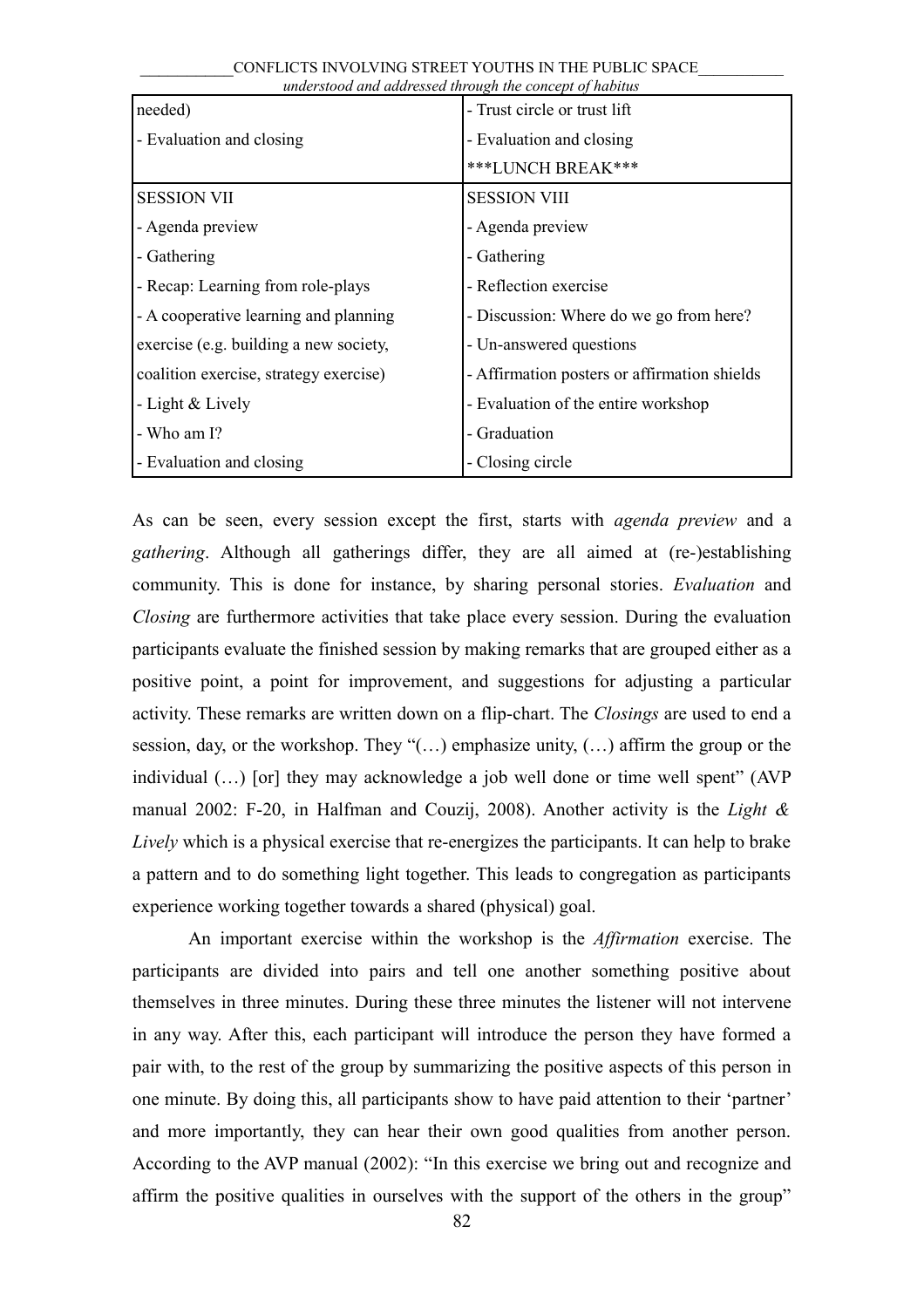(Halfman and Couzij, 2008). An important exercise that is supposed to teach people the importance of communication to work together, while at the same time illustrating different ways of communicating, is the exercise called *Broken Squares.* In this exercise, participants are divided in groups of four. Each participant has to complete a jigsaw puzzle by exchanging pieces with the other members of the group, the group is finished when all participants have finished their puzzle. It is not allowed to communicate except by offering or accepting pieces.

*"The experience should make people reflect on their ideas about others, about their role within a group, the role of communication within a group, what it means to work together, to be sensitive to others' needs, and also that a group can achieve things a single person cannot. From this experience it is not too difficult to extend the lessons learned to real life situations. A group can achieve things that one single person cannot do by him or herself. Participants claim to learn that sensitivity to others' needs may come in handy."* (ibid)

Although the participants do not always manage to complete all the puzzles, they do all feel the need to be sensitive to others' needs, and cooperation. The value of this exercise lies in the *experience* and in the *reflection* on the exercise afterwards. These reflections are lead by facilitators of the workshop who empower the participants to come up with their own ideas. AVP's assumption is that through reflection, the group is affirmed and the effects and effectiveness of the exercise is maximized (ibid). Broken Squares is another example of how well the notion of habitus fits with the ideas of AVP. The participants experience how their habitus shapes their behavior in a situation of interdependence and through this experience their habitus opens up for reflection. Thus, the participants do not only seem to learn how their habitus leads them to behavior that might be sub-optimal, they also learn how to reflect on the implications of their habitus, which they could use in other situations.

Another exercise that does not get much attention from Halfman and Couzij (2008), but that does seem to be important to the workshop is the *I-message*. In this exercise, people learn how to express themselves in a conflict situation through addressing their personal feelings and needs, linked to a specific thing that is bothering them. The participants play out a conflict situation that they experienced and after this, they try this same situation using the I-message. The participants are usually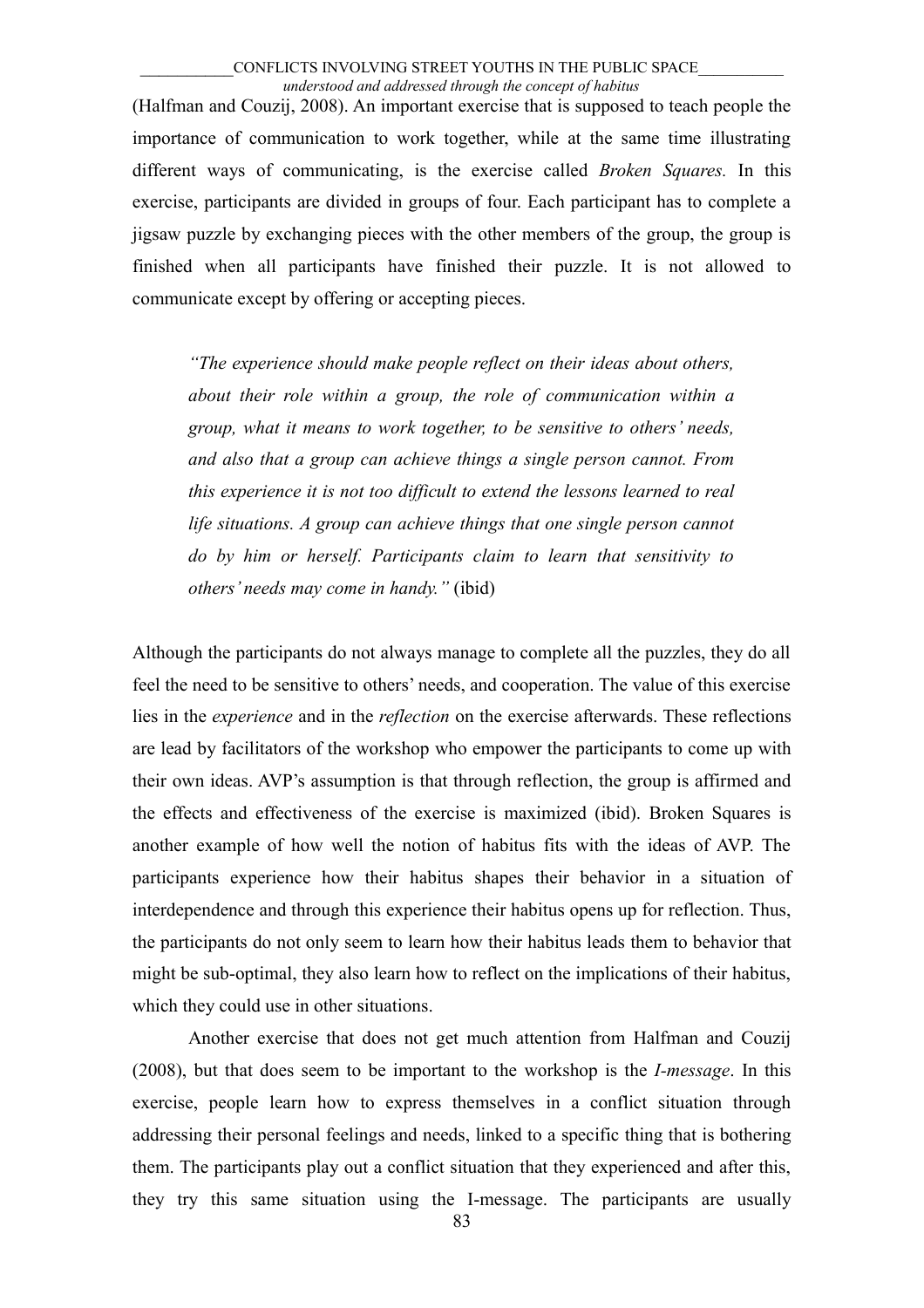comfortable doing this within the safe space of the workshop and they can experience the effect of the I-message. Two experienced facilitators describe the value of this exercise for themselves:

### Tom Schram:

*"I-messages are something else that has helped me. Expressing myself in terms of feelings and needs, and being specific on what bothers me, was new for me and is still a challenge. Yet, trying to stay away from judgment and accusation, and using I-messages, has helped me already more than once to solve issues with others, without escalation and keeping the relationship alive. It is not easy, a work in progress, but it works."* (Van der Winden, 2009)

### Sat Atma Khalsa:

*"In DJ workshops we always work with I-messages. That had a great impact on me. Sometimes I work as a counselor in a 1 to 1 setting. In that setting people sometimes simply cannot express their feelings. I learned to give I-messages; sometimes another one and then you see my clients recognize it, come closer to their own thoughts. For instance I said: I feel I'm getting angry, because we really have no contact now. The effect is a better contact!"* (Van der Winden, 2009)

These facilitators show how they have experienced the usefulness of the I-message, being able to transfer it to their daily lives. The I-message seems to be a very practical way to invite people to be reflexive. Tom Schram for instance, expresses how he tries to stay away from judgment and accusation, which can be a natural response shaped at the level of habitus<sup>[23](#page-83-0)</sup>. The I-message is a practical tool for Schram to reflect on the feelings and needs he has, allowing him to become aware of, and deal with the relation he entertains with them. This gives him more control over the situation. At the same time, he shows that it is not easy to use the I-message, which illustrates that he had not changed his behavior at the level of habitus. He has not yet embodied the use of the Imessage, but it is possible for him to use it. He can act more like a true subject because he is aware of the relation between himself and his dispositions.

There are two exercises aimed at finishing the workshop: *Affirmation Poster* and

<span id="page-83-0"></span> $23$  This is of course not only the case for Schram, but for many other people as well.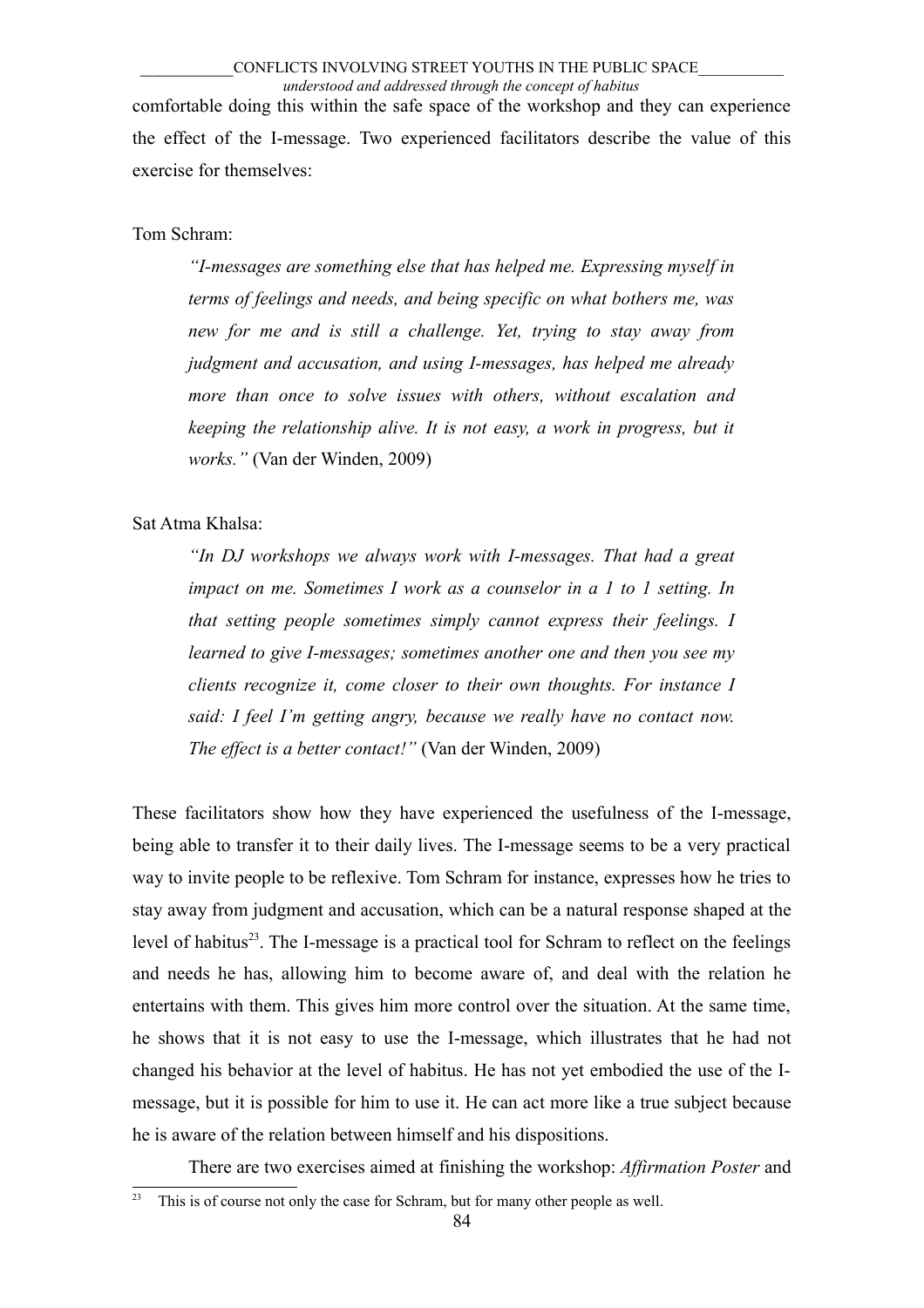*Graduation*. The Affirmation Poster is a poster for each participant on which the other participants write one sincere positive remark about its 'owner'. This poster leads to people feeling affirmed and to reflection on the others and the entire workshop. During the Graduation, all participants receive their Affirmation Poster and a certificate one by one, leading to a final moment of affirmation (ibid). In relation to the work of Bourdieu, these last exercises can be considered to allow the participants to experience once more the logic of this temporary field of relations. All participants experience what it is like to be appreciated and to appreciate others, leading them to feel good about the workshop, the others, and themselves. The most important thing that the participants should have learned however, is to "consciously master the relation they entertain with their dispositions" (Bourdieu and Wacquant 1992, 137).

The working of the workshop that is described above should result in positive effects. One of the problems with AVP is that the outcomes are very hard to measure. This is of course similar to the concept of habitus, which is impossible to quantify and only reveals itself through practice.

# *Known effects and effectiveness of AVP*

A number of studies of the effectiveness of AVP are discussed by Halfman and Couzij (2008). The first study they refer to is one by Sloane (2003, in Halfman and Couzij, 2008) who examined behavioral change by looking at frequency and content of prison rule infractions of the Delaware Correction Centerprison inmates through an experimental design. He found that the amount of reports on inmates declined for participants of the AVP workshop, basically meaning that these displayed less violent behavior. This effect was higher for better educated and younger participants. This second effect is in line with the relative irreversibility of habitus, which Bourdieu mentions:

*"[A]ll the external stimuli and conditioning experiences are, at every moment, perceived through categories already constructed by prior experiences. From that follows an inevitable priority of original experiences and consequently a relative closure of the system of dispositions that constitute habitus."* (Bourdieu and Wacquant 1992, 133)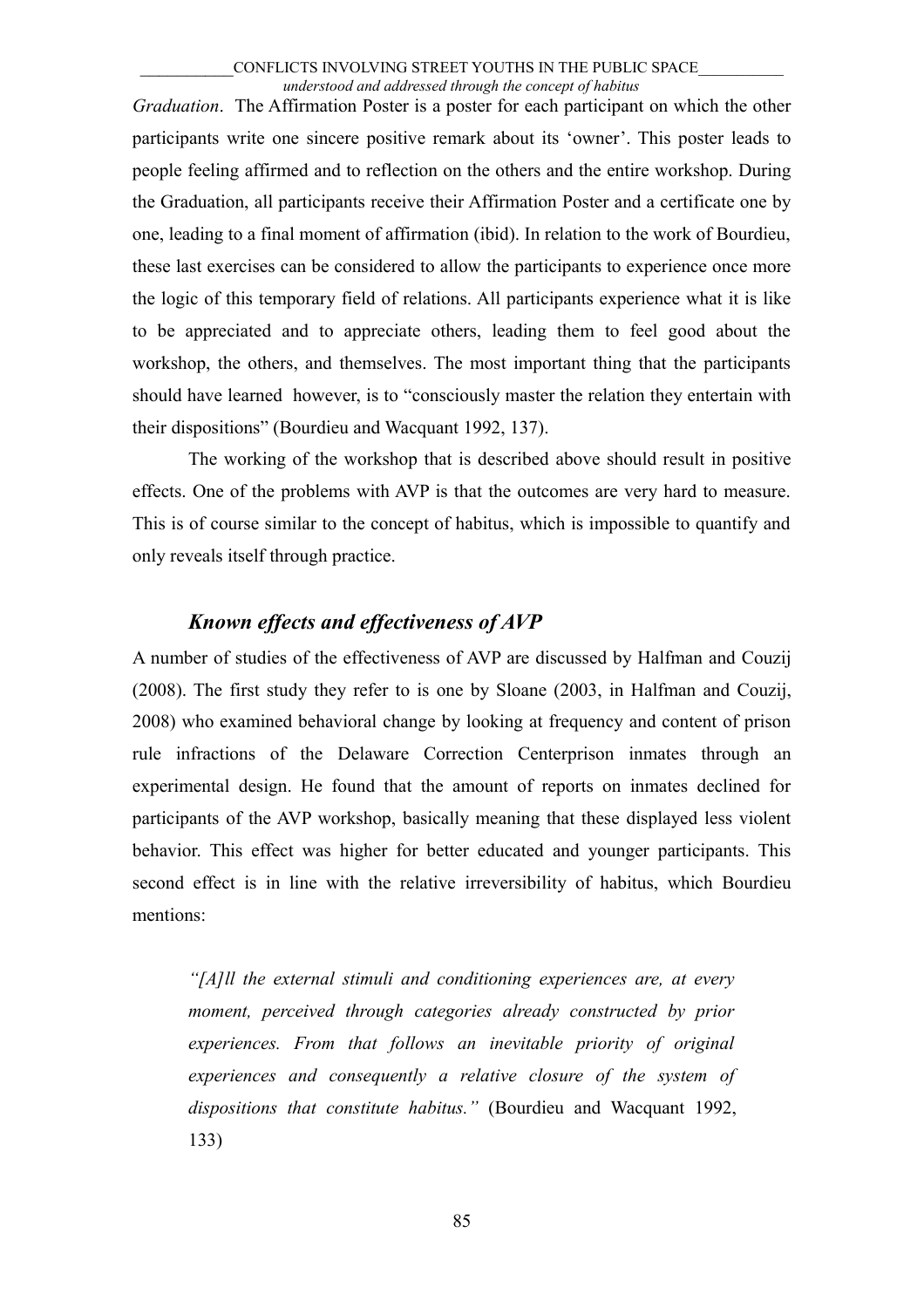Miller and Shuford (2005, in Halfman and Couzij, 2008) researched rates of recidivism in this same prison and concluded that "By all definitions of recidivism, the rates certainly appear low" (ibid, 7). A different take on the effect is provided by Bitel (in Phillips, 2003), who argues that AVP reduces crime through *building self-esteem, facilitating trust, revelation of choices,* and probably *developing responsibility.* In addition to this, Walrath and Delahanty (2004, 5, in Halfman and Couzij, 2008) used several tests that showed "significantly lower levels of expressed/experienced anger at 6 months post intervention (…) [and] lower rates of confrontations (…)".

Halfman and Couzij (2008) are not satisfied with traditional (quantitative) means of researching workshop effects because these do not allow for a detailed analysis of all the complex issues that the workshop aims to address. Therefore, they try to develop a methodology to measure the effect of AVP through narrative analysis. In this method, participants write an important story for them personally *before* and *after* the workshop. The analysis of both stories gives an indication of what people have learned during this workshop. According to Van der Winden (2009):

*"The basic finding up to now are that narrative analysis, through the comparison of the twin stories gives a deeper insight on half-conscious changes in thinking of participants and this way almost excludes 'socially acceptable answers' as in questionnaires and 'self evaluation formats'."*

However, the specific outcomes of this evaluation are still unknown. The notion of habitus could possibly provide a theoretical background that could add valuable insights to the framework that is provided by Halfman and Couzij (2008). While the use of narrative analysis combined with participant observation by facilitators could at the same time lead to more detailed analysis of the workshops effects at the level of habitus. This will need more research.

Although not conclusive, the research mentioned above shows that AVP has positive effects. The way these effects are established could be understood through the notion of habitus. What I have tried to make clear in this section through the notion of habitus is that the workshop works in two ways. First, the workshop provides a specific, temporary social structure of relations between positions with a specific logic. The relations between the participants of the workshop are equal and the logic is shaped in a way that provides behavioral alternatives to violence in conflict situations. As the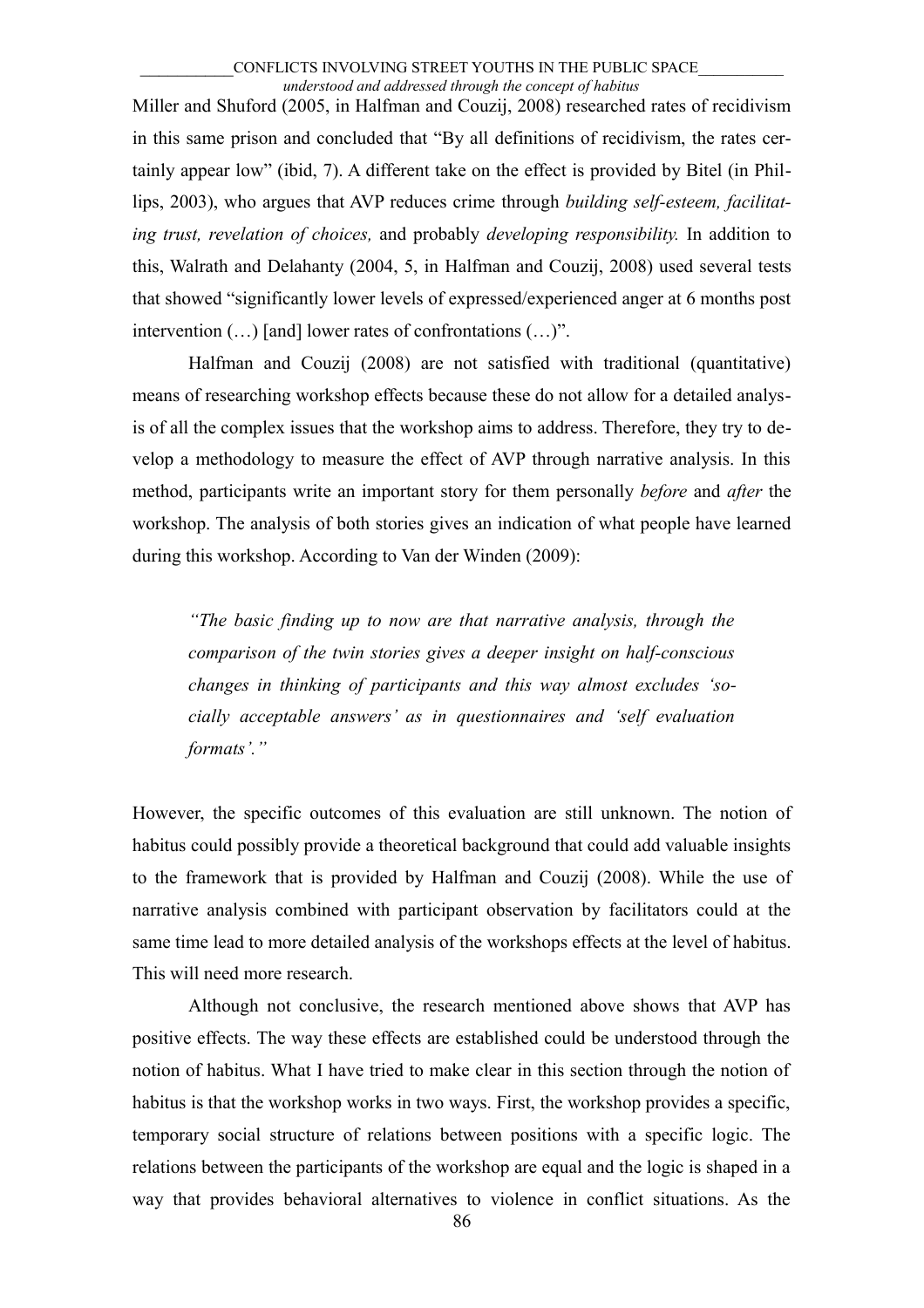participants experience the logic of this workshop, they will equip themselves with tools to act in conflict situations outside the workshop. Since people have to make sense of situations through their habitus, it might not be easy to bring the practical knowledge that they have acquired through the workshop into practice.

This is where the second working of the workshop becomes important; the ability to be reflexive. As Bourdieu suggests, reflexivity is key to become something like subjects. The participants of the workshop learn through practical exercises to be reflexive about their own feelings, needs and behavior. This way, they can consciously master the relation they entertain with their dispositions, enabling them to make choices about how to behave. The reflexivity that is learned in the workshop is therefore key to be able to use the socially acceptable and constructive behavior that is practiced during the workshop. The participants should be able to reflect on their behavior during their daily lives and use the alternatives (to violence) they have learned through practical exercises during the workshop.

### *The implications for this thesis*

In this thesis, I have focused on the conflicts that happen in the public space in the city of Amsterdam that involve street youths. I have taken a theoretical approach that could add insights to the conventional ways of viewing conflict. The logic of the street has been discussed through the concept of habitus. This helped to explain how the logic of the street can have a hold on the behavior of the street youths, even when they consciously acknowledge that this logic is 'stupid'. In this chapter I have looked at two programs that are interesting in the light of my analysis.

The first workshop I discussed is mainly focused on the people that get involved in conflicts with street youths. This workshop teaches people about the logic of the street and the habitus of street youths. By using the knowledge of the logic of the street, people are taught how they can avoid a conflict situation to be shaped by the logic of the street, since the street youths' habitus allows them to be most comfortable functioning within this logic which in turn will make the youths the likely 'winners' in this situation. This workshop can help people who are directly affected by violence of street youths, it can not *change* the street youths themselves however.

The second workshop I discussed might be able to address the embodied logic of the street that concept of habitus helps to understand. The youths may like to act differently but do not seem to be able to, because of the hold that their habitus has on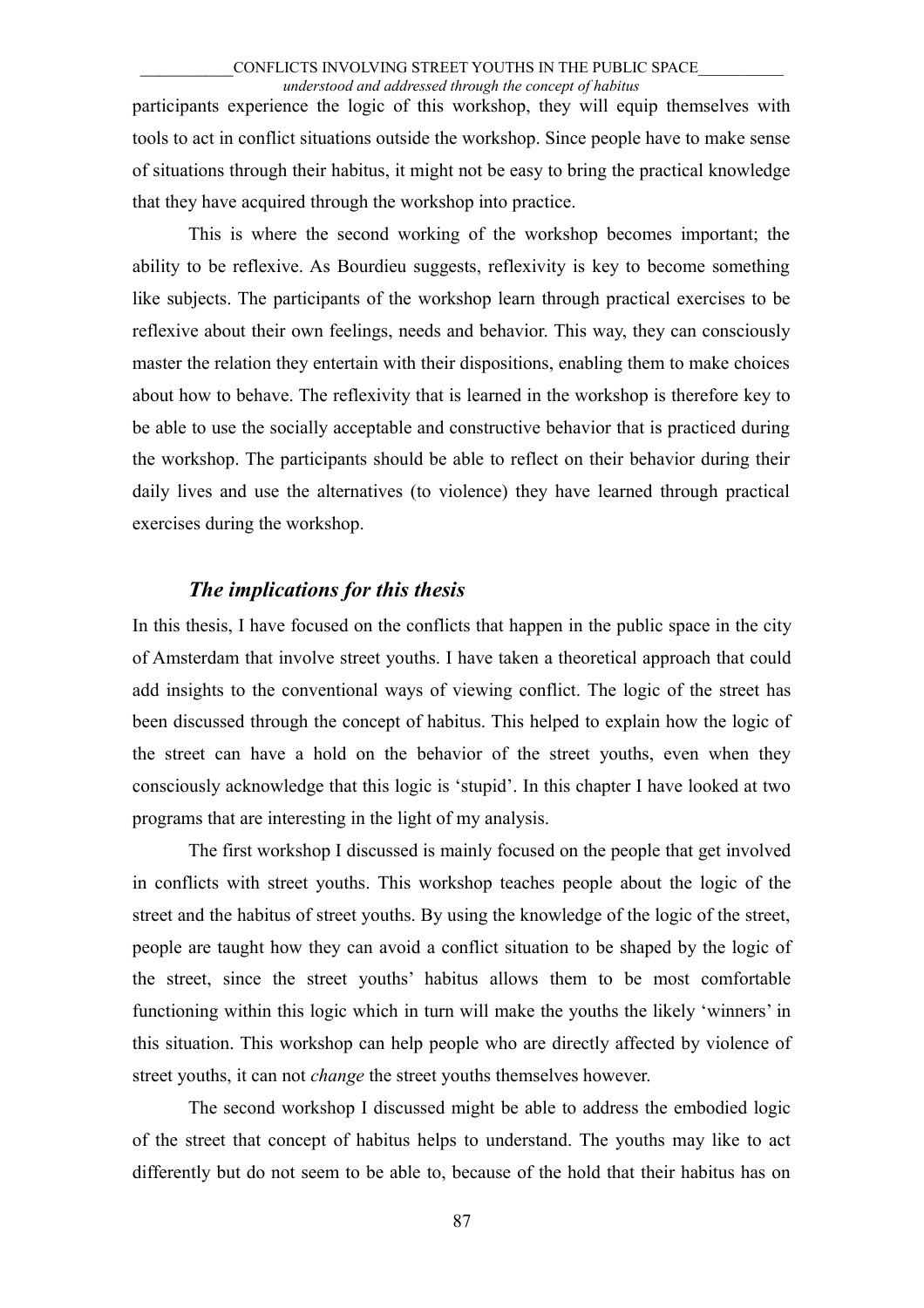their behavior. The workshop provided by Diversity Joy can temporarily create a different social structure with a different logic from what the street youths experience in their daily life. Through experiencing the different social structure of the workshop, the youths can learn different ways of acting that are suggested by this workshop. Because learning in this workshop is based on practice and reflection, the habitus of the youths can be opened at the level of behavior. In turn, this can lead them to become aware of the relation they entertain with their dispositions that are based on the embodied logic of the street. The youths can become able to recognize the inclinations of their own habitus and they can practically master the tools that are provided in the workshop through practical exercises. This can in turn enable the youths to become something like subjects and make the choices that are not only good for themselves, but also socially acceptable and constructive during a situation of conflict.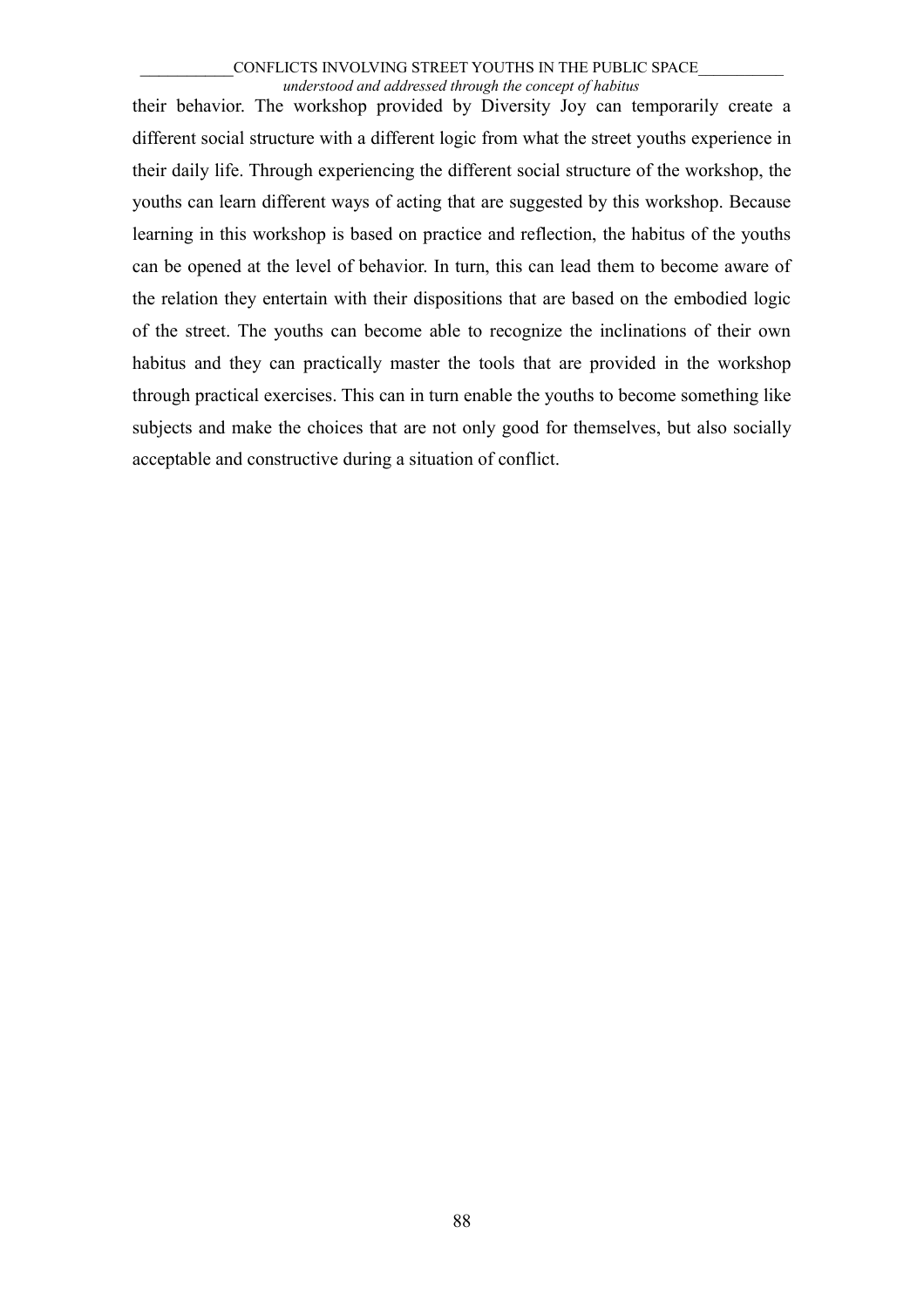# **Conclusion**

This thesis is aimed at getting a better understanding of the biggest threat to peoples' sense of security in the public space in the Netherlands: street youths (CBS website). Although there is a lot of attention for the problems associated with street youths, these problems are not resolved easily. The relative persistence of these problems intrigued me and lead me to the following research question: how can the conflicts in public space that involve street youths be understood thoroughly, and what are the implications of this understanding for possible interventions?

To answer the first part of this question I tried to show how Bourdieu's concept of habitus could be a valuable addition to the conventional conflict resolution theory. The conventional conflict theories focus on positions and interests and try to provide a way through which adversaries can find rational outcomes to conflicts that satisfy both their interests. The notion of habitus helps to explain why it is difficult for the people who get in conflict with street youths, to bring the conventional approach to conflict resolution into practice. It furthermore has several implications for the behavior of the street youths during conflict situations, which I tried to illustrate through my research.

Interesting to the conflicts that involve street youths in the public space is that the habitus of the street youths is 'fit' for these types of situations, allowing them to function well. The downside of their intuitive way of acting, is that they will not consciously think about their actions, making them "accessory to the unconsciousness of the action of dispositions, which is itself the accomplice of determinism" (Bourdieu and Wacquant 1992, 137). The habitus of people who are bothered by street youth are not 'fit' for the conflicts with them in the public space. This does however allow these people to become more rational during these conflict situations. At the same time, the fact that these people do not feel comfortable in a situation where they have to act quickly, leads them to be the likely 'losers' in the conflicts with street youths.

To an understanding the habitus of the street youths, it is important to understand the logic of the street. To get a sense of the intimate relation between the logic of this field and the habitus of its occupants, I related Bourdieu's ideas to those of De Jong (2007)'s account of street culture. De Jong (2007) defined streetculture through seven values that are shared by all street youths: 1) not giving a shit and standing up for oneself; 2) being loyal to other boys in the neighborhood; 3) being rock hard (*bikkelhard zijn*); 4) showing balls (*ballen tonen*); 5) being sharp (*scherp zijn*); 6)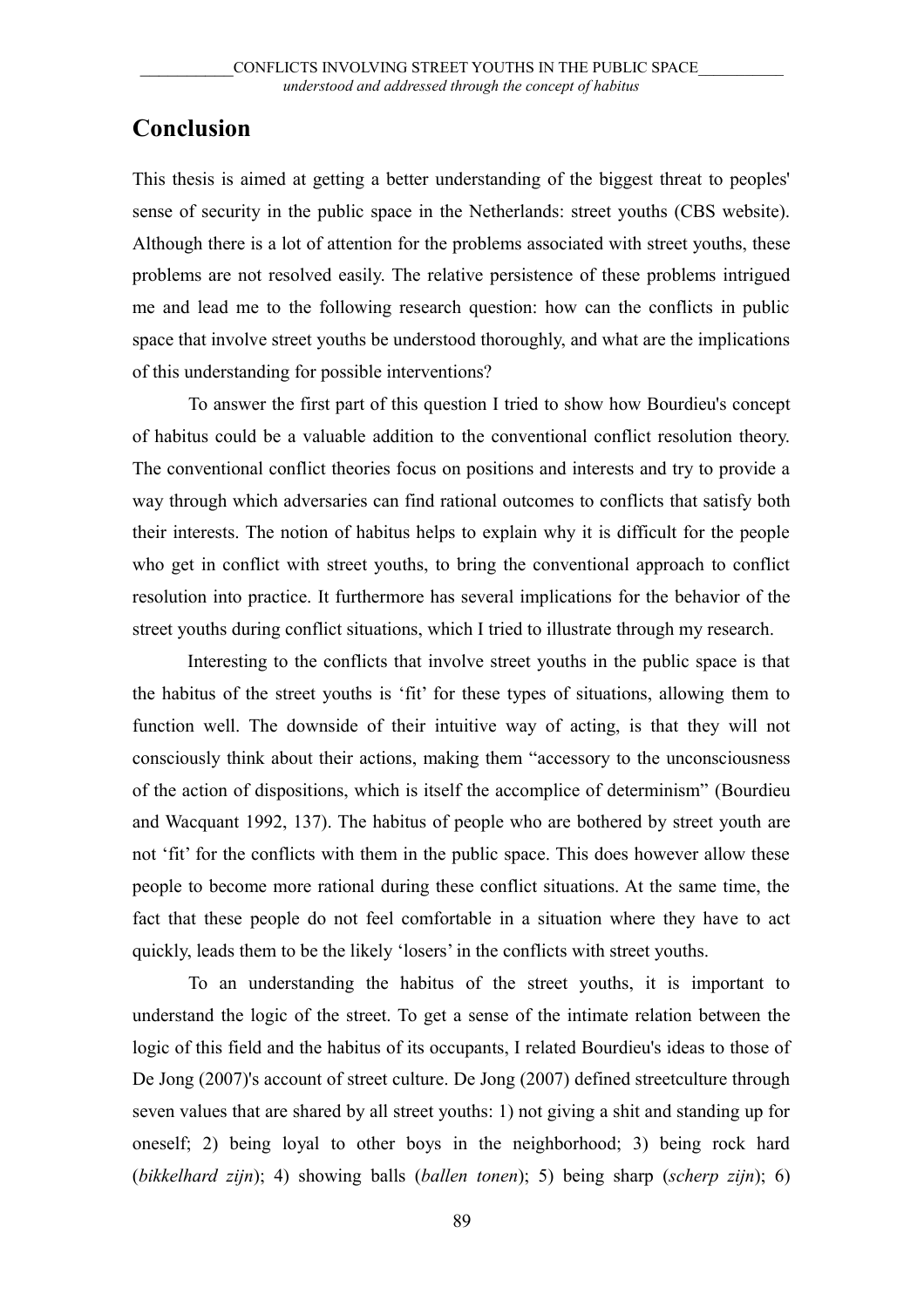turning (*draaien*); and 7) being chill. These street values help to understand the conditions under which street youths are constantly struggling for a dominant position within the field of the street. Bourdieu's ideas highlight that street youths are constantly (re)producing the logic of the street through their *actions* in practice.

De Jong's (2007) work in relation to Bourdieu's ideas provided the background information for the analysis of my data: observations and qualitative interviews with students from ROC ASA. These enabled me to show how habitus is shaped through the experiences of specific street youths. Youths can 'learn' the logic of the street and as they start to act according to it, they will become comfortable with it: they will start to embody this logic. Through acting in ways that reflect this (embodied) logic, the street youths are reproducing the logic of the street. As they develop their skills, (or forms of capital relevant to the street) they will be able to acquire a dominant position within the field of the street. This is important to understand the violent behavior of street youths in conflict situations. Violence can be a way to deal with conflict. At the same time it can be a way to show the possession of the capital that is relevant within the logic of the street. Youths who act violently can acquire a dominant position within the field of the street. Violent conflict is thus not necessarily an expression of antagonisms between conflicting street youths; it also plays as important role within the struggle for dominance that is going on in the field of the street.

Next to this specific role of violence and conflicts in relation to the logic of the street, I have tried to show how the street youths get more invested in 'the game of street'. This happens as they occupy a position within this field. Once they start to embody the street logic, it becomes harder for the youths to change their behavior. This could partially explain the persistence of the problems associated with street youths. The youths show reflexive moments during the interviews, in which they seem aware of the hold that the embodied logic of the street has on them. One of the problems of changing their behavior is that the youths do not seem to be able to be reflexive in a situation of conflict. Reflexivity is the key to become something like a 'true subject' according to Bourdieu.

The different stories of the street youths show the different extent to which the youths can be reflexive about there behavior. One can be aware of her tendency to become violent and deal with it by walking away until this feeling disappears. Another might 'rationally' call violent and confrontational behavior 'stupid', but immediately claim to act in this way if the situation requires this. In this case, the street youths' actions are largely determined by the logic of the street. It is even possible for street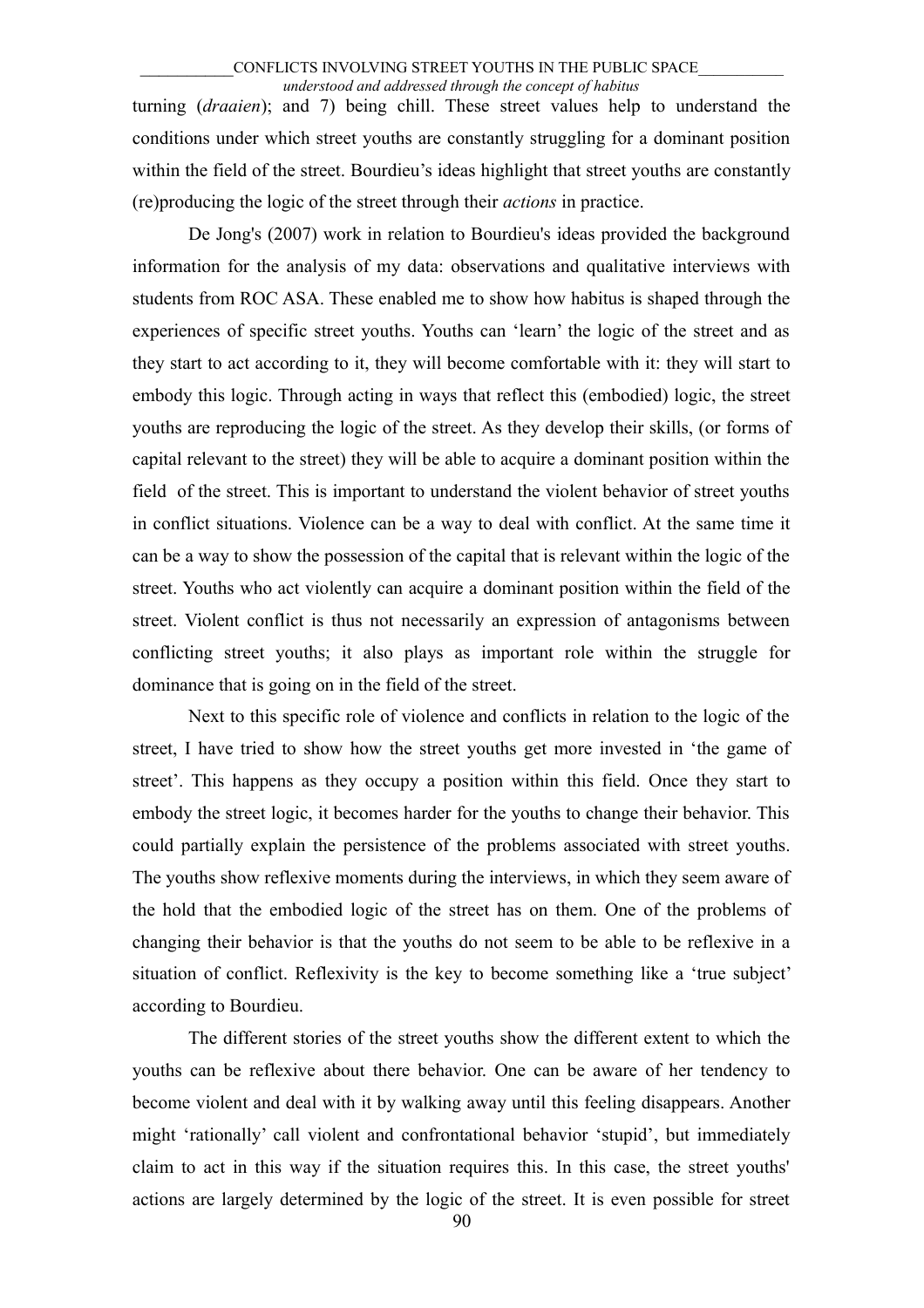youths to overlook the contradiction between their actions that are shaped by their embodied logic of the street, and their ideas about what is 'right' behavior and their general self-perception. All of these aspects show how hard it can be to change behavior, even when so called 'street youths' claim that they *want* to act differently from the logic of the street.

Bourdieu suggests that reflexivity is key in order to become something like a subject. This is important to change behavior. The value of autonomy that is part of the logic of the street could possibly be used to increase reflexivity of the youths about their own habitus. As all the interviewees acknowledged the negative effects of the logic of the street, they are likely to be interested to get rid of the hold that this embodied logic has on them. By tying this to the high value of autonomy that is part of the logic of the street, the youths could be confronted with their own tendencies to act in ways that are shaped by this same logic. As long as the youths fail to see the hold that the embodied logic of the street has on them, they will be victims of the determinisms that work themselves out through their own dispositions.

I have shown how the concept of habitus can lead to valuable insights into the conflicts involving street youths in the public space. I used these insights to analyze two programs that could help to address these conflicts. These programs are the interventions that answer to the second part of the research question. The first program I discussed is focused on the people that get involved in conflicts with street youths. This workshop teaches people about the logic of the street and the habitus of street youths. By using the knowledge of the logic of the street, people are taught how they can avoid a conflict situation to be shaped by the logic of the street, since the street youths' habitus allows them to be most comfortable functioning within this logic. This workshop can help people to deal with street youths better, it can not *change* the street youths themselves.

The second program is AVP, which could help to change the street youths themselves. The Diversity Joy workshop could change behavior by providing a different logic from what the street youths usually experience. The youths who want to act differently but do not seem to be able to because of the hold that their habitus has on their behavior could benefit from this workshop. This workshop fits with the notion of habitus because it focuses on experienced based learning. Through practical exercises, habitus of the youths can be opened to reflection at the level of behavior. In turn, this can lead the youths to become aware of the relation they entertain with their dispositions that are shaped by the logic of the street. The notion of habitus helps to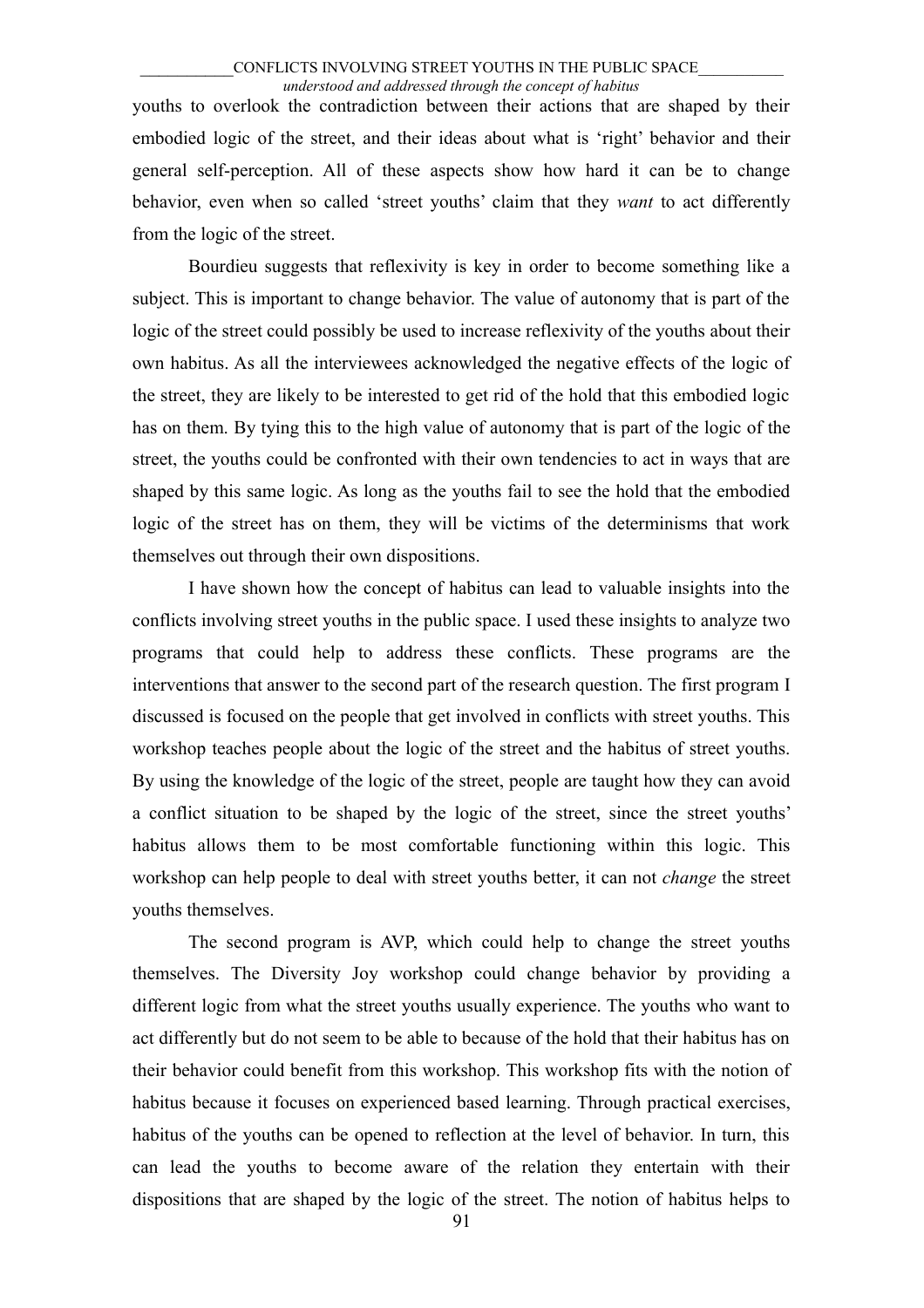show how the workshop can be effective through two ways. The first essential part is that street youths are taught to be reflexive in a conflict situation, this allows them to think before they act, controlling the inclinations that their habitus suggests. The second essential part of the workshop lies in the practical experience of a temporary field of relations that deals with conflicts constructively. Because the street youths can experience during the workshop how to deal with conflicts, they can use this experience during a conflict situation. This can only happen however, after the youths have learned to be reflexive and control the relation they entertain with their dispositions.

Summarizing, I think I have shown that conflicts in the public space involving street youths can be understood well through the notion of habitus. My analysis of these conflicts has lead me to review two practical interventions that could each help to address the problems associated with street youths. However, I do not want to suggests that these two programs are the only way to address the conflicts involving street youths. They only served as practical examples that seem to address the important aspects of the conflicts that my research has pointed out.

In addition to the explicit answer of the research question, my thesis has some more implicit implications that I want to make explicit here. First, through the notion of habitus, I was able to explain the persistence of the problems associated with street youths. It shows how social agents *can* be accounted for their actions, while acknowledging that the social structure influences behavior to a large extent. The concept of habitus helps to explain how people will find it hard to change behavior, even when they acknowledge that this behavior is bad for them.

Second, I hope to have shown the value of the concept of habitus to the study of conflicts. I have tried to show how conflicts can be shaped largely by the conflicting parties' embodied logic of a specific field in their habitus. I furthermore tried to illustrate how the extent to which one's habitus is fit to deal with the specific logic of a specific conflict, will affect the behavior and the kind of problems that one will encounter in relation to this conflict. Habitus can help to illustrate how different conflicting parties can be more, or less capable to deal with a conflict. It can also show why people might have hard time to use the conventional approach to conflict resolution; a party can be hindered in their ability because they are not comfortable in the conflict situation, at the same time a party can lose its ability to make rational choices because it is comfortably acting at the level of habitus. In short: the notion of habitus provides many insights into the dynamics of conflicts that differ from the conventional conflict resolution theories.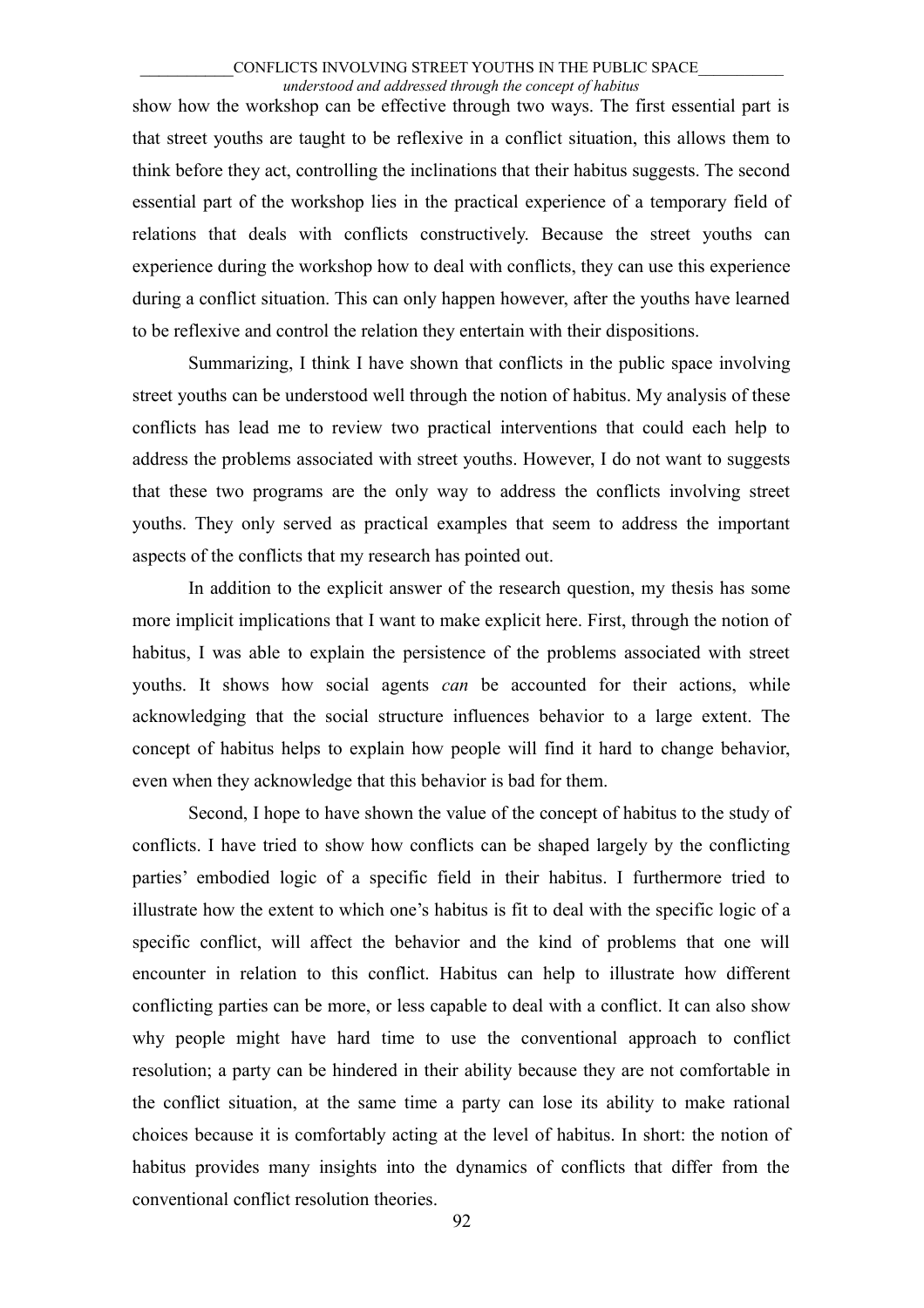# **References**

Acland, A. F. (1995). *Resolving disputes without going to court: A consumer guide to alternative dispute resolution*. London: Century Ltd.

Bohnenn, E. (2006). *Alleen de toekomst telt: Ander onderwijs voor jongeren in Amsterdam.* ROC van Amsterdam, ROC ASA.

Bourdieu, P. (1990). *The logic of practice*. Stanford, Calif: Stanford University Press.

Bourdieu, Pierre (1998). *Masculine Domination,* translated by Richard Nice. Stanford University Press

Bourdieu, P., & Clough, L. C. (1996). *The state nobility: Elite schools in the field of power*. Oxford, [England]: Polity Press.

Bourdieu, P., & Wacquant, L. J. D. (1992). *An invitation to reflexive sociology*. Chicago: University of Chicago Press.

Laws, D. & Forester, J. (2007). *Public Mediation: From Conflict to Collaboration.* In Fischer, F., Miller, G., & Sidney, M. S. (eds.), *Handbook of public policy analysis Theory, politics, and methods*. Public administration and public policy, 125. Boca Raton: CRC/Taylor & Francis.

Fisher, R., Ury, W., & Patton, B. (1991). *Getting to yes: Negotiating agreement without giving in*. New York, N.Y.: Penguin Books.

Galtung, J. (1996). *Peace by peaceful means: Peace and conflict, development and civilization*. Oslo: International Peace Research Institute.

Geertz, C. (1973). *The interpretation of cultures: Selected essays*. New York: Basic Books.

Hajer, M., & Uitermark, J. (2008). Performing Authority: Discursive Politics After the Assassination of Theo Van Gogh. *Public Administration.* 86 (1), 5-19.

Halfman, I., & Couzij, T. (2008). *Narrative, Conflict and Evaluation.* Unpublished document

Jong, J. D. A. d. (2007). *Kapot moeilijk: Een etnografisch onderzoek naar opvallend delinquent groepsgedrag van 'Marokkaanse' jongens*. S.l: s.n.

Jorgensen, D. L. (1989). *Participant observation: A methodology for human studies*. Applied social research methods series, v. 15. Newbury Park, Calif: Sage Publications.

Kriesberg, L. (2007). *Constructive conflicts: From escalation to resolution*. Lanham, Md: Rowman & Littlefield.

Ramsbotham, O., Woodhouse, T., & Miall, H. (2005).*Contemporary conflict resolution: The prevention, management and transformation of deadly conflicts*. Cambridge, UK: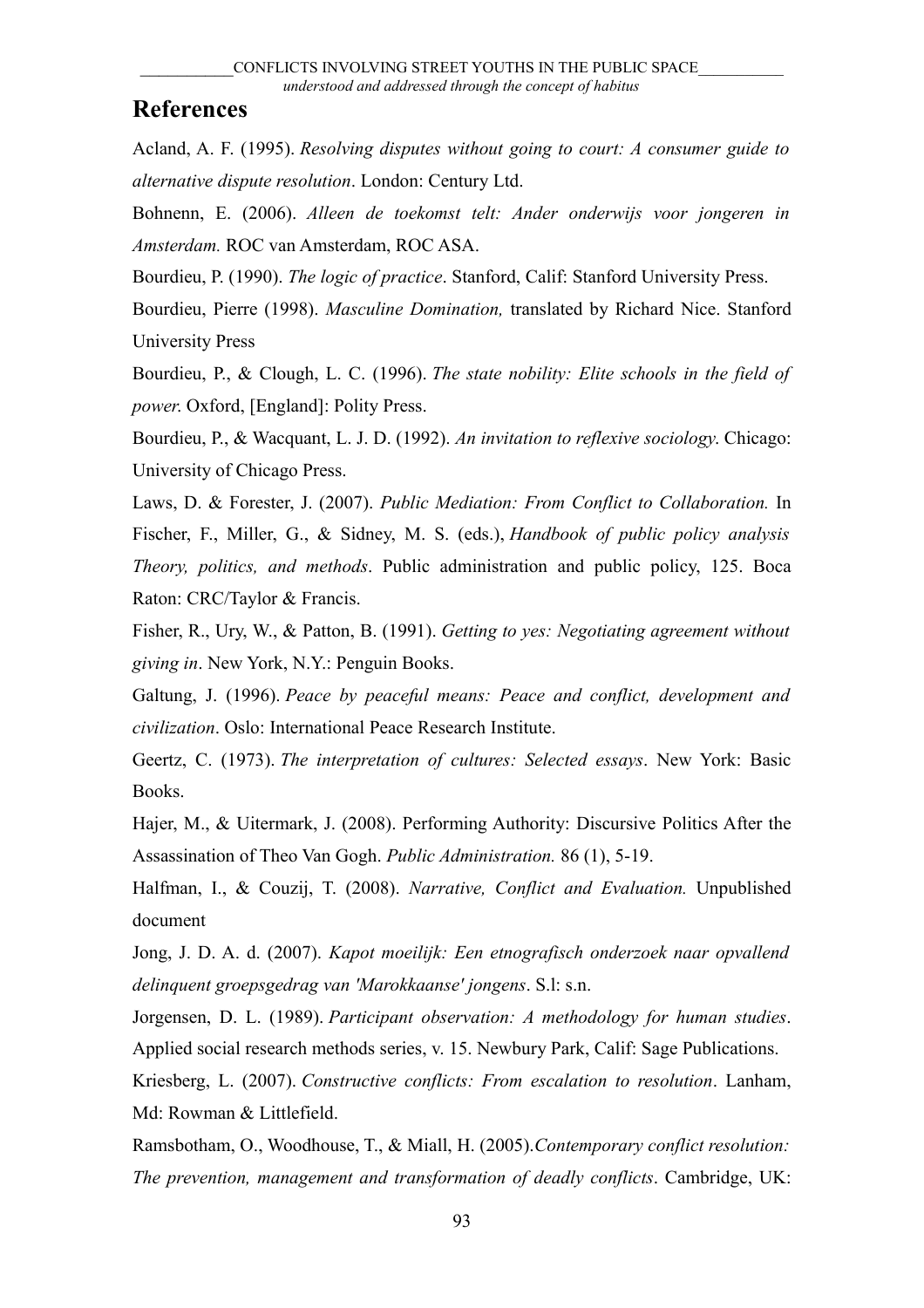Polity.

Schutz, A. (1970). *On phenomenology and social relations; Selected writings*. Chicago: University of Chicago Press.

Weiss, R. S. (1994). *Learning from strangers: The art and method of qualitative interview studies*. New York: Free Press.

Van der Winden, B. (2009). *Evaluation Report DiversityJoy 2006-2008*. Unpublished document

# *Websites*

CBS website, [http://www.cbs.nl/nl-NL/menu/themas/veiligheid-](http://www.cbs.nl/nl-NL/menu/themas/veiligheid-recht/publicaties/artikelen/archief/2008/2008-2575-wm.htm)

[recht/publicaties/artikelen/archief/2008/2008-2575-wm.htm](http://www.cbs.nl/nl-NL/menu/themas/veiligheid-recht/publicaties/artikelen/archief/2008/2008-2575-wm.htm)

accessed on 12-07-2009

City of Amsterdam website,

[http://www.eenveiligamsterdam.nl/thema's/thema's/jeugd/problematische](http://www.eenveiligamsterdam.nl/thema)

accessed on 1 2 - 0 7 - 2 0 0 9

City of amsterdam Website 2,

[http://www.eenveiligamsterdam.nl/jeugdoverlast/indeling/indeling\\_naar\\_soort](http://www.eenveiligamsterdam.nl/jeugdoverlast/indeling/indeling_naar_soort)

accessed on 12-07-2009

DiversityJoy website, http://www.diversityjoy.nl/index.php?sid=168&l=eng, accessed on 18-05-2009.

Forester, J. & Peters, S. & Hittleman, M. 2005. *Profiles of practitioners: Practice stories from the field*, http://courses.cit.cornell.edu/practicestories/index.htm accessed on 04-07-2009

Miller, M. L. & Shuford J. A. 2005. *The Alternatives to Violence Project in Delaware: A Three-Year Cumulative Recidivism Study,* www.avpusa.org/ftp/recidivismreport.pdf, accessed on 23-05-2009.

Phillips, B. 2002. *An Evaluation of AVP Workshops in Aotearoa/New Zealand,* AVPA Inc. Wellington, New Zealand, www.avpusa.org/ftp/AVPNZReport.pdf, accesses on 24- 05-2009.

Sloane, S. 2002. *A study of the effectiveness of alternatives to violence workshops in a prison system,* http://www.sfu.ca/cfrj/fulltext/sloane.pdf, accessed on 23-05-2009.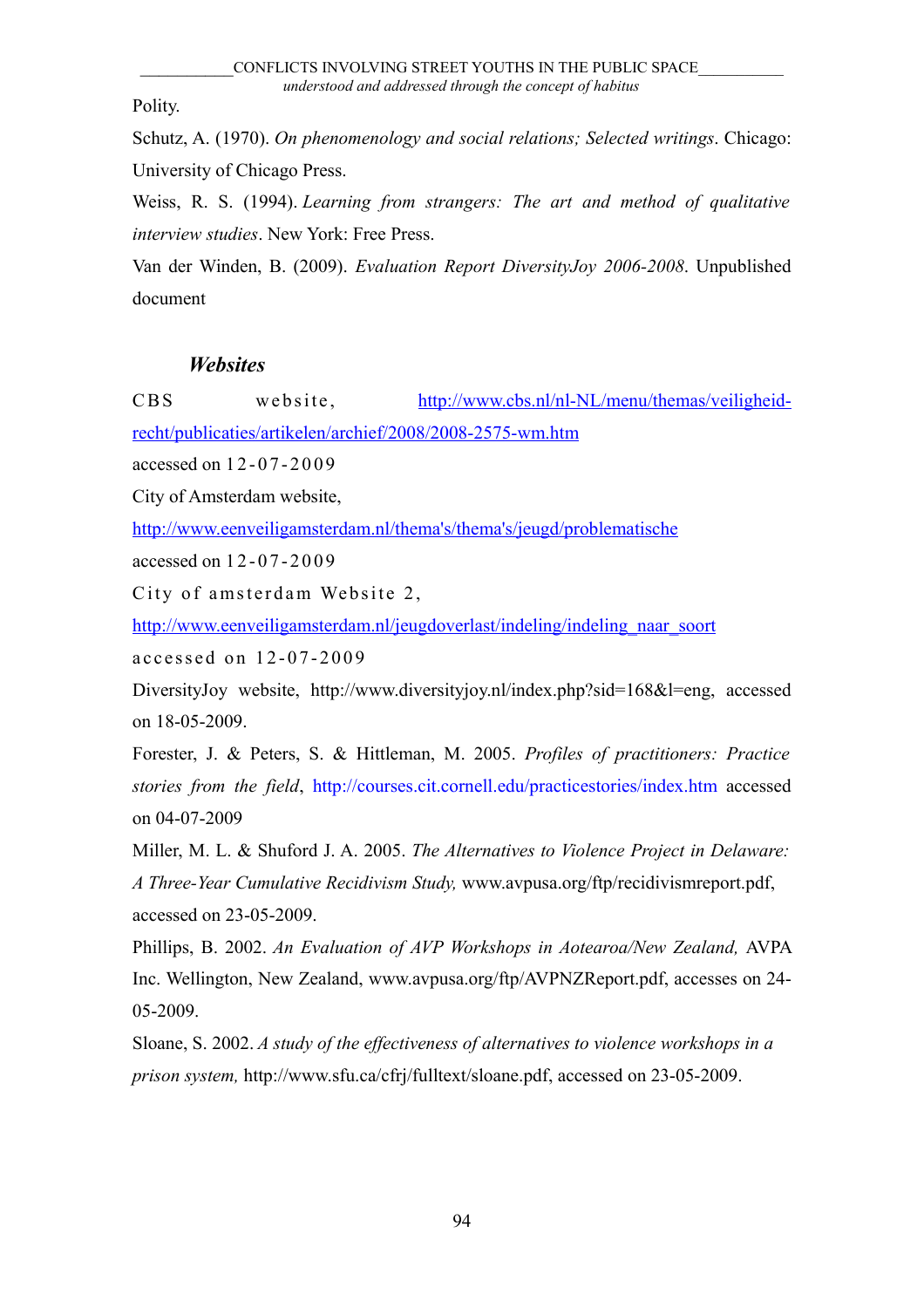# **Appendices**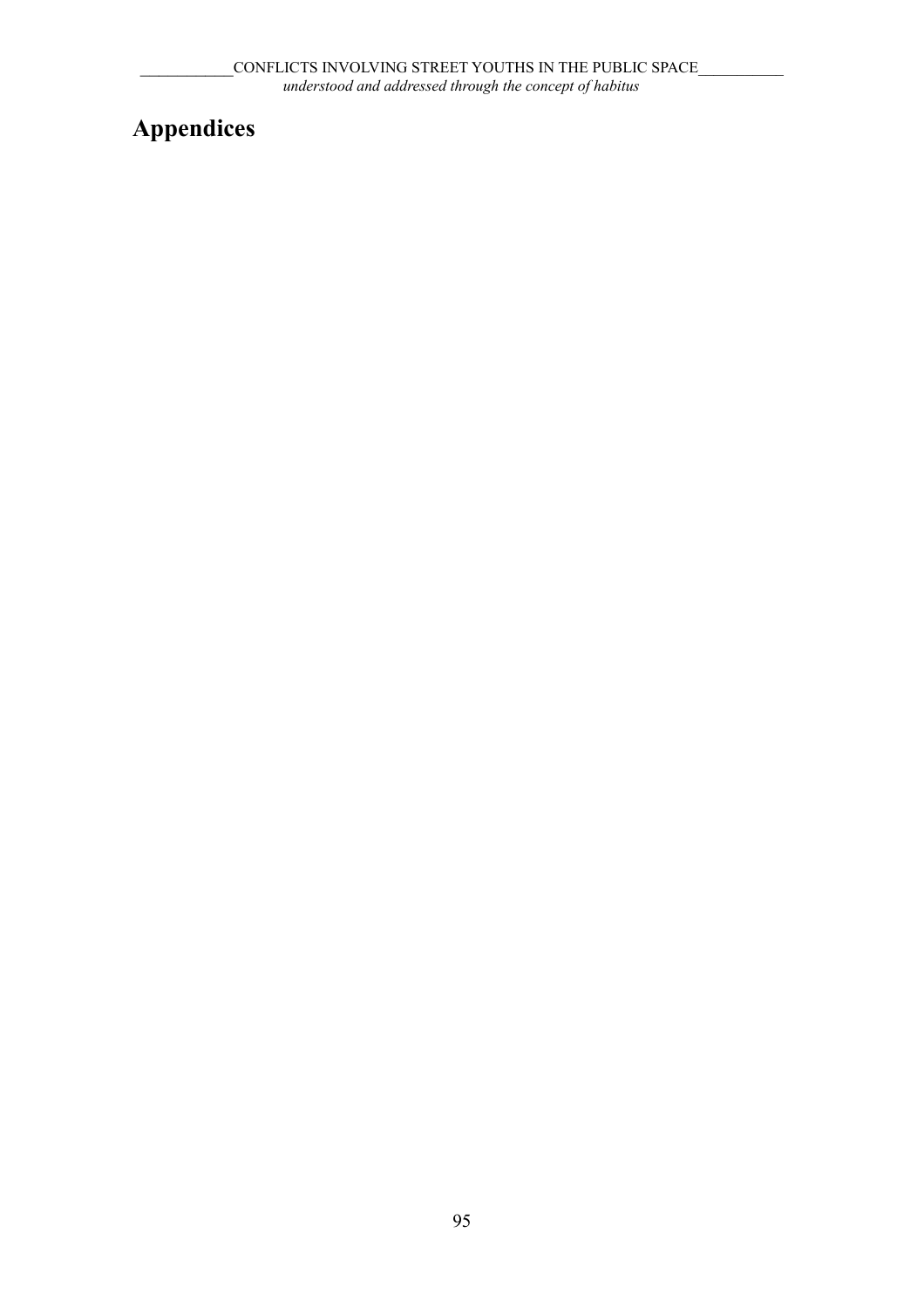*understood and addressed through the concept of habitus*

**Interview R1 (meisje)**

k. Wil je nog een keer voor de record je naam zeggen?

R1. Ik ben R1 ik ben 19 jaar ik ga wat Koen vertellen over de straat cultuur.

k. haha

R1. ik ben eh op mijn 13<sup>e</sup> ben ik eigenlijk. Heb ik gezien wat over de straat. Ging ik over straat. Ging ik erin over straatcultuur.

Ik ben een meisje.

Voor een meisje is het nog moeilijker dan voor een jongen. Want jongens kunnen met elkaar opschieten. En meisjes met jongens niet echt.

k. Ja

R1. wat we dan meestal gingen doen. Is heel erg hangen in een buurt.

En dan werden we daar weggekicked en dan gingen we twee meter verderop. Verder staan. En we moesten altijd een jointjes hebben. Onze weed.

En alcohol en dergelijke en al die dingen. Dingetjes. En ja straatcultuur heeft ook heel veel met de politie te maken.

k. ja

R1. ja de straatcultuur wordt heel erg. Mmmm. Ja we zijn gewoon niet gewild op straat. Maar het is er nog steeds.

k. heb je dat zelf ook zo ervaren toen je daar eh?

R1. ja

k. hoe ging dat dan?

R1. Iedere keer mee moesten naar het bureau. Terwijl we op een gegeven moment gewoon bekend waren. We moesten mee. Haha. Van daar naar hier.

k. Maar waarom moest je dan mee naar het bureau?

R1. Omdat ze daar gingen vertellen van eh.. wat we fout deden. Want je mag niet over straat eh blowen. Ik was minderjarig, nog geen 18. Al die dingetjes.

k. Kan je nog een keer beschrijven hoe dat eh.. bijvoorbeeld voor de eerste keer eh.. hoe dat ging dat je op straat was en dat de politie .. eh weet je dat nog? De eerste keer dat je echt eh….

R1. ja niet echt de eerste keer weet ik niet weet je maar wat ik je wel kan vertellen is dat we bijvoorbeeld dat we voor de winkelcentrum en dat we daar gingen staan dat we de beveiligers tegen kwamen en dat we de eerste conflicten met hun kregen van we gaan niet weg e4n dit dat wat is jullie probleem en dan dat de politie kwamen van hier mogen jullie niet staan dat heb ik jullie al duidelijk gemaakt en zo van maar jullie blijven nog steeds staan dus kom maar mee naar het bureau dan gaan we het daar verder eh...

k. Hoe ging dat dan met die beveiligers? Met hoeveel mensen waren jullie in die groep dan?

R1. we waren met een stuk of tien.

k.ja

R1. ja

R1. maar allemaal aparte groepen aparte straat culturen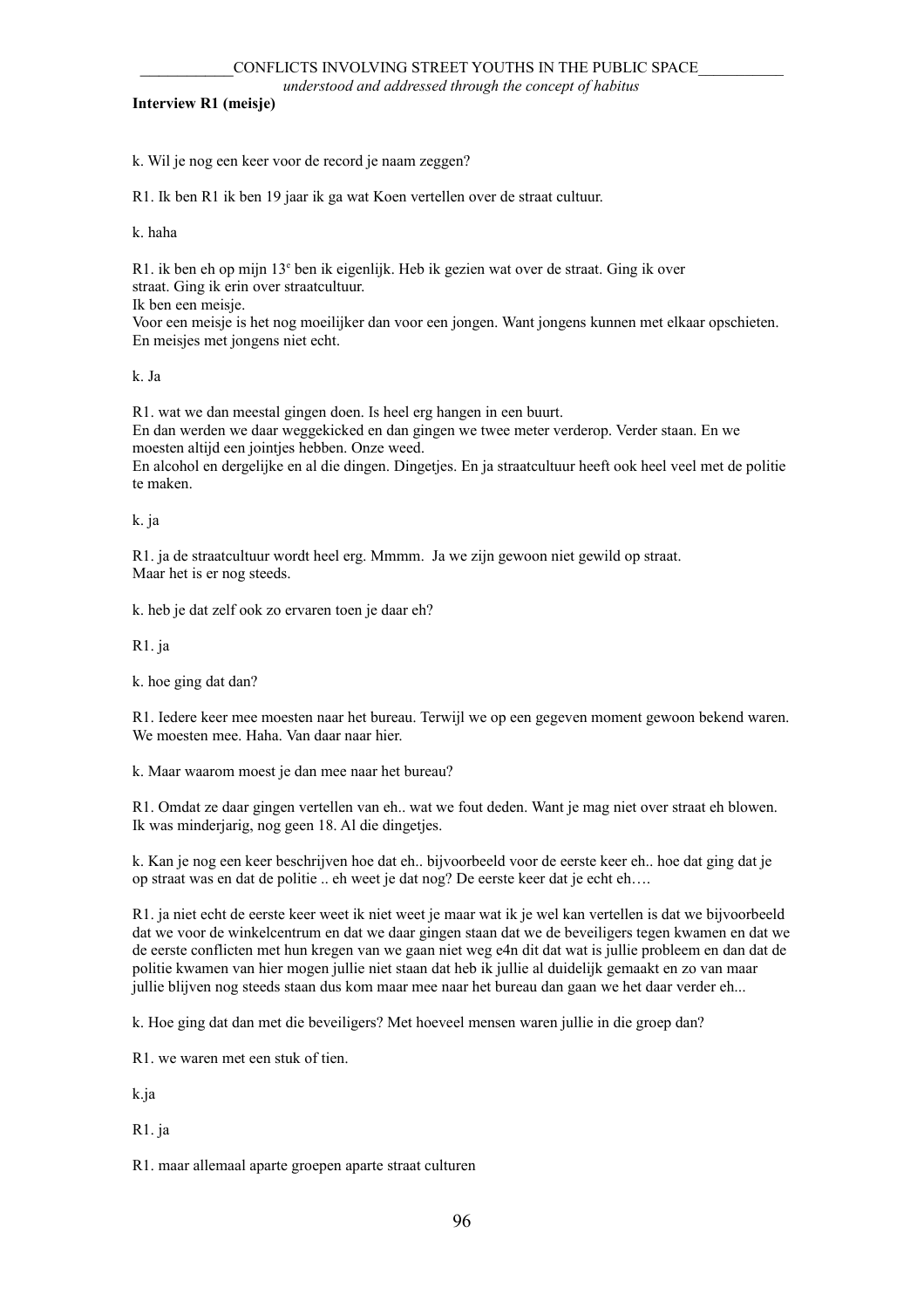#### CONFLICTS INVOLVING STREET YOUTHS IN THE PUBLIC SPACE

*understood and addressed through the concept of habitus*

k. wat deed iedereen dan?

R1. die hadden het meeste deel wat we deden was hetzelfde

Alleen sommige jongens wilde echt alleen met jongens zitten. Maar er waren ook nog jongens uit de buurt die.. die waren zo'n straatcultuur. Zo gaat dat. Buurjongens en al die dingentjes.

k. even specifiek. Toen jullie voor dat winkelcentrum stonden, wat waren jullie precies aan het doen?

R1. we waren aan het zitten. Een beetje aan eht hangen gewoon echt hangjongeren gewoon.

k. en toen kwamen die..

R1. En toen kwamen die beveiligers

k. Wat zeiden die precies

R1. mm Wat ze echt precies zeiden: jullie mogen hier niet staan.

k. en wat, wat gebeurde er dan in de groep wie deed wat

R1. ja de jongens gingen meestal te keer, van eh, we doen toch niks en en we mogen hier niet staan. We mogen daar niet staan. Wat moeten wij gaan doen. We staan toch alleen maar.

k. en wat deden de meisjes dan?

R1. de meisjes hadden ook sommige hadden ook dan eh, wat te zeggen hoor. Maar meestal was het van dat we zeiden dat wij al niks hoefden te zeggen want dan liepen wij al weg. Meisjes deden niet echt mee aan de bluf en dat soort dingen.

k. wat eh deden jullie dan? Jullie bleven?

R1. we bleven wel. Straatcultuur blijft. Het is gewoon een vriendenkring eigenlijk. Ja. Zo noemen we het gewoon. Ze noemen het straatcultuur. Maar het zijn gewoon vriendinnen die bij elkaar komen en zo. Ja. Cafeetje wat drinken. Of zo . Maar je weet in cafeetjes mag je tegenwoordig niet roken dus haha. Dan moeten we wel op straat gaan. En ja.. soms eigenlijk ehh te moeilijk. Worden steeds meer en meer en moeilijk gaan doen.

k. wie dan?

R1. gewoon voor de straatcultuur

k. hoe merk je dat dan?

R1. bijvoorbeeld hier op school. In plaats van dat ze met die kinderen gaan praten en zo. Gaan motiveren van, kijk je doet het wel, maar niet op schooltijden. Maar niet zeggen van je moet het helemaal niet doen want je bent er al aan vast.

#### k. ja

R1. gewoon echt goed met die gene. Ze moeten gewoon goed aanpakken vind ik en meer dingen voor de jongeren, meer keuzes

k. ja wat bedoel je daar precies mee?

R1. om wat te doen. Hoe je, je vrije tijd kunt nuttigen. Sport. Werk. Gewoon goeie dingen.

R1. dan gaan er minder hangjongeren op straat.

k. wat vind je dat, dat, dat dan eigenlijk niet zou moeten die jongeren op straat?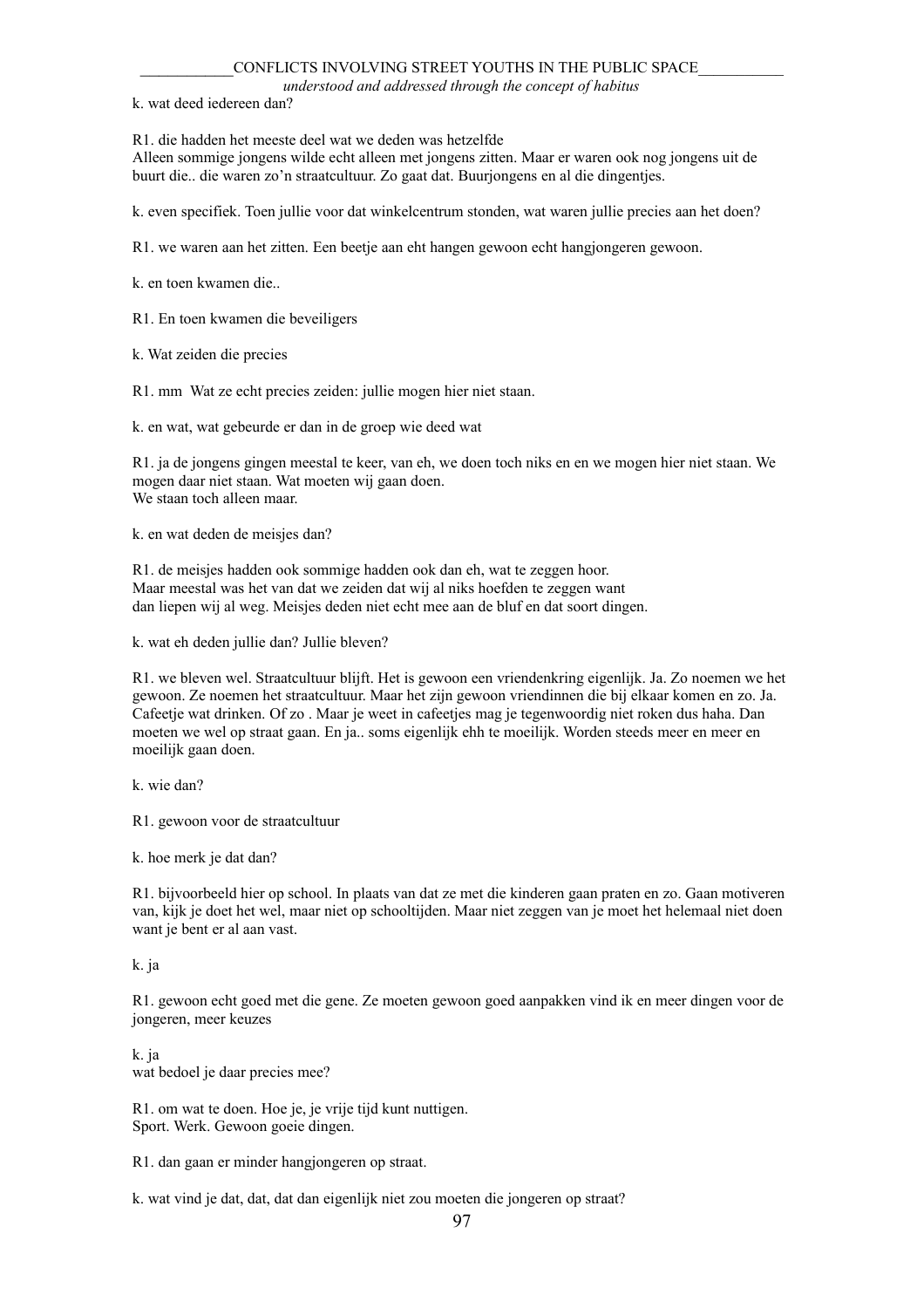R1. ja het.. ja.. ik zou het. Het moet niet, maar het is wel soms wordt het gewoon niet meer leuk weet je. Maar ja, eh.. ik heb er niet echt heel erg last van. Ik heb het ook zelf meegemaakt alleen ik heb het vroeg gezien. Vroeg ingezien. Van de weg die ik loop is geen goeie weg.

k. nee. Waar aan merkte je dat?

R1. omdat je elke dag, je kijkt niet vooruit. Je komt niet vooruit. Elke dag hetzelfde ding doen. EN op een gegeven moment denk je van. Kom je er gewoon uit. Een knop in je hoofd. Het gaat vanzelf. Meestal gebeurd het vroeg.

k. wanneer was dat dan?

R1. ja, vele jaartjes terug.

Op mijn zestiende. Ik heb echt drie jaar in de clubscene en van alles gedaan. Eh, diefstal. Mensen geslagen. Gewoon van alles. Wat normale hangjongeren doen.

k. maar hoe gebeurd het dan? Dat mensen dat, je diefstal gaat plegen of hoe hoe ging het dan dat je iemand ging slaan?

Wat gebeurde er dan toen? Dat dat gebeurden

R1. je hoort allemaal verhaaltjes van mensen van wat hun allemaal deden en dan voelde je, je niet stoer genoeg en dan ging je ook meedoen.

k. mmm

R1. ging je één iemand slaan, mijn vriendin. Ja wat mijn vriendin. Nou kom. En dan ging jij er ook in. En dan ja aan de ene kant denk je een keer gedaan ga je het de tweede keer ook doen. Ben niet gepakt door de politie dus dan ga je het de tweede keer ook doen. Ben je weer niet gepakt. Ga je het de derde keer ook doen. Maar ja na de derde keer word je gepakt. En ja, dan opgepakt. Echt aanraking justitie en zo. Zo ga je het doen.

Gewoon stoerheid en meedoen. Ga je die andere dingen gebruiken. Ja.

k. ja, wat eh, weet je dat nog? De eerste keer dat je iemand echt hebt geslagen?

R1. ja, was bij McDonalds.

k. ..?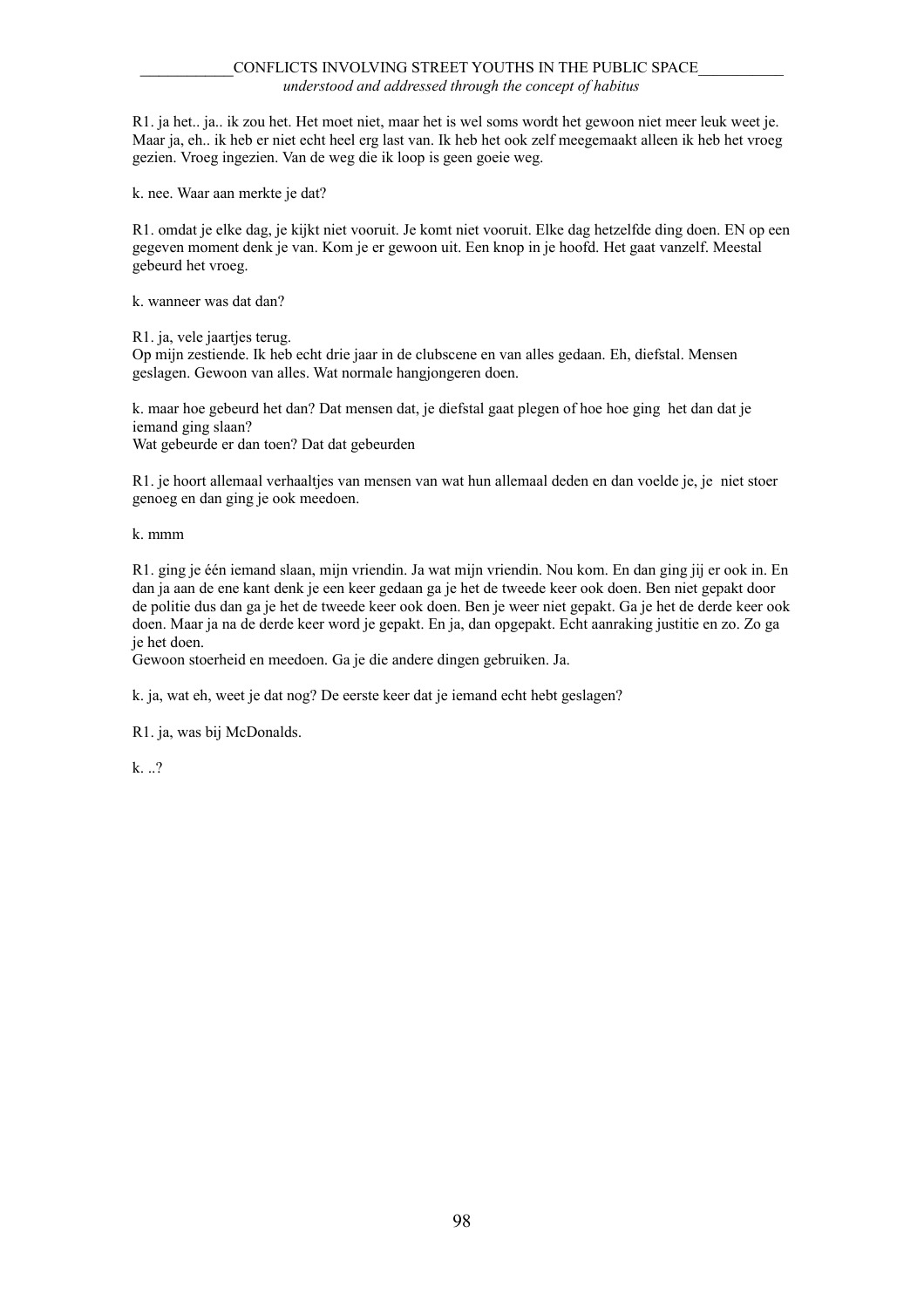#### CONFLICTS INVOLVING STREET YOUTHS IN THE PUBLIC SPACE

#### *understood and addressed through the concept of habitus*

R1. Drie Nederlandse meisjes. Ene we zaten gewoon en ze zaten ons de hele tijd aan te kijken en dan zegt eentje van kijk hoe ze kijkt. Hoe kijkt ze dan? Ja, kijk dan ze kijkt je heel raar aan. Ja dat meisje keek me wel effetjes aan. Maar ik weet zeker dat ze geen slechte bedoelingen had.

k. dat weet je nu. Wist je dat toen ook of was het..

R1. ja.

R1. nee op dat moment je gelooft hun. Het zijn je vriendinnen, denk je , dus ja, ik geloof het wel. Enne, ging dat meisje, ik deed van wat is er met jullie van wat kijken jullie me aan en zo. En toen zei ze nee we kijken je helemaal niet aan weet je.

En toen gingen we van de roltrap naar beneden. Een vriendin van mij stak der middelvinger voor je op. Hoe zei dat tegen me zegt. Van weetje. Naar wie steek jij je vinger middel op? Nou ja en toen hadden we ruzie. Gewoon eerst ruzie.

k. en toen?

R1. toen was ik niet gepakt of zo. Ik heb er ja, ik heb haar een beetje in elkaar geramd. Wel leuk.

k. snuift.

R1. ja. Geweld is een van de dingen die hangjongeren leuk vinden denk ik gewoon, diefstal is ook wel leuk.

k. ja, want je stal zelf ook? Hoe voelde je toen na het in elkaar slaan.

R1. blij.

k. ging je toen gewoon weg?

R1. nee toen ging ik gewoon verder hangen. Ging ik verder dingetjes doen.

k. je had niet echt het idee

R1. nee je wilt er alleen maar bij horen. Alleen maar. Je bent alleen maar bezig met dat.

k. mm

R1. en hangen ja. Ook dat. En je bent bang dat ze je van eh. Dat ze denken van dat je niet goed bent weet je. Dat je niet stoer genoeg bent of.zeg maar gewoon.. weetje wel. Als je niet nee zegt of als je niet mee.. na ja.

k. ja. Is dat wat het is?

R1. dat denk ik ja.

k. in groepsdruk.

R1. ja, ja. Hangjongeren denken dat wel meestal. Als er eentje gaat vechten en die andere gaat niet mee doen. Dan gaat die andere weer. Krijgt ie weer op zijn donder. Van ja, wat voor vriend ben jij. En eh.. we delen alles. En jij dit en dat. Weetje. En je hoort er niet meer bij. Gewoon zulke dingen zeggen ze wel zeker hoor. Dat heb ik ook zelf meegemaakt.

k. en hoe denk je omdat ehmm..die vriendinnetjes van jou dan, sorry, eh, jou een beetje zaten te pushen zeg maar? Want dat deden ze eigenlijk toch?

R1. hoe ik dat dacht?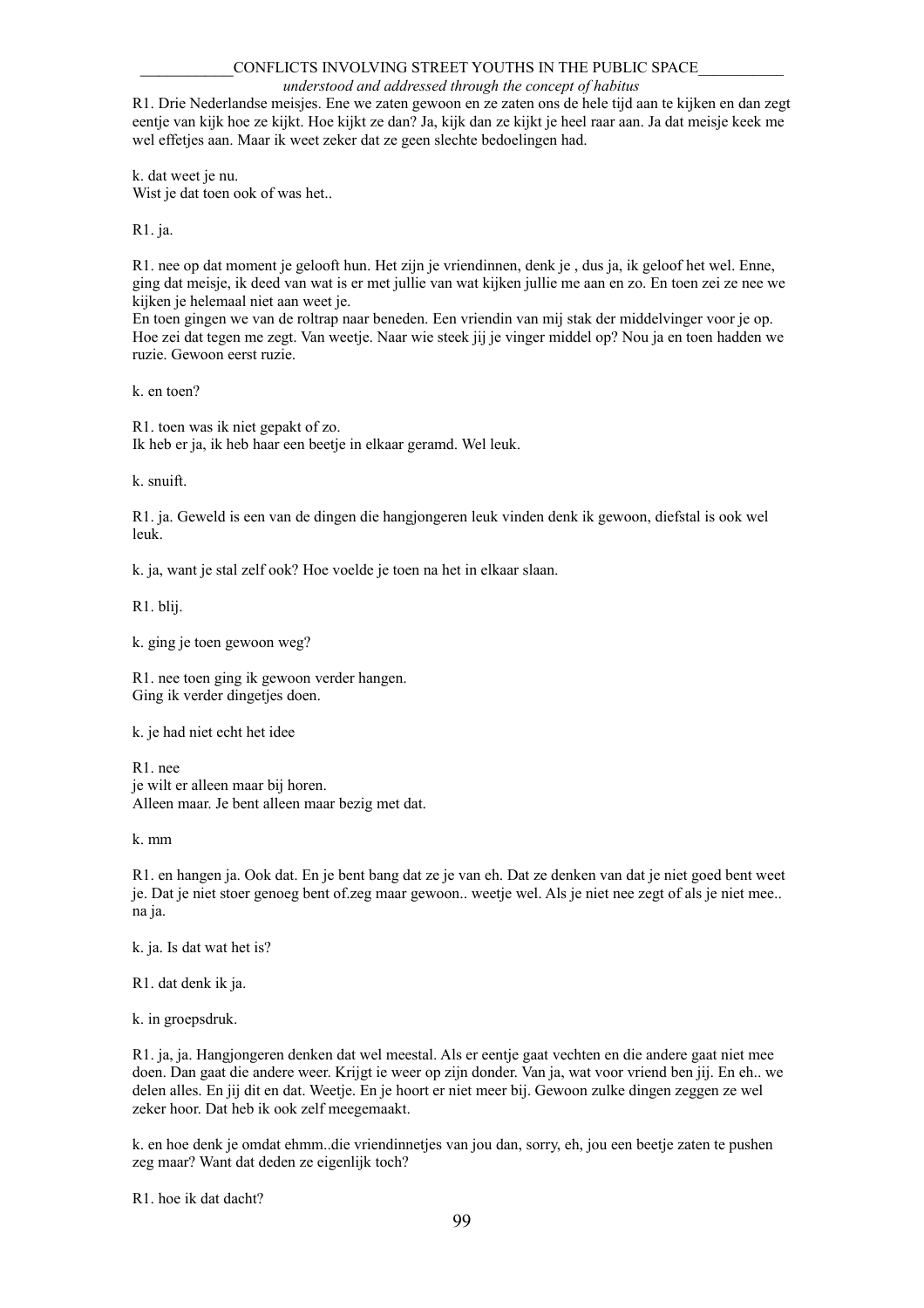k. ja. Waarom denk je dat zij dat deden?

R1. ja om (krediet?) te maken denk ik..

k. ja.

R1. en geweld vinden ze echt leuk. Geweld vinden ze helemaal geweldig. Ja echt. Vinden ze echt heel leuk. Om mensen te zien. En mensen pijn doen en schreeuwen. En, zo leuk. Want dan krijgt je een soort van.. wat voor hun normaal is. En dan gaan ze jou ook normaal. En dan ga jij ook proberen om zo te zijn.

k. vond jij dat toen ook?

R1. ja op een gegeven moment dacht ik van ja, ik ben beter dan jou zelfs weet je. Haha..Dan ga je je nog beter voelen. Omdat je denkt van ja ik heb het wel in me.

k. om..

R1. ja om dingen te doen die jullie doen, ik kan het zelfs beter. Weetje.

k. dan wordt dat echt een manier om..

R1. je loopt weg van jezelf.

k. en zo kan je, jezelf ook … ja.. hoe werkt het nou.. dat je..

R1. ..

k. is dat dan ook iets dat. Hoe mensen zeg maar ..ehm hoger maken zeg maar? Belangrijker maken zeg maar?

R1. ja dat proberen ze eigenlijk om te doen,maar aan de ene kant ook weer niet.

Maar als jij dat beter, op een gegeven moment, beter dan hun gaat worden. Dan vinden zij dat ook niet leuk, want dan ga jij hun op een gegeven moment zeggen wat zij moeten doen en waarvoor gaan we .. waar we gaan hangen. Je weet toch. Dan ga jij hun zeggen. Terwijl zij eerst zeiden van ja je bent dit. En je bent dit. Rot op. Ja, op een gegeven moment ben jij gewoon goed. Gaat het in de lucht. Je wordt ook heel erg. Hoe moet ik het zeggen… gek van hoor.

k. ja?

R1. ja, ik werd er ook helemaal gek van. Laatste jaren vooral toen dacht ik die tijden van. Je weet ik ben niet op de goeie weg, dat je helemaal weet dat je. Ik rook nog steeds, ik blow nog steeds. En dat is dan wat er is gebleven.

k. van die tijd. En hoe ging dat dan? Want je zat in twee. Aan de ene kant had je dan zoiets van ..

 $R1$  ik moet door.

k. ik moet door en aan de andere kant had je zoiets van het is

R1. het is niet goed wat ik doe.

k. het is niet goed wat je doet. Hoe woog je dat tegen mekaar af. Hoe ging je daar mee om?

R1. je ziet het op een gegeven moment in. Zo heb ik het echt gezien. Ik had wel zo'n maatschappelijk werkster ik had op een gegeven moment ook het geloof. Allemaal dingen echt enne wat had ik nog meer. Ik had heel veel jeugd instanties, vrouwen opvang, crisis opvang. Ik ben overal terecht gekomen en op een gegeven moment ga je gewoon van.. je komt niet verder!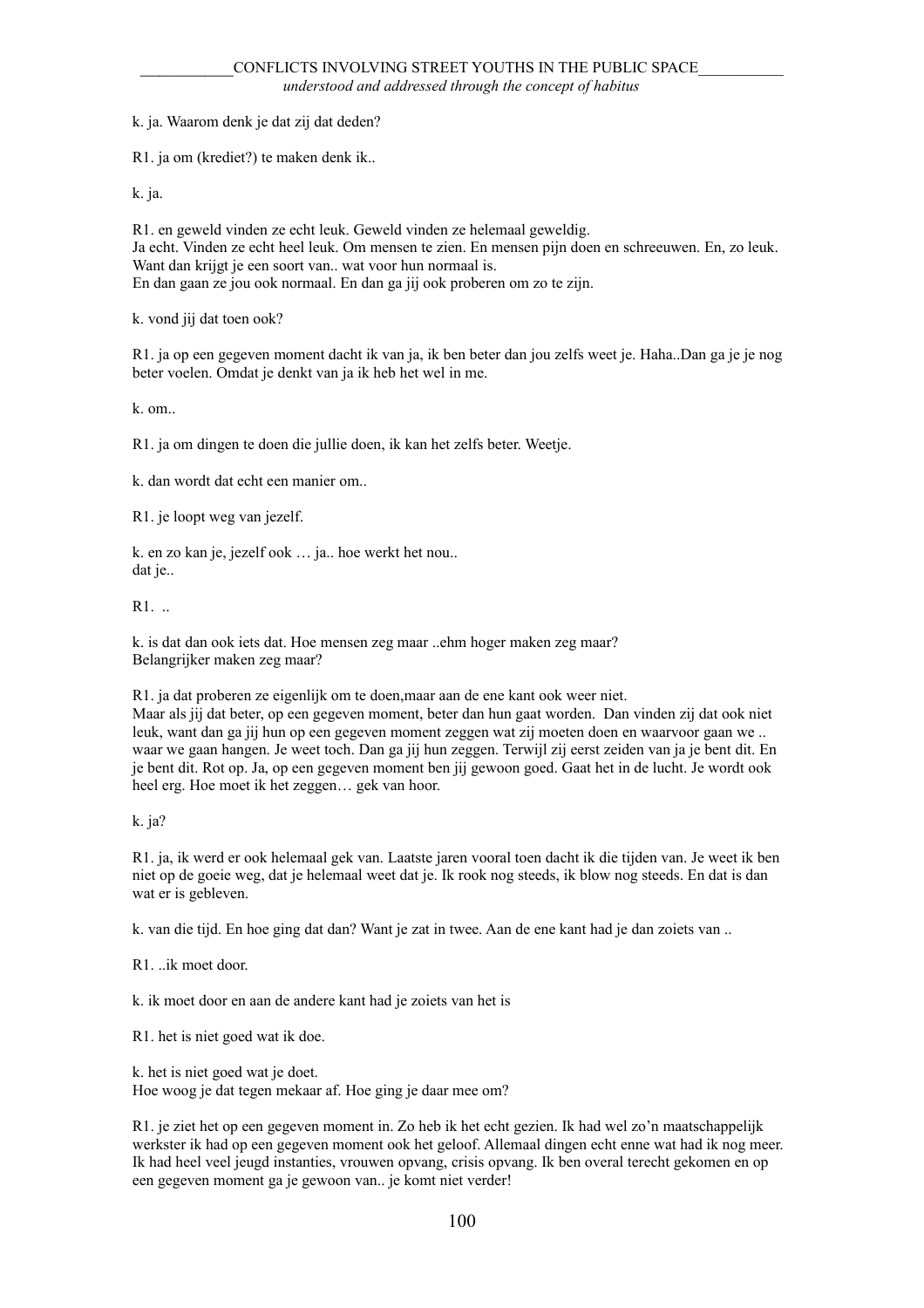k. mmm

R1. ja, ik zou ook gewoon heel veel mensen willen helpen en daarom wilde ik ook meedoen met dit interview gewoon. Omdat je het belangrijk vindt. Omdat ik jou ook wil helpen. ER zijn zoveel kinderen die nog steeds niks kunnen doen. Ze moeten gewoon echt goeie begeleiding hebben. En ik heb gewoon een goede begeleiding gehad om die zeg maar weg te werken en om deze stap verder te volgen.

k. wat werd er dan gedaan waardoor je van dat pad af kwam en op dit pad kwam?

R1. dat ze met mij gingen praten van je hebt, je kan zoveel. Ja van je kan zoveel. Het slimme meisje. Je bent een mooie meisje. Je kan je studie afmaken, je kan je rijbewijs halen. Je kan een huis krijgen. Allemaal dat soort dingen. Dan gaan ze je vertellen en dan denk je na. Ga je nadenken van ja. Ik kan ook thuis niet meer terecht. Ik kan ook hier niet meer terecht. Als het echt gewoon zo uit de hand loopt dan ga je wel zo beseffen van eh hun hebben gelijk.

k. ja.

Want had je dat dan, dat je niet ergens meteen terecht kon?

R1. ja bijna. Ze hebben me nu wel gelukkig. Het gaat nu wel weer goed, omdat ik het echt goed heb aangepakt later.

k. ja. Maar hoe kwam dat dan?

R1. eh je komt te laat thuis. Want je, ja omdat je ergens bent, je hebt geen verantwoordelijkheid tegen over je moeder. Je beseft ook dat je iedere keer weer wat ouder wordt. Dat je, 16 is niet meer een jong meisje of zo. 16, 17 en ik kwam echt om tien uur thuis en dat kon gewoon niet. Ja, ruzie. Ik had altijd geld nodig. Dan gaf me moeder. Terwijl ik eerst nooit geld vroeg. Ik was altijd in de buurt, klein meisje, knikkeren, spelen. Elke dag geld. Ja wat doe je dan met die geld? En dan ging ze me achtervolgen dat ik dan de coffeeshop in ging. Dat ik (kieren??) in ging, ons pand. En toen kreeg ik problemen.

k. en toen kreeg je problemen.

R1. ja. En te maken met al die instanties en zo.

k. had je moeder die er bij gehaald?

R1. nee. R1. die kwamen automatisch ja. Ik heb veel nare dingen meegemaakt.

k. ja?

R1. ja.

k. wil je daar over praten?

R1. ja, je word gewoon depressief.

Je gaat gewoon van de gekste dingen doen. Je wilt niet meer leven. Dat is het kort en krachtig. Je wilt gewoon niet meer leven . Je kan het niet meer aan. Dat denk je.

k. en zo..

R1. dat dacht ik ja.

k. hoe kwam je dan aan psychologisch.. hoe kwam je dan aan al die instanties? Hoe kwam je daarbij?

R1. ik heb zelfmoord gepleegd. Poging tot moord. Vaak..

k. was dat echt omdat..

R1. ik kon er niet meer onder uit dacht ik. Ik heb mijn moeder verloren, ik heb .. ja, ik ben verslaafd. Ik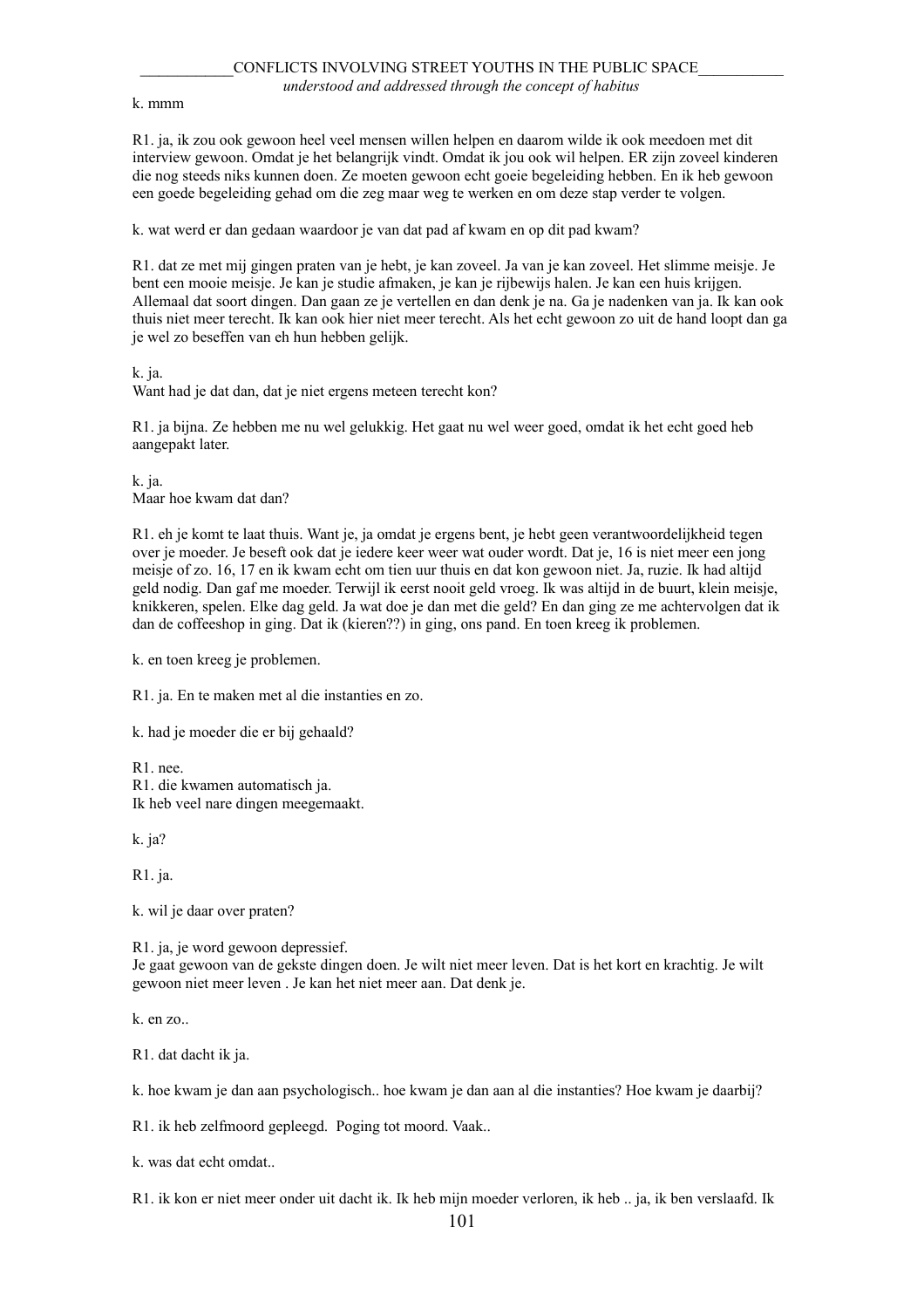#### CONFLICTS INVOLVING STREET YOUTHS IN THE PUBLIC SPACE

*understood and addressed through the concept of habitus*

zag gewoon van ik ben gewoon echt verslaafd. … ja ik kon het gewoon niet meer aan. Ik was gewoon te alleen.

k. en omdat je wel besefte dat je er uit wilde of dat je.. of zo

R1. nee ik wilde er niet uit. Ik wilde helemaal niks meer aan doen. Om het goed te maken. Ik dacht ik heb gewoon alles kwijt gemaakt. Ja, dan ga je dingen doen. Zulke dingen.

k. en is dat ook waarom je nu gaat een telefoon af.

k. zullen we hem even op pauze zetten.

R1. ja.

k. ehm als je pauze wilt houden is het ook goed hoor.

R1. gaat het nog lang duren?

k. neu ehm..

na ja goed je hebt al een beetje een conflict beschreven en hoe die straatcultuur werkt. Ik ga een beetje kijken naar hoe conflicten ontstaan in ..door zeg maar die straatculturen. Kun je daar nog een goed voorbeeld van geven? Dat je denkt van ..

R1. Dat moeten ze doen?

k. nou nee, niet zo van dat moeten ze doen, maar zo gebeurde het. Ik heb een keer een conflict meegemaakt en daar kun je heel goed zien hoe dat, in een keer..

R1. uit kan lopen?

k. ja.

R1. Bijvoorbeeld onverantwoordelijkheid.

k. ja?

R1. ja, als je op een gegeven moment thuis komt en je denkt dat je thuis (????) van iemand anders of zo. En je krijgt een preek. Ja dan kan er een heel groot conflict uitkomen. En dan gaat het heel erg mis.

k. je bedoelt het escaleert, het loopt helemaal uit de hand.

R1. ja het loopt helemaal uit de hand. Je beseft niet meer dat je thuis, dat, dat je moeder is. Dat het je vader is. Je hebt een broertje bijvoorbeeld. Ja ik heb een broertje die van tien. En die gaat allemaal nare dingen zien thuis. Klappen en geschreeuw. Gewoon en die dingen. En ja, dat is niet leuk voor iets heel doms. Voor straatcultuur of dat je wilt chillen of ik zou zeggen van als jullie willen chillen. Laat niet aan je moeder zien dat je chilt. Dat je gewoon bezig bent met je dingen. Vergeet hun niet zou ik zeggen, want hun zijn degene die jou tot hier hebben gebracht. En je moeder en je vader zouden nooit iets slechts voor jou willen. Ja, dat kan ik er op zeggen. Dus ik heb het echt. Ik heb het echt ingezien.

k. o.k. en nu? Ga je dus. Wil je jongeren werkster worden?

R1. ik wil psycholoog worden. Ja.

k. fantastisch.

R1. ja.

k. dat is nog een hoop werk te gaan.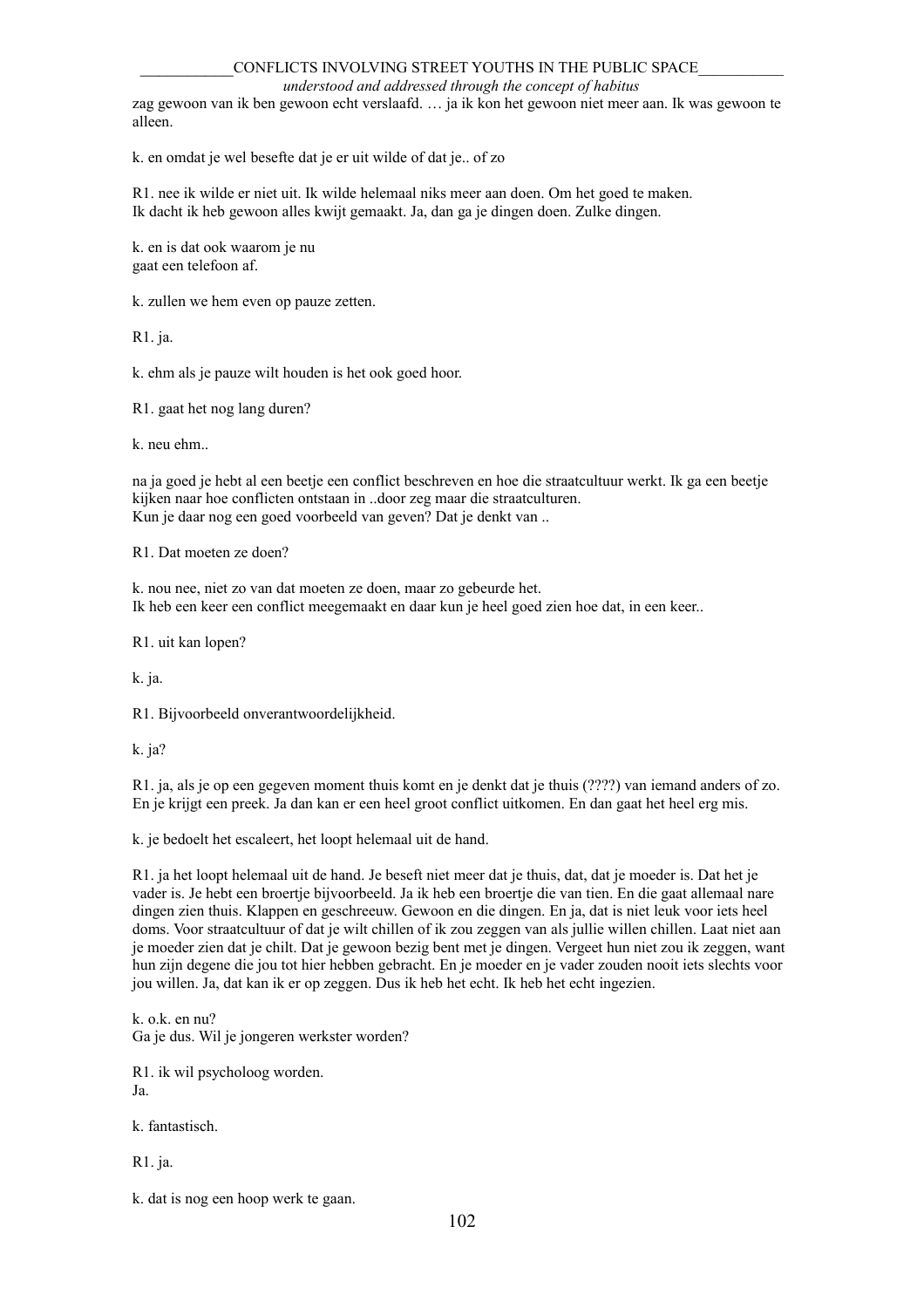R1. ja, maar ja. Ik heb geen haast.

k. nee, ja zeker. Je moet niet te veel der van verwachten hoor, ik heb ook psychologie gedaan en ik snap er nog steeds niks van.

R1. haha.. je hoeft het niet te snappen, je moet alleen dingen vragen.

k. hahah.

R1. en goeie ideetjes kunnen geven, dat vinden ze heel fijn.

k. ja dat is een manier van nadenken.

R1. juist.

k. ehm, na ja het was kort, maar je hebt wel veel verteld. In een korte tijd. Heb je nog iets. Iets wat je wilt zeggen? Of iets wat je wilt vragen?

R1. ja. Wat ik net zei. Ze moeten, mogen chillen. Maar ze moeten hun ouders niet vergeten.

k. o.k.

R1. ouders zijn heel belangrijk.

k. een belangrijke boodschap.

R1. ja.

k. o.k. nou heel erg bedankt.

R1. ja.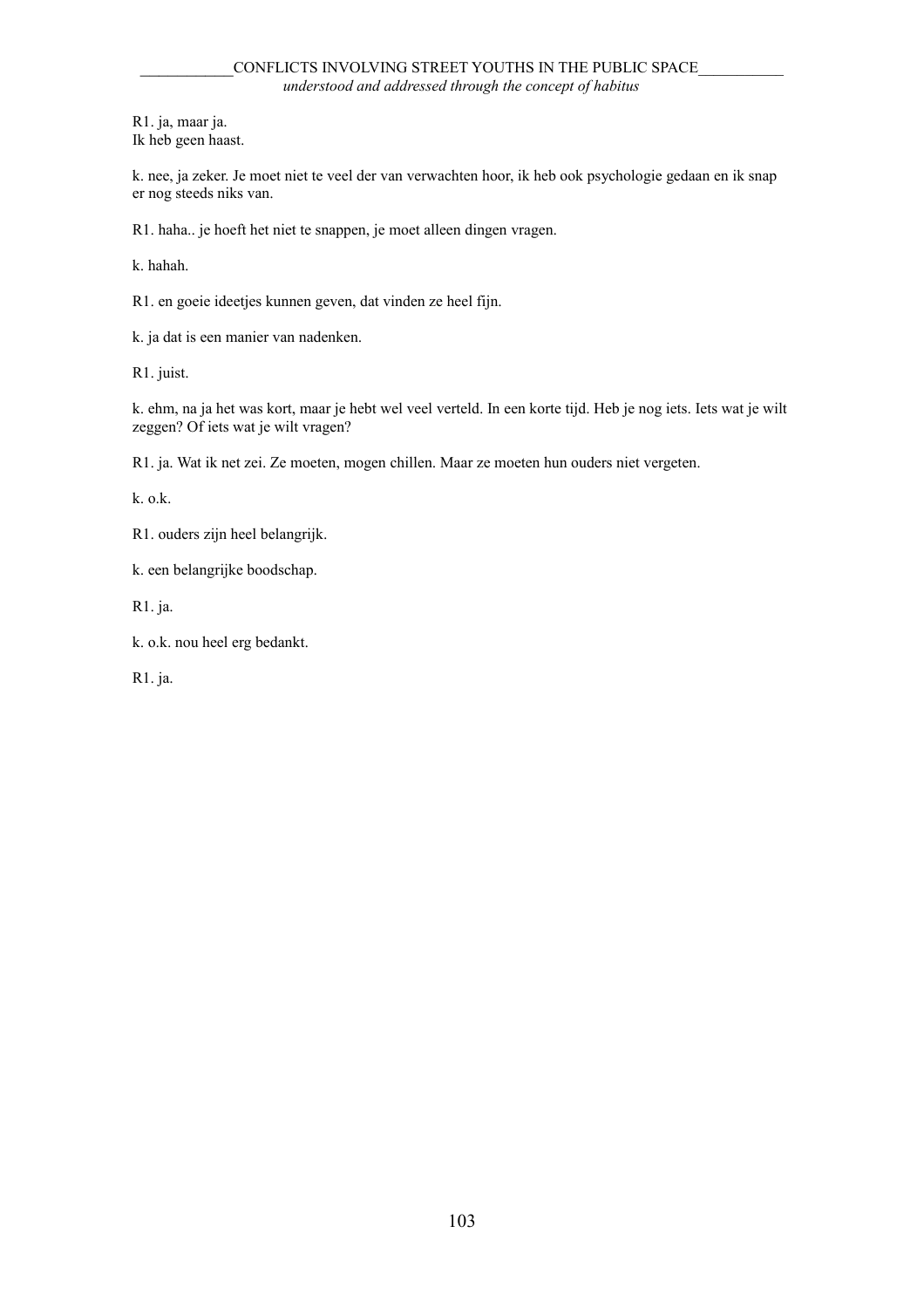#### **Interview R2 (meisje)**

k. Wil je eerst even voor de record zeggen, nog een keer je naam en eh, je leeftijd?

R2. Ehm, ik ben R2 en eh, ik ben 17 jaar, ja

k. En ehm... vertel eens wat over jezelf, hoe ben je opgegroeid?

R2. Hoe ik ben opgegroeid, het was echt vrij. Maar er kwamen daarna er eh...een beetje problemen tussen. En eh... toen kreeg ik agressie training, voor agressief gedrag. Om met mijn agressie om te gaan, want ik wist niet hoe ik met mijn agressie om moest gaan. Als ik eenmaal boos was, wist ik niet hoe ik met mijn agressie om moest gaan. Als ik eenmaal boos was ging ik op iedereen reageren.

k. Ja? Hoe kwam dat dan?

R2. Ik weet niet. Het ging gewoon zo. Op een gegeven moment dan ga je het gewoon doen. Ik weet niet, op een persoon boos worden, dan blijf je de hele dag boos. En eh, dan heb ik een paar van die trajecten gehad... een beetje nagedacht erover... En nu gaat het wel beter. Bij was het altijd, ik moest altijd gelijk hebben. En dan ging ik boos reageren op andere mensen. Uitschelden, enzovoorts...

k. Kan je je herinneren wanneer dat voor het eerst gebeurde?

R2. Dat was toen ik eh... op de middelbare school zat eh, 16 jaar, 15. Ja 15 zo begon het dan

k. Toen begon het, kan je een keer herinneren dat je echt... super boos werd op iemand of

R2. Ja dat kan ik me herinneren

k. Hoe ging dat?

R2. Het ging eigenlijk om iets heel kleins. Maar dat maakte toen wat steeds groter daarvan. Ik ruzie met een meisje. En zij eh... ging in de klas over mij dingen zeggen enzo. En eerst dacht ik laat maar zitten en daarna begon ze meer, meer en meer. En op een gegeven moment ben ik eh... vechten geëindigd

k. En hoe ging dat dan?

R2. Hoe dat ging?

k. Wat voor dingen ging ze zeggen?

R2. Bijvoorbeeld gewoon, ja hoe moet ik je uitleggen... Het ging om mijn dingen, gewoon ja. Dingen die ik haar had verteld als geheim, vriendinnen. Ging zij dus doorvertellen. En, ik had aan niemand, kan niemand anders zijn dan zij. Want niemand weet het, want ik heb het alleen maar aan een persoon verteld. En op een gegeven moment wist de hele klas het en het maakte me een beetje boos. En ze ging me ook een beetje opstoken enzovoorts. Er waren ook meisjes in de klas die haar gingen opstoken van doe dit bij R2. En ze wisten dat ik gewoon echt een persoon was die snel boos kan worden. Op een gegeven moment eh... ging ze mijn moeder uitschelden en toen wist ik het. Vloog ik in haar wang. Zo ging het.

k. Ja?

R2. Ja. Ze had mijn moeder uitgescholden en daarna was ik uit het klaslokaal gehaald. Had ik niet gevochten. En de volgende dag moesten we het uitpraten maar. Ik heb liever niet dat we het meteen gaan uitpraten na een dag.

k. Nee

R2. Ik heb echt tijd nodig. En eh... daarna gingen we dus uitpraten en eh, het ging gewoon niet. Want ze bleef gewoon. Ja dan zei ze van ja, en nu had je dit gezegd, zei de juf van wil je het niet goed met haar maken? Zei ze nee ik wil het nooit meer goed met haar maken enzovoort. Ging ze een beetje uitschelden, toen werd ik ook een beetje boos, toen heb ik met haar gevochten.

k. Waarom denk je dat zij het niet goed wilde maken?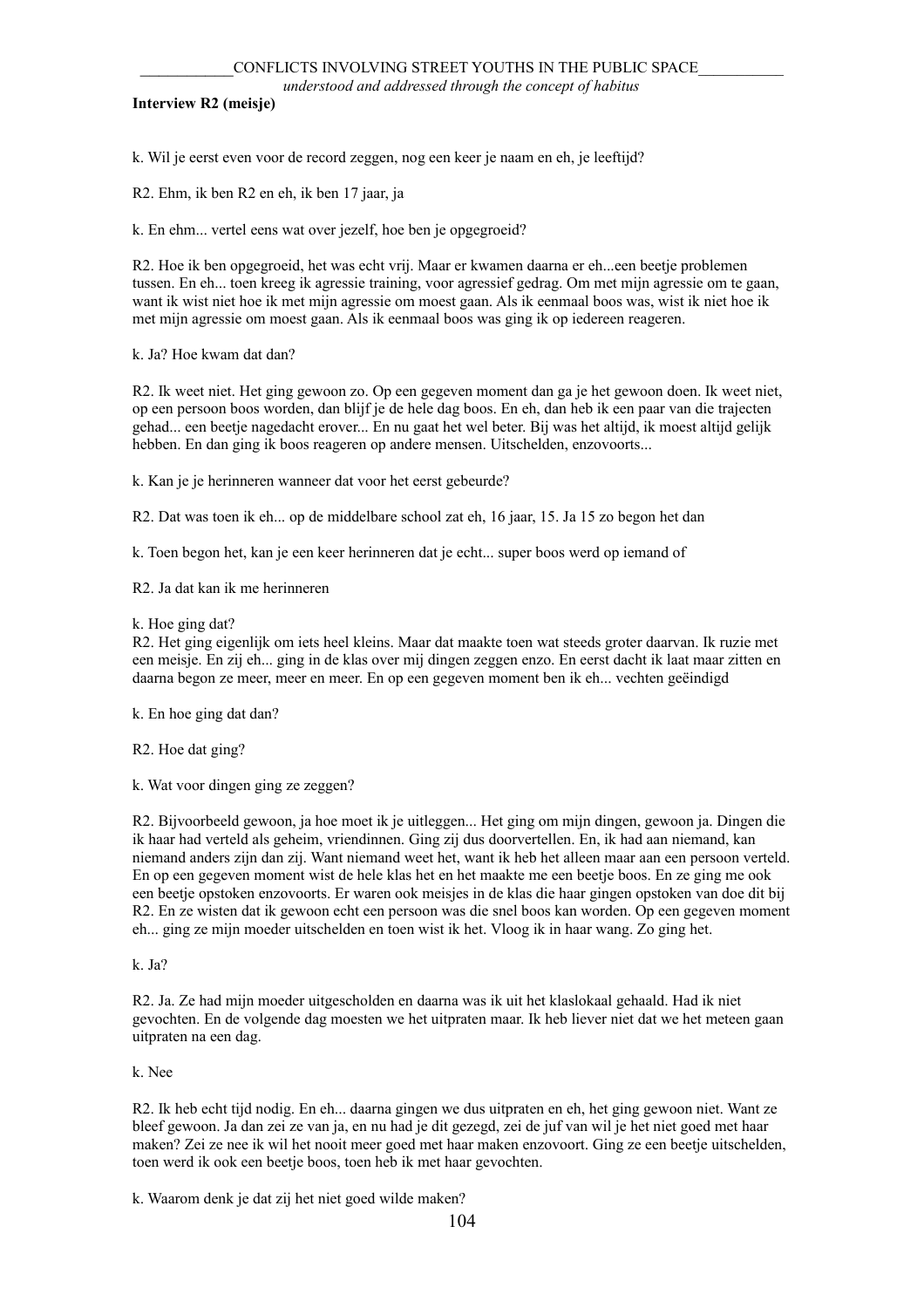R2. Het gaat puur kijk, het gaat puur om aandacht bij haar. Kijk als zij weet van eh... ja zit ze in de klas en dan moet ze wat doen om aandacht van eh... Hey [X], jij bent echt stoer man. Zo ging het in die tijd... Ja en eh, ik denk dat ze dat allemaal deed om stoer te zijn en om wat hoger. Om met een bepaalde groep om te gaan. Dat denk ik, dat ze dat daarom deed.

k. Daarom ging ze dingen doorvertellen

R2. Ja. Maar het was echt een schijnheilige meisje.

k. Ja hoezo?

R2. Gewoon eh... zij vertelde me kleine dingen. En zodra iemand zoiets kleins zeg, moet jij weten. Nooit iets groter dan dat zeggen. En dat was mijn fout. Zij verteld kleine dingen, ging ik grote dingen vertellen. Gewoon thuissituaties enzovoorts. Op straat hoe het gaat enzovoorts. Alles gingen wij gewoon met elkaar bespreken... Op een gegeven moment werd het gewoon doorverteld en daardoor ga je je echt klote voelen... Maar ja ik heb een training gehad en daar ging het wel dus goed. Maar... ik heb bepaalde filmpjes gekeken daar. Ja... waar veel mensen last hebben van aggressie. En ze weten ook niet hoe ze ermee om moeten gaan. Maar ja ik weet nu tenminste wel hoe ik ermee om moet gaan. Het is gewoon. Als je tenminste op iemand boos bent, loop altijd weg. Als jij daar gaat blijven wordt je nog bozer. Het is niet omdat je een mietje bent, maar ik vind als je wegloopt is beter.

k. Op het moment dat je voelt dat je agressief...

R2. Ja als je voelt dat je steeds bozer wordt kan je net zo goed weglopen. Als je daar blijft wordt je steeds bozer. En dan gaat het weer tot klappen en eh, stoten eindigen. En degene die problemen gaat krijgen dat ben jij.

k. Uiteindelijk

#### R2. Uiteindelijk wel ja

k. Ja... En eh, heb je ook een keer... ook een situatie meegemaakt wanneer je dat had? Dat je voelde van, ik wordt boos?

R2. Ja ik voel het meestal nog altijd. Ik voel gewoon dat ik steeds eh, bozer wordt en op een gegeven moment ga je... je voelt je ook gewoon anders. Je gaat je vuist een beetje... Ja en dan kan je net zo goed weglopen (glimlach)

k. En hoe voelde dat dan?

R2. Nou het voelt eigenlijk, het voelt op zich ook zo van... alsof je echt zwaar bent beledigd. Zo voelde ik het. Alsof je... niet eh, dan, en als je dan niets terug doet dan voelt het eh alsof je een mietje bent ofzo, als je wegloopt ofzo. Maar ik heb... nu in dit tijd zou ik echt weglopen. Ik zou desnoods even met je gaan praten, ik heb hier geen zin in. Klaar. Maar als je ermee gaat vechten, wordt het echt niets, worden problemen alleen maar groter.

k. Ja, maar je hebt die neiging nog wel ofzo?

R2. Ja ik voel het af en toe nog wel, ik ben wel... ja, alsnog eh... deze vakantie was ik ook dus boos. Maar, ben toen gewoon weggelopen.

k. Hoe ging dat?

R2. Het ging wel goed uiteindelijk want. Ja, mijn moeder ging nog even met me praten enzovoorts. Maar het ging niet eerst. Want terwijl mijn moeder dus even boven ging ze dus even met mij praten niet altijd zo. Denk ik meestal, ga ik gekke dingen denken, meestal als ik aan zo'n geluid komt het nooit goed. Want ik mijn, mijn gedachte brengt mij al op het slechte pad zeg maar. Als ik boos men denk ik, als ik hem niet sla dan ben ik een mietje. Moet ik wat terug zeggen... En op een gegeven moment gebeurde het, en dan is het te laat. Kan je net zo goed weglopen.

k. Ja. En kan je die situatie wat specifieker beschrijven, afgelopen vakantie. Wat was het precies waarom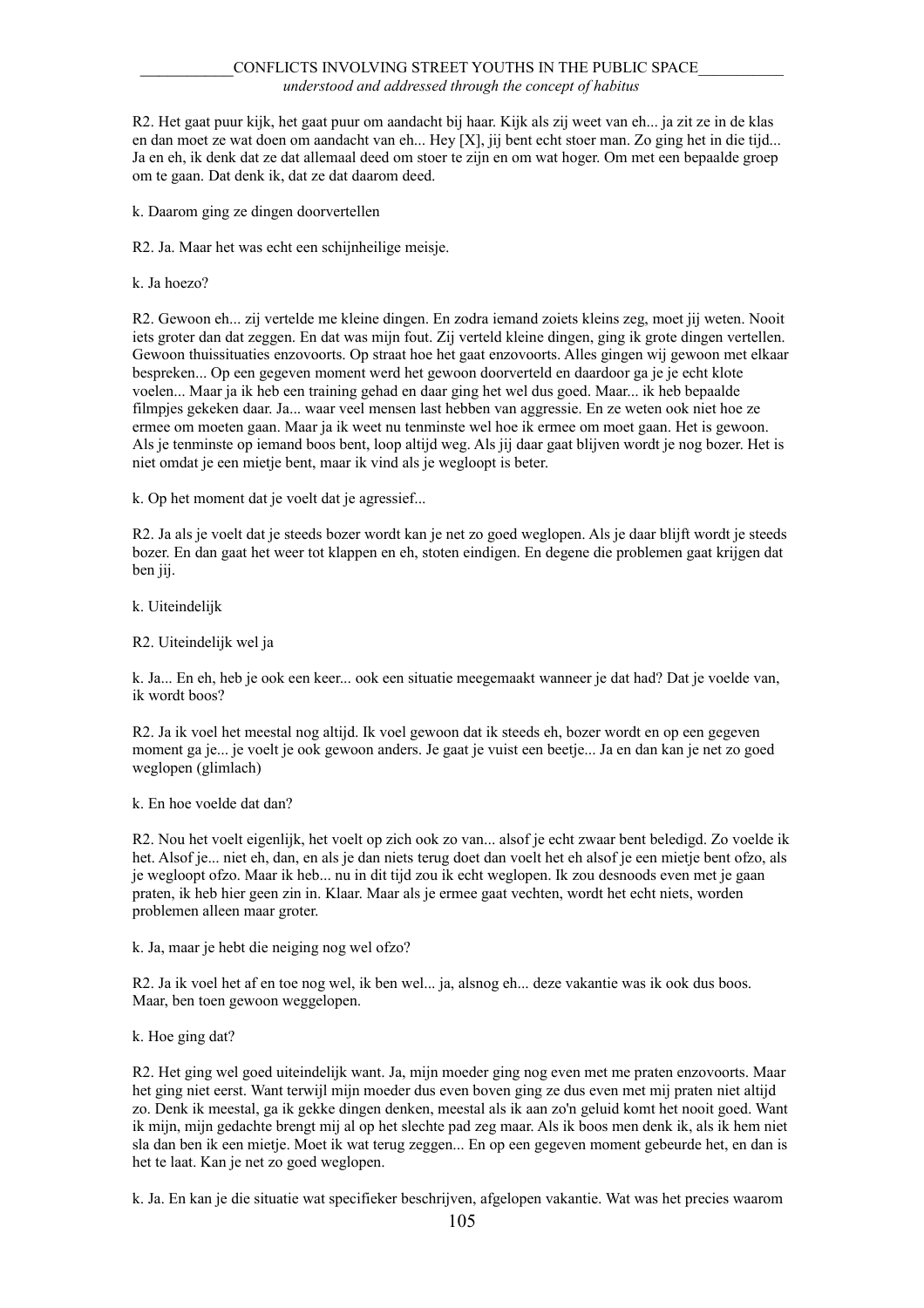je boos werd?

R2. Op mijn moeder.

k. Op je moeder

R2. Ja. Want eh... Ze wou... Ik zei tegen haar, mag ik naar buiten. Zei ze ja. En daarna kwam er iets tussen en ik had al afgesproken enzovoorts. En ze... alles gepland en eh, drie uur zouden ze op me wachten en ze stonden er al. En mijn moeder kwam met het verhaal, ja je moet even op je zusje letten ik wil nog even snel wat doen. Toen werd ik boos, toen zei ik tegen haar, je weet dat mijn vriendinnen daar buiten wachten. Zei ze nee je blijft gewoon maar lekker thuis. Toen werd ze dus heel erg boos, en daarna kwam ze dus met me praten. Zei ze ja ik snap het, maar je kan ook straks met je vriendinnen afspreken. Toen was ik een beetje weggelopen, ja... was een beetje naar buiten gegaan. En toen was ik weer terug gegaan. Kon ik weer met haar praten. Toen zei ze, ik snap dat je zo graag weg wil, maar je moet mij ook begrijpen. Ik heb belangrijkere dingen dan jij te doen. En... ja zo ging het.

k. Dus eh... doordat je even wegliep een pauze ook nam. Kon je haar beter?

R2. Ja. Tis waarschijnlijk dat je lucht, ja. Meestal gewoon naar buiten lopen. Dan voel je ook de wind enzo. Ga je beter nadenken. Als je daar alleen maar in die situatie gaat blijven en je denkt alleen maar in die situatie. Dan denk je meestal, ik moet wat terug doen. Als je daar blijft. En ik denk dat meestal ook als er groepen. Als een groep eromheen staat, dan ga je dat zeker doen.

k. Ja?

R2. Want dan ga je denken van eh... Vroeger dacht ik altijd zo. Met mensen om mij heen ging ik altijd te keer, altijd een grote mond. Dat ging met altijd, meestal met een groep meegaat. Denk je van, als ik nu niet wat terug zeg gaan ze me uitlachen. En dat is ook zo, weetje of je moet wat zeggen, of ze lachen je uit.

k. Dat is in de groep altijd zo? Ook bij andere mensen?

R2. Ja maar, hier is het... specifiek anders. Omdat de mensen ook wat volwassener zijn. Op de middelbare school denk ik dat het wat meer gebeurd. Dat mensen ook door de groep beïnvloed worden. En daarom denk ik dat zij dan aggressief gaan reageren. Want misschien zijn ze niet eens agressief. Maar ze worden uitgelachen

k. Heb je dat weleens gezien bij andere mensen?

R2. Maar... ehm, het is meestal degen die boos is. Bijvoorbeeld ik heb nu ruzie met jou. En jij zegt allemaal van die lelijke dingen tegen mij en ik loop weg. Dan zeg jij, ja loop maar weg mietje. En de rest gaat er zo omheen lachen. Dat gebeurt meestal. De rest gaat er omheen lachen, dat heb ik vaker gezien. En die worden dan dus als nerdje beschouwd of eh, als mensen die niet voor hunzelf kunnen opkomen. En dan gaan ze het ook vaker bij jou doen. Want ze weten jij zegt toch niets terug. En dan krijg je weer pesten.

k. En dat wil je ook niet hebben

R2. Nee, nu g.. niet nee. Maar ja ik was ook altijd eh... Ik was altijd degene... Om het zelf te beschrijven ik was iemand met een grote mond. En dat was ik ook, maar ik liet het wel zien.

k. Hoe bedoel je?

R2. Ik was echt iemand van... Als ik een grote mond had. Dan ging ik het wel bewijzen... Snap je? En meestal wanneer ik dan een grote mond heb gaan ze ook verder en verder en verder en op een gegeven moment eindig je op een paar klappen enzo, zo gaat het meestal

k. Ja? Heb je dat ook gaat dat ook in een groep dat je...

R2. Nee, ja in een groep heb ik het officieel wel gehad. Want het werd bij mij op school gezegd, in de klas werd het zeg maar gezegd. Nou het ging eigenlijk zo. Dat meisje waar ik mee omging, ik was er een dag niet... ik was volgens mij ziek ofzo en ehm... er werden allemaal verhaaltjes gezegd. Op die dag was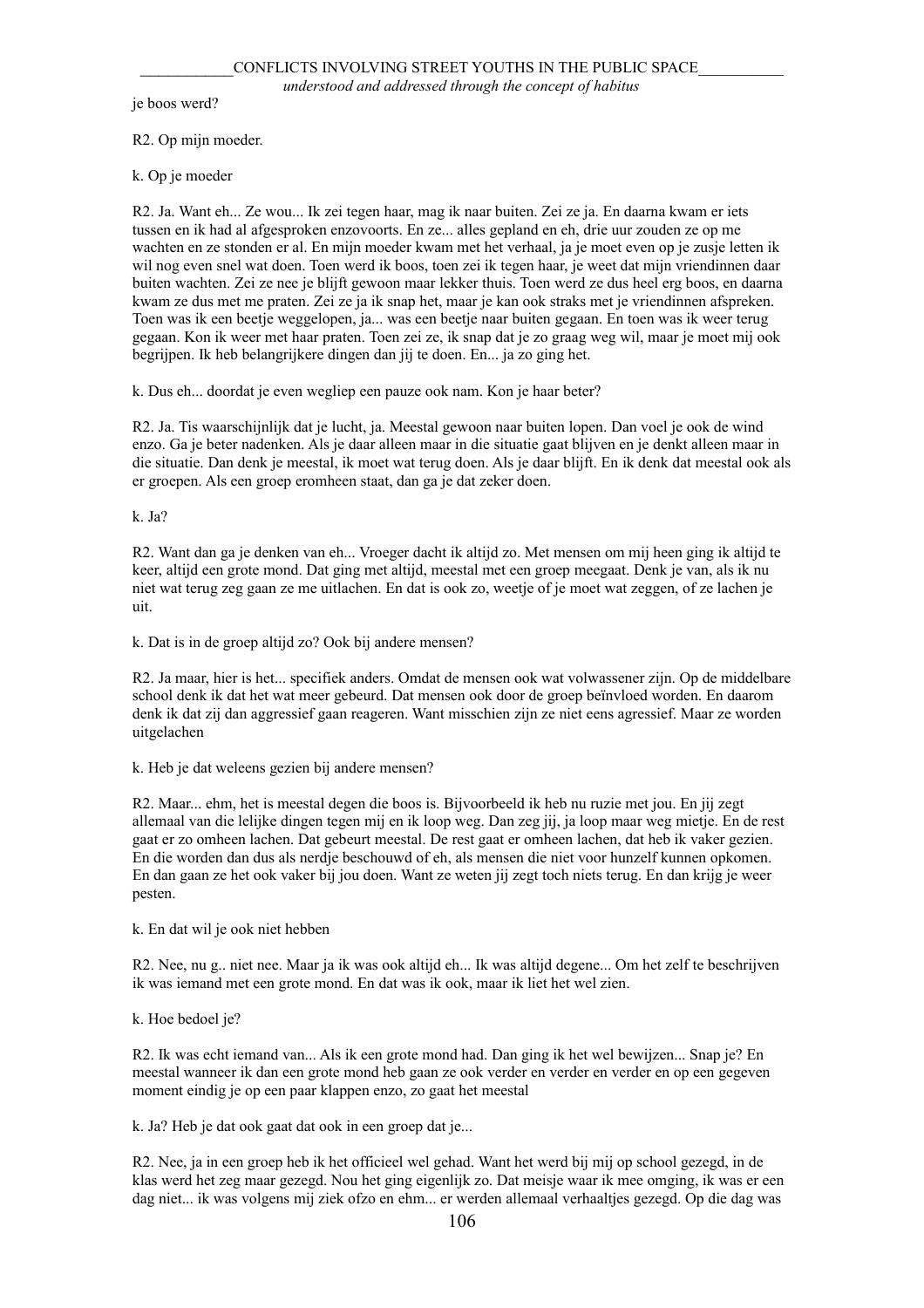#### CONFLICTS INVOLVING STREET YOUTHS IN THE PUBLIC SPACE

#### *understood and addressed through the concept of habitus*

ik op school. Ik hoor eh... ik hoor allemaal dingen snap je, ik hoor eh... Ja R2, (onverstaanbaar) je vader woont niet meer bij je. En ik denk huh? Dat weten hun helemaal niet... Op een gegeven moment zeiden ze van [X] heeft dat gezegd snap je? En ik keek haar zo aan... en ze begon te lachen, van het is echt grappig. En toen eh... op een gegeven moment zei ik tegen haar van ik weet niet wat jij hieraan grappig vind. Je moet niet over mij beginnen, dan ga ik over jou beginnen. Zo ging het dus. Begon zij ook een beetje, ging ze mijn moeder uitschelden. Vloog ik helemaal. Toen wou ik zeg maar gaan eh... ik wou niet gaan praten ik wou gelijk gaan slaan, zo was ik. Nou toen werden we uit elkaar gehaald, toen moest ik op de gang zitten en zij zat in de klas. Toen hebben we een gesprek gehad en eh... na die gesprek ja, gingen we wel nog een keer. Werd gelijk de volgende dag gezet. Van ga het nu uitpraten of jullie komen deze school allebij niet meer in. En zij keek al van eh... ik ga nooit meer, ik ga nooit met haar iets uitpraten want ze gaf zo'n blik zeg maar. En eh, dat maakte me boos, want ik weet het gewoon, er zit bij jou een fout in. Dat moet jij dus goed maken. Ik vind als jij een fout hebt dan moet je het ook durven uit te roepen van ja sorry R2 ik zat fout. Ik vind het helemaal niet erg, dan zou ik het helemaal niet erg vinden. Maar als je zo'n indruk geeft van ik heb schijt. Dan denk ik, ja ik heb ook schijt. Maar zo'n indruk ga ze dus. Door te kijken van eh... ze kijkt op een bepaalde manier echt vies en eh... Wanneer er wat eh, ja schijt, wanneer er wat gebeurt ofzo de juffrouw zegt van waarom heb je dat over R2 gezegd? Ja ik heb schijt. Zo. Dat gewoon zeggen, als je zo praat dan... ze legt niet uit als ze fout zat. En ik doe dat dus wel. Als ik weet ik zit fout, dan zeg ik gewoon dat ik fout zit. En dan kan ik mijn excuus ook gewoon aanbieden als ik weet dat ik fout zit. Maar zodra ik weet dat jij fout bent en je doet er niets aan. Dan kan ik er niets aan doen behalve een ding en dat is gewoon slaan en schoppen.

k. Ja dan heb je het gevoel dat je van je af moet bijten.

R2. Ja want anders gaan ze wel door. Maar hier is het anders... Hier is het gewoon, als je een ruzie hebt gewoon dan... ja... over een paar minuutje, een half uurtje komen ze terug ey sorry R2. Zo zijn ze, maar daar was het echt niet zo. Kwamen ze echt niet zo... gingen ze nog over je lachen haha, ik heb haar uitgescholden maar ze doet me niets. Snap je? Zo waren ze, maar hier is het heel anders komen ze netjes naar je toe. Praten ze alles uit met je... Hier echt goed. Als je zou kijken

k. Hoe komt het dan dat het hier anders is dan daar?

R2. Omdat hier mensen zijn volwassener. Ze hebben hun fouten al gemaakt in hun leven. En ze weten precies hoe het gaat. En ik denk daar zitten ze nog eh... ze willen nog bij bepaalde groepjes horen, zo denk ik het. Want zo was ik zelf ook. Gewoon bij bepaalde groepjes, je weet die is stoer, die is een nerdje. Zo was het. En hier is dat niet, hier is het echt niet. Je hebt er geen, geen enkele groep. Zo is het, en daar dus wel.

k. En daardoor, dat mensen daar bij willen horen gaan ze ook eerder anderen beledigen?

R2. Ja dat denk ik, dat als je bij een bepaalde groep wil horen. Van, ja... dan gaan ze je dus beledigen zodat anderen jou gewoon stoer kunnen vinden. Dat ze ja, ze heeft haar uitgescholden, haarr moeten we echt in onze groep hebben. Dat is gewoon iemand die in onze groep past. En ik denk niet dat ze iemand zouden aannemen, die... neergezet wordt en niets durft te zeggen. Zo iemand nemen ze gewoon niet aan...

k. Want zo iemand is gewoon niet cool

R2. Ja precies, zo dachten ze erover

#### k. Dus je moet wel

R2. Kijk ik, op zich was ik altijd relaxt met iedereen. Ik was altijd relaxt. Maar als je mij moest hebben, was ik wel degene die gewoon erg was. Daarin. Maar nu niet, niet echt. Maar ik heb ook trajecten gezien... Ja... Ik heb ook eh, leren omgaan met gedrag en ehm... ja alles opnieuw een beetje. Van dit en dat, van wat er daarna kan gebeuren als je iemand. Zo iemand beledigd, want diegene gaat voelen. Zodra je iemand beledigd je ziet dan, diegene wordt bang. Hij is niet altijd te trots, hij komt op school. Hij komt echt met een rot gevoel, hij heeft liever gewoon dat hij gewoon... Als je iedere keer wordt gepest of uitgelachen, dan heb je gewoon de indruk van, ik wil hier niet meer op school zitten. En dat heb ik ook gezien. Ik heb echt genoeg video's gezien.

#### k. Ja? In die eh, cursus

R2. Ja in die traject, zodat je kan zien wat er gebeurt als jij zoiets doet. Dat je dan ook met iemand kan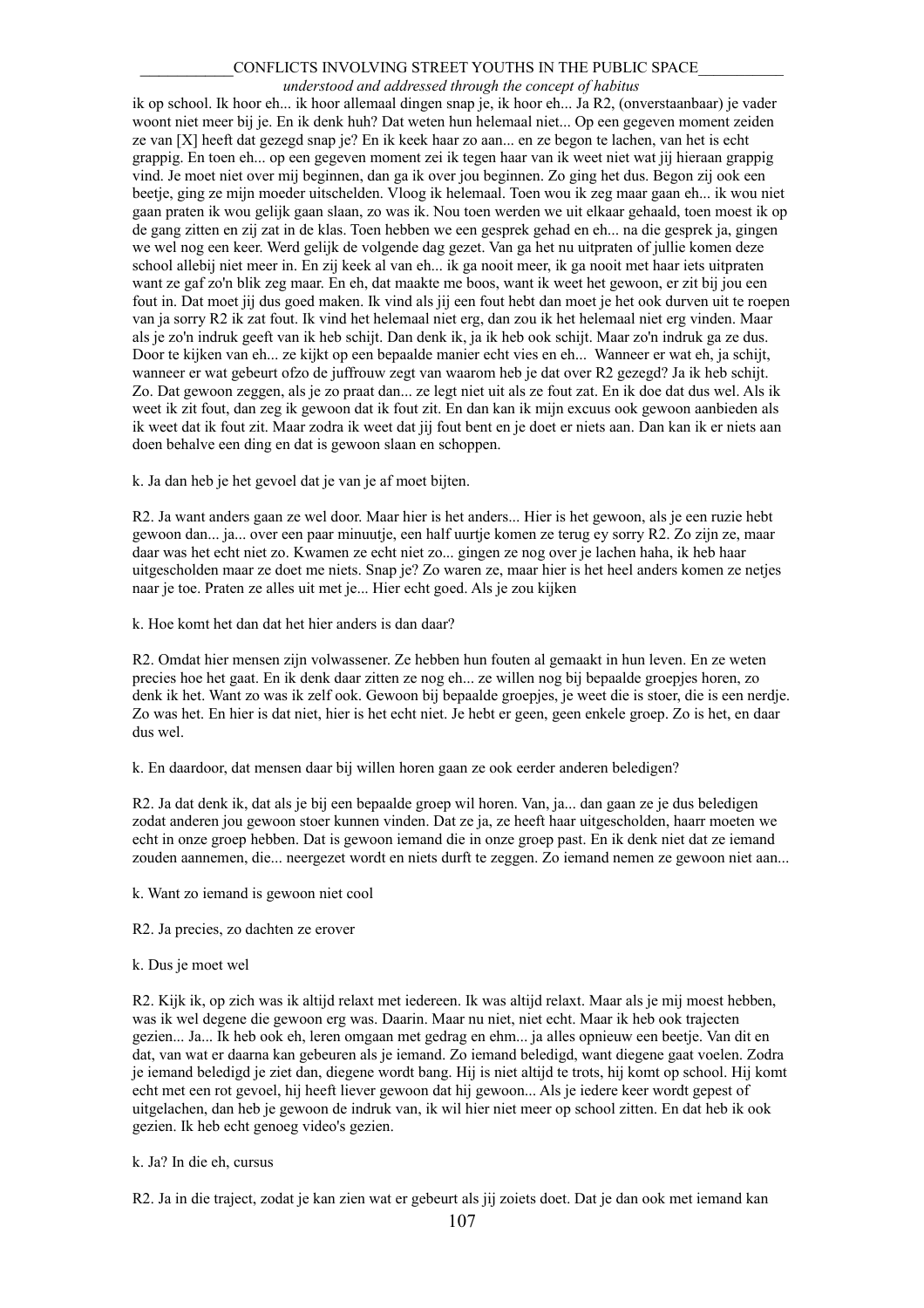#### CONFLICTS INVOLVING STREET YOUTHS IN THE PUBLIC SPACE

#### *understood and addressed through the concept of habitus*

meevoelen. Kijk, ik heb op zich nooit een grote mond ok. Dus bij mij zo van... Meeste mensen zoeken mij, nu op dit moment niet echt. Ze zochten je gewoon als persoon, je weet toch. Een beetje dit of, kijken hoe zij is. Is zij nou stoer, of zij nou een nerdje is. Kijken hoe zij in totaal gewoon is. Zo doen zij. En zodra ze zien je bent cool, dan hoor je bij hun groep. Ben je niet cool, dan hoor je niet bij hun groep, hoor je bij die nerdjes... En zo proberen ze je dus uit.

k. Zo zit je in dat

R2. Maar, ik heb wel spijt ervan gehad

k. Ja?

R2. Als je zo kijkt had ik liever kunnen weglopen dat ik een nerdje was gebleven dan dat al dat gedoe wat je dan krijgt...

k. En het kwam doordat traject...

R2. Nee dat kwam niet door dat traject, want ik heb ook daarvoor heb ik vastgezeten

k. Voor dat eh?

R2. Want zij heeft ook aangifte gedaan van mishandeling. Maar het was dus geen mishandeling, want het was puur gewoon... Het ging gewoon zo. En dan heb ik nog een traject gehad en een taakstraf en dan denk ik zo iemand is dat niet eens waard. Het is het gewoon niet waard. Om zoveel viezigheid achter jouw rug he. En dat je gewoon een baantje zoekt dat echt bij jouw past of gewoon later je hebt ooit een baan gevonden. En je wordt niet aangenomen om zulke fouten... En het blijft...

k. Ja, dat is zonde...

R2. Ja zeker zonde. Als je dan zo kijkt is het zulke dingen niet waard. Had je ook gewoon beter kunnen weglopen dan daar te zitten en dan met die mensen tegen kunnen houden. Wat je echt had kunnen doen. Want al was je een nerdje geroepen, later kun je hun uitlachen. Wanneer jij je diploma, alles op zak hebt. En zij moeten voor jou gaan werken kan je hun uitlachen. Was ik maar een nerd, nu lach ik jou out. Niet jij mij... Ja...

k. Dat is hoe je het nu bekijkt

R2. Ja ik heb mijn school verpest door dat. Want ik had op zich wel een hoger niveau, kader denk ik... en eh, want het is allemaal op basis van mijn gedrag. En niemand wou me in de klas hebben, niemand wilde me op die school hebben. Omdat ze dachten je weet toch, dat meisje is gewoon gek. We willen haar niet. Je kan wel cool zijn op dat moment, maar iedereen houdt op een gegeven moment afstand van je.

k. Dus ze vonden je wel cool, maar wel in de klas...

R2. Nee kijk cool is meer, hoe moet ik je uitleggen... Als je in de klas zit en je hebt een beetje een grote mond, dan ben je cool. Hou je je mond als de juffrouw wat zegt dan ben je niet cool, gaan ze je allemaal uitlachen. Wanneer je op de gang zit dan ben je cool. Wanneer je op de gang zit, wanneer je een grote mond hebt gehad, dan ben je echt cool. Ey R2, je was echt grappig deze les man. Maar degene die daar tussen zitten gewoon relaxt in de les gewoon. En jij zit buiten, met een slechte naam ook nog

k. Dus eigenlijk voor de leerlingen ben je cool, maar tegelijkertijd

R2. Ja je beseft niet op dat moment... dat je je diploma... en je... toekomst aan het verpesten bent. Dat besef je niet. Je denkt mensen vinden mij cool, het boeit mij niet wat de school vindt. Als de mensen maar om mij heen, denken van zij is cool... En je gaat denken, zo op zo'n moment ga je zo denken. Zo ga je echt denken, zo dacht ik toen. Maarja, waarschijnlijk ga je dan... dat ga je dan... later merken. Als je een beetje een oudere persoon wordt dan ga je denken, ja... Was ik maar naar school geweest, had ik mijn diploma. Had ik helemaal niet op deze school gekomen. Dat ga je dan denken.

k. Ja... Als er dan gebeurde dat je eruit gestuurd werd ofzo... Dacht je dan echt van nou dit is handig want dan ben ik cool, of gebeurde dat gewoon?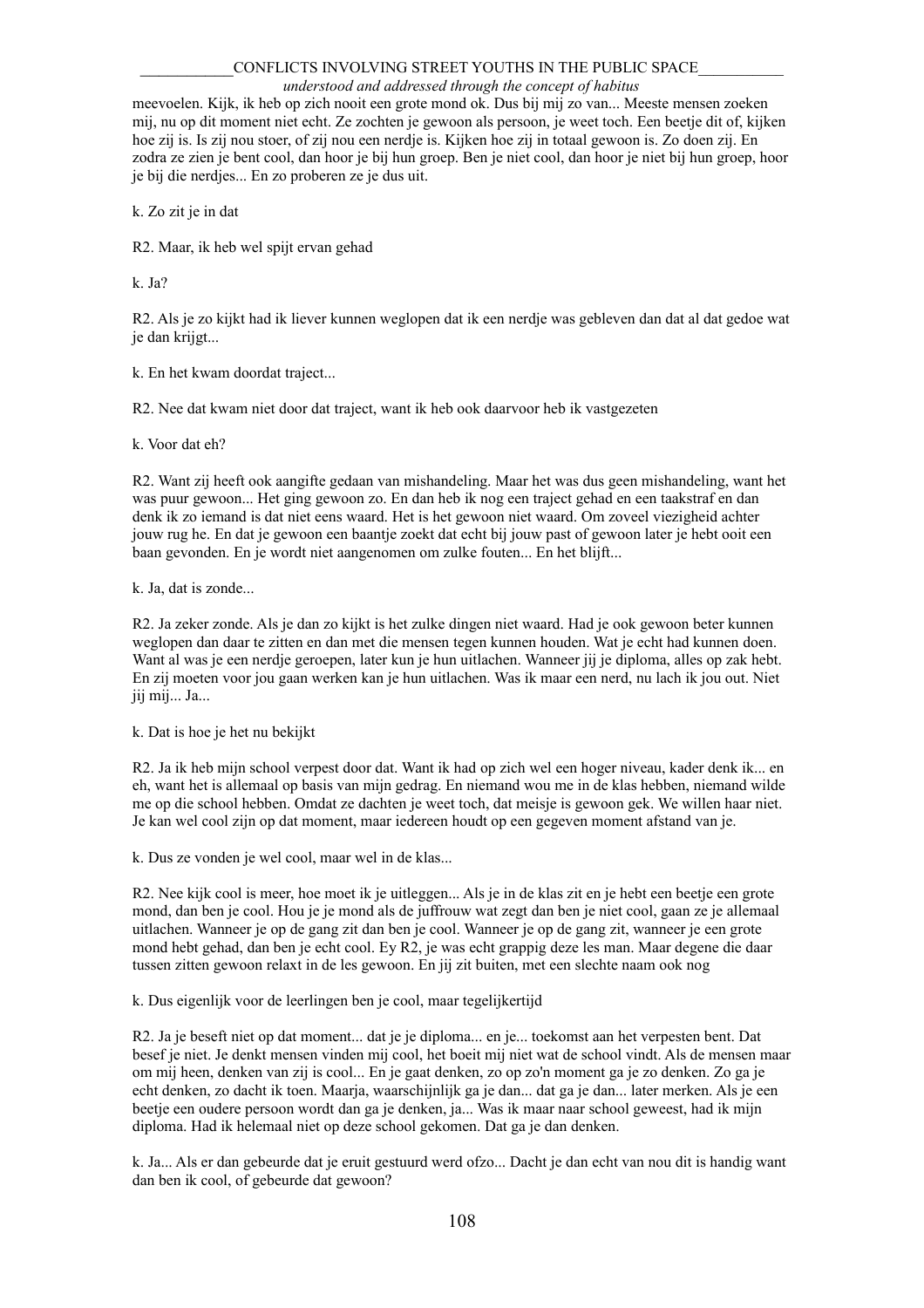#### *understood and addressed through the concept of habitus*

R2. Het gebeurde gewoon... ja, het gebeurde gewoon, en ik denk ook dat je het een beetje cool gaan vinden. Dat mensen gewoon, anderen in de klas jouw gewoon. Ja zij is echt de bom weetje, ze heeft de juffrouw net uitgescholden, ze heeft een kind een paar meppen gegeven. Zij is nu echt cool, zo denken zij dan.

k. Maar dat is niet dat je daar echt over na denkt dan?

R2. Nee je denkt er niet over na, je, je gaat met een blij gevoel naar huis, je weet toch. Ik heb net een leraar uitgescholden, pak slaag aan een eh, leerling gegeven. Ik ben cool. Precies zo, zo ga je naar huis. Je gaat niet nadenken van eh, hoe heeft dat kind zich gevoeld. Ga je niet doen, ga je echt niet doen. Of eh, ja... ik verneuk eigenlijk mijn toekomst, dat ga je niet doen. Zodra je een grote fout hebt gemaakt en je zit vast, ga je dat pas bedenken. Dan pas ga je beseffen wat je allemaal hebt gedaan. En je kan er of te vroeg of te laat achter komen. Ik ken ook mensen die er echt pas later achter zijn gekomen. Het is niet cool, het is echt niet cool. Je hoeft niet bij een bepaalde groep te horen... om jezelf te verpesten. Want je bent jezelf aan het verpesten echt officieel. Je hebt een grote mond tegen de leraar, je sloopt iedereen die je om je heen tegenkomt nerdjes. Dat is echt niet cool. Maar zo denken zij.

k. Waren er meer mensen die zo deden?

R2. Waren op zich wel, waren echt veel mensen die zo deden. Waren echt veel, veel. Maar... dan ben je bij een bepaalde groep... en je zag ook dat dat gebeurde he. Want je zag ook dat die mensen, die zogenaamd cool zijn. Als iemand dan zoiets doet, komen ze gelijk naar je toe, hey jij man waarom heb je dat? Ey man box ouwe, je bent cool man, kom, kom, kom we gaan chillen. Precies zo zijn ze. Nerdje hier heb pak slaag gekregen moet je eigenlijk zeggen kom, ey yo mattie faya man wat er is gebeurd, kom maar hier. Gaan ze niet doen, gaan alleen maar naar diegene die een pak slaag heeft verkocht.

k. Hmmm die komen ook bij elkaar

R2. Ja die komen dus, en waarschijnlijk worden het steeds grotere groepen. En... dus juist geen goeie groep, dat denk ik... Want zo'n groep verpest jou gewoon. Zodra je eenmaal in zo'n groep gaat zitten, en je zit dus bij hun in de klas. Moet je dus ook gewoon cool... je hebt het beeld dat mensen jou cool vinden, maar je moet ook cool blijven. Je moet ook een grote mond hebben.

k. Dat gaat automatisch?

R2. Ja dat gaat, op zich gaat het automatisch en dan krijg je dus zoiets van eh... Krijg je dat weer aggressie problemen

# k. En nu?

R2. Nu? Ik behandel men echt anders nu. Ik vind nu, je kan alles over mij zeggen, maar als je me aanraakt sla ik wel terug. Het boeit mij niet wat je zegt, ik ga mijn toekomst niet verpesten. Ik heb al een fout gemaakt. Die wil ik niet opnieuw maken, als een of ander meisje het in haar hoofd haalt om mij uit te schelden, dan boeit mij echt niet. Zo denk ik er nu over. Maar echt het, het gebeurt hier ook niet, het gebeurt hier echt niet. En als het zou gebeuren, dan zouden ze het niet voor de groep zeggen. Ze zouden gewoon rustig gewoon blijven kalm, ey R2 ey eh... (onverstaanbaar) dit dat, ze praten gewoon rustig met je. Dan kun je nog gewoon een beetje bespreken maar... voor een groep is fucked up, is echt vies gewoon. Iedereen lacht je uit om je heen. Het is gewoon en, ik denk dat je dan ook beinvloedt wordt, dat je dan gaat vechten. Omdat er een groep bij zit denk je van, als ik niet terug zeg gaan ze me uitlachen.

k. Ja, en dat is hoe het werkt?

R2. Ja maar nu nog steeds nee, ik heb er nu geen last van. Na die eh... traject, agressie. Ben ik begonnen, heb ik er echt geen last van gehad, niet.

k. Heb jij, je zei wel, dat je wel nog steeds...

R2. Jawel, je hebt wel af en toe de neiging, maar... Komt wel, het gaat wel snel weg. Dan begint wel, echt kijk blijft het jeukt gewoon. Het jeukt gewoon in je hoofd van, nu moet ik slaan, nu moet ik dat doen, nu moet ik dit doen. Dat gaat op een gegeven moment hier, jeuken.

k. Waardoor denk je dat het komt?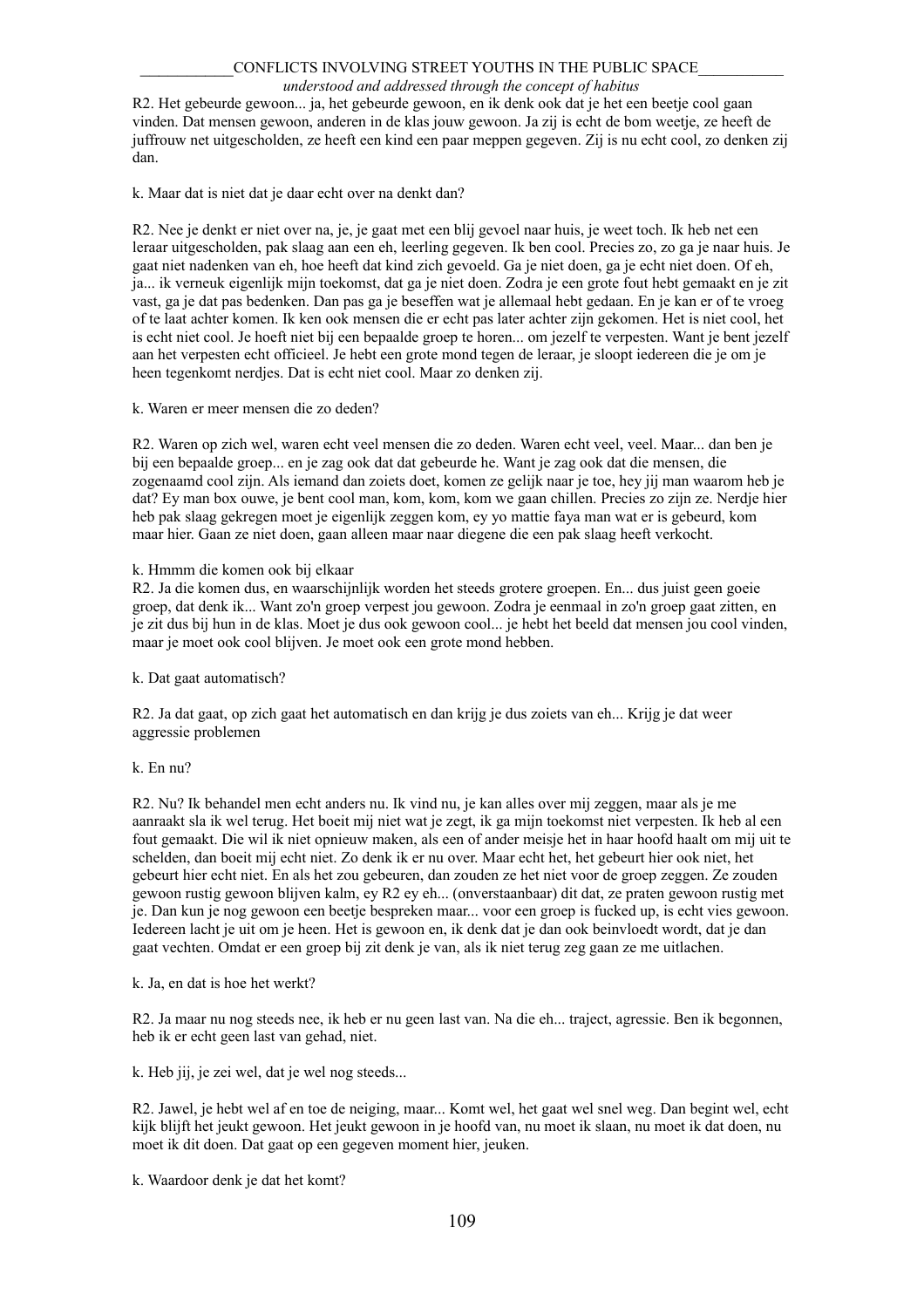### *understood and addressed through the concept of habitus*

R2. Ik denk door het begin, dan komt het meestal. Ik denk dat je in het begin... heb je zo'n eh... heb je zo'n begin dus, van eh dit dit dat zal er ongeveer gaan gebeuren. Ik denk dat je daardoor nog gevoelens hebt ofzo. Omdat je het in je verleden, heb je dat al meegemaakt, dan komt het alsnog naar boven. Je kan echt alles doen, maar het komt toch naar boven. Het zal een beetje, een beetje naar boven komen. Maar niet helemaal.

k. Alleen nu weet je als dat dan naar boven komt...

R2. Ja, wat je eraan moet doen, of wat je er tegen moet doen. Dat je niet, als jij wegloopt dat je een nerdje bent. Dat ben je echt niet, dan ben je degene die slim is. En de dombo blijft dan achter roepen... En die verpest waarschijnlijk zijn... zijn leven dan, laat ik het zo zeggen...

k. Ja... Ehm... heb je verder nog, ik denk dat we wel ongeveer klaar zijn.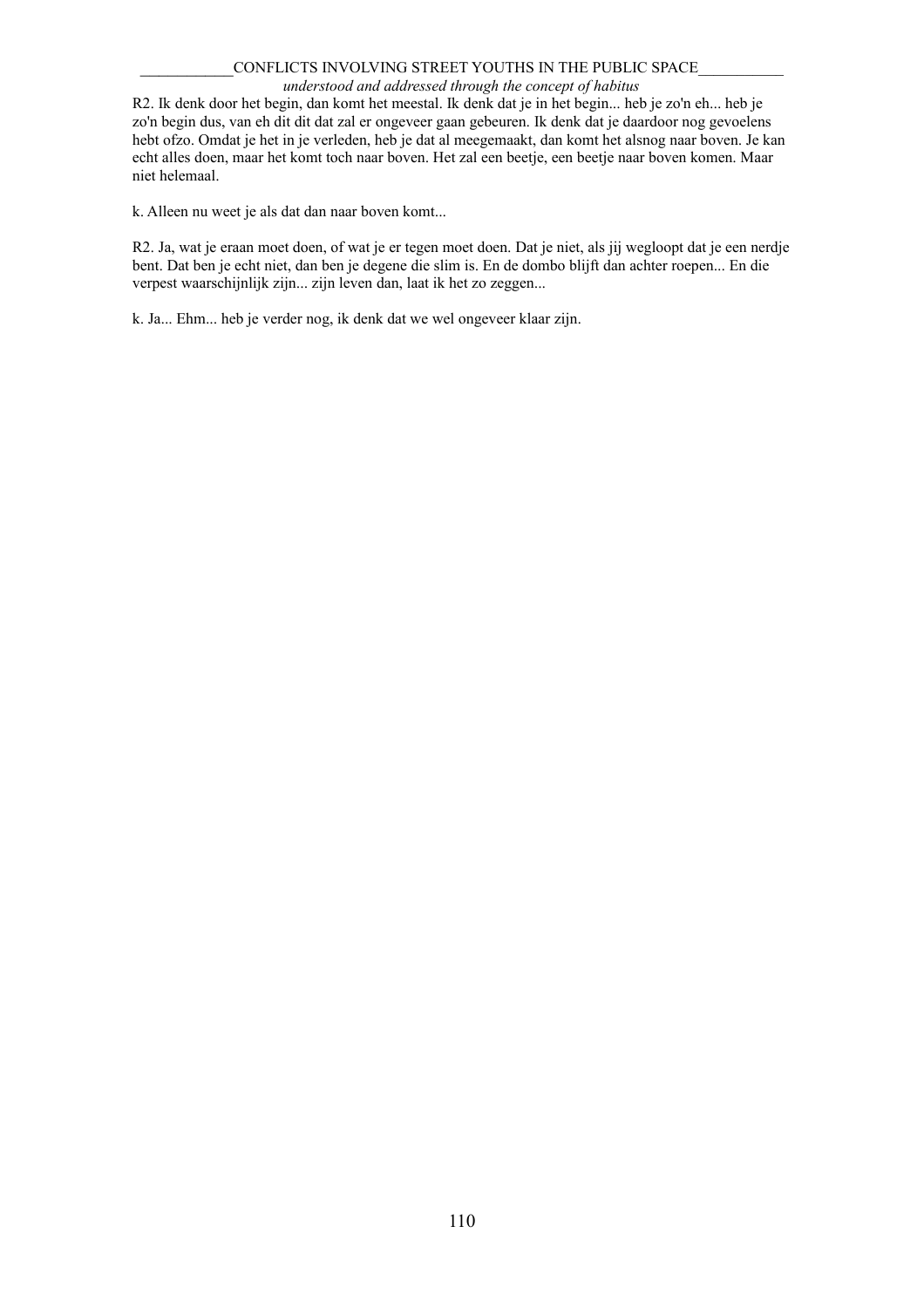**Interview R3 (jongen)**

k. wil je nog even voor de record zeggen wie je bent? En hoe oud je bent?

R3. R3.. haha... Ik ben 18 jaar zit op de Amsterdamse school. Ja, ik eh, hobby's wat? O.k. ik hou van voetballen, chillen, school vind ik ook best wel leuk. Nee, ja, ik weet niet. Vraag maar raak zou ik zeggen.

k. eh ik eh, nou vertel eerst eens iets over jezelf, over je leven hoe ben je opgegroeid.

R3. ik ben opgegroeid met mijn vader en moeder. Zus. Neven. Broers. Zusjes. Eh. Ja. Het was altijd wel gezellig. Dus. Ikke eh had een goeie band met mijn neef. Die zag ik ook als een broer. Eigenlijk als een broer meer. En mijn broer niet als mijn broer. Die zag ik nooit bijna. Ja. Ehm.

k. hoe was dat?

R3. wat? Dat ik mijn broer niet zag?

k. ja.

R3. Relaxed. Ja. Nee ik was ja. Daarom zeg ik ja mijn neef was mijn broer, je weet toch. Hij was de vervanger het was niet echt moeilijk. Maar het was eh.. Je weet toch. Wel mad als andere mensen, als vrienden over mijn broer hoor praten. Dat ik zelf niet met hem was. Het is wel anders.

k. hoe is dat anders dan?

R3. Gewoon hun kunnen verhalen vertellen over wat ze met hem hebben meegemaakt. Maar ik niet. Begrijp je.

k. ja. En dat vind je vervelend?

R3. ja goed. Eerst wel, maar ja je begint er aan te wennen.

k. huh.

R3. dus.

k. hoe oud is je broer?

R3. 23.

k. o.k. best wel wat ouder.

R3. maar ik ga. Ja, maar als ik met hem bel of zo kan ik wel gewoon praten en in principe wel gewoon chillen. Maar we zien elkaar gewoon niet zo vaak.

k. hm. En je neef? Die woonde in de buurt of zo?

R3. Nee. Die kwam wel vaak langs. Toen ik ouder werd ben ik vaker daar gegaan. En we hebben ook veel dingen meegemaakt. Je weet. Dus.

k. zodoende.

R3. zodoende.

k. o.k. enne wat waren voor jouw belangrijke momenten in je leven? Momenten dat je denkt van ja. Dat zal me altijd eh bijblijven of vormen.

R3. o. dan moet ik effe denken hoor.

…..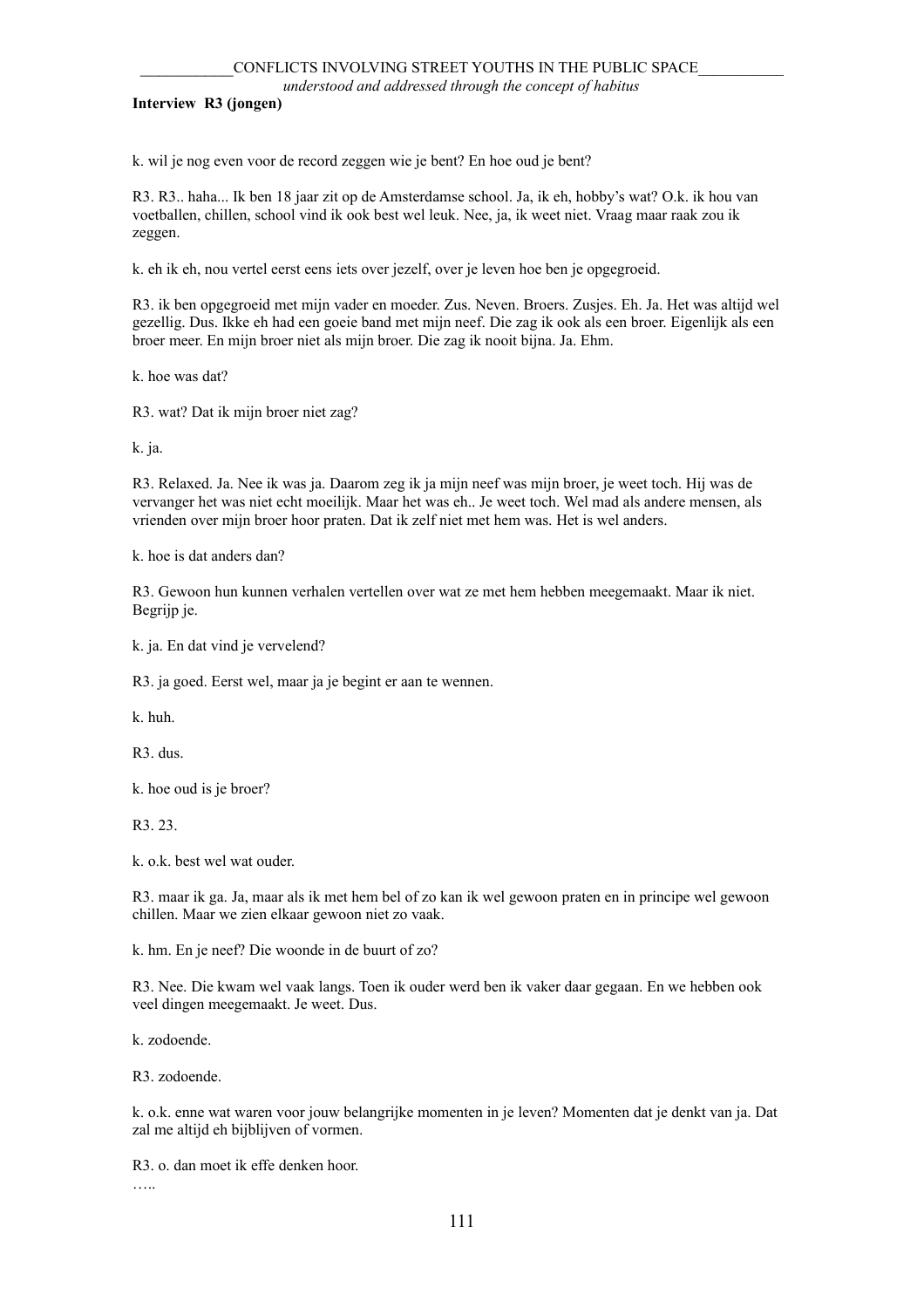……… Toen ik slaagde van mijn school

k. ja?

R3. ja vorig jaar.

k. hoe was dat?

R3. Dat was ook wel leuk, ten minste iets. Je weet toch. Mijn ouders zijn blij, gelukkig. Effe kijken. Ik weet niet eigenlijk. Heb niet echt iets van dat ik zeg ja hehe.. dat je daar echt gelukkig van wordt. Ik heb wel. Heel veel eigenlijk. Maar ja, je weet niet. Je weet toch. Ik kan het nu niet precies noemen.

k. ja maar misschien niet alleen gelukkige, wat gelukkiger maakt. Maar ook gewoon wat belangrijk was?

R3. …

Mijn vader die er wel altijd gewoon voor me was. Mijn moeder ook, daar niet van. Maar mijn vader.. hij ging me brengen naar voetbal. Halen van trainen, brengen naar trainen. Ja, toen was het vervelend zeg maar. Je weet toch. Hoe ik er nu over nadenk en ik ben gestopt met voetbal. Ja, dan denk ik wel soms van . . ik ging juist ruzie met hem maken. Nee ik wil niet dat je me brengt. Je hoeft me niet te brengen, je weet toch.

k. mm

R3. zoiets. Ik weet niet eigenlijk.

..

k. Waar ergens ben je opgegroeid?

R3. waar? thuis gewoon.

k. ja, waar in welke buurt?

R3. Sloten. Bijlmer, tijdje ook in Oost.

k. en veel verhuisd?

R3. niet echt verhuisd. Maar ik had periodes dat ik dan wel mijn neef een tijdje zag. En gewoon bij mijn ouders. En gewoon mijn eigen huis.

k. ja, je woont nu op jezelf.

R3. half. Nu alweer niet echt. Ik ben nu weer meer thuis. Maar ik heb ook een kamer. Met een kamergenoot. Een rapper.

k. ja.

R3. ja.

k. een goeie?

R3. best wel. Stillo. Nederlands. Moet je maar op you tube kijken (illo?) records. Haha.

k. is cool.

Ehm, maar eh hoezo, hoe zat dat dan? Dat je steeds op andere plekken ging wonen?

R3. ikzelf. Want gewoon. Je weet toch. Ik zeg van, ik ga een tijdje naar mijn neef. En dan daar slapen. En uit eindelijk oude kleren aan. Ik was er gewoon vaak. Elke dag. Ja. Chillen. Chickies. He. Gewoon chillen daaro.

k. ook chickies.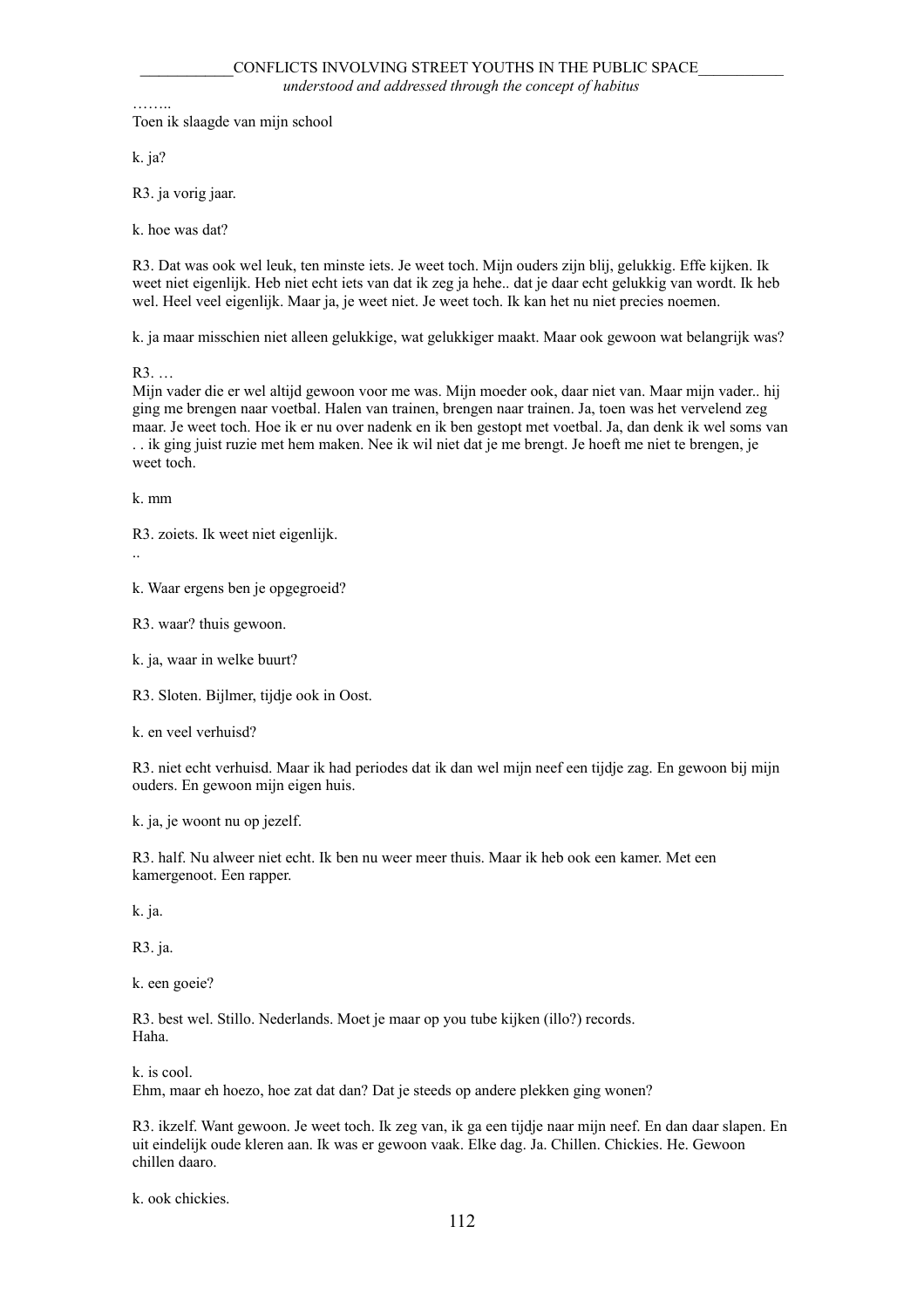R3. ook tuurlijk. Geld. Je weet toch.

k. nee?

R3. ehe. Af en toe.

k. hoe dan?

R3. chickies?

k. eh ja chickies en geld zei je? Geloof ik.

R3. Je weet toch. Werken. Je moet werken voor je geld. Huh, dus. Af en toe had ik een bijbaantje. En dan kan je weer chickies aantrekken wanneer het, het einde van de maand is. Toch? Chickies houden van geld. Of niet?

k. is dat zo?

R3. en wij houden van chickies of niet? Ikke!

k. (lacht)

R3. .. afleggen he. Eerst werken, dan chillen. Dan .. (lacht)

k. o.k. enne hoe ben je hier terecht gekomen?

R3. hier op deze school?

k. ja

R3. nou eh ik was zeg maar vorig jaar geslaagd voor mijn diploma en toen ik dat had dacht ik allemaal van eh je weet toch, zit wel goed. Zit wel snor. Dus toen. Ik ging wel verder met school. En mijn vader en moeder. Ik moest sowieso verder met school. Maar ja ik ging veel spijbelen en zo. En in de klas was ik ook druk. Veel problemen. Toen werd de klas gesplitst gingen we uit elkaar. Een paar naar deze school. En andere naar de Jan van Galen.

k. o.k.

R3. dus zodoende. Zo ben ik hier terecht gekomen.

k. Wat voor eh, wat voor problemen waren er in de klas dan?

R3. gewoon druk. Ruzies. Ruzie met de meester. Met de juffrouw van wie je les krijgt.

k. en waarom? Waarom gebeurde dat dan?

R3. omdat ik druk was. Ik heb ADHD.

k. ADHD?

R3. ja, dus dat speelde ook. Maar ja. Ik kan niet alles daar op schuiven weetje

k. hmm

R3. het ligt ook aan mezelf. Ik had die motivatie niet meer. Dus. Ik liet me afleiden. Veel risico factoren kwamen er toen bij kijken ook.

k. wat voor factoren?

R3. gewoon vrienden. Jointjes. De straat. Zulke dingen.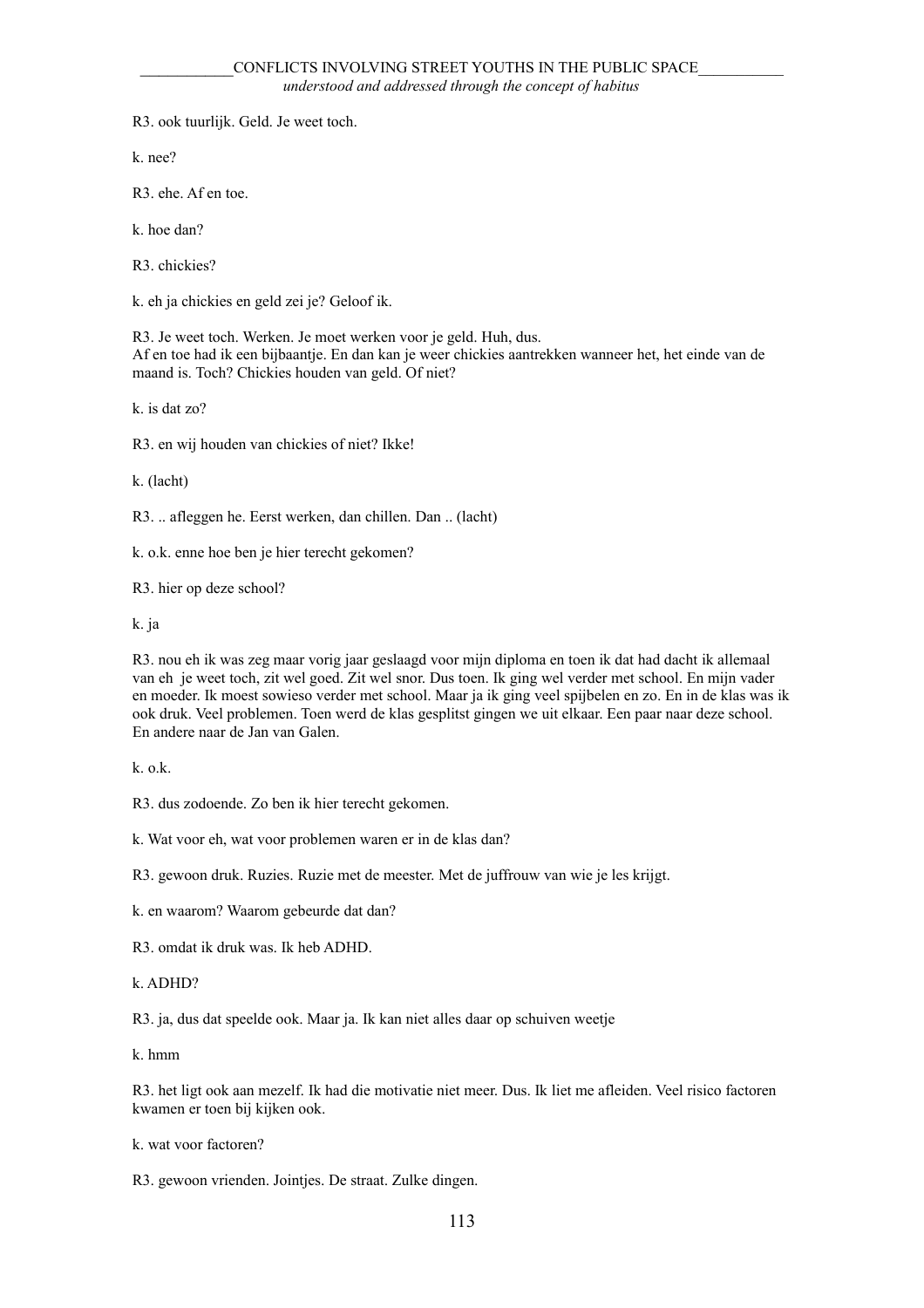*understood and addressed through the concept of habitus*

k. en waarom was je veel op straat?

R3. ik was veel op straat ja.

k. en dan?

R3. en dan ja. En dan. .. veel op straat. Niet dat je op straat slaapt, maar je bent gewoon veel op straat. Gewoon hangen, jointjes roken de hele dag. Meisjes versieren. Je gaat niet naar je werk. Je gaat niet naar je stage. Zulke dingen. Dus.

k. zo ging het eh…

R3. een tijdje ging het door. En als ik niet oppas kan het nog steeds zo gaan.

k. ja?

R3. maar het is dat ik mezelf gewoon sterk hou.

Van eh school en je moet veranderen. Geen grappige sfeer in de klas. Je weet toch, zulke dingen. Het kan zo gebeurd zijn. Dan kom je ver. Dan weet je gewoon. Dat moet je gemaakt hebben.

k. nou? Heb je daar ervaring mee?

R3. nee, niet dat ik alles heb mee gemaakt. Maar tot nu toe wat ik heb meegemaakt heb ik gezien van het beste is gewoon bij je vader en moeder thuis. Ja, alleen op mijn leeftijd. Echt zo in de pubertijd dan wil je dat niet. Niemand wilt bij zijn ouders thuis zitten. Niemand wilt bij zijn familie. Troubles. Zulke dingeties.

k. hoe kom je tot die conclusie dan? Dat je het beste bij je ouders thuis kunt zijn.

R3. gewoon door de ervaringen. Door wat ik heb meegemaakt.

k. welke ervaringen?

R3. het is wel leuk om elke keer met je vrienden te chillen. Om zeg maar een eigen huis te hebben. Maarja wanneer je niet werkt dan heb je ook geen eten. En als jij alleen maar chilt de hele dag dan kan je ook niet werken. Dan kan je ook niet eten. En wanneer je chilt op straat en op een bepaalde tijd ga je naar huis, weet je dat je vader en moeder voor je hebben gekookt. Dan ga je lekker eten, naar boven, stiekem een jointje roken uit je raam. Want je bent thuis. Je weet toch. Je warmte heb je sowieso. Dat is het belangrijkste voor mij.

k. mm

R3. iedereen is anders.

k. en daarom kies je ervoor om nu weer ..

R3. gewoon thuis is het beste.

k. ja

R3. tuurlijk. Moederdag toch gisteren. Leuk toch. Je moet je moeder een beetje verwennen.

k. wat heb je gedaan voor je moeder?

R3. ik heb haar meegenomen. Twee dagen geleden. Naar Osdorp. Tuincentrum Osdorp. Dingetjes gekocht. Ik denk dat ze dat wou zo. Je weet toch. Ze wou het niet eens van me aannemen. Ze zegt dat moet je niet eens doen. Maar ik heb haar wel laten zien. Ik heb er voor gewerkt. Dus het is niet zwart geld of zo weet je.

k. mmm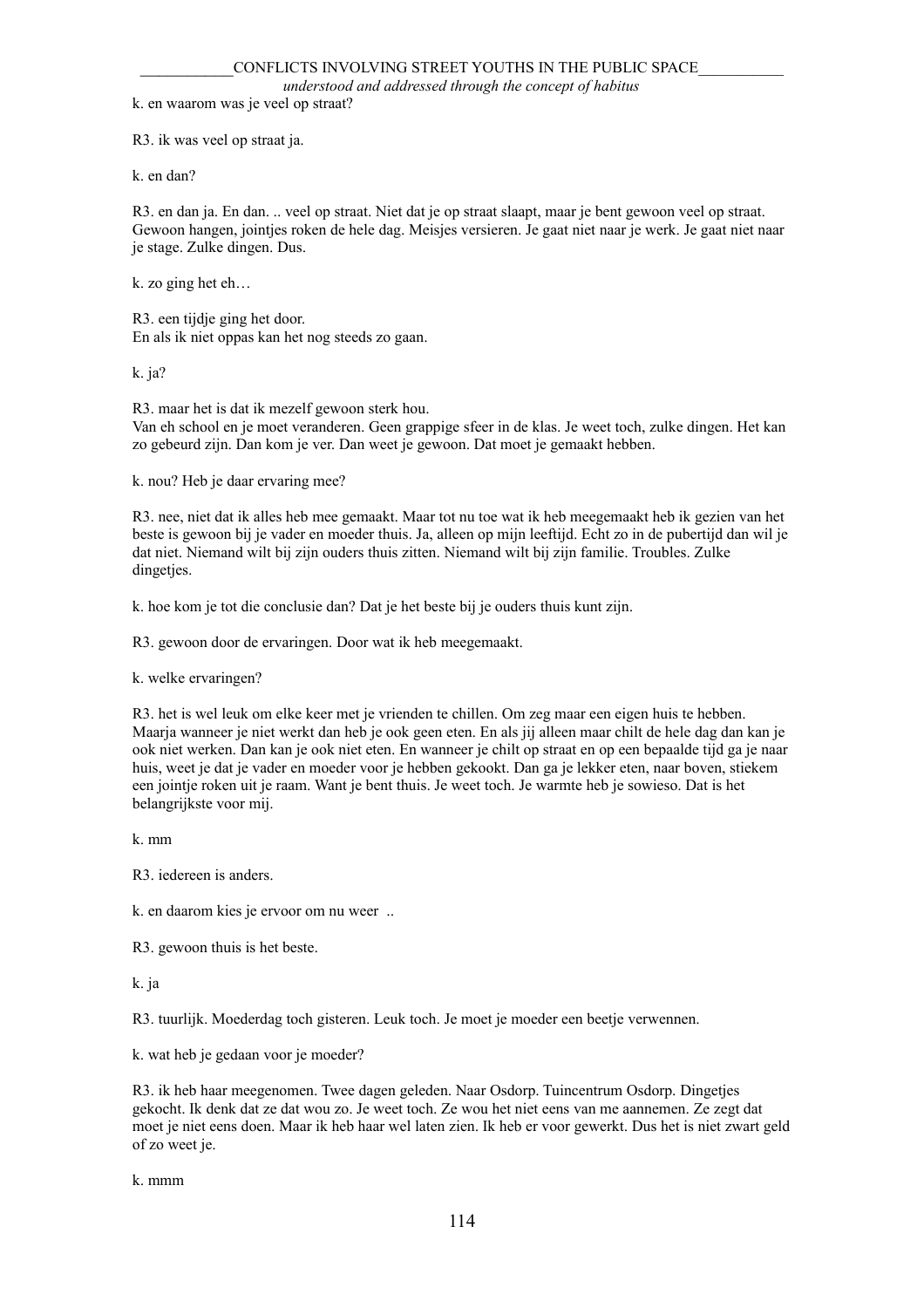#### *understood and addressed through the concept of habitus*

R3. of en het (vele?) of (eerlijke?) geld wat ik aan mijn moeder gaf is geen verspilling. Uitgeven aan een goed doel gewoon. Je weet een jointje of vriendinnen of een coffeeshop, drinken kopen voor iedereen je weet toch.

..

..

k. maar eh.. zwart geld. Had je dat wel vaker verdiend?

R3. nee, daar niet van. Maar ik ken wel jongens die dat doen. Je weet toch. Gewoon zwart geld. Zwart geld maken. En dan leuke dingen voor je moeder kopen. Ik vind dat je dat niet kan doen weet je.

k. hoe verdienen zij hun geld dan?

R3. weet ik niet. Maar ze hebben wel geld. Dat weet ik. Dat is zwart geld.

k. ja. Maar je hebt geen idee.

R3. nee. Niet dat ik weet. Misschien had ik wel een idee. Maar ja. Ik bemoei me niet met dat. Dan ga ik het zelf ook willen doen als ik zie dat het makkelijk gaat. Of dat het makkelijk is of zo. De verleiding is groot met zulke dingen.

k. waren dat vrienden van je of..

R3. vrienden is een groot woord inderdaad. Vrienden. Ja gewoon kennissen. Ik ken ze. Ik zie ze. Lachen, praten. Jij doet jouw ding ik doe mijn ding. Jij gaat jouw weg. Uiteindelijk heb ik mijn geld op een eerlijke manier. ..

Of je bent binnen. Zo zie ik het. Het leven, of je bent binnen. Of je gaat naar binnen.

k. ja ja.

R<sub>3</sub>. je begrijpt me?

k. ik denk het wel.

R3. en ik probeer het echt. Echt waar. Ik probeer het te voorkomen om naar binnen te gaan. Echt. Kijk tuurlijk ben ik wel één of twee keer opgepakt.

k. ja?

R3. ja, maar ja.. ik vind zelfs dan weer. Dat hoort. Ik vind dat hoort erbij. Hoort bij mij. Hoe ik zeg maar. Ik vind het past er wel bij. Ik vind van deze periode heb ik een hele strafblad achter mijn rug. Maar het is gewoon goed afgelopen. Ik had het moeten mee maken, van wakker worden. Anders zou ik of binnen 'binnen' of ik ga naar binnen worden.

k. mm. Maar waarvoor werd je opgepakt dan?

R3. gewoon kleine dingetjes. Kleine dingetjes. Snel weer buiten.

k. ja maar vertel eens wat? Wat voor ding was dat dan?

R3. het was niets bijzonders om hierover te gaan praten.

k. nee?

R3. nee, nee. Dat was gewoon bij het politiebureau. Gewoon zo'n verhoor kamertje. Werd ik verhoord, dat soort dingetjes.

k. (lacht) lijkt dit op een op het politiebureau?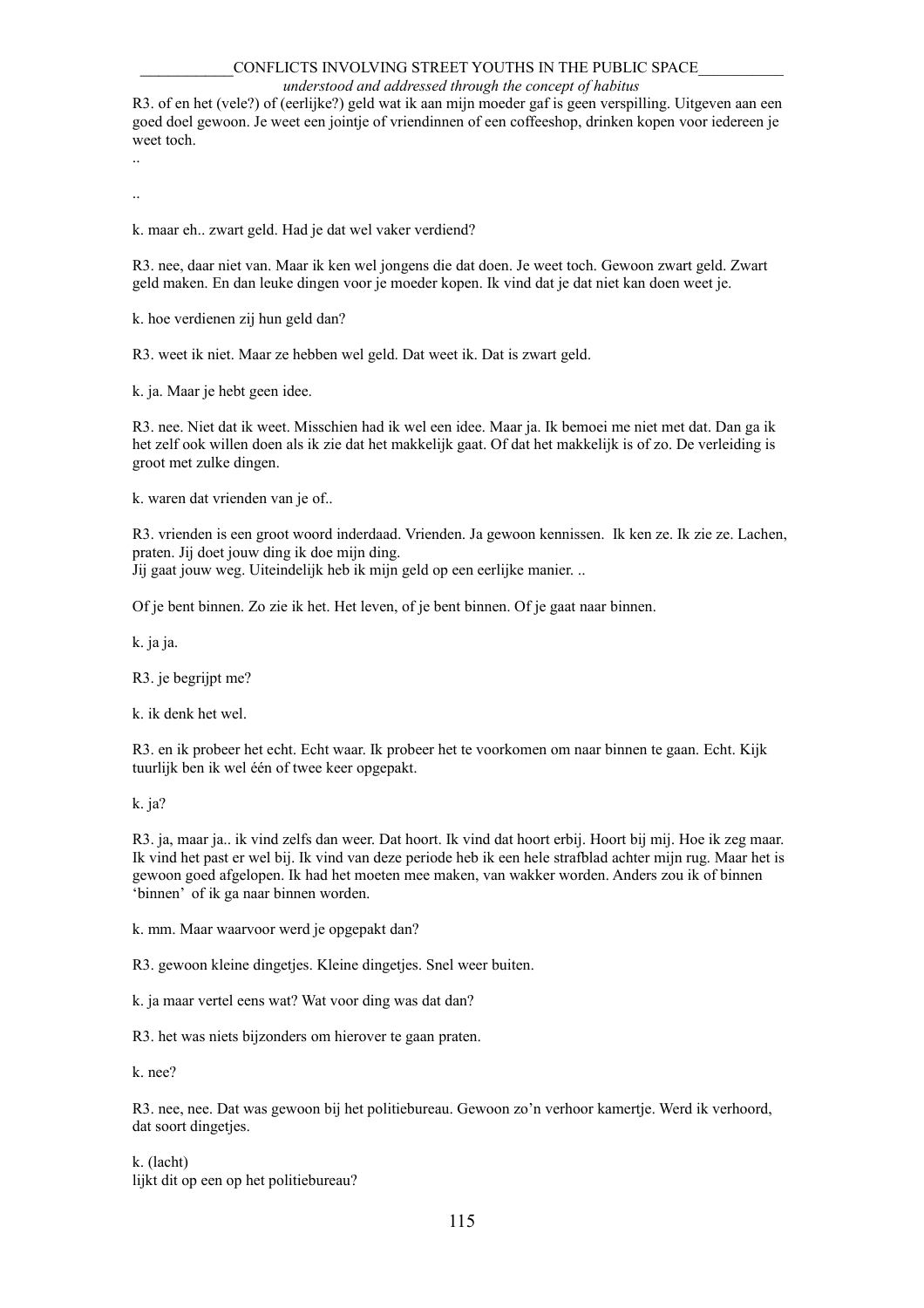R3. ja, zo'n kleine ruimte.

k. ja?

R3. een man die zo tegenover mij zit.

k. ik hoop niet dat je mij met een agent vergelijkt. Want dat is wel het laatste waar ik op wil lijken.

R3. misschien weet je. Je weet het niet. Misschien ben je toch stiekem een ambtenaar in functie.

k. haha. Nee ja, je hebt net getekend dat je weet dat ik echt niks, eh sowieso niks mag verder vertellen. Maar als je, je er niet over wilt vertellen. Hoef je dat..

R3. alleen als het bij u blijft

k. ja het blijft bij mij en als ik het wil gebruiken dan, zoals ik zeg, moet ik het

R3. ook niet aan leraren

k. ook niet aan leraren. Nee dat is waarom ik zo'n dinges door je laat eh lezen, zodat je dat weet. Maar nog steeds, als je, je er ongemakkelijk bij voelt, dan hoef je het niet te doen weetje. Ik wil je niet

R3. dwingen.

k. dwingen of zo.

R3. nee, maar eh eh , ik heb gezien van eh .. hoe je het vraagt kan ik het je eigenlijk inderdaad wel vertellen. Het is verleden tijd maar zelf ik ben niet een jongen van ik zit in de groep en wanneer ik jongens hoor praten over hun ding wat ze hebben meegemaakt dat ik ook weer ga praten van ja want dat eh wat wat, je weet toch. Dat hoeft niet. Heb ik meegemaakt. Je weet toch.

k. je hoeft er niet stoer mee te doen.

R3. nee hoeft niet. het is nergens voor nodig. Het is eigenlijk alleen maar dom, want je mist tijd. Het is alleen maar tijd. En als je een echte hustler bent zit je niet binnen. Want als je binnen zit mis je alleen maar geld eigenlijk. De dagen dat jij binnen zit kan jij geen geld maken. Begrijp je. Dat is dom. Dus nooit praten van fuck dit. Want je hebt ook meisjes die praten stoer over een andere jongen. Die jongen die veel verstand heeft en toekomst plannen heeft. En daar probeer ik naartoe te werken nu. Dus misschien, het is niet te laat. Het is nooit te laat. Maar ik had wel eerder wakker mogen worden.

k. mm

R3. na je weet toch gewoon zo. Ja.

k. maar nu ben je in ieder geval niet meer zo.

R3. nee, ik kan weer zo zijn. Gewoon wanneer het moet, laat ik het zo zeggen.

# k. ja?

R3. ja toch. Wanneer het moet kan ik zo zijn. Maar ik ga niet zo maar over me heen lopen, je weet toch. Van eh o deze jongen is weer een schooljongetje geworden of zo. We gaan hem even aanpakken. Dat gaat nog steeds niet kunnen. Natuurlijk niet. Wanneer ze dirty komen zijn, wil ik dirty komen. Maar ik heb nu mijn serieuze dingen gezien. En die andere dingen dat kan nog. Je weet toch. Het kan nog gewoon. Gewoon eerst papieren op zak. En dan kijken wat er gebeurd.

k. mm maar eh, heb je.. het is nog steeds niet duidelijk voor me wat hebt gedaan.

R3. wat wil je weten?

k. na ja wat ik wil weten is hoe ga je met conflicten om? Heb je een keer een conflict meegemaakt. Ik kan me voorstellen dat daar politie bij komt kijken.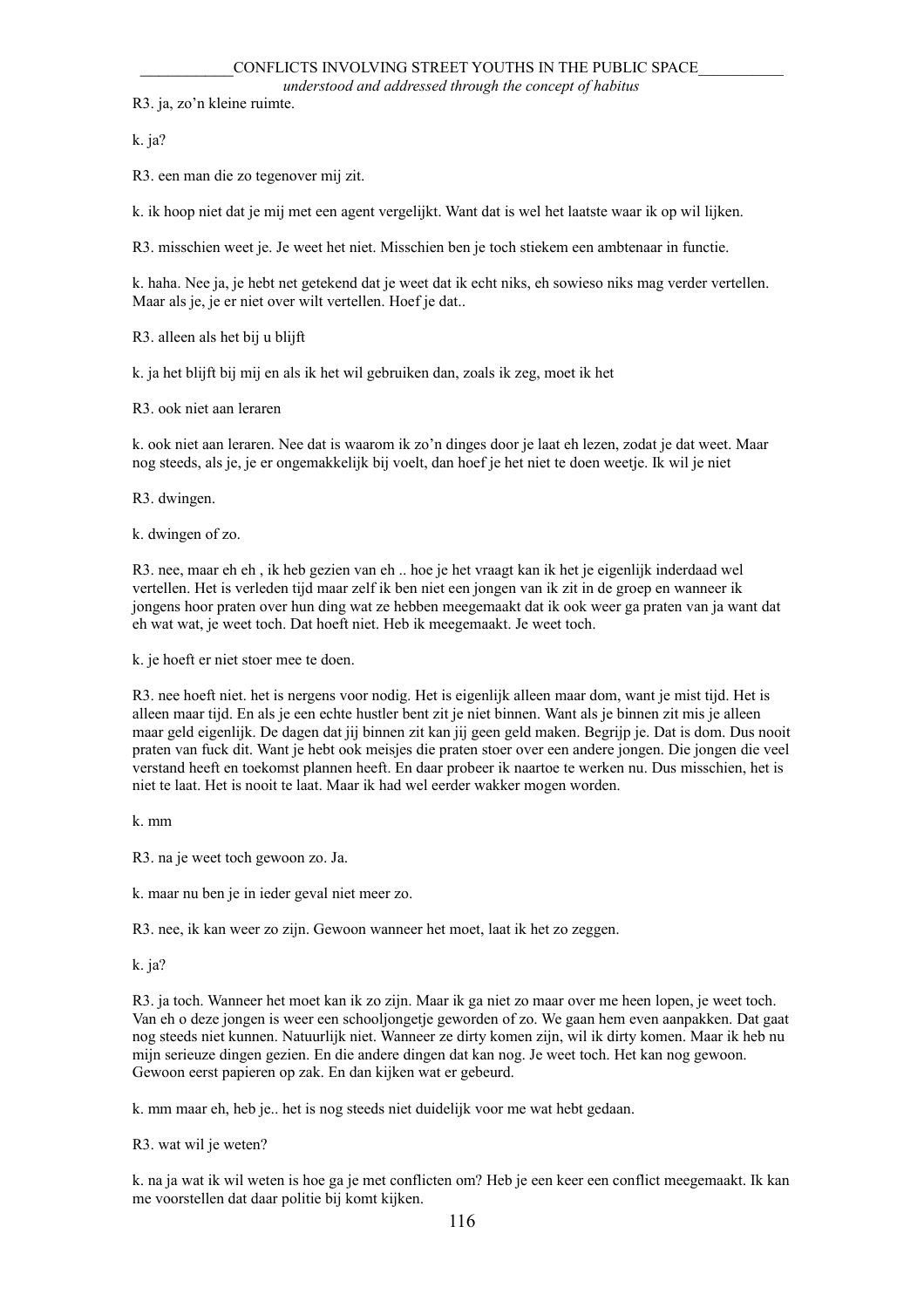## CONFLICTS INVOLVING STREET YOUTHS IN THE PUBLIC SPACE *understood and addressed through the concept of habitus*

R3. o zo bedoel je. Nee het waren niet conflictjes gewoon van een ruzie of zo. Ja merendeels gewoon andere dingen weetje. Gewoon van eh. Ik kan het je vertellen, maar dan wil ik wel dat die telefoon uit is weet je.

## TELEFOON GAAT UIT

k. mm, maar heb je wel eens een conflict of iets meegemaakt?

R3. een ruzie?

k. een ruzie. Ja.

R3. jawel. Op feestjes vaak. Of voor uitgaan, dat je een beetje dronken bent of zo. Enne. Ja dat is in die tijd allemaal geweest weetje. Dat ik gewoon daar en dan ja. Dus. Dan was het gewoon ja, dan had ik veel gedronken in die periode. En dan sta je met je vrienden, gewoon, je weet toch. En andere jongens, omdat ze er niet tegen kunnen. Haten gewoon. Van dat jij gewoon zo gewoon [pap] [pap] Young boy. Ik ben klein ik ben al niet zo breed. Je weet toch. Ja, ik weet niet hoe ik het kan noemen. Draaien, je weet toch. Ze zien jou toch. Ze zien jou. Als kleine jongen zien ze jou. Gewoon je hebt geld en je kan je ding doen. Gewoon wat je wilt eigenlijk. Je weet toch.

k. mm

R3. en daarom krijg je veel ruzie op de straat. Je hebt veel jongens met dreads, die donker zijn, je weet toch. En die kijken dan vies naar je wanneer je op straat loopt. En daar heb ik veel conflicten van gehad van he wat kijken ze? Of wat kijk je naar mijn wijfje bijvoorbeeld. Zoiets doms. Gewoon domme dingen eigenlijk. Als je wilt kijken dan kijk je. Maar vroeger ging dat kijken niet over. Ging je niet wegkijken. Of je kijkt gewoon en je gaat er op af lopen. Zulke shit. Het is eigenlijk heel dom. Want je hebt dingen op zak. En als je gepakt wordt door de politie. Dan ben je heel dom. Op heterdaad nog wel. Haha..

k. niet slim.

Maar eh kan je één specifieke heb je één specifieke situatie die waarbij enigszins uit de hand liep of wat dan ook. Die je kan beschrijven?

R3. ik weet nog wel een keer, dat was met dames, was ik ook met grote jongens aan het chillen toen stonden we zeg maar op een pleintje. Ben je een beetje bekend in Amsterdam?

k. niet heel erg, alleen het station en een beetje daar die parkeerplaatsen en

R3. (.. tillen?) ken je dat? Dat is bij het station in de buurt, ken je dat?

k. als je zeg maar het station uitloopt en dan niet de kant van de arena maar dan rechts?

R3. ja. Rechts ga je.

Daaro ja. Je hebt zeg maar ook bedrijven aan die kant.

k. ja.

R3. daar stonden wij een keertje met z'n allen, zo al die jongens. En ik stond met één van die jongens die een beetje groot is. En ik praat met hem, ik praat. Maar hij kent ook mijn ooms en mijn neven en zo. Dus hij heeft wel respect gewoon, je weet toch. En hij ziet mij ook gewoon als een broertje gewoon. Dus er kwam, er kwam eerst een zwarte BMW aanrijden. Hij zegt: R3 ga weg. Maar, ik, ik ben een jongen ik wil stoer doen. Ik wil erbij, ik weet toen, in die tijd. Ik was heel ander persoon dan nu in ieder geval. Dus ik wou, nee, als die echte ruzie komt dan ben ik weg. Komt nog een auto, zelfde auto een donkere BMW. Die komt ook aanrijden. Dus hij: R3 ga weg. Ik zo nee. Één donkere man die stapt zo uit. Van die voorste auto. R3 ga weg. Iedereen kijkt, ik kijk ook. Ik zeg nee. Hij trekt één ding. Hij schiet gewoon BAM in de lucht. Iedereen begint te rennen. Iedereen dus ik ook. Op een gegeven moment. Dit vergeet ik nooit meer. Ik had moeten luisteren. Want je weet nooit. Misschien had ie gewoon zo geschoten. Probleem. Gek. Nooit meer.

k. maar weetje waardoor dat kwam? Of was het iets dat eh met business had te maken of eh..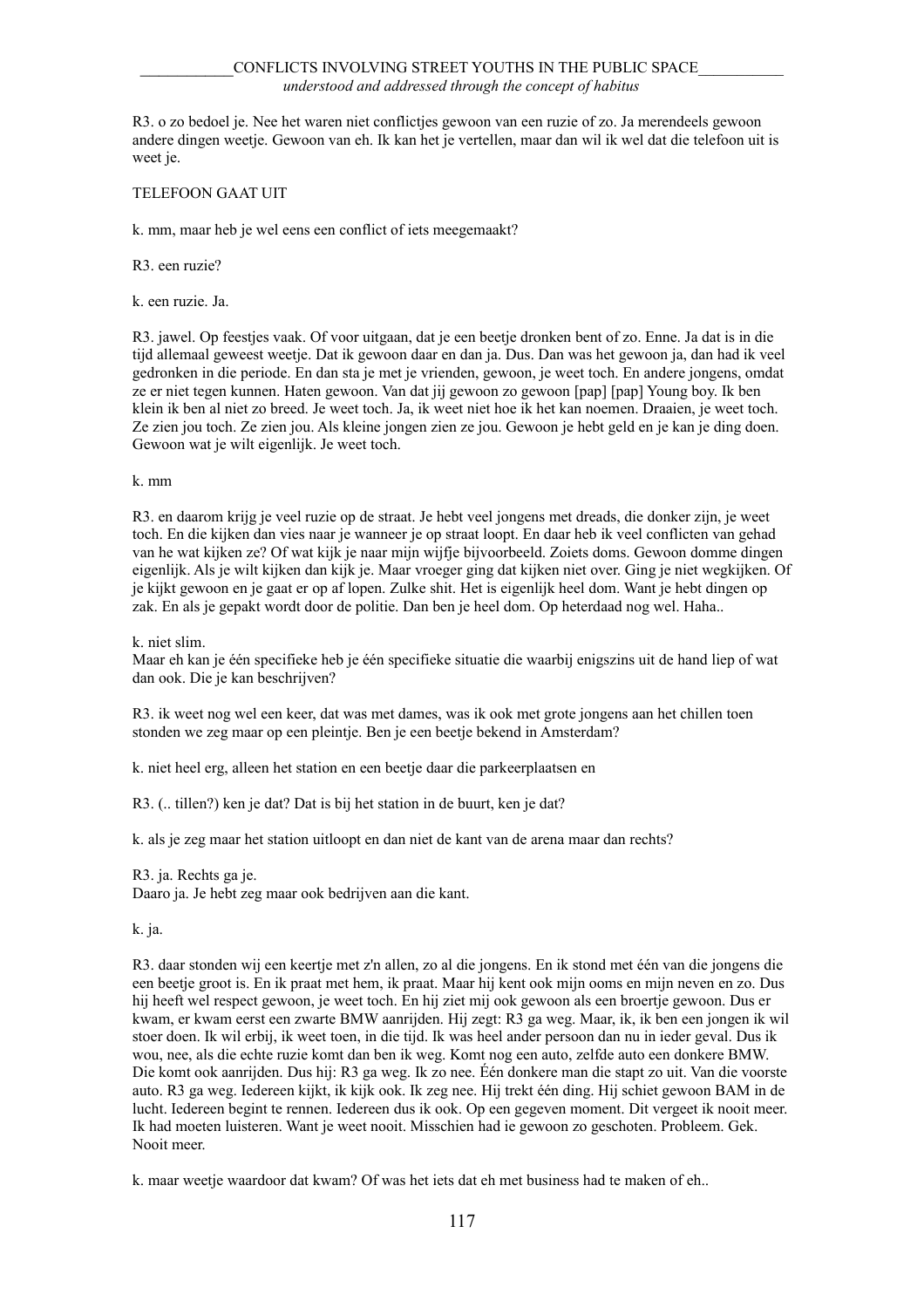#### *understood and addressed through the concept of habitus*

R3. ik weet niet. Ik hoorde later van dit dat. En dan vraag je van wat was dit nou. En dan krijg je van ja ik zei je moet weggaan. Dit dat. Dan vraag je van ja, maar wat was er gebeurd? Dat gaan ze niet zeggen. Dan krijg je met hem ook weer een beetje ruzie. Woorden wisseling. Maar ja. Ik ben blij dat ik nu hier zit.

k. ja dat kan je wel zeggen ja. Zo'n gevaarlijke omgeving. Gevaarlijke wereld.

R3. Ik heb nooit echt zeg maar, want jij zoekt volgens mij. Vroeg of ik gevochten had?

k. nou niet perse gevochten maar gewoon waarin jij met iemand anders. Wat je zegt het kan ook dat jij. Iets zijn op straat, waarin jij iets doet. Waarin iemand anders iets doet. Eh, waarin je gewoon een ruzie hebt. Weetje.

R3. ik had wel die. Van bijvoorbeeld ik ben op centraal een keertje gewoon in Den Haag. Bij spoor 15, er achteraan lopen, beneden. Tegen over Albert Heijn. En daar zijn ook soms negers weet je. Of eh donkere jongens.

k. eh..

R3. en dan loop ik van die trap. En dan kijken ze al helemaal van eh je weet toch zo.. en dan kijk ik. Maar dan hou ik één iemand zo in het oog. En dan loop ik gewoon die trap af. Ga ik naar hem toe en dan zeg ik wat is er. Jee weet toch. En dan zeg ik. Wat kijk je zo. En dan zegt hij van ja. Je kijkt altijd stoer. Ik zie je vaker. Je moet niet zo naar mij kijken. Ik zeg mattie ik kijk zo naar wie ik wil. Je weet toch. Zo is mijn uitdrukking. Jij kijkt ook. Kom mij niet zeggen dat ik mijn 'kijk' moet veranderen voor jou. En dan gaan ze bemoeien en je weet toch. Een beetje duwen, duwen, hangen, trekken. Maar uiteindelijk ook niks hoor. Dat zeg ik je.

#### k. ja

R3. het is meer bla bla praatjes. Dan dat er gehandeld wordt. Maar zodra er gehandeld moet worden, rennen ze als ratten weg. Of er gebeurd iets wat fout kan aflopen. Maar we duwen dan eerst. Jou terugpakken en dan moet ik jou weer terugpakken. Het is gewoon proberen te vermijden weetje.

k. ja. Maar waar komt dat kijken vandaan dan?

R3. ja dat is iets wat je, hoe meer je op de straat met mensen omgaat. Zie je ook van hee, je weet toch, die kijkt. Je kijkt gewoon als een bangerik en dan wil ik niet van .. als ik zie dat die gene zo naar mij kijkt van ik moet voor hem draaien. Je weet toch. Maar die tijden dat ik daar mee bezig was. . Toen dacht ik van nee. Ik moet hogerop zijn. Jij moet je hoofd draaien. Niet ik. Gewoon zulke dingen. Dat komt meer van de straatcultuur he. Zo he. Van lang kijken op straat of zo . Heb je dat nooit?

K. (snuift).

R3. dat je naar iemand kijkt. Dat ie je gewoon aankijkt van ..

k. lacht.

Ik ben eh. Als ik dat heb. Ik kijk gewoon weer weg. Ik ben gewoon een bangerik.

R3. ja. Tuurlijk. Gelijk heb je. Want je weet tegenwoordig. Je weet nooit wat die gene op zaak heeft jongen. Straks zegt ie tegen jou. Wat kijk je? Ik steek je lek. Je weet die mensen die gaan. Die zijn echt gek jongen. Geloof mij. Ik ken jongens, laatst he. Gister, toevallig. Ajax speelde toch.

k. ja

R3. ik ben in de je weet. ..

k. je mag jij zeggen hoor trouwens.

R3. wat jij wilt. Gister toen we toevallig in de coffeshop stonden. Ik dacht toevallig ik ga gewoon alleen. Ik ga rustig naar de shoppa. Het was Moederdag, je weet toch. Ik was eerst met mijn moeder. Je weet toch. Was ik naar de shoppa gegaan. En ik ging chille Ajax kijken. Ik zit zo. Dus ik zie al drie mannen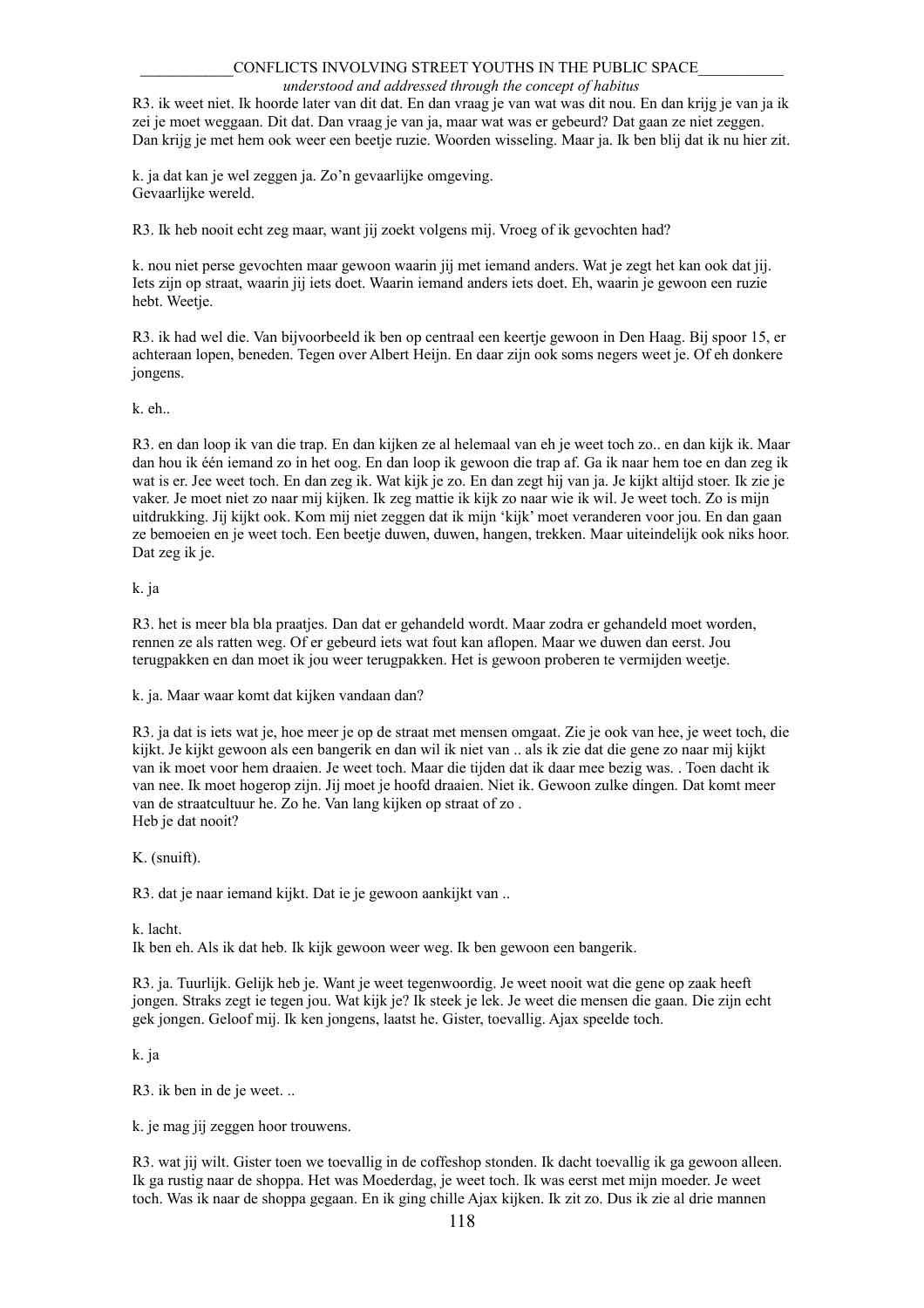*understood and addressed through the concept of habitus*

komen binnen. Maar ik zag ze zo praten. Eentje gaat naar de toilet. Eentje gaat naar de rookruimte. En eentje gaat zogenaamd drinken bestellen. Volgens mij ging ie in de toilet onderzoek doen. In de rookruimte ging ie. Zo kijken. Dus nu ze blijven binnen misschien tien minuten. Ze gaan weer weg. Iedereen ging er een beetje over praten zo. O.k. nu zo'n nigger komt zo binnen. Hij komt daar vaker. Hij gaat ook in de rookruimte. Met zijn rug naar de deur zo. Hij gaat zogenaamd voetbal kijken. Dus hij gaat gewoon voetbal blijven kijken, ze groeten hem, ze kennen hem. Ze kijken, drie, vier politie wagens komen. Ze gaan allemaal naar binnen. Dus hoe hun naar binnen gaan. Niet gelijk naar rechts. Want je hebt rechts een deur naar de rookruimte. Ze gaan allemaal naar binnen. Drie undercover agenten die binnen komen die gaan in de rookruimte. Ze pakken hem, ze houden hem aan. Struggelen. ZE halen zo een mes. Zo een mes he uit zijn zak en hebben hem aangehouden. Daarna moest de shop dicht. Drie uurties moest de shop dicht. Iedereen weg. Iedereen respect. Ze hebben gewoon iedereen die ze vroegen,netjes laten gaan. Iedereen pakte zn spullen en ging gewoon heel rustig weg. Want die jongen is ook een bekende van daar. Faya. En hij heeft eerst al een waarschuwing gekregen. Zoiets was al gebeurd met een pistool. Ze hadden een pistool bij hem gevonden. Waar hij vaker kwam. Ze zien het door de vingers en nu dit. Hij mag volgens mij nooit meer daar komen. Heel faya was dat gister.

k. maar dan moeten ze die ehm man al langer volgen of wat dan ook?

R3. ik weet het niet.

k. dat ze dat weten.

R3. ja ja ja. Tuurlijk. Tuurlijk. Ze hebben hem sowieso in de gaten gehouden dat moet wel. Afgetapt. Mensen in de loer gezet. Moet wel anders kunnen ze hem zomaar niet zo pakken.

k. ja

R3. daarom zeg ik ook telefoonties, het is zo gevaarlijk. Telefoons. Internetten bellen en zo. Heel gevaarlijk tegenwoordig. Maar ja zodra je weet van je doet niks meer. Of je doet niks. Dan hoef je niet bang te zijn. Dan kun je vrij praten. Voor wat? Als je politie ziet. Sommige jongens schrikken gewoon. Ik denk bij mezelf. Je hebt niks. Kan je net zo goed groeten, je weet toch. Ze doen ook maar hun werk, maar je hebt wel sommige klootzakken erbij.

k. zelfs ik eh. Weet je ik heb niet zoveel te vrezen voor politie. Maar alsnog als ik een auto zie dan denk ik kut weet je.

R3. ja maar sommige..

k. ik heb geen licht of zo. Dan is het zo iets weetje.

R3. ja, maar weetje wat ik met een Antiliaanse mattie, vriend van me had. Waren bij de Wallen in de buurt he, wij stonden zo met zijn tweeën. Komen er twee agenten aanlopen met (,.?) stappen zo op de jongen. Dus hij duwt hem zo van ja je weet toch die andere gaat er direct in. Gaat ie van .. die jongen die doet zo. Die mattie van mij. Hij zegt ik heb geen ID. Ik trek gewoon mijn ID. Maar je weet. Niks open staan, wel bekend. Ondertussen was die jongen gewoon wel van. Hij zegt van jij hebt geen ID. dan nemen we jou mee. Maar ik weet dat hij ID mee heeft. Hij wilt gaan weglopen en ze pakken hem zo. Hij probeert een beetje te verweren. Hij zegt, gast ik heb hier mijn ID. Hij zegt dat zijn geen leuke grapjes jongen. Dat doe je maar bij je moeder. Gewoon zo. Bam. Hij kwam met die ID. Hij geeft het aan die agent. Dit dat. Je weet toch. Zo'n Antiliaanse achternaam. Weetje wat ie zegt? Het is zo'n kanker Antiliaan.

k. die agent?

R3. ja. Ik zweer het. Ik stond er naast. Kanker moer. Ze hebben hem daarna meegenomen naar eh het politiebureau. Ik zweer het. Twee uurtjes. Daarna had ik hem aan de telefoon. Had ik met hem afgesproken bij de Dam. Zomaar gewoon zomaar. Omdat wij daar stonden. Zomaar ik zeg je. .. kankerlijer.

k. ja je kan ze gewoon aanklagen voor zoiets man.

R3. ik kwee niet. Dan wordt het zijn woord tegen de jouwe. Begrijp je.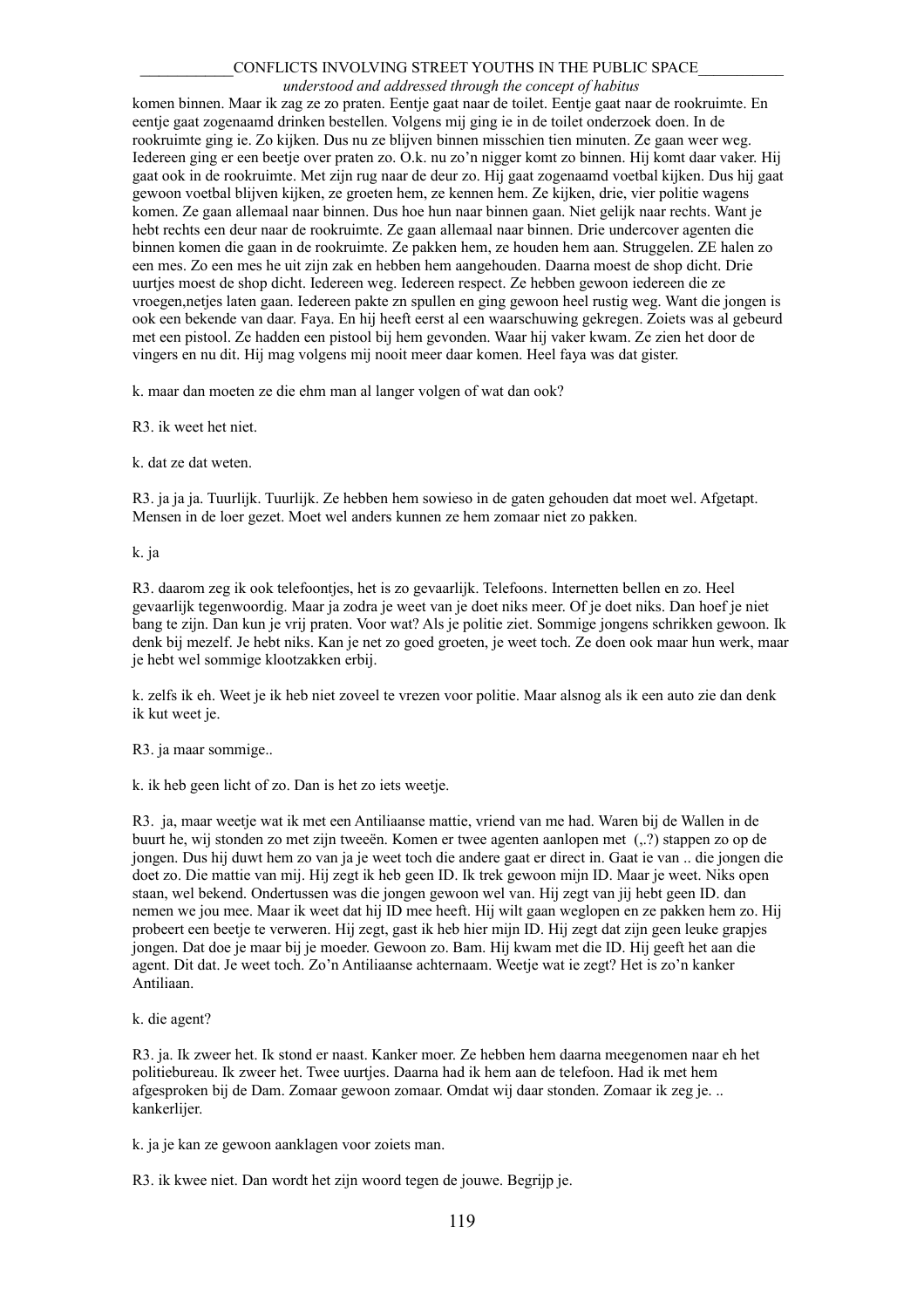k. ja

..

R3. daar heb je eigenlijk ook in feite niks aan.

k. kost meer moeite dan eh..

R3. dat bedoel ik. Advocaat inschakelen. Rechtbank. Dan denk je laat maar gaan.

k. ja hoe gaat dat nu? Ik bedoel eh.. je zit hier nu, sinds september op school neem ik aan?

R3. zoiets. Ja.

k. enne, zit je nog in die wereld? Heb je nog…

R3. ik heb sowieso nog, niet contact, maar sowieso zie ik die jongens af en toe nog in de stad. Gewoon. Of als ik in de buurt ben. Maar ja groeten. Ik kan af en toe natuurlijk een jointje met ze draaien. Je weet toch. Zelf weet ik van als ik toch nog een buitje wil maken. Kan ik nog geld maken. Maar het hoeft niet. Ik wacht wel gewoon, einde van de maand. Dan weet ik er kan niks gebeuren.

k. mmm

R3. ook geen vervolging. Of dat ik uit mijn huis wordt gehaald. Dat wil je allemaal niet. Geloof mij. Dat wil je niet. Je schrikt toch wakker hoor als iemand naast je bed staat. Verhoor. Je denkt waaat.

k. ja.

Stilte.

k. nou ik denk eh, ik denk dat ik wel genoeg weet.

R3. haha..

k. je hebt een paar goede verhalen verteld. Eh heb je nog iets?

**Einde**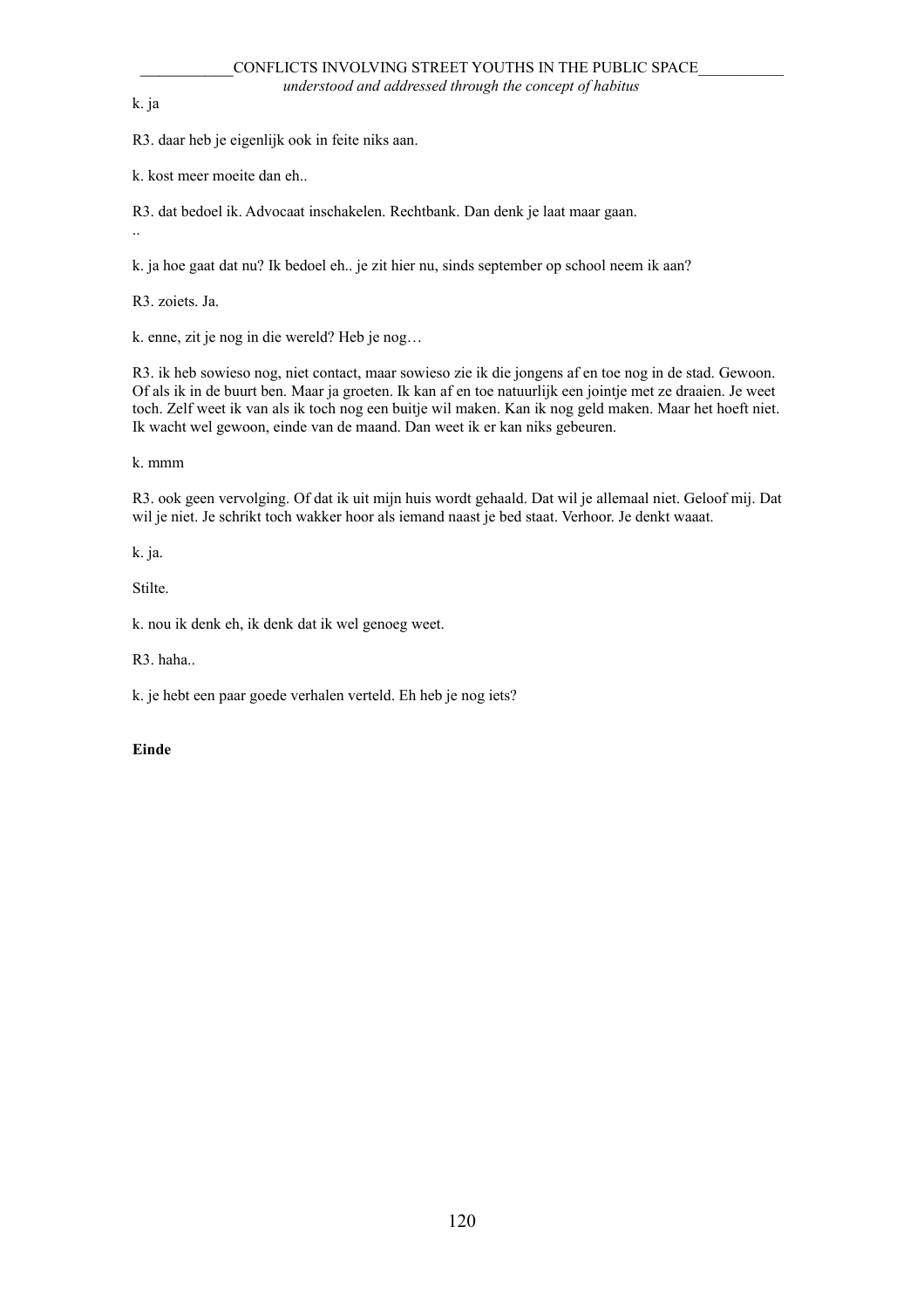**Interview R4 (meisje)**

k. R4, kan je eerst gewoon even kort vertellen wie je bent.

R4. Nou ik ben R4 ik ben 18 jaar, ik woon in Amsterdam. En ik doe de opleiding zorg en welzijn net als [X], zelfde klas. Dus eh, jongerenwerk. Maar het is niet iets wat ik, eh. Ik rond deze opleiding gewoon af en dan ga ik verder met een andere opleiding...

k. En eh, hoe ben je opgegroeid?

R4. Hoe ik opgegroeid ben?

k. Ja, hoe was dat?

R4. Alleen, vader, moeder weetje. Ja ze heeft wel een vriend gehad, maar ze is gewoon alleen. Naja mijn ouders hebben een eigen bedrijf gehad, uiteindelijk zijn we 6 maanden in Spanje geweest. Hebben we daar ook gewoond. Wilde we daar een nieuw leven opbouwen. Uiteindelijk zijn we daar nog naartoe geweest, maar school ging best wel slecht en ik ben best een studeer persoon. Maar studeren ging gewoon slecht, dus toen ben ik weer naar Nederland gekomen. Want dat staat toch wel hoog aangeschreven met opleidingen.

k. Dus je spreekt ook Spaans?

R4. Nee een poquito

k. Ehm, en wat waren nou echt belangrijke momenten in je leven? Ik neem aan dat naar Spanje gaan zoiets is.

R4. Nahh... dat is misschien nog niet eens zo belangrijk. Maar ik denk... misschien wel dat ik mijn vriend leerde kennen en dat ik deze opleiding binnenkort ga afronden en ik heb nu niveau 1 afgerond en dat zijn best wel belangrijke dingen voor mij. Dan kan je weer verder met je leven weetje, kan je weer een beetje omhoog.

k. Wat deed, dat je je vriend leerde kennen, wat deed dat dan?

R4. Een hoop. Ja ik kwam eerst wel in aanraking met politie en ik was een beetje rebels, was een beetje... van het rechte pad. En toen kwam ik hem tegen en toen ging alles weer goed. Tenminste, alles weer goed is misschien een beetje te veel van het goede. Maar ik begon weer een beetje, een doel te hebben zeg maar. En als je een doel hebt begin je toch anders te denken over de wereld, over de maatschappij. Dus dan wil je gewoon lekker gaan studeren, gewoon je leventje opbouwen en dan heb je geen zin meer in dat. Dus dat zijn hele belangrijke momenten. Dan had ik hier nu niet gezeten.

k. Ja? Hoe was dat daarvoor dan?

R4. Naja gewoon, toen ik uit Spanje kwam was er geen school aanwezig. Dus ik zat eigenlijk vanaf... ja in januari 2006 kwam ik terug. En tot september ofzo 2006, had ik eigenlijk geen school gehad. Dus ja... dan is het, ja gewoon eigenlijk niet te doen, ik bedoel wat moet je doen. Al je vrienden zitten op school en jij zit thuis. Je ouders werken. Dus ja je gaat je vervelen, er zijn best wel gasten die zich ook gaan vervelen en die op straat hangen. En dan ga je uiteindelijk mee hangen en dan ga je uiteindelijk een keer ideeën krijgen om je te vermaken. Waardoor je eigenlijk de verkeerde kant op gaat, ja toch een beetje kattenkwaad, gewoon stomme dingen. En tegenwoordig gewoon erg, voor elk wissewasje ben je gewoon de lul.

k. Ja? Hoe ging dat bij jou?

R4. Nou gewoon eh... Ja was bijvoorbeeld de zoon van mijn vriend, ja die is heel erg gepest. En werd hij ook opgewacht op school weet je wel, na school werd hij opgewacht. Nou en dan ben ik op een gegeven moment zat weetje dan heb ik zoiets van blijf van dat kind af. Hij heeft al genoeg problemen, laat hem lekker met rust. Nou ik had een paar keer gewaarschuwd, nou ze gingen er niet mee akkoord en uiteindelijk had ik een zo'n gozer gewoon op zijn scheenbeen een klein schopje gegeven. En uiteindelijk stond er tien man voor de deur, smeris. Weetje, kijk dat soort dingen is gewoon belachelijk. Daarom ben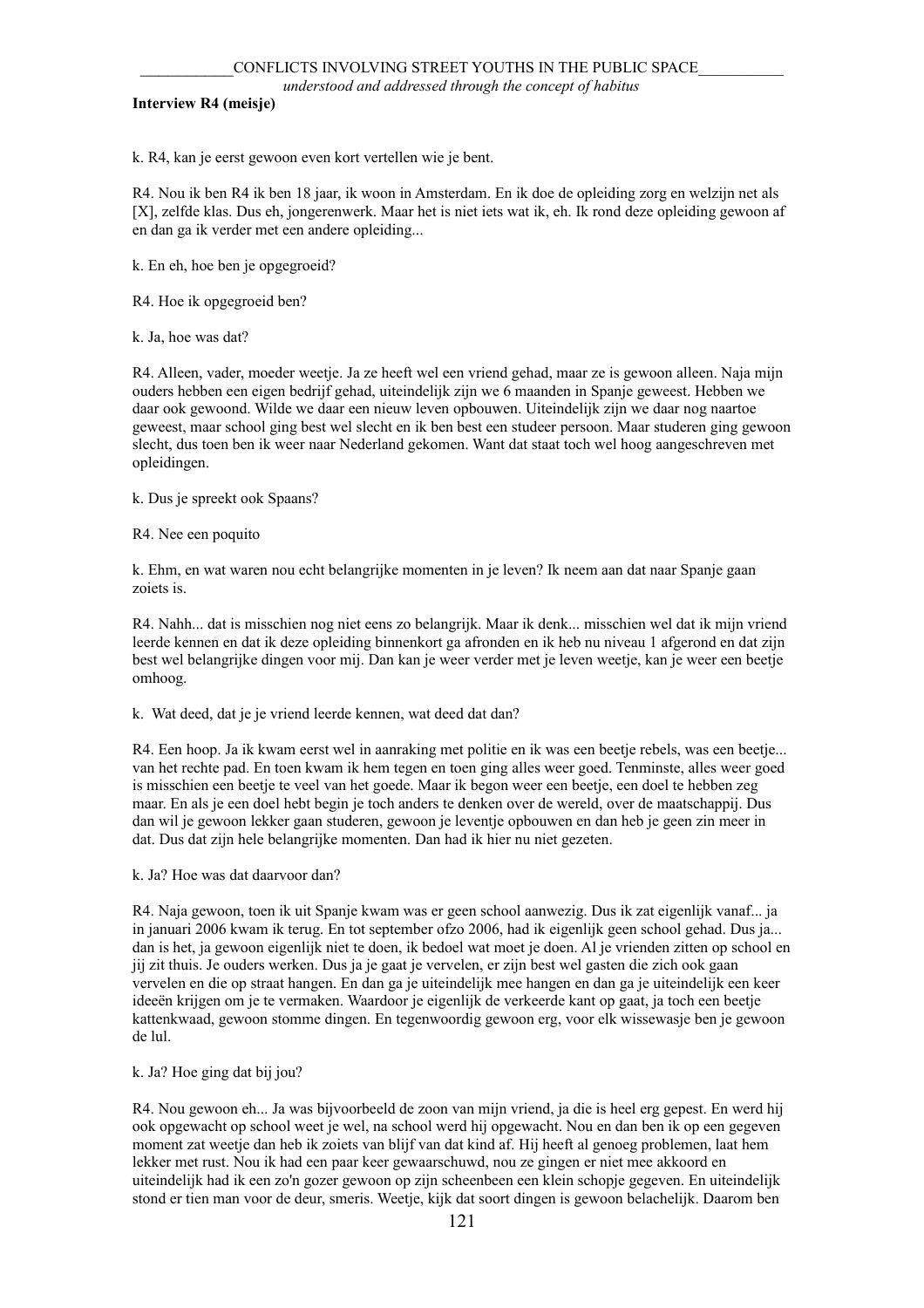#### *understood and addressed through the concept of habitus*

ik ook zo blij dat ik mijn vriend op een gegeven moment ben leren kennen. Daardoor ben ik dit soort dingen gaan doen weetje mijn niveau 1 halen en ik doe ook niveau 2. Rijbewijs misschien binnenkort.

k. Wat deed hij dan?

.

R4. Ja ik weet niet gewoon, kijk verliefdheid maakt blind ook wel maar ik weet niet. Het kan ook heel goed doen, gewoon verliefdheid. En misschien omdat ik dan echt weer een doel voor ogen kreeg, met iemand samen wil zijn gewoon een toekomst op wil bouwen. En dat kan niet als je vastzit, of als je boetes elke dag krijgt, of taakstraf elke dag hebt. Dat werkt gewoon niet, dus ja dan ga je gewoon anders nadenken denk ik. Weetje ik in ieder geval

k. Ja.. ja... dus toen kwam je hier

R4. Ja, nahh, ja. Ik wou eerst van toen ik terug kwam zij ik tegen hem dat ik mijn VMBO gewoon weer wou doen. 4E jaar, want 3e jaar had ik gewoon gehaald zeg maar want dat had ik wel, had ik wel gewild. Want als ik mijn theoretisch had gehaald, had ik helemaal niet hier gezeten. Maar dat wouden ze niet en toen ben ik op deze school beland. En nu zit ik hier al 3 jaar.

k. En hoelang moet je nog

R4. Nou twee maanden, nog niet eens ik denk een maandje ofzo

k. Ok, en eh... dan?

R4. Dan ga ik verzorgende, individuele gezondheidszorg doen, niveau 3.

k. En dat is je doel

R4. Nahh ik weet niet wat mijn doel is, mijn doel is gewoon zo veel mogelijk leren weetje, gewoon papiertjes in je zak hebben. Misschien ook nog naar het HBO, misschien Universiteit.

k. Is wel verstandig

R4. Ja toch, kennis is macht, en macht is geld.

k. hehe, is dat belangrijk

R4. Ja toch, voor wie niet de hele wereld draait om geld dus voor iedereen is het belangrijk.

k. En ehm, je ervaring met conflicten, je zei net, je bent wel in aanraking gekomen met politie...

R4. Ja in het begin was het niet echt... ja... ik ben ja... ik heb ook adhd, ik ben nu wel er vanaf, of niet er vanaf, dat kan ik niet zeggen, maar ik heb er niet echt last van. Maar toen ik nog niet medicijnen daarvoor enzo, was ik eigenlijk gewoon een bom enzo die kon ontploffen. Als je iets tegen mij zei dan kon ik echt ontploffen. Nu vind ik het juist irritant als mensen zo zijn, heb ik echt zoiets van dat kan je toch ook normaal oplossen. Ik ben nu anders geworden met conflicten. Gewoon rustig praten enzo weetje.

k. Kan je een keer beschrijven dat je echt zo ontplofte?

R4. laatst op school een keer, in de klas. Ik zag een stoel en ik ging erop zitten, zat een jongen van ja... dat is mijn stoel ga eraf weetje. Ik zo.. wat dit is jouw stoel, je zit er nieteens op je naam staat er niet op, je moet niet zo praten weetje. Hij zo van.. wedden dat je eraf gaat, ik zo van wedden van niet, ik heb zo vaak op die stoel gezeten en nog nooit heeft iemand mij eraf gekregen. Nou op een gegeven moment wou hij die stoel gewoon op me gooien en nah... die stoel viel over me heen en hij gaf me een duw gewoon ja tegen de punt van die tafel aan. En toen werd ik ja, helemaal gek ik wilde een stoel op hem gooien enzo, kwamen er een paar leraren tussen. Ja, en dan wordt ik gewoon boos. Ik ben.. de laatste tijd, dat ik op deze school zit ben ik nog nooit boos geweest. Nooit ruzie ofzo, ik ga altijd gewoon goed met mensen om. Maar ook bij mij kan de druppel gewoon een keer te ver zijn...

k. Je wordt dan door iets van buiten af wordt je dan eh...

R4. Ja denk het wel. Ja ook misschien nog het doorgaan van hem he, het door blijven gaan. Dingen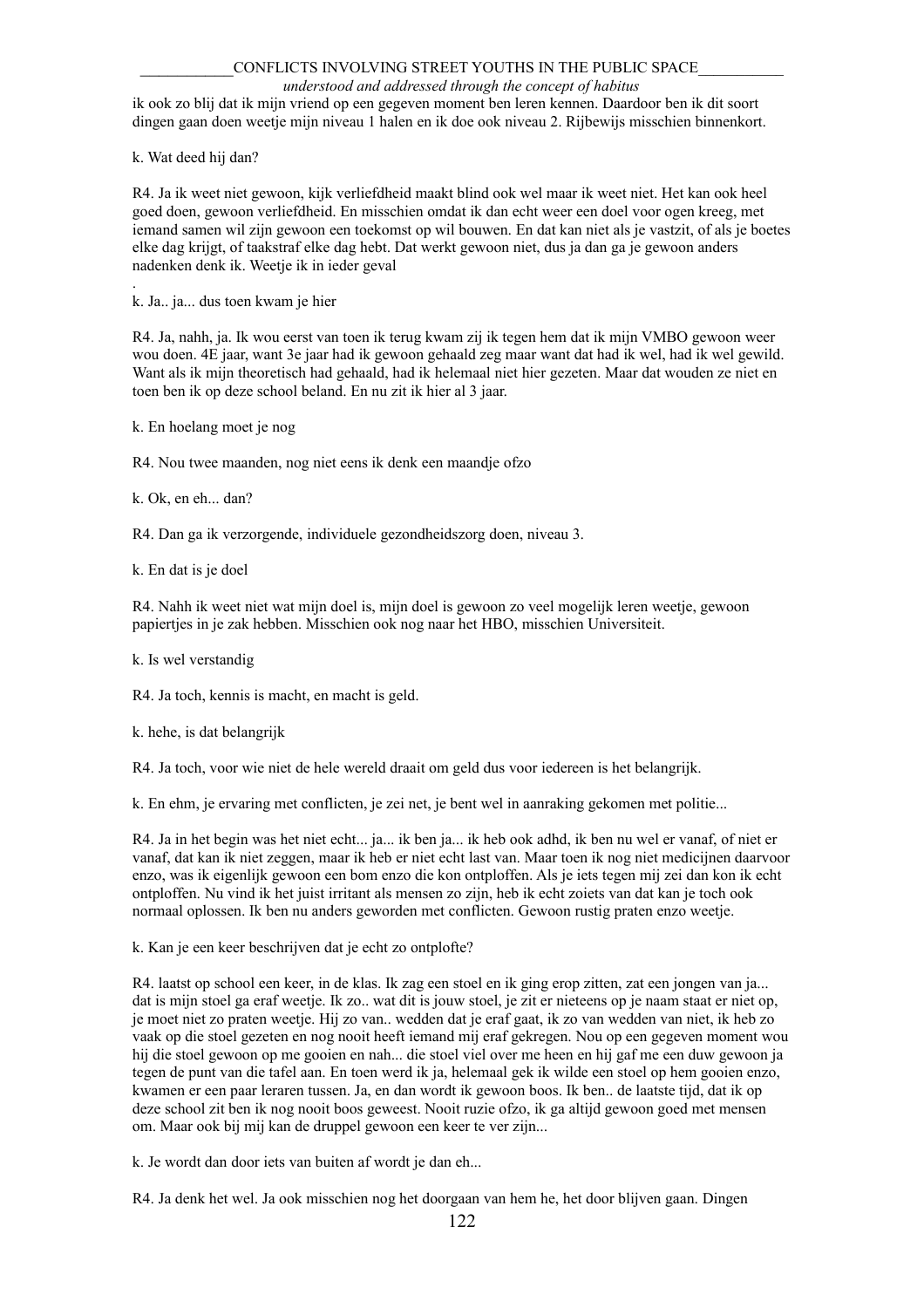# *understood and addressed through the concept of habitus*

roepen nog daarna enzo. En op een gegeven moment dan krijg je dat

k. En hoe is dat uiteindelijk opgelost?

R4. Ja op een uiteindelijk kwamen er leraren tussen hij werd de klas uit gezet. Ja ze snapten het wel, het is... ik had ook gewoon gelijk. Ja en uiteindelijk hij zit nu weer in de klas en we doen gewoon normaal. Ik mag hem niet, nog steeds weetje, maar we doen wel gewoon normaal weetje. Het is toch een klas gewoon, je moet toch een keer je werk doen weetje. Dus ik doe gewoon normaal en hij ook, dus ja. Gewoon zo is het afgelopen. k. Zou dat eerst anders zijn?

R4. Ja ik denk het wel. Zonder dat ik die medicijnen nog slikte of zonder dat ik nog blowde. Dan was ik gewoon door gegaan

k. Bedoel je dat je nog wel blowde of nog niet.

R4. Nog niet juist, ik blow juist om rustig te worden. Maar voordat ik dat deed, voordat ik blowde of medicijnen slikte ja... toen was het gewoon fout, foute boel.

k. Dus dat blowen werkt beter dan de medicijnen.

R4. Ja, ik vind... dat zo... best wel zo'n gezeur over blowen enzo maken. Want als je gaat bekijken wat er in pillen zitten... allemaal chemicaliën en deeltjes, stoffen en dat soort dingen. En dan denk ik een wiet is toch een cannabis plant, het is plant, het is onkruid. Meer natuurlijk. Meer natuurlijker dan dat, kunnen mensen zeggen ja daar wordt ook gif over gespoten, ja maar toch. Minder dan pillen denk ik. Als ik elke twee uur pillen in moet nemen of ik heb gewoon op een dag twee jointjes. Nou ok dan kies ik daar wel voor.

k. Pillen hebben ook bijwerkingen, jointjes ook

R4. Maar ja ik vind het wel goed uiteindelijk. Iedereen is verschillend, waar het... hoe het uitpakt zeg maar.

k. En hoe ging het met die pillen dan? Hoe eh... kan je een conflict beschrijven wat je toen meemaakte?

R4. Ik denk niet dat... toen ik eigenlijk begon met pillen werd het al minder.

k. Toen werd het al beter dan zonder pillen

R4. Ja veel beter ja, ik werd al rustiger. Ik had al veel meer zoiets van weetje, laat maar. Ik ga er niet eens meer op door weetje. Vind jij dat, ok is goed vind jij dat. Ik weet toch wel beter. Dat is een beetje mijn ja... zo ben ik een beetje gaan worden. Dus pillen hebben mij wel geholpen, maar ik dacht van als ik zoveel pillen moet slikken. Zoveel chemicaliën dat ik op een dag binnen krijg, kan ik net zo goed een jointje gaan roken. Dus dat was mijn omschakeling eigenlijk, maar het is net zo goed denk ik.

k. Maar hoe was dat gebeurd?

R4. Nou ik woonde in Spanje en ja... mijn ouders blowde ook enzo. En ik had zoiets van weetje voor een keer als ik het een keer probeer wat het is. Al valt het verkeerd, doe ik het nooit meer, valt het goed ja, misschien wie weet. Ja het viel wel goed ik werd wat rustiger... had het gevoel dat eh... normaal was ik altijd heel druk, al had ik maar 1 afspraak dan had ik het al heel druk. Dan dacht ik dat mijn hele dag al naar de klote was. Ik dacht dat ik daar naartoe moest, dat ik daar naartoe moest dat ik daar, daar. Zo dacht ik, maar toen ik een jointje rookte toen was ik gewoon relaxt, ik dacht van. Iedereen is relaxt gewoon, doe relaxt. Ja zo is het gegaan, gewoon ik probeerde het een keer.

k. En je ouders die eh... stonden daar gewoon achter.

R4. Ja nou mijn moeder was er niet blij mee in het begin. Ik denk dat niet elke moeder dat is. Maarja als je moet gaan kiezen of je kind gaat elke dag naar buiten. Je ziet je kind niet meer en ze koopt wiet van weet ik niet wie allemaal en je weet niet wat er kan gebeuren. Dan kan je beter zelf gewoon, voor je kind bij de coffeeshop wat halen. Dan heb je het in de hand zeg maar.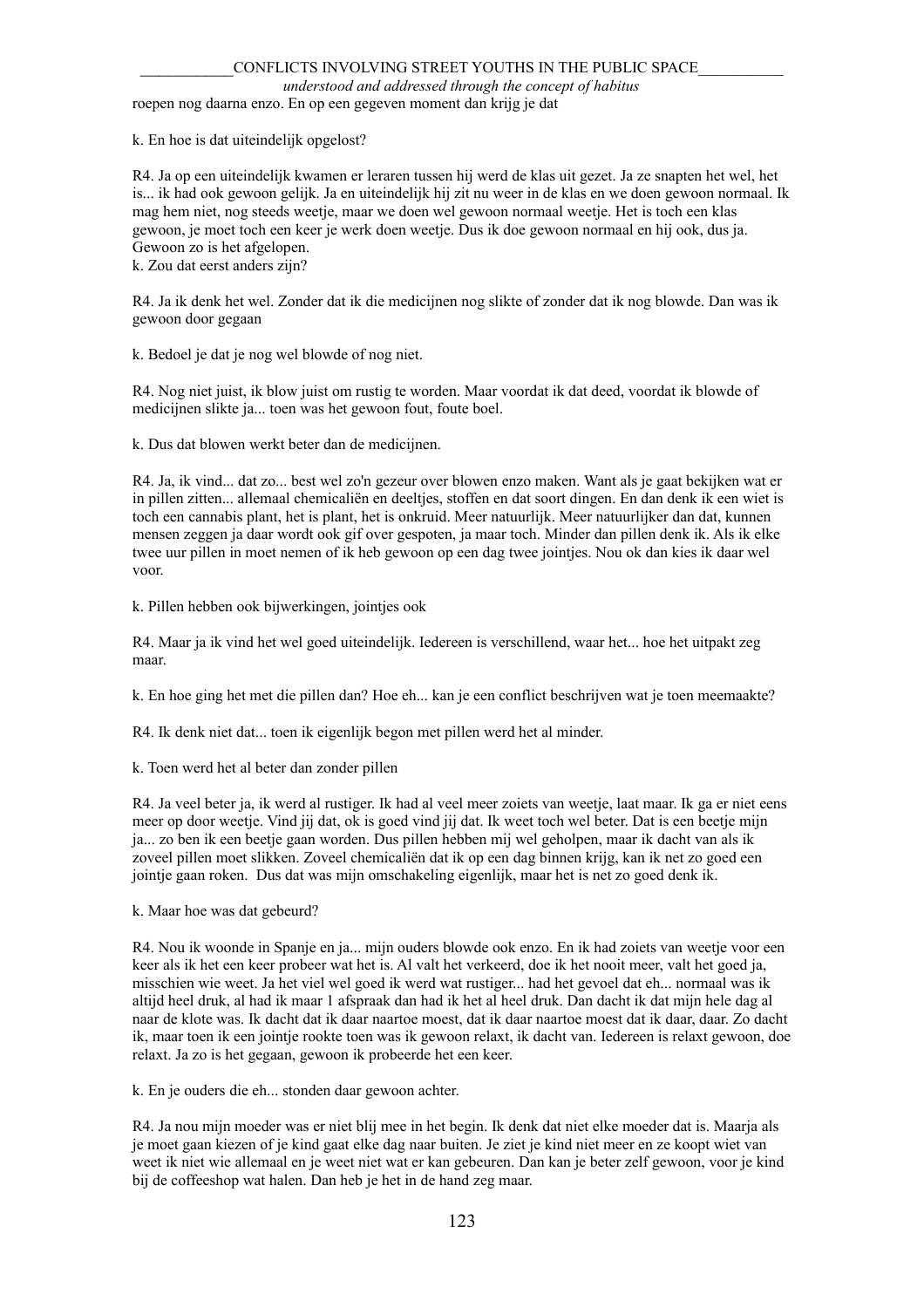*understood and addressed through the concept of habitus*

k. En eh... daarvoor dus, hing je vaak... rond op straat. Heb je toen weleens meegemaakt?

R4. Hmmm, ja, ik heb op straat ook wel vaak ruzie gehad. Gewoon mensen die heel erg een klein lontje hebben. Vaak, dat merk je heel vaak

k. Is er een bepaalde keer die je echt... nog heel goed... weet?

R4. Ja, een Turkse vrouw. Die had twee kinderen, kleine kinderen op het speeltuintje zeg maar. En die waren dus irritant, en er waren al ouders op het plein gekomen om die kinderen in de gaten te houden weetje want die waren gewoon niet normaal.

k. Hoe oud waren die kinderen

R4. Nou... een jaar of 8. En ze waren echt de hele speeltuin aan het terroriseren. En op een gegeven moment was ik aan het voetballen. En... had die vrouw die moeder van hun had... een vriend van mij bij zijn arm zo gepakt. Maar ja als ik dat zie, je moet gewoon lekker met je poten van iemand afblijven weetje, daar heb ik niet om gevraagd dus dat moet je niet doen. Terwijl die kinderen van haar aan het gallen waren weetje dan denk ik van, voedt eerst je eigen kinderen op. Nou en toen ben ik erachteraan gerend, heb ik hem weggeduwd ben ik ervoor gaan staan en zeg ik tegen haar dat ze hem met rust moet laten en gewoon haar eigen koters op moet voeden. Nou en toen gaf ze me een duw en toen dacht ik van nou dan ga ik jou ook slaan. Wouden ze aangifte doen...

k. En waarom pakte zij die vriend van jou?

R4. Ja dat weet ik niet

k. Want zij was eh...

R4. Ja blijkbaar omdat die kinderen irritant zijn en niet elk kind pikt dat natuurlijk he, dat die kinderen ja irritant zijn. Er zijn ook genoeg kinderen die er op een gegeven moment wat aan gaan doen en als jij daar als ouder ook nog eens op in wil gaan, dan heb ik van nee dan moet je lekker oprotten. Dan moet je zorgen dat je kinderen gewoon normaal doen. Dan is er niets aan de hand. Er moeten gewoon ouders op het plein komen zitten om die kinderen in de gaten te houdente zorgen dat die kinderen niet irritant zijn. Gewoon slaan, schoppen schelden.

k. Dat deden die kinderen

R4. Ja, gewoon uit het niets. Bij iedereen

k. En ehm... even kijken... ik probeer het goed in mijn hoofd te krijgen. Ehm... Dus die moeder die kwam naar buiten, hoe oud waren jullie?

R4. Nou ik was denk ik... even kijken... 15 ofzo. Hij... weet ik eigenlijk niet, ik denk zelfde leeftijd een beetje, iets jonger misschien.

k. En... jullie vonden die kinderen irritant, hij zei daar iets van ofzo?

R4. Dat weet ik niet, dat moet je hem.... Ik keek eigenlijk om en toen zag ik dat zij hem vast had en toen rende ik op ze af.

k. Dus die moeder was al op het plein

R4. Nee ze stond buiten het plein ze wou erin gaan, maar ze stond er nog net buiten.

k. En toen... eh... duwde zij jou dus, en toen sloeg je haar,

R4. En toen eh... had ze een schoen ofzo, ze had haar schoen uitgedaan en er zat zo'n hak op. En toen had ze die hier gewoon op mijn borstkas geslagen. En toen keek ik voor een stok en toen heb ik haar... ik dacht waarom moet ik gaan zoeken voor een stok, wat zij kan kan ik ook. Toen heb ik ook mijn schoen uitgetrokken en toen ben ik achter haar aan gegaan, ik dacht wat jij kan kan ik ook. Toen uiteindelijk kwam haar man enzo... En die zei ja ik ga aangifte tegen je doen. Maar er was ook, zeg maar mijn vriend die nog niet mijn vriend toen was. Die was ook daar, en die zei ook gewoon... van hun zijn irritant, je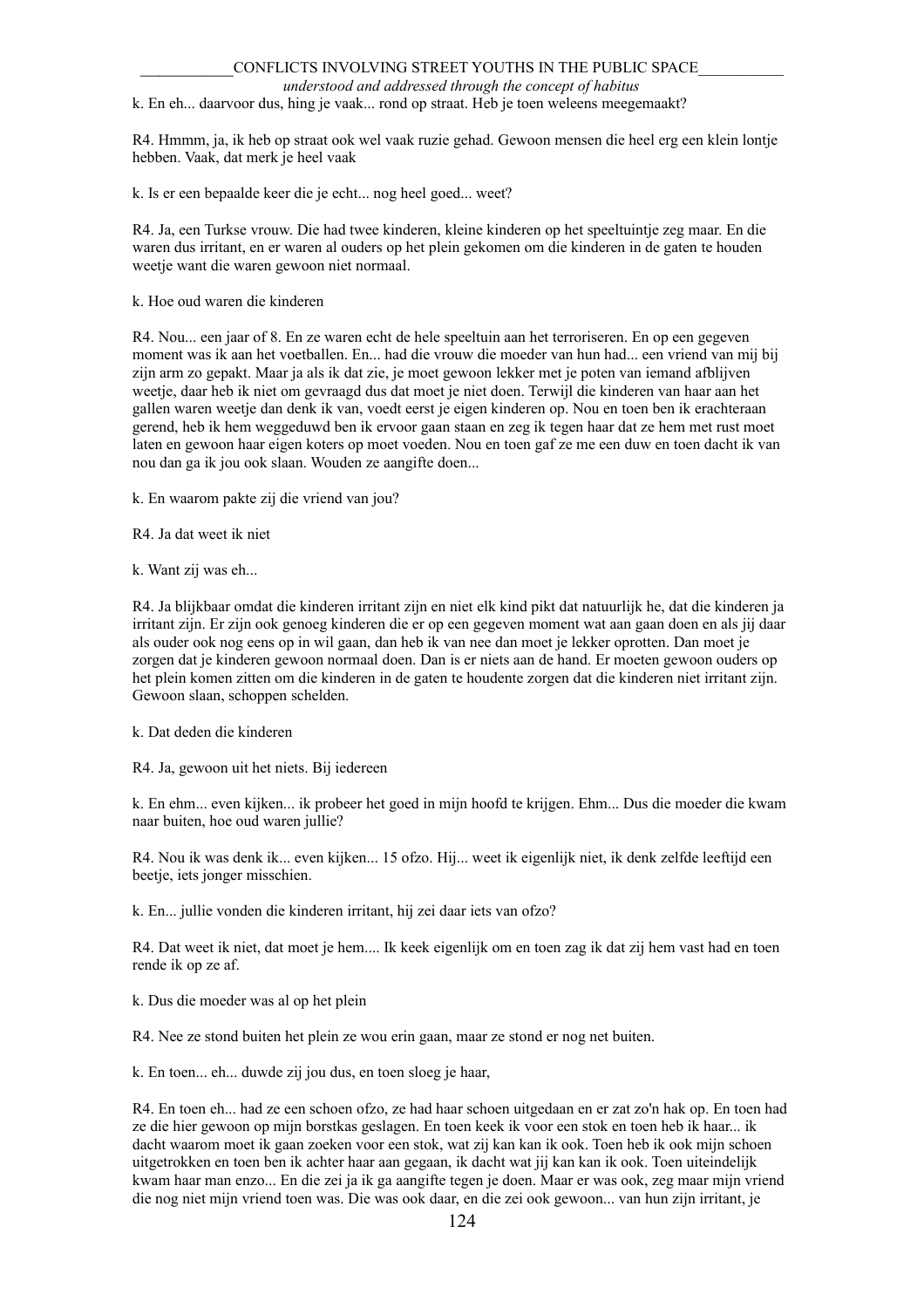*understood and addressed through the concept of habitus*

moet lekker hun aanpakken, niet haar... Maar dan krijg je weer dat het kanker Nederlanders zijn, krijg je dat weer te horen.

k. Ja?

R4. Ja, zoals gewoonlijk. Dat zal je volgens mij zelf ook wel merken meestal met dat soort mensen als je conflicten hebt. Tenminste ik wel in mijn buurt.

k. Nou ik heb eh... ik kom dat niet zo heel erg veel tegen, maar ik ben niet zoveel buiten. Dus wat dat betreft heb ik mazzel. Maar eh... dat heb je wel vaker, in welke buurt woon je?

R4. Een kort lontje, in Amsterdam Noord. Merk ik op school hier ook hoor. Heel kort lontje, waarom? Ik weet het niet. Ze voelen zich op heel... altijd aangevallen, overal voelen ze zich op aangesproken.

k. Maar dat is echt een ding tussen Nederlanders en Buitenlanders

R4. Hun zien dat zo. Kijk hun zeggen wel van ja Nederlanders lopen te discrimineren, maar hun zijn de grootste. Want hun lopen altijd te zeggen tata dit tata dat, Nederlanders dit, Nederlanders dat. Weet je dat krijg je altijd te horen, maar dan wel te horen krijgen ja Nederlanders zijn wel type. Ja dat vind ik taboe, dat snap ik niet. Maar dat zal misschien aan mij liggen. Of misschien ook niet.

k. Als jij dat ervaart dan eh... zal het wel zo zijn... Maar denk je dat dat bij die situatie bij die vrouw er iets mee te maken had?

R4. Nou dat weet ik niet, dat kan ik niet zeggen want ik eh... ken hun niet. Maar van de mensen die ik ken en wat ik wel zie ja dan heb je dat weleens ja. Ik moet je eerlijk zeggen ik maak het in de klas vaak mee, dat je dat soort dingen hoort. Ik ben er ook weleens op in gegaan, maarja dan krijg je dat wel weer te horen van, je discrimineert me.

k. Er zitten niet zo veel Nederlanders hier?

R4. Nou volgens mij ben ik... nee ik ben niet de enige even kijken... meer leerlingen hoor, nee... ik denk dat er wel 3 ofzo zijn. En dan merk je het wel. Kijk als jij gewoon op een school zit waar het gewoon gemengd is weetje, dan gaat iedereen gewoon met elkaar om. Maar als je hier op school zit met eh... maar 2 of 3 Nederlanders dan merk je dat dan wordt je gewoon gediscrimineerd. En dan eh.. zeggen hun dat het niet zo is, dat hun het zijn. Ja zo krijg je ook ruzies.

k. Hoe merk je dat dan?

R4. Ja dat zeggen ze, dat zeggen ze gewoon. Als ze een overval plegen ofzo dan zeggen ze van, ja we kijken bij wie we het doen. Met andere woorden ze kijken gewoon of het een Nederlander is bij wie ze het doen, want ze doen het heus niet bij een Marokkaan. Hebben ze zelf gezegd. Maar ze zijn gewoon te dom dat ze het zelf niet in de gaten hebben dat ze dat gewoon zeggen. Hij zegt het op een manier dat hij het zelf niet eens snapt. En dat... dat zegt dan al genoeg. En daar komen toch wel... heel veel conflicten vanaf hoor, ja denk het wel.

k. Ja? Heb je dat zelf ook gehad hier?

R4. Nou valt wel mee... ik trek me er niets van aan, ik distantieer me gewoon van hun. Dan ga ik gewoon weg. Ik heb een paar mensen waar ik wel gewoon mee om ga. Die gewoon normaal zijn zoals dat meisje dat je net zag zitten. Weetje er zijn er een paar en voor de rest ja.. ik ga met niemand om en ik heb niets met hen. Echt niets. Ik word alleen maar vies aangekeken en ik heb zoiets van ik ga er niet eens wat van zeggen. Ik kom hier alleen maar voor mijn diploma's en that's it. Maar het is wel iets wat opvalt, dat is wel zo. Niet bij iedereen natuurlijk, want dat snap je zelf ook wel. Maar bij de meeste wel. En ik denk dat daar ook heel veel conflicten echt gewoon vandaan komen. Niet zozeer van hun, maar omdat hun een kort lontje hebben. Dat hun meer agressieve... hoe noem je dat therapie ofzo, trainingen voor agressie. Misschien worden hun daar eh... misschien wordt het wel wat beter. Het is echt zo hoor, hun zijn echt heel snel aangevallen. Als jij het over... een discussie hebt over Irak en de Palestijnen gewoon met elkaar. Dan voelen hun zich meteen aangevallen als Palestijn. Dan denk ik hallo, waar woon je? Wat voor paspoort heb je? Ga jij je druk maken over Palestina of de Gaza of weet ik veel wat. Snap je dat zijn dingen dat ik denk knap, maar ze voelen zich wel aangevallen als jij zegt ik denk dat de Joden gelijk hebben, nou dan moet je ze eens horen. Dan denk ik bij mijn eigen waar maak je je druk om? Het is te ver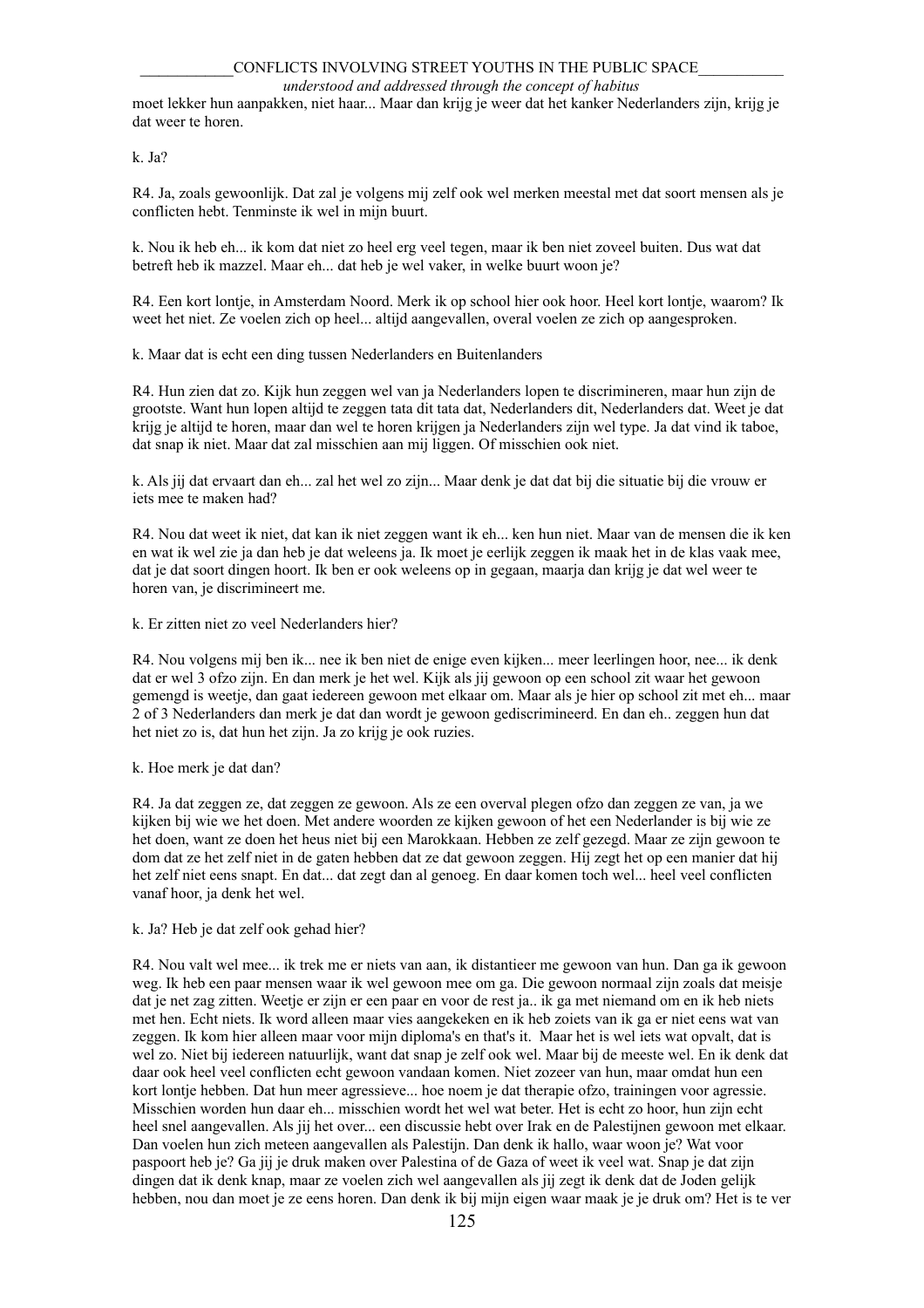*understood and addressed through the concept of habitus*

van je bed om je druk om te maken, denk ik.

#### k. Ja zij voelen zich meer persoonlijk verbonden

R4. Ja klopt, echt persoonlijk. Hun zien het inderdaad als moslim. Wat aan de ene kant wel logisch is. Maar als er ergens oorlog is tussen blanken denk ik toch ook niet van wat erg? Ja sorry maar het is niet mijn pakkie an hoor, zolang ik niet vermoord wordt. Ja dan zijn wij Nederlanders misschien gewoon heel egoïstisch, dat we alleen aan onszelf denken, onze eigen familie. Ik ga toch niet aan een ander denken? Ja wel eens als er op straat een oud vrouwtje valt ofzo, dat je haar helpt dat soort dingen. Maar voor de rest ga je niet aan een ander denken hoor, hoe kut hij het heeft. Ja sorry, alsof je het zelf niet kut hebt. En hun, als... een ander het kut heeft voelen hun zich meteen ook kut, want een ander heb het kut dus voelen hun zich kut. En ik denk bij me eigen gewoon ja hallo dan kan ik mij wel het hele leven kut voelen. En dat is denk ik wel een beetje het verschil.

k. En daarom, denk je dat daar echt conflicten uit ontstaan?

R4. Nou... misschien, weetje wat het is? Wij snappen het niet altijd, er zijn genoeg mensen die het niet altijd snappen hoe hun reageren. En dan kun je het, hoe noem je dat? Misverstanden komen er dan, waardoor daar eigenlijk denk ik, ruzies ontstaan. Hoe noem je dat ook alweer, ja, ja... ruzies.

### k. Hmm, heb je dat wel eens gezien of meegemaakt, dat daardoor?

R4. Ja zoals ik dat net zei over Irak en Palestina als ik dat dan net zo dat ik het best wel snap, of met Irak, Israël en de joden enzo. Dan word ik eigenlijk best wel aangevallen terwijl ik het gewoon bekijk vanuit de kranten weetje, wat ik lees, vanuit het nieuws, vanuit het internet wat ik kijk. Van wat mensen horen enzo. Ik ga er niet meteen vanuit van het is zo of het is niet zo. Ik heb gewoon een mening en voor de rest al sla je me dood weetje, het maakt me gewoon niet uit. En bij hun is dat gewoon niet zo, en als jij dat dan zegt over de joden dan ben je meteen een racist ofzo. Of hamas, hamas alle joden aan het gas dat krijg je dan meteen te horen terwijl ik niet eens een jood ben. Maar toch vind ik het niet kunnen, weetje. Ik bedoel er zijn ook genoeg joden hier in Amsterdam die gewoon nu, deze tijd dat hun huis gewoon vernield worden omdat ze een jood zijn. Terwijl ze niet eens in Israël wonen. Nou dat kan je zelf ook wel begrijpen wie dat zou doen... 1+1=2

#### k. Ja je hebt ook nog van die neo-nazi figuren

R4. Ja maar die gaan echt geen joden doodmaken of eh... denk ik. Niet nu... omdat eh, er is allemaal gezeik tussen Palestina en Israel en dan gaat een neo-nazi een jood zijn huis onder bekladden? Dat vind ik een beetje raar, dat vind ik raar als het een andere situatie is...

#### k. ja... je weet het sowieso niet

R4. Nee je weet het ook niet, maar soms zijn er dingen dat je weet, het is gewoon zo. Maar ik hoop dat ze zich wat minder gewoon aangevallen voelen. Dat is echt wat ik hoop weet je. Dat is ook het enige wat ik eigenlijk wil van hun, of van hun want ook Nederlanders zullen dat nodig hebben hoor. Mensen moeten zich niet zo snel aangevallen voelen. Weetje. Dat scheelt een hoop eh... ja opstootjes en dat soort dingen. En mensen moeten meer praten he, naar elkaar luisteren, naar elkaar leren praten. Ja dat zijn belangrijke punten

k. Als je je nou verplaatst naar zo'n situatie met die twee irritante jongens.

R4. Ja had ik ook moeten ja... maar dat was net die periode voordat ik die pilletjes kreeg. Maar ja dat denk je pas later dan daarna en probeer je ook verandering in te brengen. Dat je wel mensen gewoon niet te snel een oordeel geeft, denk ik. Kun je van leren.

k. Heb je ook momenten van dat je denkt nu kan ik wat ik geleerd heb...

R4. Ja nou van bijvoorbeeld in de klas, dan is er midden in de winter een raam open voor een meisje want die krijgt anders uitslag ofzo. Nou dat vind ik helemaal geen probleem, maar ik heb het wel stervenskoud, het is winter het is koud. Maar ik vind het helemaal niet erg, weetje ik bedoel je moet toch wel een beetje... met elkaar leven weetje dus dan vind ik het niet zo erg. Maar als ik dan een moment heb dat ik aan de leraar vraag of hij even dicht kan. En ik doe hem dicht en dan krijg je te horen van jaa en dan gaat ze echt schreeuwen he. Ja en waarom doe je hem dicht en hij moet open bla bla. Je had het ook kunnen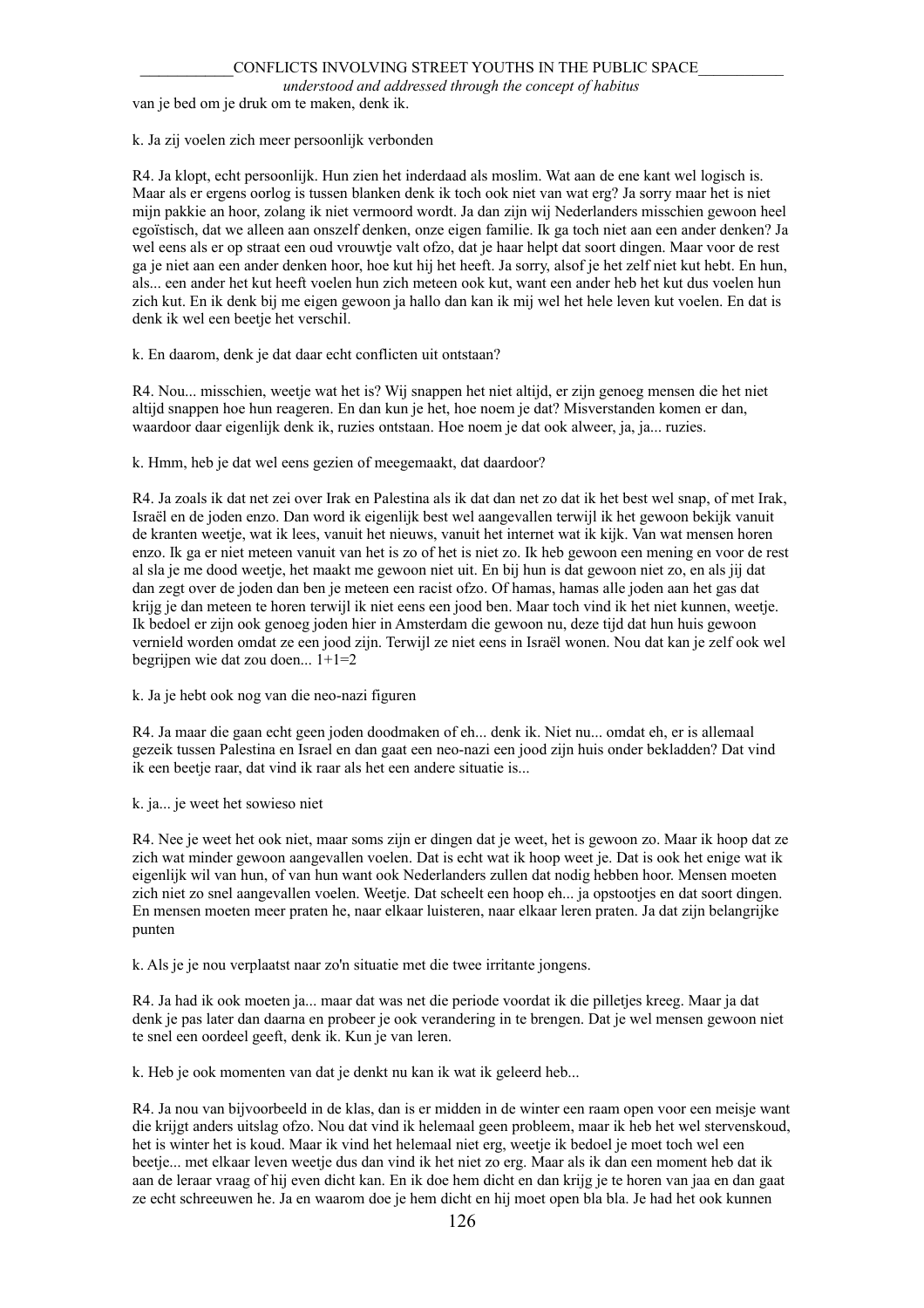#### *understood and addressed through the concept of habitus*

vragen. Waarop ik dan gewoon rustig zeg ik heb het ook gevraagd, ik heb het aan Bart gevraagd en ik mocht hem gewoon dicht doen. En gaat ze door en dan zeg ik het ook van luister ik vind het best wel lullig hoe je nu reageert. Ik geef jou ook altijd je zin gewoon als je het raam open doet terwijl ik het koud heb vind ik het ook niet erg. Maar nu vraag ik een keer of het dicht kan en dan ga je zo reageren, dat is gewoon lullig. En dan ga ik gewoon zitten en uiteindelijk neemt de leraar het dan over. En dan denk ik ja, dan ben ik gewoon blij dat ik het zo opgelost heb.

k. Ja dat je niet meegaat

R4. Ja dat ik niet meega in die woede zeg maar van haar. Je moet gewoon een beetje elkaar helpen, gewoon een beetje ik doe wat voor jou, dan moet je ook wat voor mij doen. Denk je dat ik het lekker vind om in de winter met het raam open te zitten ik ben wel een Nederlander ik heb het koud in de winter. Tja, dat soort dingen dan ben ik wel trots dat ik dat gewoon geleerd heb om een beetje relaxt te blijven gewoon alles is relaxt. Ik denk gewoon dat ik een jointje in mijn hand heb weetje en dan komt het wel goed. Ik denk dat ja, ik denk dat dat het wel is. Ik denk dat heel veel mensen wel daar nog van kunnen leren. Al moet ik ook nog heel veel leren hoor.

k. Ja?

R4. Ja ik ben nog jong... Ik moet nog genoeg dingen leren in het leven

k. Wat voor dingen moet je dan leren?

R4. Ja gewoon rijbewijs, theorie heb ik al, maar de praktijk he, dat zijn dingen wat ik moet leren. Opleiding he... En misschien wat meer relaxt blijven

k. Ja?

R4. Soms als mensen iets tegen me zeggen ofzo op school, en ik vind het niet leuk dan. Zonder dat ze uitgepraat zijn dan wil ik er meteen ingaan weetje. Omdat ik het niet leuk vind dan. Terwijl als ik dan gewoon lekker wacht totdat ze uitgepraat zijn, kan je ook een conflict door krijgen. Maar ja... het doen he, dat is nog wel eens het probleem he. Is bij heel veel mensen zo, het doen. Ze weten het wel, ze weten het wel maar ze doen het niet.

k. En hoe komt dat dan?

R4. Omdat wij gewoon... te verwend zijn, denk ik... en omdat wij in Nederland zoveel rechten hebben, dat iedereen zich kan beroepen op zijn rechten enzo. Dat iedereen zich kan beroepen op zijn rechten enzo... Zo van oh, doe je dat niet, oh dan stap ik naar de rechter, weetje. Denk ik. En ik denk omdat we mensen zijn... Iedereen is verschillend. Je kan een mens geen dingen aanleren, dat moet hij zelf doen, zelf moet hij dingen leren... Dus. Dat denk ik.

k. Ik ook hehe

R4. Ja dan zitten we op een lijn.

k. Ehm, ok ja... ik denk dat we ongeveer klaar zijn.

### **Einde**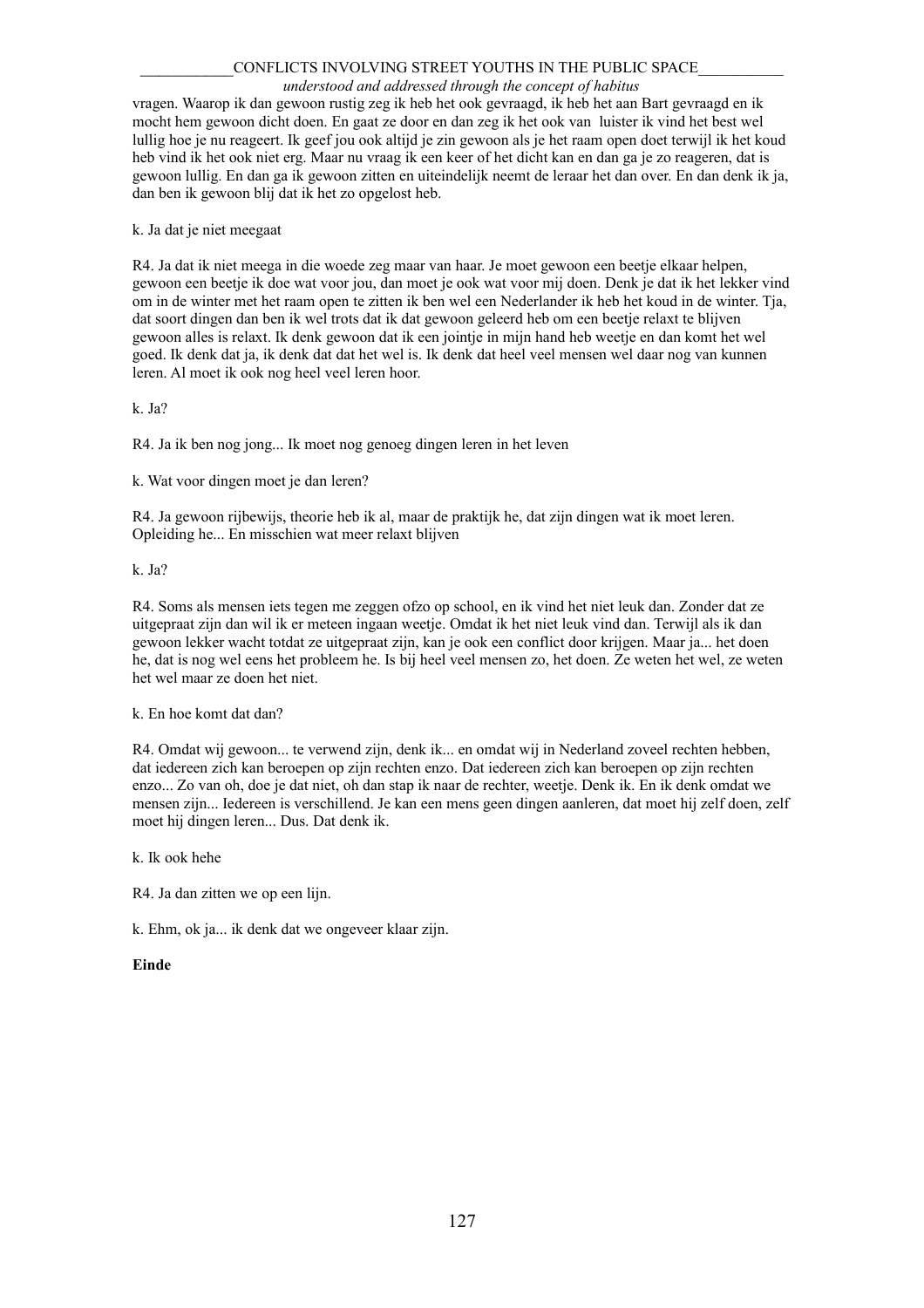## **Interview R5 (jongen)**

k. Wil je voor de volledigheid je naam en je leeftijd noemen.

R5. R5, ik ben 17 jaar en begin net bij ROC ASA

k. Kan je iets vertellen gewoon, ter informatie over hoe je bent opgegroeid?

R5. Ik ben opgegroeid in een eh... hehe... ja opgegroeid met vader en moeder natuurlijk. Zus en twee broertjes. En toen ik acht was, toen kwam de scheiding. Is volgens mij tien jaar geleden. En toen begon het een beetje anders te worden.

k. Ja?

R5. Ja. Een vader die ik af en toe zie. Een moeder... ja ik weet niet het was heel vreemd... maar eh...

k. Was dat een belangrijk moment? Ja natuurlijk is...

R5. Niet gemakkelijk, maar zulke dingen gebeuren

k. Ja, maar...

R5. Sowieso conflicten

k. Ja dat is ook al een conflict, maar kun je ook een beetje... wil je vertellen hoe dat ging?

R5. Ja gewoon meningsverschillen...

k. maar ehm... hoe eh... hoe zat dat dan met die meningsverschillen

R5. Dat weet ik niet meer zo goed. Als het gebeurde dan liggen kinderen te slapen of waren we niet thuis, als we op school zitten. Dan gebeuren dar soort dingen.

k. Dus het kwam voor jou onverwacht

R5. Ja...

k. En daarna?

R5. Daarna gingen ze scheiden, wij gingen verhuizen. Ging ik naar een nieuwe school, leer je andere mensen kennen... op een gegeven moment stond mijn vader weer voor de deur. Wou die me nog zien. Toen eh afspraken gemaakt met mijn moeder. Ieder weekend zo als ze willen en als ze niet willen dan willen ze niet. Toen kregen we weer een band.

k. Met je vader

R5. Ja, toen was... toen kregen we weer een band. Een vriendschap en een vader band...

k. Dat was eerst verstoord ofzo, die band

R5. Ja na zo'n situatie ga je niet een twee drie, hem een keer bellen alsof alles weer normaal is. Er is toch wat gebeurd... Zijn er vragen?

k. Hehe, ik probeer gewoon ehh... ik vraag me af hoe dat is gegaan. Maar eh, het was anders na die scheiding, hoe is dat nu?

R5. Nu is het goed man, we zijn volwassen mannen man. We zijn geen, niet meer kleine jongens die moeten wachten. Als ik me vader wil zien ga ik naar hem toe en ehm. Als ik hem wil spreken bel ik hem op. Als hij mij wilt spreken belt hij me op. We doen allemaal ons ding.

k. Je hebt een goede, je hebt een goede verhouding met je moeder en je vader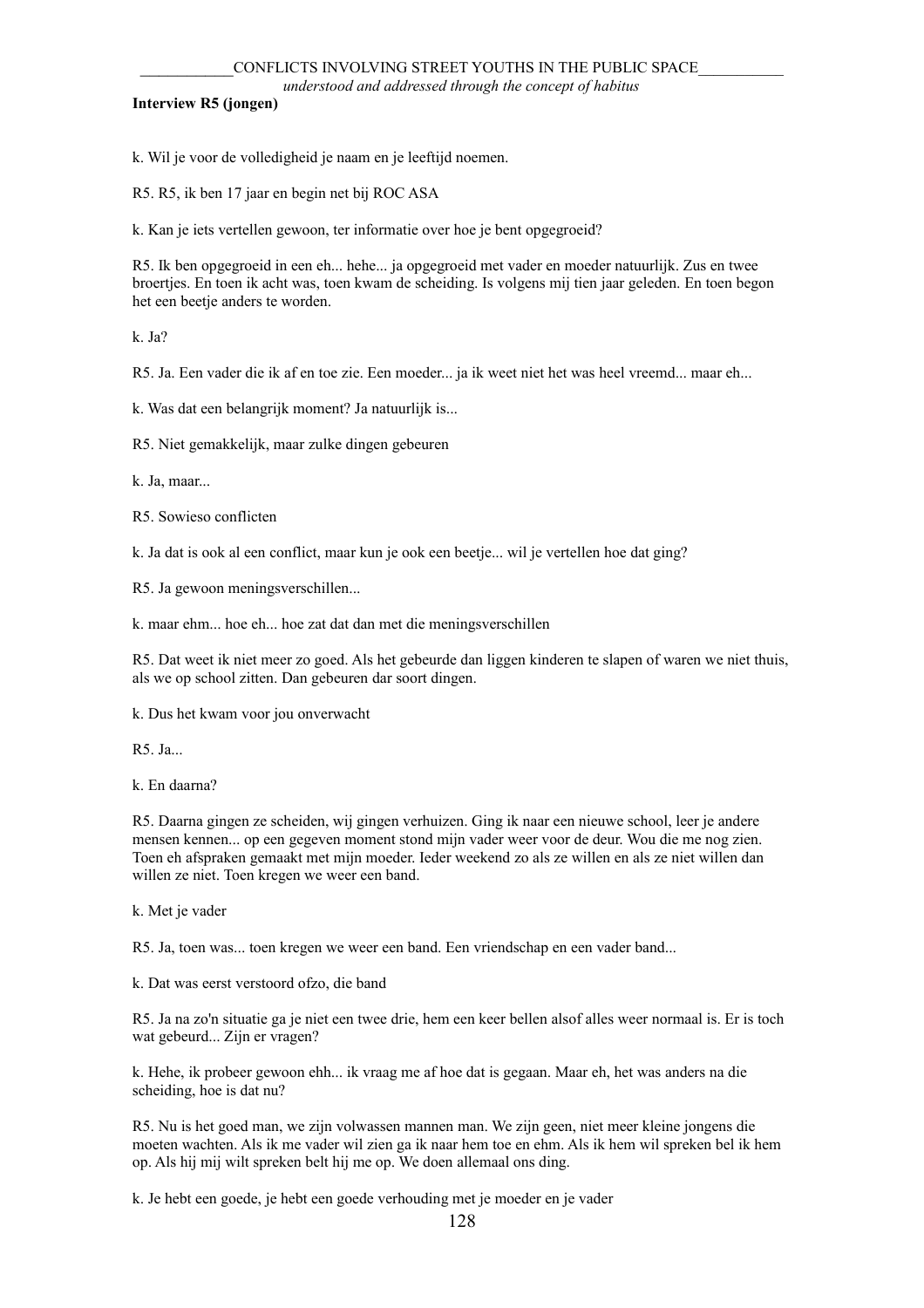R5. Met mijn moeder een goede verhouding en met mijn vader wat minder, maar ik denk toch wel aan hem. Ik ga toch echt regelmatig nog naar hem toe. We praten niet echt veel, daar zijn we niet zo van. k. Ja

R5. Mijn vader heeft trouwens een andere vrouw dus eh.. dan weet je het. Dingen gaan anders

k. Hoe vindt je dat?

R5. Dat hij getrouwd is?

k. Ja

R5. Weet niet. Nou ik vind het niet erg weetje. Ik bedoel als mijn moeder wou trouwen is het ook goed.

k. En je moeder is nog alleen

R5. Mijn moeder is nu ongetrouwd nee

k. Dus jij bent de man in huis?

R5. Ja, dat zeggen ze... (k. hehe) Dat zeggen ze

k. Merk je daar nog iets van?

R5. Jawel man, ik moet allemaal extra dingen doen. Ik heb ook twee broertjes weet je... die moeten wel overeind blijven, jawel man.

k. Voel je je daar verantwoordelijk voor?

R5. Ja dat wel, ze volgen mij

k. Hoe vind je dat?

R5. Aan de ene kant niet goed man

k. Nee, hoezo?

R5. Je moet niet iemand volgen. Als je gaat doen wat anderen doen. Omdat andere mensen dat doen of dat ze dat zeggen. Ga je er nooit achter komen of je het zelf wel of niet wil doen, wat je zelf wil bereiken. Je kan wel echt... Ik zeg ze... wat vind je leuk? Wat wil je doen? Voetballen, basketballen. Je moet niet naar je vriendjes gaan, je moet gewoon echt. Als jij een basketballer wil worden, als je dat leuk vind moet je dat doen. Maar niet omdat je dat wil omdat je vriendjes gaan voetballen dat je dan ook wil voetballen terwijl je er geen reet van kan. Dan moet je dat niet doen, vind ik dan. Het houdt op voor niets. Ik had het er laatst met die man over, over dit.

k. Met je broertje? Wat zei die dan?

R5. Ja maar die en die van die school gaat ook voetballen. Ja, maar die en die later gaan voor jou niets geven, ze gaan niets eh... Ze gaan je huur niet betalen. Ze gaan niet met jouw aan tafel eten zitten, of lachen. Als ze eenmaal eh... weten wat ze allemaal kunnen doen dan gaan ze allemaal bullshitten.

k. Heb je daar zelf slechte ervaringen mee dan dat mensen...

R5. Nee ik heb een eh... geen slechte ervaring. Maar dat weet ik gewoon ik weet dan eh... wat mensen kunnen doen.

k. Ja?

R5. Ik heb een heel goeie eh... zicht weet je

k. Inschatting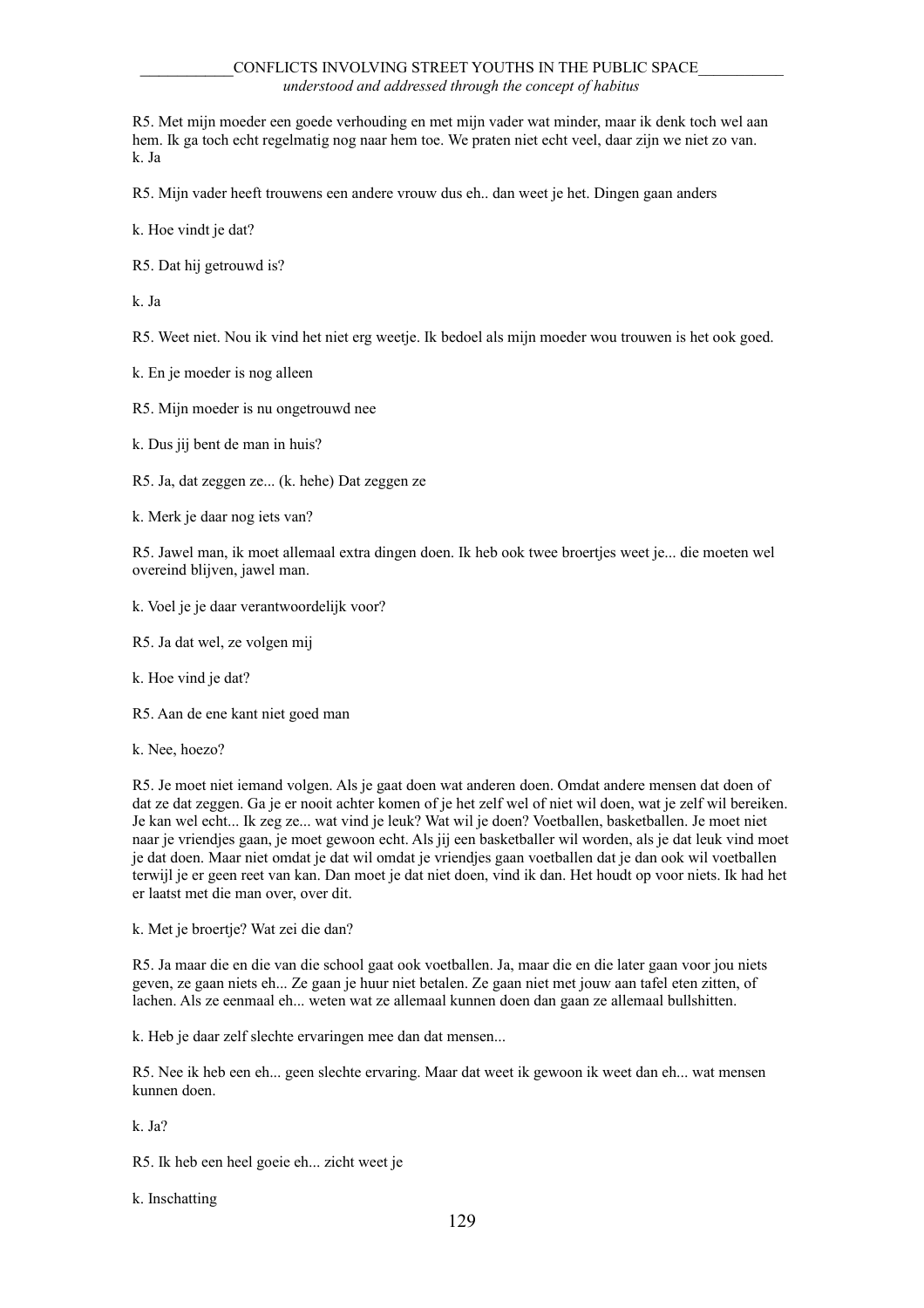# R5. Ja precies

k. Ja dat is moeilijk, zeker voor die jonge gasten weetje, het is toch moeilijk om dan uit die groepsdruk te komen.

R5. Ja. Sommige dingen die moeilijk zijn moet je juist gelijk goed doen. Sterk in je schoenen staan. Al is het moeilijk, wie weet komen er nog veel moeilijkere dingen.

k. Waarschijnlijk wel. Ja en ehm... naja je hebt dus je ouders, de scheiding niet echt bewust meegemaakt, qua conflict dingen. Heb je wel dingen, gezien of zelf meegemaakt van conflicten...

R5. Ja tuurlijk, ik heb wel dingen gezien maar ehm... het is verleden tijd, daar wil ik liever niet over praten

k. Nee?

R5. Nee, dat is gewoon hun ding

k. Nee maar ik bedoel niet alleen over je ouders maar. Heb je zelf gewoon dingen meegemaakt, ruzies of wat dan ook?

R5. Ik heb zeker wel vaak gevochten

k. Ja? Kan je een een specifieke keer beschrijven, hoe dat ging ofzo? Een situatie... Hoe komt dat dan dat je...

R5. Kijk dat iemand me uitscheldt dan vind ik het niet erg weet je. Maar als je mijn familie er bij haalt of mensen waar je nog nooit van gehoord hebt. Dan kan je, dat moet je niet doen.

k. Ja

R5. Ben je mijn vriend, dan ben je mijn vriend niet meer klaar. Ben je iemand die ik ken, of ken ik je niet. Dan moet je mijn familie niet uit gaan schelden. Dan heb ik niet met jou te maken... Dan komt er ruzie van.

k. Ja, heb je dat onlangs nog een keer meegemaakt?

R5. Ik heb dat 1 keer meegemaakt

k. Wanneer was dat?

R5. Dat was zeker een jaar geleden, niet zo lang terug.

k. Hoe, hoe ging dat dan? Ging een gast gewoon eh...

R5. Nou dat, ik weet niet, ik was bij een vriend. Ik was bij een jongen, ik noem het geen vriend. Ik was bij een gozer thuis. Die was eh... aan het chillen zo, ik was ook met een andere jongen nog. Op een gegeven moment gingen we weg, kwam hij naar beneden. Komen er een paar ehm... komen zijn vriendin, samen met een andere vriendin. En op een gegeven moment ging het van wat kijk je pik? Klootzak dit, dat zo ging het maar door. Zo op een gegeven moment van wat praat je allemaal? Wat doe je nou ineens zo? Net waren we boven nu doe je ineens zo omdat hun erbij zijn. En toen ja in het Marokkaans nog vloeken, uitschelden. En toen was de maat vol toen dacht ik van eh... In een keer was hij omgedraait omdat er andere mensen bijkomen, daar kan ik niet tegen. Want die mensen die erbij zijn gekomen gaan je niks geven jongen. Ze gaan je niet helpen. En dat heeft hij ook gezien, toen ik hem een klap gaf bleven ze allemaal stil staan. En daarom zeg ik ook matties, vrienden bestaan eigenlijk niet. Je kan wel zeggen is je vriend, is je vriend. Maar met de puntjes op de i... Steken ze allemaal een mes in je rug, ik zweer het je...

k. Gewoon puur om zelf eh...

R5. Ja, puur om te laten zien, weet ik veel waarom ze dat doen. Daarom zeg ik, ik heb ook geen vrienden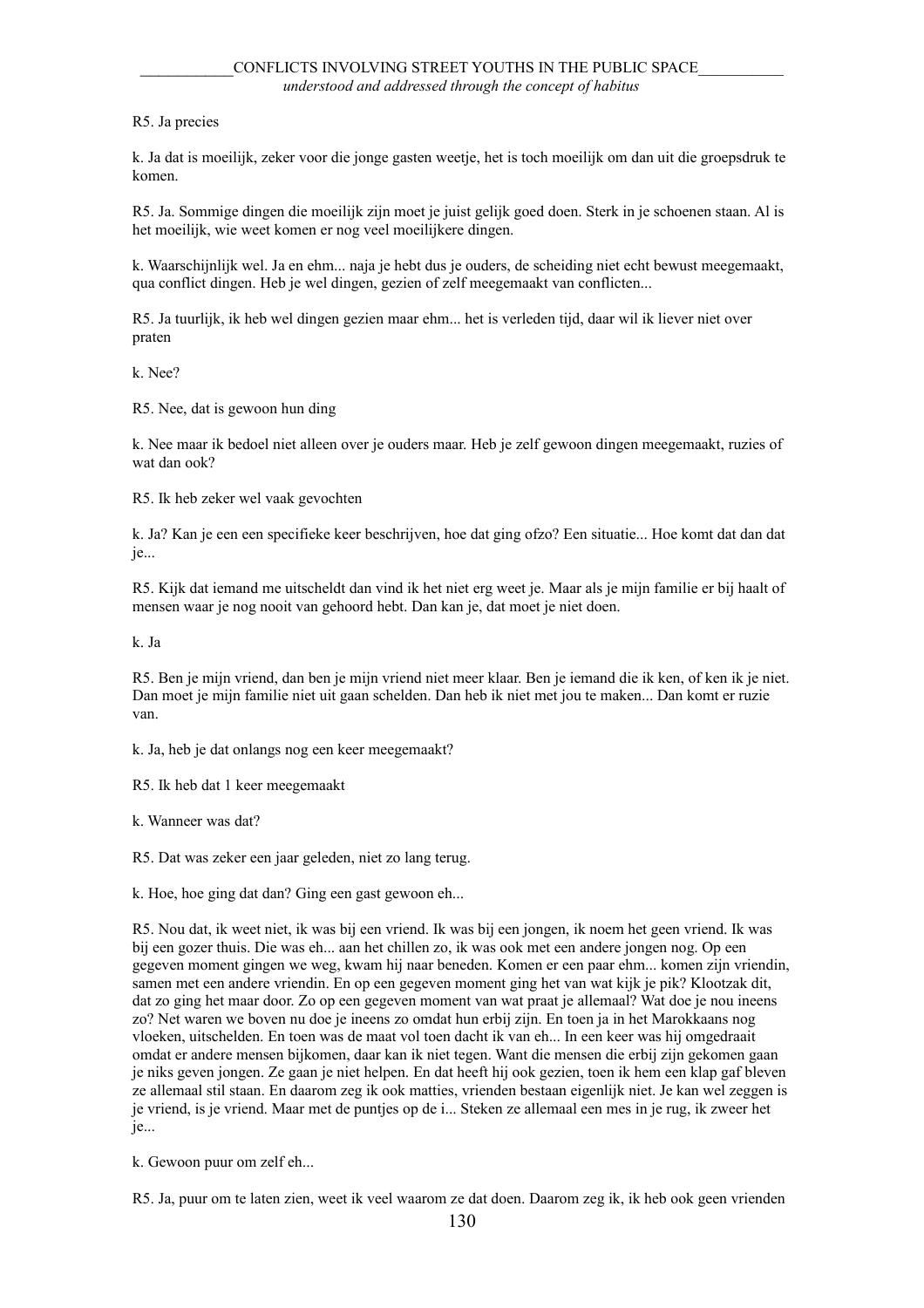#### *understood and addressed through the concept of habitus*

weet je ik ga niet met jongens om. Ik werk gewoon ik ga gewoon naar school. Ik kom hier en ga naar huis, klaar. Rook een sigaretje, rook een jointje, af en toe ga ik naar een feestje. Maar dat ik jongens heb... jongens bel, ik heb geeneens een telefoon weetje. Ik zweer het, kun je nagaan, ik heb geeneens een simkaart, mobieltje. Ik ben onbereikbaar.

k. En dat vind je wel ok?

R5. Dat is eh, voor rust man, echt. Is het beste, echt hoor is echt het beste hoor. Als mensen je bellen, waar ben je wat doe je? Wat gaat jou dat aan? Je weet toch

k. Maar dat soort dingen, in dit geval was het echt een gevecht, maar gebeurt het

R5. Echt echt gewoon, een gevecht ouwe, geen grap

k. Hij ging eh

R5. Echt knokken, wat voor rammen ik heb gekregen, maar maakt niet uit. Ik heb ook rammen terug gegeven ouwe. Geen grap, niemand is beter als jou, ze moeten niet zomaar stoer doen. Dat is wat ik geleerd heb weet je. Pak iemand van jouw lengte, van jouw leeftijd.

k. Was hij van dezelfde leeftijd?

R5. Nee maar wel van dezelfde lengte weetje... Ja ik kwam hier binnen met eh Koen komt met vragen die je beantwoorden moet. Maar dit zijn geen vragen die ik beantwoorden moet weetje dit is gewoon mijn leven.

k. Ja nee eh, als je er niet over wilt praten dan hoeft het niet. Maar dit geeft me wel... inzicht in hoe dat gaat snap je?

R5. Ik zie al die beelden terug man dat moet niet.

k. Was het eh ja... vond je het echt lastig?

R5. Ja natuurlijk, wat denk jij dan? Het is een eh, geen grap man

k. Ja ik heb het zelf nooit meegemaakt... gelukkig. Maar ik scheld ook niet zo vaak mensen uit dus wat dat betreft eh... helpt dat. Dat soort situaties komen die vaak voor dat gasten een beetje uitdagen, dat soort dingen. Niet per se met jou, maar met mensen om je heen dat

R5. Ik kom ze echt niet tegen, ik heb al die jongens... allemaal van mijn bord weggeschreven, allemaal. Ook al waren ze een maat van mij, ik kijk ze niet aan. Ik loop gewoon elke dag dat ik in of uit mijn huis loop loop ik gewoon mijn eigen weg.

k. Probeert je eigen weg te gaan

R5. Niet probeer, ik doe het, ik ken mijn eigen weg man. Niemand kan die weg op komen.

k. Wat is die weg nu?

R5. Die weg. Is dat ik zelf doe wat ik wil doen, wat ik denk wat goed is. Ik kijk niet naar later weet je. Ik kijk niet naar over een maand of over een jaar of over tien jaar.

k. Maar wat is je plan?

R5. Ja mijn plan is om eh een goeie toekomst in te gaan. En hoe ik het ga doen...

k. Eerst deze school afmaken...

R5. Echt... school... eerst dat afmaken, je hebt wel gelijk man. En dan ga ik SPW volgen als ik de kans krijg.

k. Wat is dat SPW?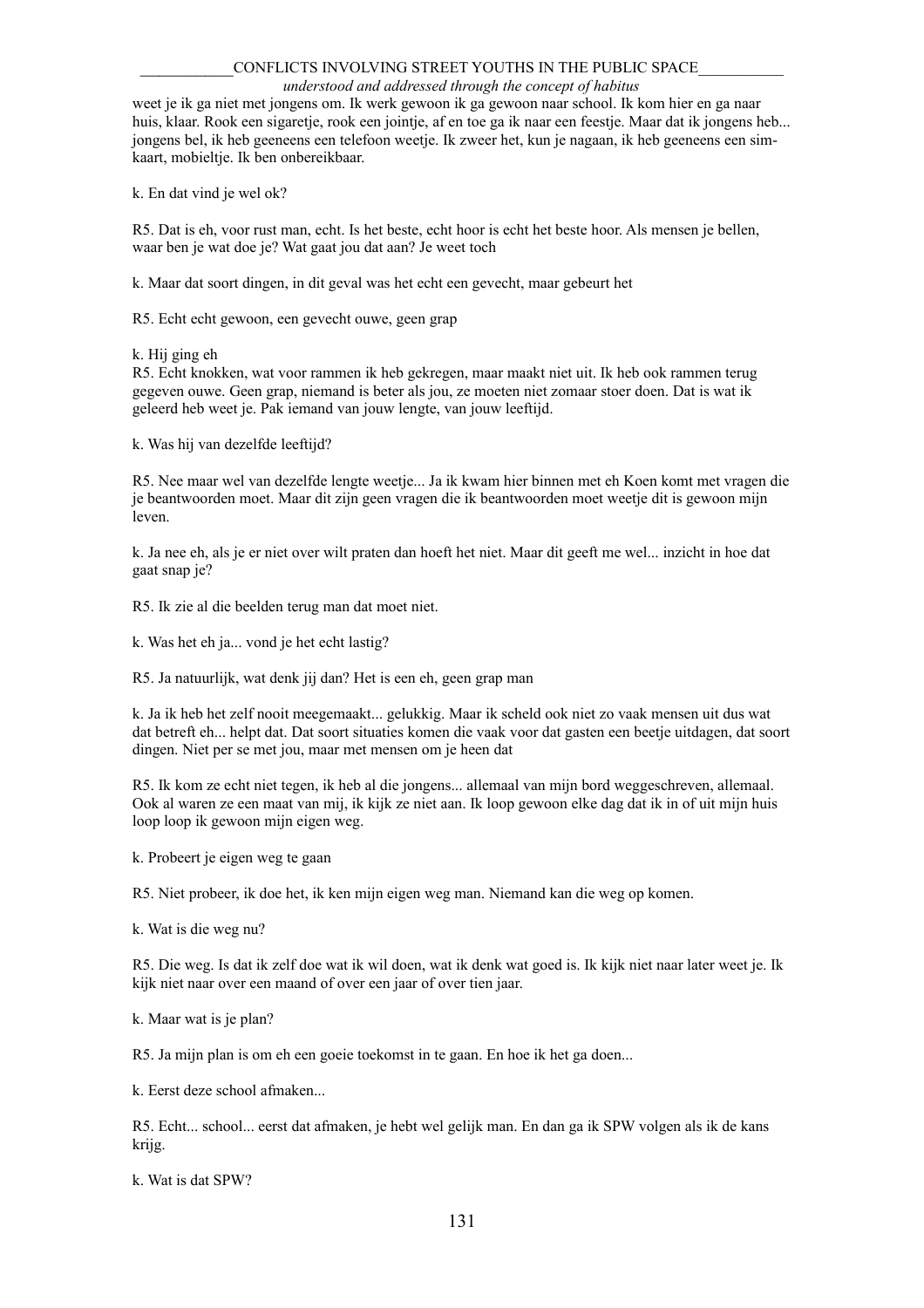*understood and addressed through the concept of habitus*

R5. Dat is jongerenwerk. Ja...

k. Denk je dat je dat goed zou kunnen, je hebt nu je ervaring zeg maar...

R5. Ja ik denk dat ehm...ik zou het zeker, ik heb wel het gevoel dat het zal lukken. Ik vertrouw daarop zeker.

k. Zijn er dingen die je zegt van, omdat ik dit heb meegemaakt kan ik nieuwe jongeren iets leren?

R5. Precies, juist. Omdat ik eh, dingen meegemaakt heb. En ik zie heel snel

k. Je ziet door mensen

R5. Ja

k. Maar heb je dan niet eh, dat je mensen gewoon vertrouwd?

R5. Vertrouwen? Hehe. Jij denkt dat ik gek ben man, nee man. Vertrouwen jawel hoor iedereen, iedereen heb ik wel een keertje vertrouwen gegeven weetje.

k. Gewoon te vaak misgegaan ofzo

R5. Nee niet te vaak misgegaan... Op een gegeven moment leek het alsof ik die jongens meer vertrouwde dan mijn eigen familie. En daardoor is er ook veel problemen gekomen zoals ik al zei net. En toen ben ik echt gaan denken van. Vrienden jullie gaan mij geen eten geven later jullie gaan nee. Mijn moeder, familie... hun ga je blijven zien. Dus met hun kan je beter die band goed houden dan met die jongens van de straat of weet ik veel van waar je ze kent. En ik heb ook geen reet aan ze dus ik ga niet zomaar... En je moet niet schijten op de plekken waar je graag zit toch?

k. hehe

R5. Niet vies maken

k. Ja dat is een goeie. Maar ehm...

R5. Gooi het er maar uit

k. Ik wil je ook niet te veel pushen, ik wil ook niet vragen naar dingen waar je niet over wil praten weet je maar ehm... die eh zo'n gevecht. Heb je dan het gevoel van ja, dit moet ik gewoon doen? Ik moet gewoon eh...

R5. Nee ik heb nooit echt het gevoel gehad van ik moet het doen. Bij vechten denk je sowieso niet, als het voor jou gewoon echt te ver gaat, dan moet je wat (slaat op tafel) je kan beter stoppen. En ja... als iemand je uitscheldt, of uitscheldt, die woorden raken me echt nog steeds. Begin je over mijn moeder te praten, ken je mijn moeder? Waarom moet je tegen mijn moeder zeggen kankermoer, waarom moet je tegen mijn moeder zeggen dit? Je kent haar niet eens laat die vrouw met rust man. En dat is toch, dat is de reden eigenlijk dat ik hem... een mep verkocht.

k. Eigenlijk was die belediging harder dan eh dan klappen

R5. Ja... en hij weet het donders goed ouwe, hij weet het donders goed. Zeg maar, als ik het tegen hem ga zeggen ga je zien dat hij het ook niet goed gaat vinden. Snap je? Moet je niet tegen mij gaan zeggen, ben je gek. Ik meen het echt ze kennen me echt allemaal als een rustige jongen. Ik ben ook een rustige jongen, je weet toch, chil fijn gewoon rustig, lachen... Maar als eenmaal die knop hier omgaat. Hehe Dan word ik een beest man. Ik wil nooit meer zo gaan worden ook op deze school ik wil niet dat mensen mij gaan zien als een agressieve jongen. Een paar leerlingen, een paar leerkrachten hier heb ik vroeger les van gehad. Toen was ik echt niet normaal. Toen wouden ze me allemaal van school weg schoppen enzo, dat wil ik niet nog een keer weetje. Daarom ben ik echt gaan denken van: mijn leven jongen, hey kom op. Wat moet ik doen, hoe kan ik het doen, wat vind ik leuk? Wat zou mij gaan stimuleren in die shit, wat, wat. En ja toen kwam ik bij... mezelf he. Wie ik ben geworden, met wie ik was. In zo'n korte tijd als je met zo, zo... is er met mij gewoon gesjoemeld. Kijken of ik dat ook voor anderen kan doen, ik hoop het wel ja.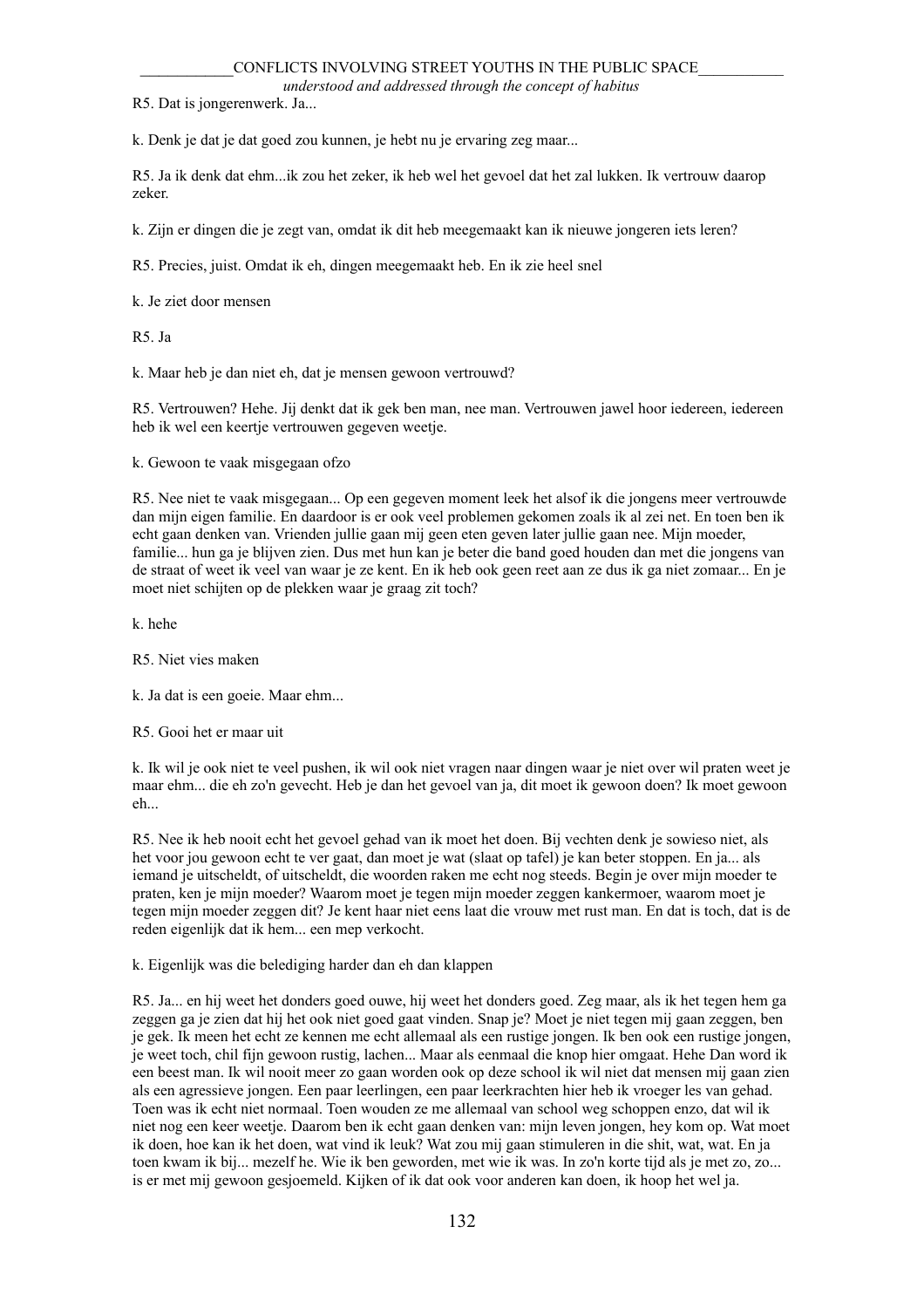*understood and addressed through the concept of habitus*

k. Ja... dus bij jou... ging er zo gezegd een knop om zei je, en dan kon je...

R5. En die knop, die knop laat ik zelf omgaan eigenlijk. Ik, wat ik zelf allemaal aan wil, deze lichaam, doe ik allemaal zelf. Als ik iets niet wil doen, doe ik het ook echt niet...

k. Maar vaak, gaat het heel snel natuurlijk

R5. Het gaat zeker snel, zeker. Hup boem, actie reactie zeggen ze. Ze gaan echt, ik hou er niet van man. Ik krijg helemaal kippenvel ervan, echt. Mensen over mensen praten die ze niet eens kennen...

k.... en dan heb je gewoon op een gegeven moment van ... heel snel dat je, moet reageren

R5. Ja, wil reageren

k. Wil reageren

R5. Ja precies, ik moet hem gewoon even wat zeggen dan. En dat is gewoon op die manier.

k. Maar ehm, hoe gaat dat dan hier. Wat ben je van plan om hier op school te gaan doen?

R5. Jongerenwerk, zorg en welzijn.

k. Ja, nee, nee, nee. Maar ik bedoel, wat ga je hier gewoon doen zeg maar? Hoe ga je proberen te zorgen dat je dat niet eh...

R5. Nee, nee, nee. Ik ben mezelf weetje. Het is net als met die jongens, wat ga je doen om geen ruzie meer te maken? Geen ruzie zoeken toch, gewoon je eigen ding doen. Als je niemand lastig valt, wordt je ook niet lastig gevallen. Ik bedoel als je gewoon hier komt, je pakt je boek, je pakt je map. Je werkt, op een bepaald moment, je rookt een sigaret, je chillt, je lacht. Dan zal het wel goed komen toch. Maar als mensen je gaan aanstaren... Dan ga ik, krijg je ook, dat is ook iets waar ik niet tegen kan. De hele tijd naar me kijken en niets zeggen of eh... denken of iets. Dan zeg ik heel snel van... is er iets? Ja, nee? Ja, wat dan, zo ja. Ik hou er niet van. Sowieso vechten ben ik... Vechten is niet goed man. Je kan beter slap zijn dan sterk. Zo man echt, anders ga ik er misbruik van maken en ga ik zelf in de problemen komen, als je sterk bent. Als mensen zien, of als het lijkt dat je sterk bent terwijl je zelf niet sterk bent. Dat is ook een eh, nadeel.

k. Ja... mensen die sterk zijn komen eerder in de problemen dan mensen die slap zijn.

R5. Ja man, als wij met zijn tweeën nu op straat gaan staan vechten, en ja... dan weet je het wel he.

k. Ja goed, en hoe is het uiteindelijk afgelopen met eh... Je had gevochten met die gast... en toen eh...

R5. Later met... toen ging ik tegen hem wijzen: als je het nog 1 keer doet (slaat op tafel) dan maak ik je af, klaar. Precies zo was het gegaan, van als je het nog een keer flikt jongen dan krijg je echt vet problemen. Toen keek hij me aan eh.eh.eh.eh.eh (geluid van de ander), pakte ik hem eerst van de grond. Toen ging ik naar huis, bleef hij daar staan. Die ene jongen die met mij was, ik zei: blijf je hier of ga je, wat ga je doen? Toen zei hij tegen mij: ik weet niet waar ik ga. Later! Toen ging ik weg.

k. En daarna heb je die, jongens niet meer gezien, of althans

R5. Die jongens die ik heb gevochten?

k. Ja

R5. Die heb ik echt lang niet gezien. Was de dag eh... 31, 29 december.

k. En dat is veel later

R5. Ja dat is veel later, zag ik hem in de stad. Toen kwam hij naar me toe: ey R5. Ik zeg kom niet met me praten ouwe, ik ben niet vergeten wat je gedaan hebt. Toen liep hij weg.

k. Het is dus voor jou wel over met hem.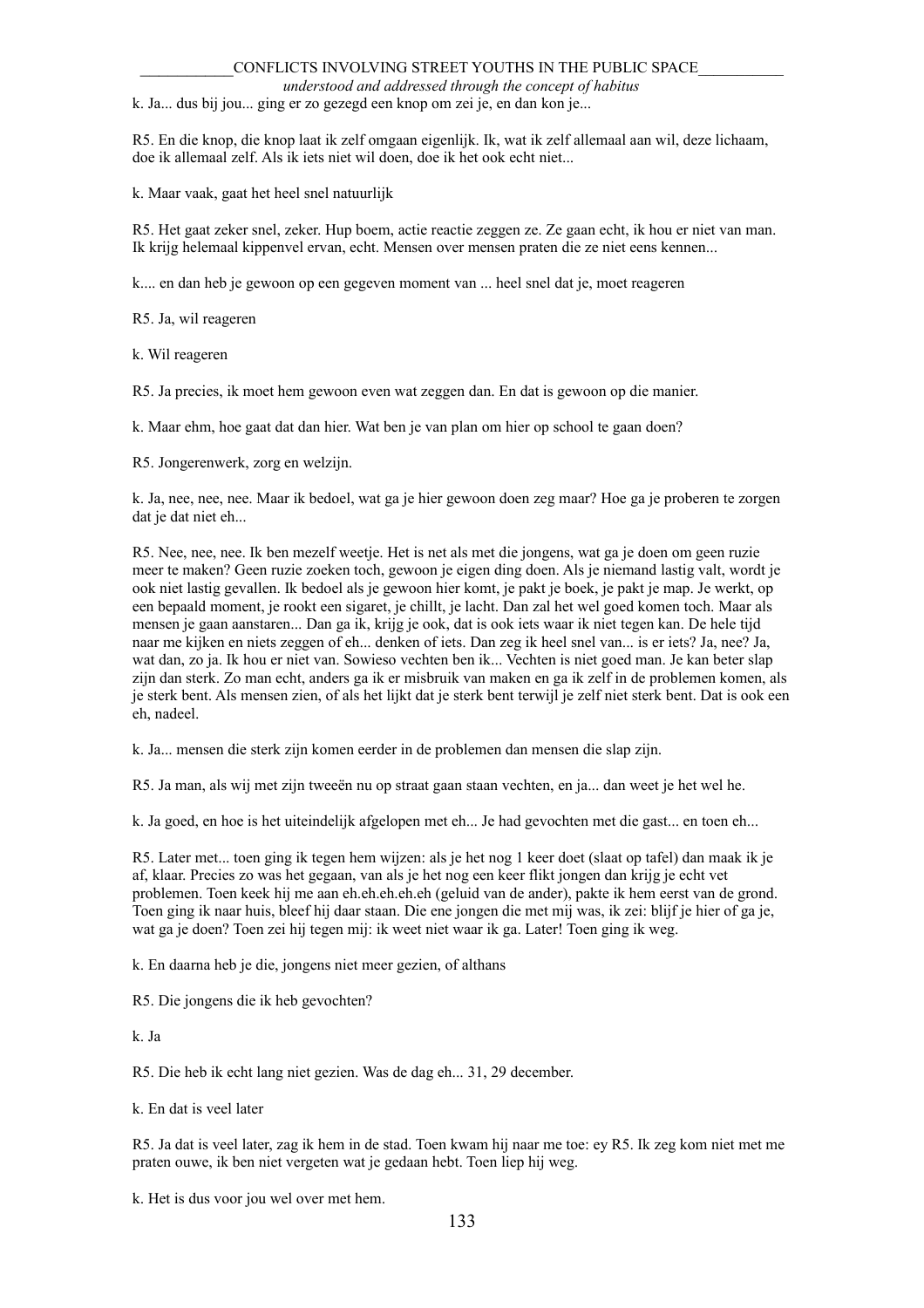# CONFLICTS INVOLVING STREET YOUTHS IN THE PUBLIC SPACE *understood and addressed through the concept of habitus*

R5. Met iedereen is het voor mij over. Met iedereen, als ik met iemand moet werken dan ga ik het wel doen. Maar ik hoef niet elke dag eh... mensen te zien, of te groeten, of een hand te geven. Dat... ik hoef geen namen te kennen ofzo, nee man... Ik doe dingen wat goed is, voor later. Nu maar, dat komt altijd nog wel. Ik bedoel van als ik een buurmeisje kende, ik ga haar niet elke dag groeten. Of elke dag het zelfde eten. Of als ik iemand van een project ken, dat hij mij... niet vergeet. Maar ik hem wel, en hij komt van ey van die project! Ik. sorry ik ken je niet meer hehe weetje.

k. Nee je hoeft niet schijnheilig te doen.

R5. Ja

k. Nee goed, dat eh, ken ik ook wel ja. Is soms irritant als je zoveel mensen tegenkomt. Is niet makkelijk om te onthouden. Ja... Ik denk dat we wel ongeveer klaar zijn. Heb je nog iets van vragen of iets?

R5. Nee man

**Einde**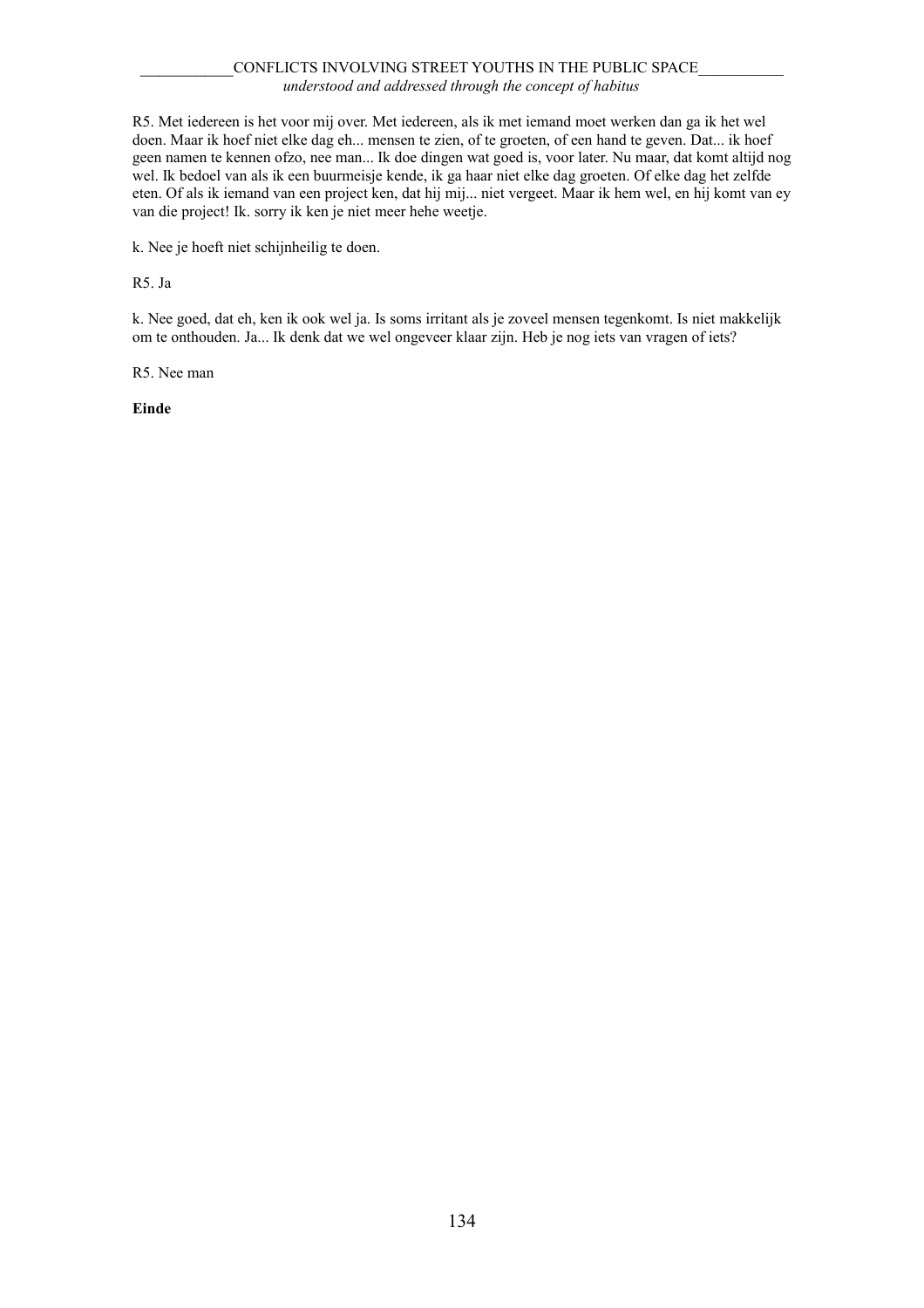*understood and addressed through the concept of habitus*

## **Interview R6 (jongen)**

k. Als je nog een keer, voor dat ding wilt zeggen je naam en je leeftijd?

R6. Eh, ik ben R6 en ik ben 19 jaar oud

k. R6 kan je een beetje vertellen wie je bent en waar je vandaan komt?

R6. Ik ben hier geboren, maar oorspronkelijk ben ik van Marokko, nou mijn ouders dan. Ik ben eh.. niet helemaal Marokkaans, mijn oma die is eh Spaans, die komt uit Spanje vandaan. Ik ben hier geboren, zit hier op school wil mijn opleiding afmaken en eh... dat was het eigenlijk wel zo'n beetje...

k. Waar ben je opgegroeid hier in Amsterdam?

R6. In Amsterdam ben ik opgegroeid.

k. Hoe was dat?

R6. Was eh, wel eh gewoon goed gegaan, heb een goeie jeugd gehad en eh... ja...

k. Eerst basisschool...

R6. Eerst basisschool ging het allemaal goed, ja, middelbare school ook wel... Toch was ik hier terecht gekomen. Dat kwam gewoon omdat ik zonder school zat. Daarom ben ik hier naartoe gekomen. Omdat ik eerst mijn opleiding niet kon afmaken, kwam ik hier op school.

k. Hoe kwam het dan dat je zonder school zat?

R6. Nou ja omdat mijn vorige school, ik ging op vakantie en moesten we afspraken nakomen met de school decaan. Maar als je op vakantie bent gaat dat een beetje moeilijk. Want ik kreeg schriftelijk die afspraak. Dus toen eh... hebben ze bij die school mijn lessen stop gezet. En toen heb ik eh... me ingeschreven bij ROC Bijlmer. En toen heb ik een maandje op school gezeten, maar dat was een hele andere opleiding dan dat ik volgde. En toen ben ik hier naartoe gekomen.

k. Want die in de Bijlmer...

R6. Nee, dat was eh een administratie, gewoon dat was niets voor mij.

k. Nee? Hoezo?

R6. Nou gewoon omdat ik meer eh, je hebt geen sociale contacten. Over de telefoon misschien wel, maar geen sociale contacten.

k. En nu doe je Zorg en Welzijn?

R6. Ja, jongerenwerk

k. En dat... hoezo wil je dat graag doen?

R6. Ja gewoon, omdat ik eh... ja ik eh... gewoon omdat ik sociaal ben, van sociale contacten hou. Ik kan beter een gesprek voelen met iemand als ik die iemand aan kan kijken. Dan weet ik ook met wie ik praat, ik kan geen ge, als ik een gesprek moet voeren over de telefoon. Ik kan die gesprek wel houden, maar dat is toch anders. Of ook met die jongeren die eh... vind ik, je... gewoon interessant. Hoe zij eh over die dingen denken en over zichzelf, dus.

k. Denk je dat je jongeren ook echt kan helpen?

R6. Ja ik hoop het wel, ik weet het niet zeker, maar ik hoop het wel. Dat zie ik dan wel als ik echt in actie.

k. Ja... en dat wil je ook in Amsterdam?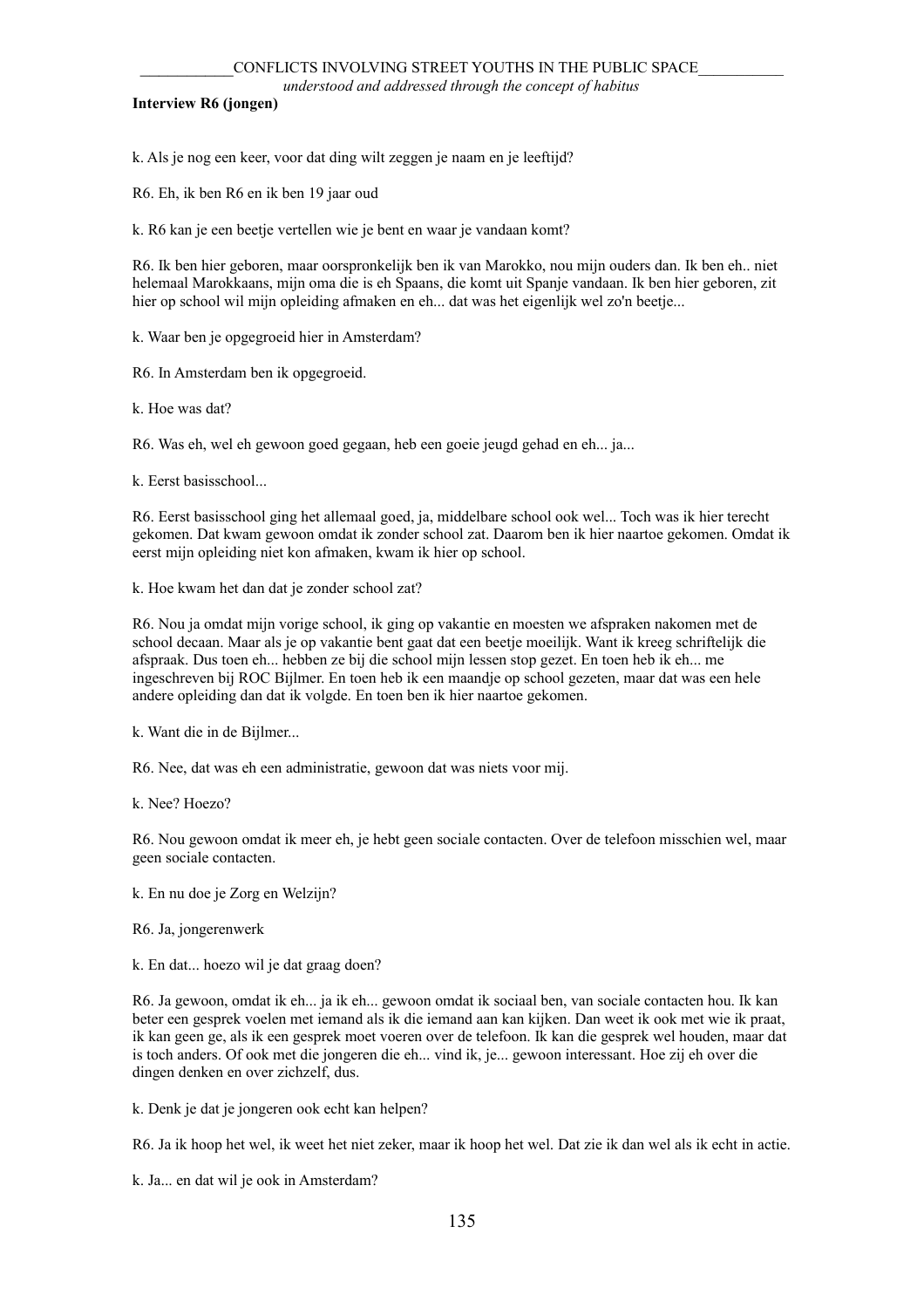R6. Ja

k. Ja... lijkt me ook wel interessant... we zijn zelf ook nog jongeren officieel. R6. Ja

k. In Nederland ben je tot je 27ste officieel nog jongeren, hehe, of wat dan ook. Ehm... Ja je hebt dus eigenlijk een goeie jeugd gehad, nooit dingen meegemaakt. Conflicten, problemen, misschien niet zelf. Maar vrienden, of vriendinnen...

R6. Nee ik heb eh... altijd eh... een broer. Ik heb een broer van mij, die is twee jaar ouder dan mij. Maar die is heel anders dan me. Die is eh... komt vanaf zijn 14e in aanraking met politie, met verkeerde jongens omgaan ofzo. Dat was een beetje, dat was het enige dat een bepaalde sfeer liet hangen in huis... en eh.. ja... Ja zelf eh... hij maakte gewoon conflicten voor zichzelf. En daardoor was het niet altijd goed thuis. Laat ik het zo zeggen.

k. Hoe ging dat dan?

R6. Nou gewoon dat hij... hij was nog jong en kwam in aanraking met politie. Dan kreeg hij drie maanden, was hij drie maanden van huis. En hij kon zijn school niet afmaken, met zijn school ging het op een gegeven moment echt slecht. Dan ja... dat was... En op een gegeven moment ja, ik ben dan wel wat jonger maar ik zie. Krijg zo'n voorbeeld naar mij toegegooid.

k. Ja

R6. En al ben je een meisje, je kan, die stappen kan je ook gaan nemen. En dat is niet eh... ja... niet echt prettig om zoiets thuis te hebben. Om zo iemand die dat doet... ja... dat hoop ik eh... En ik heb nooit eh.. bij ons thuis, we zijn allemaal ook heel vrij opgevoed enzo. En ja op een gegeven moment wanneer je zo misbruik gaat maken van je vrijheid dan is het niet goed. En ook die van je zusje toch eh... of van je broertjes ofzo, als je die hebt.

k. Hoeveel broertjes of zusjes?

R6. Ik heb helemaal geen jongere broertjes of zusjes, ik ben zelf de jongste thuis. Ik heb zelf, twee oudere zussen en die oudere broer dus.

k. En met die oudere zussen ging het wel gewoon goed?

R6. Ja dat ging ook wel gewoon goed. Allebei afgestudeerd en werken ook nou gewoon ook. Ja hij alleen, met hem alleen maar. Het is nog steeds zo, hij is nou 21, 22 is hij geloof ik. Hij is nog steeds ook zo beetje, tja. Dus ja... Ik denk ook niet dat eh... ja, ik weet niet of eh.. waar het aan ligt, maar ik weet niet eh... Ik denk niet dat ze er van leren. Toch vast komen te zitten, drie maanden krijgen op zo'n jonge leeftijd. Ik denk niet dat dat helpt.

k. Ja, en... hoe ga je er zelf mee om dan?

R6. Ja, het is gewoon afwachten. Vragen wat hij gedaan heeft en waarom hij het gedaan heeft. En of hij het eh... en of hij eh... het nog een keer zal doen. En waarom? En meestal zegt hij dat hij... spijt van heb. Maar toch blijft hij het doen. En hij zegt ook ja... ik weet niet... ik weet niet wat het is. Maar ik denk gewoon echt dat het aan zijn vrienden ligt. Hij heeft een hele nare vriendengroep.

k. Ja? En waarom, waarvoor zat hij dan?

R6. In eh... de drop volgens mij Sloterdijk

k. En waarvoor zat hij toen?

R6. Ehm... dat was voor ehm... ja ze hadden ergens gevochten op straat ofzo met een hele groep. En hij was een medeplichtige. Dus toen heeft hij ook vast... dingen vernield ofzo ik weet niet meer hoe het zat. Het was een jaren geleden hij is 21 nu is hij 22. Zelf praat hij er niet echt graag over. Ik heb ook een heel, heb ik ook eh.. dat we ouder zijn geworden. Ik weet niet... ik heb gewoon geen band met hem. Ja je weet niet waar je wel of niet over kan praten met hem. Het is echt hij komt naar huis toe, eet hij. En dan gaat hij weer weg. Komt hij 's avonds laat thuis, gaat hij voor de tv zitten. Ik heb helemaal geen band. Ik hoef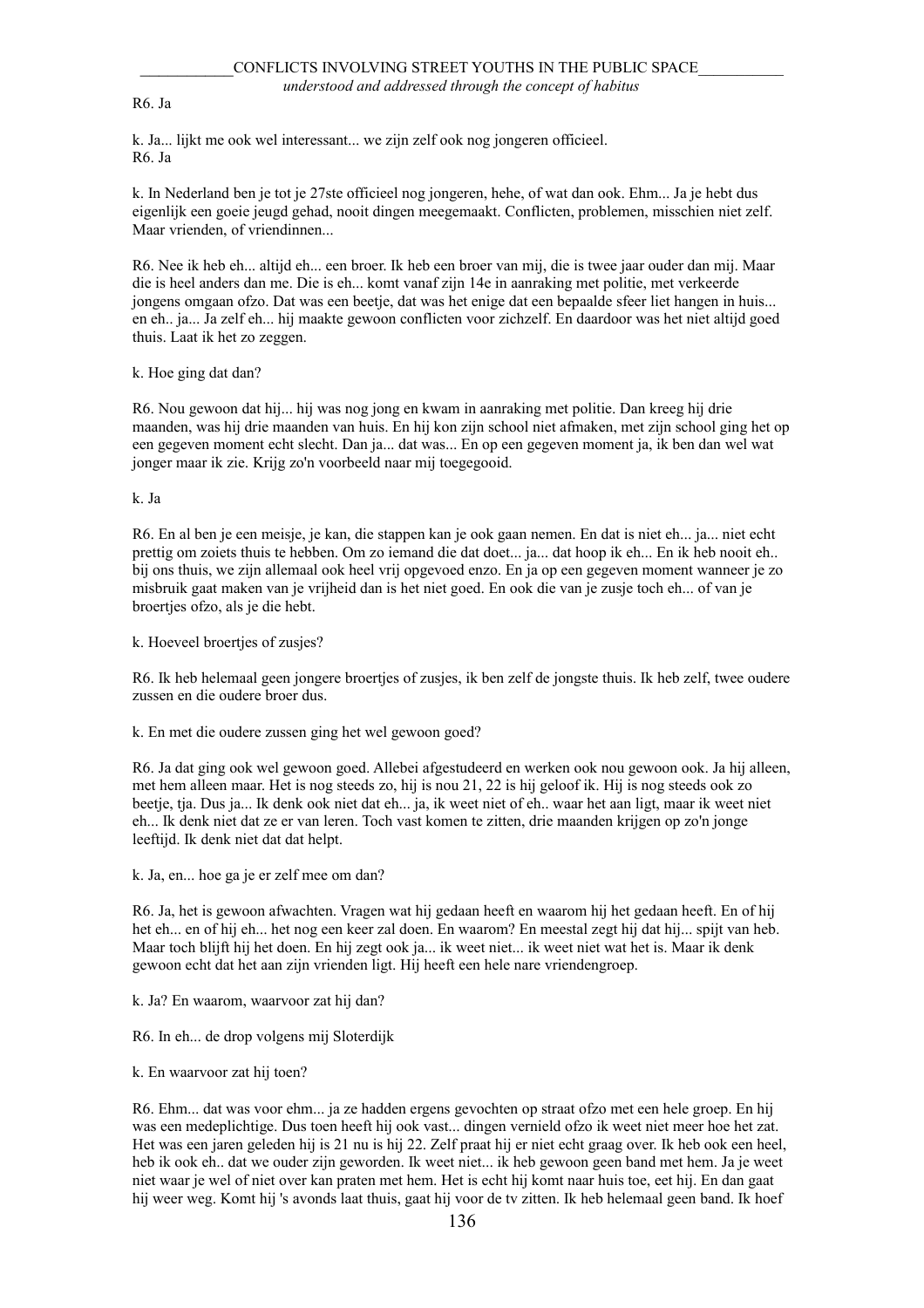#### *understood and addressed through the concept of habitus*

het ook niet hoor. Maar ja... het is toch jammer, waarom, het is je broer...

k. Ja inderdaad, het blijft toch familie

R6. Ja daarom... Maar ja, ja het is toch zijn eigen leven. Ik bedoel als jij je leven zo wilt leiden dan moet je dat doen.

k. Ja, het is soms moeilijk om uit zoiets te stappen waar je zo diep inzit.

R6. Klopt ja. Ja ze zeggen meestal dat je in er gewoon niet uit komt. Ik weet het niet.

k. Niet met drie maanden vast zitten in ieder geval

R6. Ja, ja maar hij heeft wel langer gezeten hij heeft eh... in een internaat had hij gezeten. En eh... hij heeft een jaartje gezeten... op zo'n boot. Ik weet niet hoe dat heet de Engel geloof ik... ik weet niet of je dat kent. Had hij gezeten een jaar lang. En kwam hij vrij te zitten, kwam hij vrij. En toen kreeg hij een enkelbandje om. Moest hij drie maanden om houden. En dan moest hij om bepaalde uren, moest hij gewoon thuis zijn. Anders dan, er stond een apparaat in zijn kamer en dan gaat hij op een gegeven moment, gaat hij af. En dan wordt er gebeld, van is hij nog niet thuis? Waar is hij? Dat is allemaal niet eh.. ik zou dat niet in huis willen, zo iemand. Dan ben je nog zo jong, heb je nog jongere zusjes die dit allemaal zien. Ik bedoel is niet echt eh... is niet gezond.

k. Maar wat voor invloed had dat op jou dan?

R6. Ja gewoon het was... het eh... gewoon ehm, ja ik kreeg op een gegeven moment eh... had je allemaal woede. Ik... ja en wat, ja... nou bijvoorbeeld dat het niet aan de politie of aan de justitie lag. Het lag gewoon aan zichzelf. En op een gegeven moment ga je dan eh... Je gaat op een gegeven moment eh... je krijgt een soort een eh... ja een heel naar gevoel tegenover bijvoorbeeld eh... Ik ging bijvoorbeeld, jongeren als ze op straat lopen dat ze dan eh... ja dan scholden ze de politie agenten uit ofzo. Dan denk ik bij mezelf van, ja dat doe je allemaal zelf. Zij doen ook maar gewoon eh... zij doen ook gewoon hun werk. Alleen eh... Maar ja dat je dan met dat bepaald gevoel, van die denkwijze opgeroeid. Dat vind ik wel jammer.

k. Van dat politie slecht is...

R6. Ja dat ze allemaal slecht zijn en dat Nederland niet deugt...

k. Dacht je dat zelf toen?

R6. Ja, nee, ik wist dat het niet zo was. Alleen dat het echt aan zichzelf lag. Dat wist ik wel. Dat weet ik nog steeds. Dus eh... ja

k. Maar hij vond dat wel? Vrienden van hem...

R6. Eh... ja. Nee dat bedoel ik, ik heb nooit heb ik een gesprek met hem. Zulke gesprekken heb ik niet met hem. En dat wil ik ook niet. Ik hoef niet te weten hoe hij flikflooit buiten of wat hij doet. Of hij denkt, hoe hij denkt erover. Ik bedoel eh... kijk van mij mag hij zo denken, ik weet dat hij zo denkt. Maar ja het is toch eh... het is toch wat je... ja, zelf doet. Als jij gewoon naar je school... je werk toegaat dan heb je dat soort eh... dan heb je politie niet aan je deur of de justitie achter je aan. Dus ja... ja ik vind het wel jammer, het is wel een goeie jongen... hij heeft een beetje...

k. Ken je meer mensen die eh..

R6. Eh... ja, niet persoonlijk. Het zijn wel gewoon buurjongens en eh... Ja gewoon jongens die bij mij op vorige scholen hebben gezeten.

k. En je hebt nooit problemen met ze gehad ofzo?

R6. Nee niet echt, nee. Ik heb nooit, ik zoek nooit contact met ze op ofzo. Als ze dan langskomen, ze gewoon groeten of in de buurt zijn of weet ik veel. Dat je ze dan gewoon groet, maar voor de rest heb ik geen... geen gesprek of contact met ze ofzo...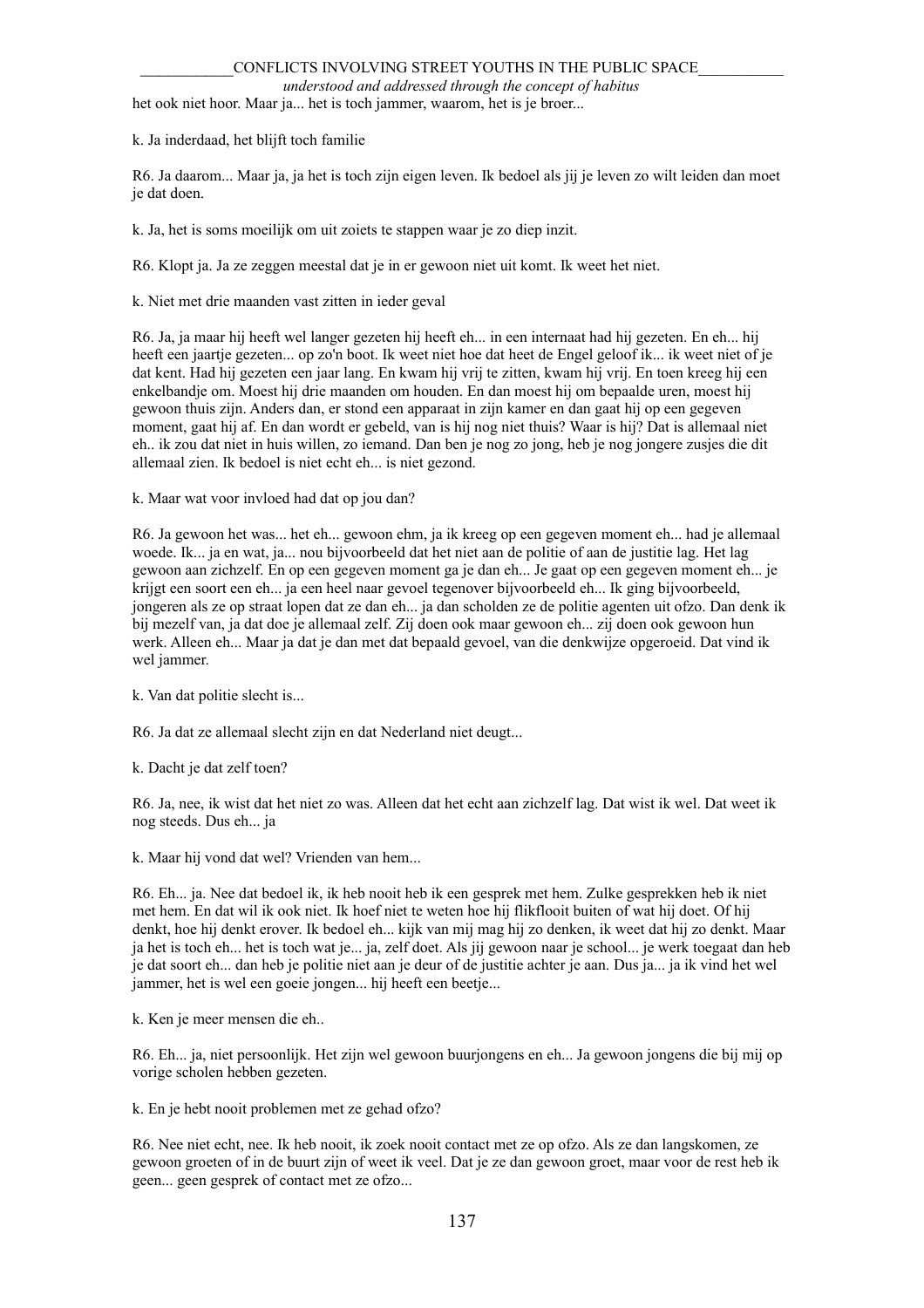k. Nee

R6. Ja

k. Daar heb je geen behoefte aan?

R6. Nee daar heb ik geen behoefte aan. Ja kijk als zij... als zij dan bijvoorbeeld met mij samen willen praten over iets dan kan dat gewoon. Maar het is niet van dat ik eh... dat ik eh... ze allemaal te hulp ga schieten met iets ofzo. Dat hoeft van mij allemaal niet hoor.

k. Heb je wel eens gezien dat er iets gebeurde op straat, een ruzie of iets of wat ook?

R6. Ja dat eh... maar dat was eh... vorige zomervakantie, vorig jaar. Toen eh... het was best wel om een uur of 11, en toen ging ik naar mijn zus toe om bij haar te zitten waar mijn zus zat. Om bij haar te slapen zeg maar. En toen hoorde ik in ene geschreeuw... misschien tien meter van de deur af waar ik stond. Hoor ik allemaal gegil, gewoon mannen gegil weetje. En ik schrok ervan. En ik hoorde allemaal klappen vallen dus op een gegeven moment ging ik kijken. En toen waren er toevallig drie jongens die ik kende, dus ouwe buurjongens van mij. Die eh... er liep een man langs die, was volgens mij een Ghanese man... die liep langs. Maar ze waren allemaal onder de invloed van drank hoor. En toen kreeg hij een tas op zijn, in ene een tas naar zijn hoofd toegegooid. En ehh... ze gingen, ja het liep allemaal uit de hand en ze... fiets die werd meegenomen. En die man die lag daar gewoon, op de grond. Met een, hij had een hele open lip, hier zijn lip was helemaal open. En hij zei ik weet niet ik liep gewoon langs en ik kreeg... gewoon een tas tegen mijn hoofd aan. En ik zag het gewoon allemaal gebeuren, ik vond het echt erg. Ik dacht mensen wat doe je nou? Waarvoor doe je dat? Ik bedoel als jij een beetje aangeschoten bent. Als je weet dat je dan zulke dingen gaat doen, ga dan thuis zitten of drink dan niet. Weetje, ik vond het gewoon echt erg. Ja dat is eigenlijk wat ik eh... En voor de rest heb ik eigenlijk niet echt eh... ik hoor wel dingen en ik lees dingen op TV en zo. Maar het is niet echt dat ik dingen... dingen echt heb meegemaakt.

k. Hoe denk je dat eh... hoe dat soort dingen kunnen gebeuren zo ineens?

R6. Ehm... Ik denk dat eh... ze zijn wanneer zij onder elkaar zijn, dus gewoon jongens onder elkaar. Dat het heel stoer is, dat het heel stoer is om een grote bek te hebben tegen iemand anders. Of zo maar beginnen te trijteren. En mensen aanspreken die gewoon, mensen lopen gewoon langs die gewoon. Mij komt is dat eh... komt het ook heel vaak over dat ik bijvoorbeeld ergens als ik ergens naartoe loop. Je loopt gewoon, je doet gewoon... het maakt niet uit wat het is... Dan krijg je in ene gewoon dingen naar je toe gegooid en eh... Je moet het beste gewoon, niet erop ingaan. Weetje, dan, dan ... ja dan denken zij ook van ja... weetje, je moet geen reactie terug ofzo. Maar dat is... dat is ja, ik weet niet wat je zou kunnen doen eigenlijk. Ik denk gewoon, het komt gewoon dat ze met zijn allen zijn geloof ik... Er is altijd wel een spelbreker. Er zit altijd wel een spelbreker, is altijd zo. Die dan eh... die in ene vervelend gaat doen, heel irritant. En irritatie bij anderen opwekt, die ruzie zoekt... En dat hij macht heeft, weetje mensen die drinken die denken wel meestal dat ze de hele wereld aan kunnen. En ja ik denk dat dat eh... ook wel een probleem is.

k. Dus meestal is het drank waardoor het echt

R6. Ja

k. echt uit de hand loopt. Het kan een beetje als er geen drank is kunnen ze een beetje treiteren maar niet zo snel eh...

R6. Nee, niet zo snel, ze zullen niet eh... niet eh... gaan eh... weet je wel naar je toe lopen en gaan slaan of iets. Dat niet. Je hebt wel sommige gekken, je hebt ook gekken erbij

k. Ja?

R6. maar niet dat ik het heb meegemaakt ofzo

k. maar je hebt er wel van gehoord?

R6. Ehm.

k. Zijn er mensen waarvan je weet daar moet ik uit de buurt blijven, want die zijn gek ofzo... Je hoeft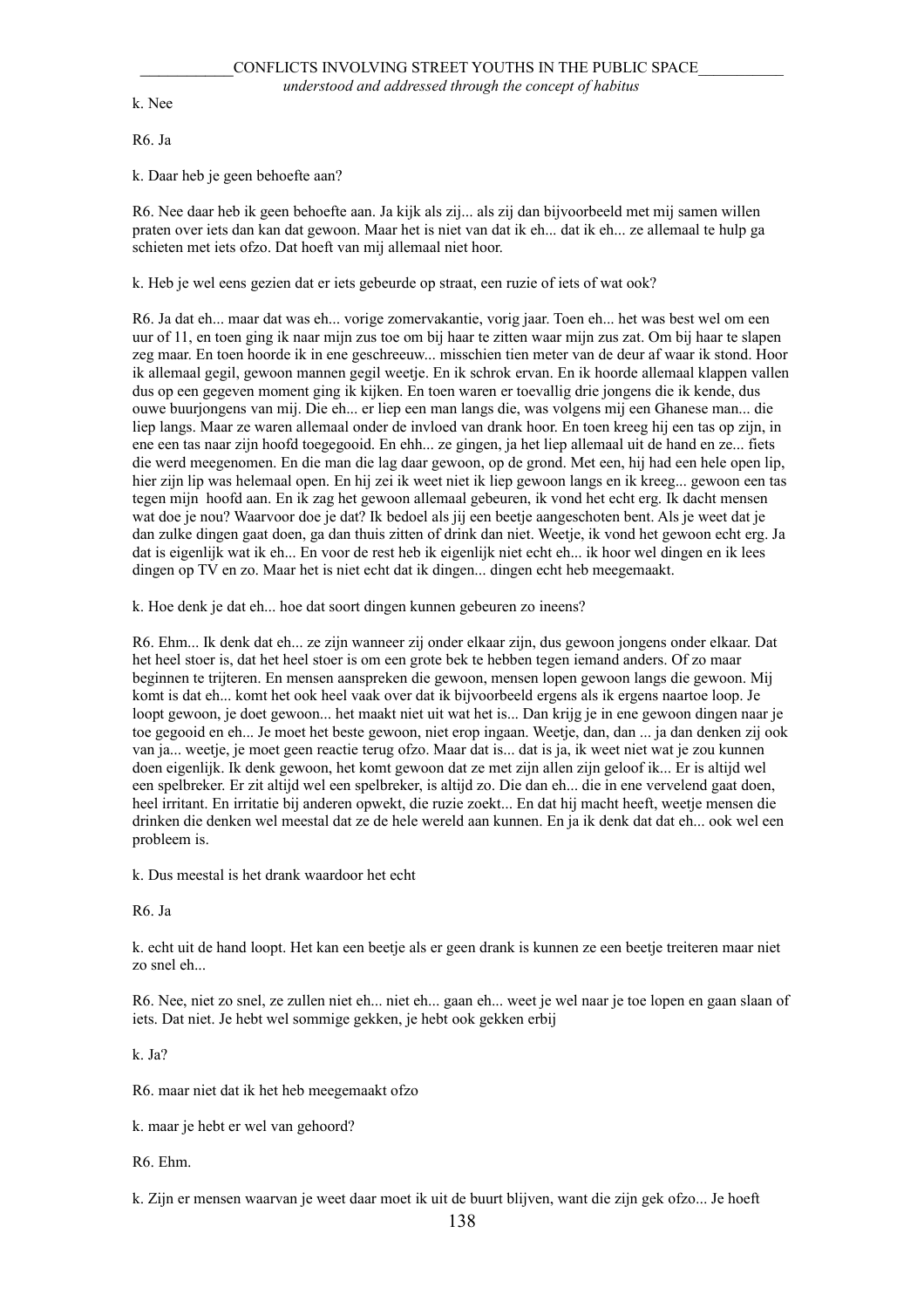*understood and addressed through the concept of habitus*

geen naam te noemen ofzo, maar...

R6. Nee niet echt... Ja gisteren, toevallig, zat ik bij een cafeetje waar ik altijd kom gewoon. Dat is van een paar vrienden van mij en ehm... En toen was er eentje weetje die was ook aangeschoten. Die helemaal gek ging, schreeuwen, schelden... Ja over eh... over meisjes praten en ja het zijn allemaal hoeren. En weet ik veel wat allemaal. Ik vind dan, gewoon... zulke mensen hebben gewoon geen zelfrespect. En zelfrespect ik bedoel dat je geen respect, het had net zo goed je eigen zusje kunnen wezen. Sommige mensen hebben geen respect op de manier waarop ze praten, waar andere mensen bijzitten. Je kent ze niet en toch krijg je dan weer, mensen die jou niet kennen krijgen toch een bepaalde beeld over je. En dat is wel zonde. Ja meestal toch, weer heb je gewoon geen zelfrespect. Ik denk dat het daar door komt...

k. En hoe zat dat... die jongen die kende jij ofzo?

R6. Nee ik kende hem niet, het was gewoon een klant die daarnaartoe kwam. Ja, nou voor de rest heb ik niet echt ehm...

#### k. Dingen meegemaakt

R6. Nee niet echt, zoveel dingen heb ik niet meegemaakt... nee

k. Ja dat van die Ghanees is wel eh... behoorlijk heftig

R6. Ja, dat was echt verschrikkelijk

k. Hoe was dat uiteindelijk afgelopen?

R6. Ja politie gebeld en eh... een beetje bij die man eh, bleef ik een beetje staan en eh... En op een gegeven moment werd de groep wat groter. En eh... ja politie die heeft voor de rest het allemaal eh... vroegen of ik die mensen kende. En of ze dus daar in de buurt woonden. Maar ja, het maakt niet uit of ik je nou wel of niet ken, dat is geen moment van handelen. Dat kan mij ook gewoon overkomen ik loop zo over straat. net 11 uur, je bent een beetje aangeschoten, krijg ik een tas naar mijn hoofd toegegooid. Fiets gestolen nou lekker dan. Weetje, nu zit ik met dat hoofdletsel zomaar. Doordat jij je tengels niet bij je kan houden.

k. En toen?

R6. Nou gewoon, aangegeven waar ze woonden ongeveer. Eh... ze woonden ja, ergens daar in de buurt. En eh... ja voor de rest, hij is behandeld, die man. En ja ik ben toen naar huis gegaan. En nu zorg ik... ik zit echt nog steeds zit ik ermee. Als ik die jongen zo zie dan denk ik bij mijzelf eh... echt niet normaal. Nee.

k. Je hebt daarna geen last nog gehad van die jongens ofzo?

R6. Nee, ja tegen mij zouden ze ook eh... Ja ik weet niet, ja ik denk niet dat ze... dat ze... Ja ik heb dat nooit gehad, ik heb nooit gehad dat bijvoorbeeld eh... Dat ik zo werd aangevallen op straat, of eh... Ja wel met woorden maar niet eh... ja eh... ja je weet niet hoe dat gaat soms eh, met die jongens. En ja het beste is gewoon weggaan, gewoon geen aandacht geven. Niet op in gaan. Dat is het beste.

#### k. Gewoon negeren

R6. Ja gewoon negeren. Dan op een gegeven moment gaan zij wel weg. Dat is het beste. Op een gegeven moment als jij erop ingaat, dan denkt hij van ja. Je praat toch, weetje dan krijg je dat weer dus kies je iets dat niet daartoe gaat leiden dan eh... Dus beter eh, kan je het vermijden. Ja dat geef ik echt wel mee. Ja... dat was het eigenlijk...

k. Ok, nou dan denk ik dat we wel klaar zijn.

### **Einde**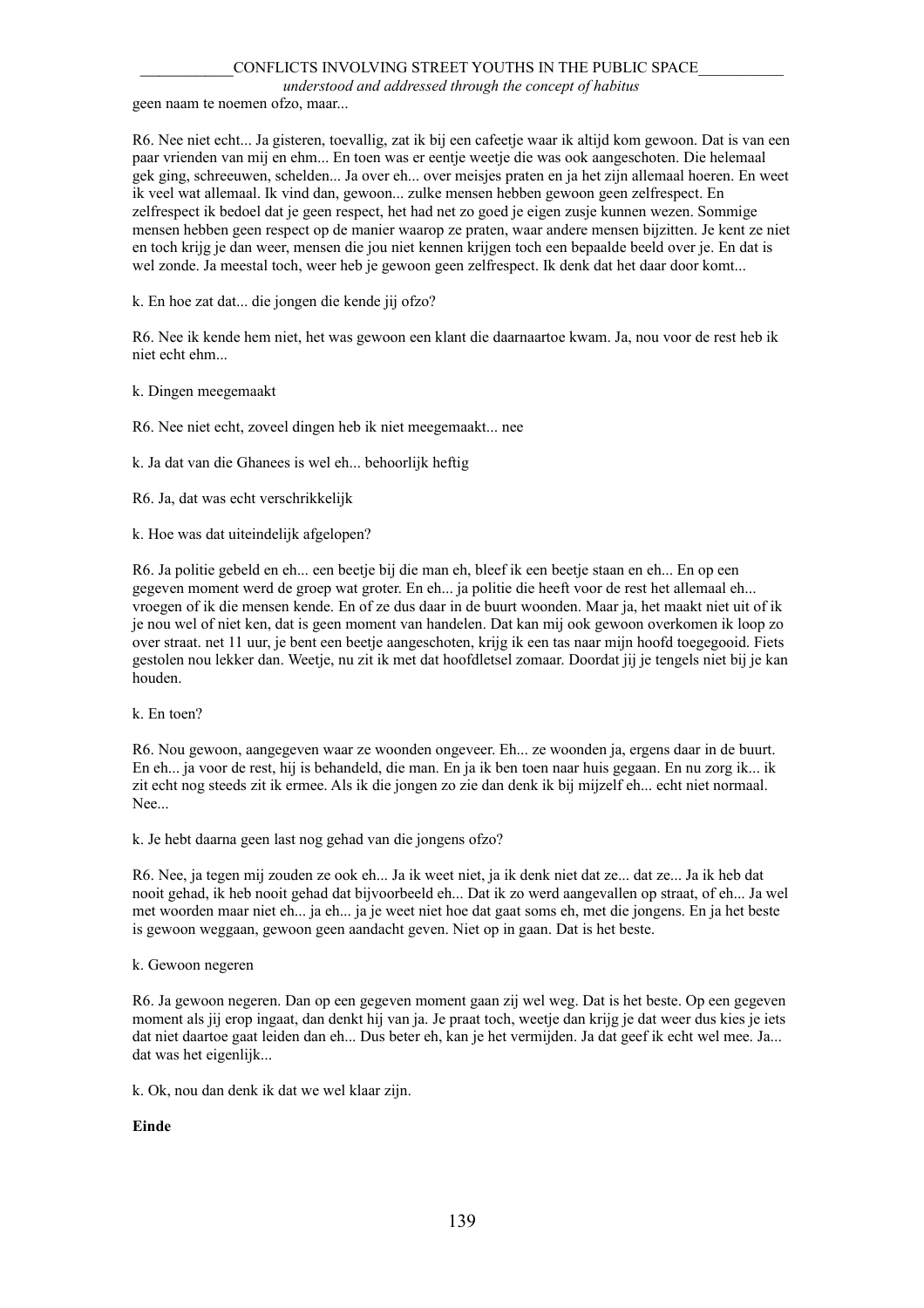# **Conflict hantering les**

# *Doel*

Het doel van de les is om inzicht te krijgen in hoe conflicten escaleren en hoe je hier beter mee om kan gaan.

## *Inleiding*

Eerst zal er in het kort uitgelegd worden wat de bedoeling is. De leerlingen gaan conflictsituaties acteren, vervolgens zal er worden nagedacht over wat er in deze situaties gebeurde en hoe het anders zou kunnen. Voordat het acteren begint wordt er aan de leerlingen uitgelegd waar ze op kunnen letten tijdens het conflict. Belangrijke aspecten zijn:

- − Hoe ontwikkelt de relatie tussen de twee partijen zich? Is er toenadering, of juist afkeer? Wordt men rustig, of juist opgewonden?
- − Hoe voelen beide partijen zich? Let op de emoties, kwaad, verdrietig, beschaamd, gelukkig, trots et cetera.
- Wat zijn de doelen van de verschillende partijen? Hoe proberen ze die doelen te behalen?
- Wat is de uitkomst van het conflict op al deze gebieden: hoe is de relatie tussen de twee na afloop, hoe voelen de partijen zich na afloop, hebben de partijen hun doel bereikt?

### *Situaties spelen*

Het zou leuk zijn als de leerlingen zelf situaties verzinnen die zich voor zouden kunnen in het leven van straatjongeren. Dat mag iets zijn dat ze gehoord of gezien hebben, maar ze mogen het ook verzinnen. Mochten de leerlingen zelf geen situatie weten, dan zijn er de volgende opties:

− Een iemand krijgt nog geld van een ander, de ander is te laat met terugbetalen en reageert niet op telefoontjes en sms-jes. Maar deze persoon heeft het geld nu nodig omdat er nu een speciale aanbieding is die hij/ zij kan krijgen.

De ander dacht toen die het geld leende dat het geen probleem zou zijn om op tijd terug te betalen, helaas is zijn/haar salaris nog steeds niet gestort en heeft hij/ze helemaal geen geld, hij/ze wil de ander ontlopen totdat het geld terugbetaald kan worden. Vervolens komen ze elkaar toevallig tegen op straat. Wat gebeurt er?

− Een groepje jongeren hangt op straat, er niets aan de hand. Tot er opeens een boze vrouw aan komt lopen die zegt dat je teveel lawaai maakt en dat ze de politie zal bellen als het zo door gaat. Wat gebeurt er?

Wat gebeurt er in dezelfde situatie als er niet een vrouw, maar politie aan komt lopen?

### *Reflectie*

De gespeelde situaties kunnen worden besproken. Hier kunnen de leerlingen die niet meededen vertellen wat ze hebben gezien met betrekking tot de eerder genoemde aspecten. De leerlingen die die situatie speelden kunnen ook hun eigen ervaringen en gevoelens onder woorden brengen. Vervolgens kunnen anderen misschien dezelfde situatie naspelen, maar proberen een ander einde te bewerkstelligen.

### *Theorie*

Na het naspelen kan ik wellicht nog kort een paar aspecten bespreken die in wetenschappelijk onderzoek gelinkt worden aan escalatie van conflicten. De belangrijkste emoties die hierbij een rol spelen zijn angst en hebzucht: angst dat je uitgebuit wordt door een ander zorgt ervoor dat je je gaat non-coöperatief opstelt en hebzucht om zoveel mogelijk uit een situatie te halen zorgt ook voor non-coöperatie. Vervolgens is er natuurlijk het bekende escalatie model dat wanneer de een non-coöperatief doet, de ander ook op deze manier zal reageren, wat uiteindelijk leidt tot een conflict waarin of een partij verliest, maar waarschijnlijk beide partijen verliezen.

Hier is tegen te wapenen door een aantal stappen te nemen: